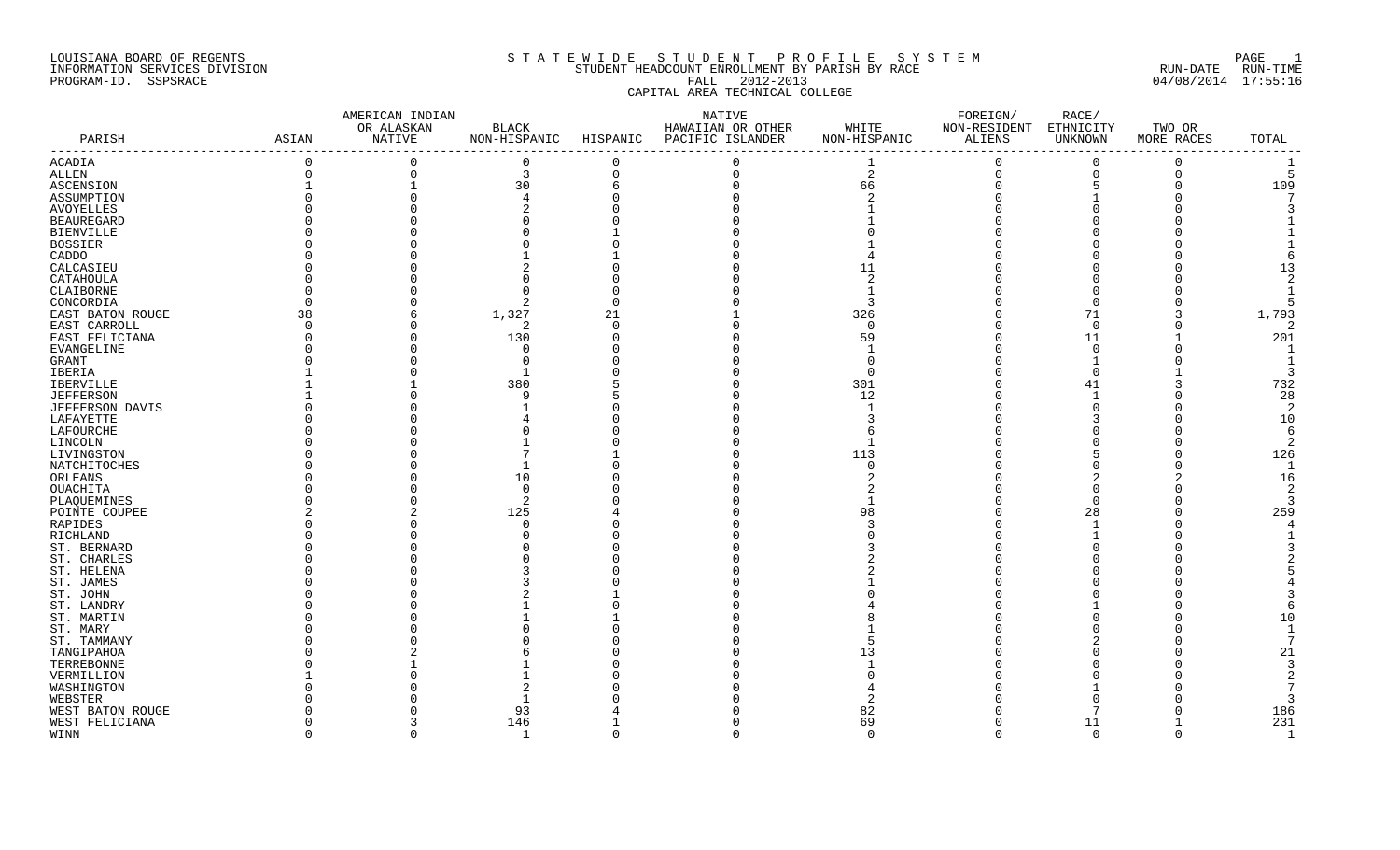## LOUISIANA BOARD OF REGENTS SOURCOME STATEWIDE STUDENT PROFILE SYSTEM STE MANUEL 2<br>STUDENT HEADCOUNT ENROLLMENT BY PARISH BY RACE THE SYSTEM SUN-DATE RUN-TIME INFORMATION SERVICES DIVISION STUDENT STUDENT HEADCOUNT ENROLLMENT BY PARISH BY RACE PROGRAM-ID. SSPSRACE FALL 2012-2013 04/08/2014 17:55:16 CAPITAL AREA TECHNICAL COLLEGE

| PARISH                                                 | ASIAN   | AMERICAN INDIAN<br>OR ALASKAN<br>NATIVE | BLACK<br>NON-HISPANIC | HISPANIC | NATIVE<br>HAWAIIAN OR OTHER<br>PACIFIC ISLANDER | WHITE<br>NON-HISPANIC | FOREIGN/<br>NON-RESIDENT<br>ALIENS | RACE/<br>ETHNICITY<br>UNKNOWN | TWO OR<br>MORE RACES | TOTAL       |
|--------------------------------------------------------|---------|-----------------------------------------|-----------------------|----------|-------------------------------------------------|-----------------------|------------------------------------|-------------------------------|----------------------|-------------|
|                                                        |         |                                         |                       |          |                                                 |                       |                                    |                               |                      |             |
| LOUISIANA TOTAL<br>OUT-OF-STATE TOTAL<br>FOREIGN TOTAL |         |                                         | 2,305<br>25           |          |                                                 | 1,221                 |                                    | 193                           |                      | 3,843<br>39 |
| TOTAL STUDENTS                                         | ------- |                                         | 2,330                 |          |                                                 | 1,230                 |                                    | 198                           | ᆂᆂ                   | 3,890       |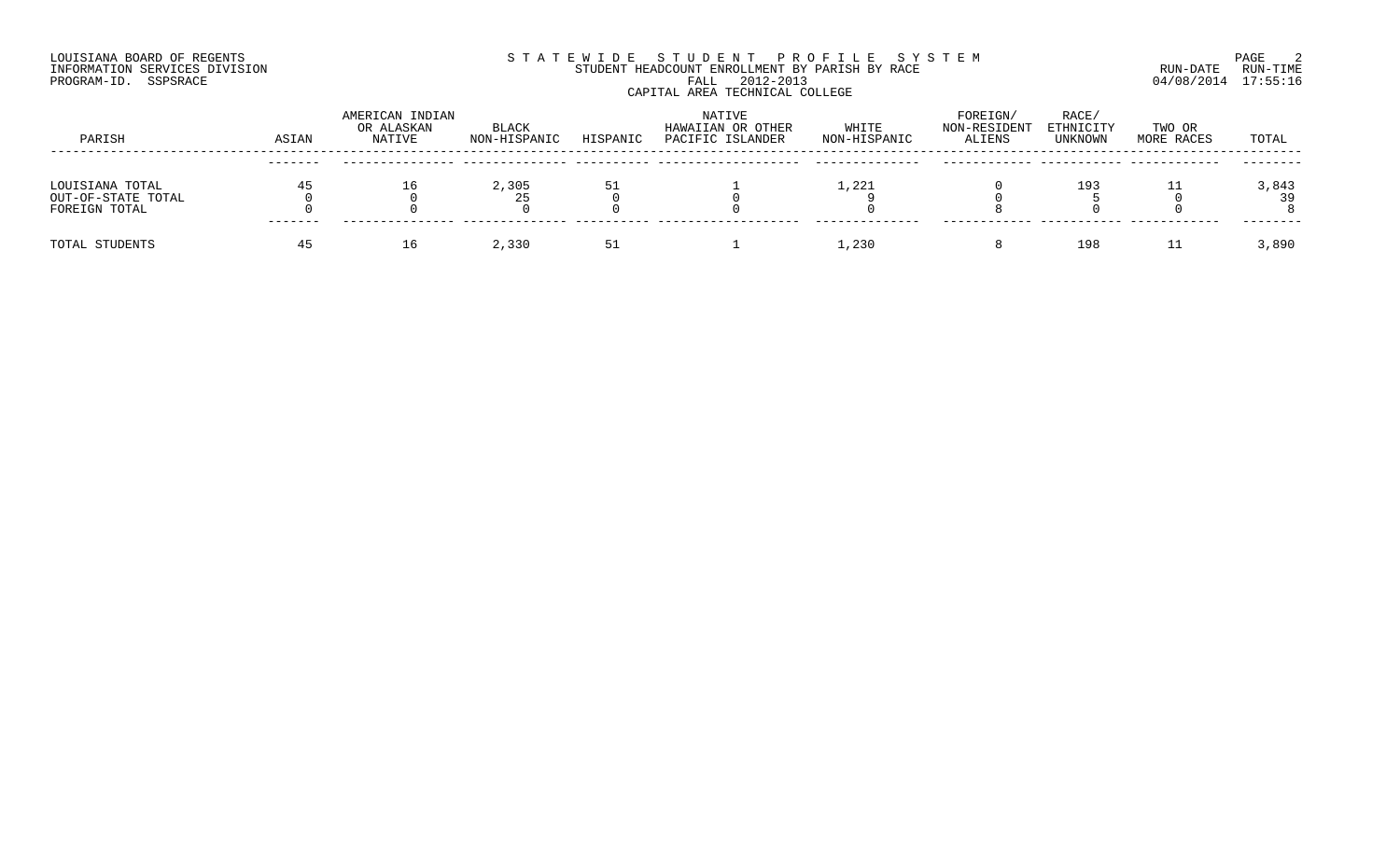### LOUISIANA BOARD OF REGENTS S T A T E W I D E S T U D E N T P R O F I L E S Y S T E M PAGE 3 INFORMATION SERVICES DIVISION STUDENT HEADCOUNT ENROLLMENT BY PARISH BY RACE RUN-DATE RUN-TIME

# PROGRAM-ID. SSPSRACE FALL 2012-2013 04/08/2014 17:55:16 S. CENTRAL LA. TECH. COLLEGE

|                         |              | AMERICAN INDIAN |                |          | NATIVE                                 |               | FOREIGN/               | RACE/          |             |                |
|-------------------------|--------------|-----------------|----------------|----------|----------------------------------------|---------------|------------------------|----------------|-------------|----------------|
|                         |              | OR ALASKAN      | <b>BLACK</b>   |          | HAWAIIAN OR OTHER                      | WHITE         | NON-RESIDENT ETHNICITY |                | TWO OR      |                |
| PARISH<br>$- - - - - -$ | ASIAN        | NATIVE          |                |          | NON-HISPANIC HISPANIC PACIFIC ISLANDER | NON-HISPANIC  | ALIENS                 | UNKNOWN        | MORE RACES  | TOTAL          |
| ACADIA                  | $\mathsf{O}$ |                 |                | 0        | $\overline{0}$                         | 6             | $\mathbf 0$            | $\overline{0}$ | $\mathbf 0$ | 8              |
| ASCENSION               | $\Omega$     | $\mathbf 0$     | 6              | 0        | $\Omega$                               | 16            | $\mathbf 0$            | $\Omega$       | $\Omega$    | 22             |
| ASSUMPTION              |              | $\Omega$        |                |          |                                        | 34            | $\Omega$               |                |             | 44             |
| AVOYELLES               |              |                 |                |          |                                        |               |                        |                |             |                |
| <b>BEAUREGARD</b>       |              |                 |                |          |                                        |               |                        |                |             |                |
| BIENVILLE               |              |                 |                |          |                                        |               |                        |                |             |                |
| <b>BOSSIER</b>          |              |                 |                |          |                                        |               |                        |                |             |                |
| CADDO                   |              |                 |                |          |                                        |               |                        |                |             |                |
|                         |              |                 |                |          |                                        |               |                        |                |             |                |
| CALCASIEU               |              |                 |                |          |                                        |               |                        |                |             |                |
| CALDWELL                |              |                 |                |          |                                        |               |                        |                |             |                |
| CONCORDIA               |              |                 |                |          |                                        |               |                        |                |             |                |
| DE SOTO                 |              |                 |                |          |                                        |               |                        |                |             |                |
| EAST BATON ROUGE        |              |                 |                |          |                                        | 10            |                        |                |             | 13             |
| EVANGELINE              |              |                 |                |          |                                        | 10            |                        |                |             | 10             |
| FRANKLIN                |              |                 |                |          |                                        |               |                        |                |             | 2              |
| GRANT                   |              |                 |                |          |                                        |               |                        |                |             | -3             |
| IBERIA                  |              |                 | 16             |          |                                        | 11            |                        |                |             | 31             |
| IBERVILLE               |              |                 |                |          |                                        |               |                        |                |             | 2              |
| <b>JEFFERSON</b>        |              |                 | 80             | 13       |                                        | 80            |                        |                |             | 187            |
| <b>JEFFERSON DAVIS</b>  |              | $\cap$          |                |          |                                        |               |                        |                |             | $\overline{2}$ |
| LAFAYETTE               |              | $\Omega$        |                |          |                                        | 7             |                        |                |             | 11             |
| LAFOURCHE               |              | 11              | 55             |          |                                        | 186           |                        |                |             | 257            |
| LINCOLN                 |              | $\Omega$        |                |          |                                        |               |                        |                |             | 2              |
| LIVINGSTON              |              |                 |                |          |                                        | 15            |                        |                |             | 15             |
| MOREHOUSE               |              |                 |                |          |                                        | $\mathcal{L}$ |                        |                |             | 2              |
| ORLEANS                 |              |                 | 64             |          |                                        | 10            |                        |                |             | 77             |
| OUACHITA                |              |                 |                |          |                                        |               |                        |                |             |                |
| PLAQUEMINES             |              |                 |                |          |                                        |               |                        |                |             |                |
| RAPIDES                 |              |                 |                |          |                                        |               |                        |                |             |                |
| RED RIVER               |              |                 |                |          |                                        |               |                        |                |             |                |
| RICHLAND                |              |                 |                |          |                                        |               |                        |                |             |                |
| SABINE                  |              |                 |                |          |                                        |               |                        |                |             |                |
| ST. BERNARD             |              |                 | $\cap$         |          |                                        | 3             |                        |                |             |                |
| ST. CHARLES             |              |                 | 139            | 10       |                                        | 297           |                        | 11             |             | 466            |
| ST. HELENA              |              | $\Omega$        | 2              | $\Omega$ |                                        | $\Omega$      |                        | $\Omega$       |             | $\overline{2}$ |
| ST. JAMES               |              |                 | 115            | 3        |                                        | 108           |                        | -4             |             | 232            |
| ST. JOHN                |              |                 | 236            | 14       |                                        | 137           |                        | 10             | 3           | 402            |
| ST. LANDRY              |              |                 | $\overline{4}$ | $\Omega$ |                                        | 15            |                        | $\cap$         |             | 20             |
| ST. MARTIN              |              | 6               | 157            | 27       |                                        | 229           |                        | 43             |             | 474            |
| ST. MARY                |              |                 | 30             |          |                                        | 51            |                        |                |             | 91             |
|                         |              |                 |                |          |                                        | 19            |                        |                |             | 26             |
| ST. TAMMANY             |              |                 |                |          |                                        | 54            |                        |                |             | 58             |
| TANGIPAHOA              |              |                 |                |          |                                        |               |                        |                |             | - 1            |
| TENSAS                  |              |                 |                |          |                                        |               |                        |                |             |                |
| TERREBONNE              |              |                 | 19             |          |                                        | 27            |                        |                |             | 49             |
| VERMILLION              |              |                 |                |          |                                        |               |                        |                |             |                |
| <b>VERNON</b>           |              |                 |                |          |                                        |               |                        |                |             |                |
| WASHINGTON              |              |                 |                |          |                                        |               |                        |                |             |                |
| WEBSTER                 |              |                 |                |          |                                        |               |                        |                |             |                |
| WEST CARROLL            |              |                 |                |          |                                        |               |                        |                |             |                |
| WINN                    | $\cap$       | $\Omega$        | $\cap$         | $\Omega$ | $\cap$                                 | -1            | $\cap$                 | $\cap$         | $\Omega$    |                |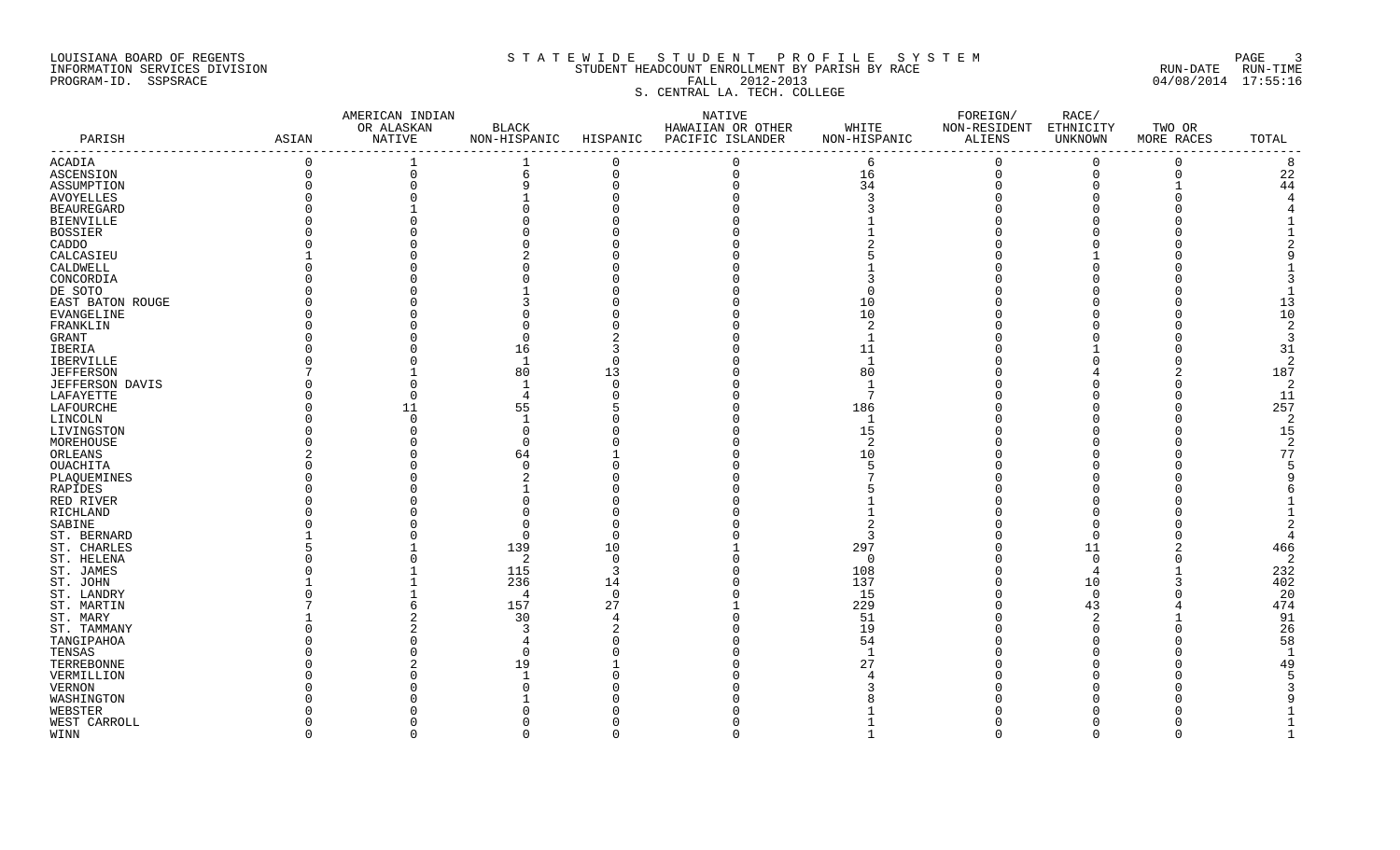## LOUISIANA BOARD OF REGENTS SOURCOME STATEWIDE STUDENT PROFILE SYSTEM STE MANUEL PAGE 4<br>STUDENT HEADCOUNT ENROLLMENT BY PARISH BY RACE THE SYSTEM RUN-DATE RUN-TIME INFORMATION SERVICES DIVISION STUDENT STUDENT HEADCOUNT ENROLLMENT BY PARISH BY RACE PROGRAM-ID. SSPSRACE FALL 2012-2013 04/08/2014 17:55:16 S. CENTRAL LA. TECH. COLLEGE

| PARISH                                                 | ASIAN   | AMERICAN INDIAN<br>OR ALASKAN<br>NATIVE | BLACK<br>NON-HISPANIC | HISPANIC | <b>NATIVE</b><br>HAWAIIAN OR OTHER<br>PACIFIC ISLANDER | WHITE<br>NON-HISPANIC | FOREIGN/<br>NON-RESIDENT<br>ALIENS | RACE/<br>ETHNICITY<br>UNKNOWN | TWO OR<br>MORE RACES | TOTAL        |
|--------------------------------------------------------|---------|-----------------------------------------|-----------------------|----------|--------------------------------------------------------|-----------------------|------------------------------------|-------------------------------|----------------------|--------------|
|                                                        | ------- |                                         |                       |          |                                                        |                       |                                    |                               |                      |              |
| LOUISIANA TOTAL<br>OUT-OF-STATE TOTAL<br>FOREIGN TOTAL |         | 30                                      | 959<br>52             |          |                                                        | 1,392<br>212          |                                    | 76                            |                      | 2,583<br>294 |
| TOTAL STUDENTS                                         |         | 34                                      | 1,011                 | 102      |                                                        | 1,605                 |                                    | 78                            | 16                   | 2,885        |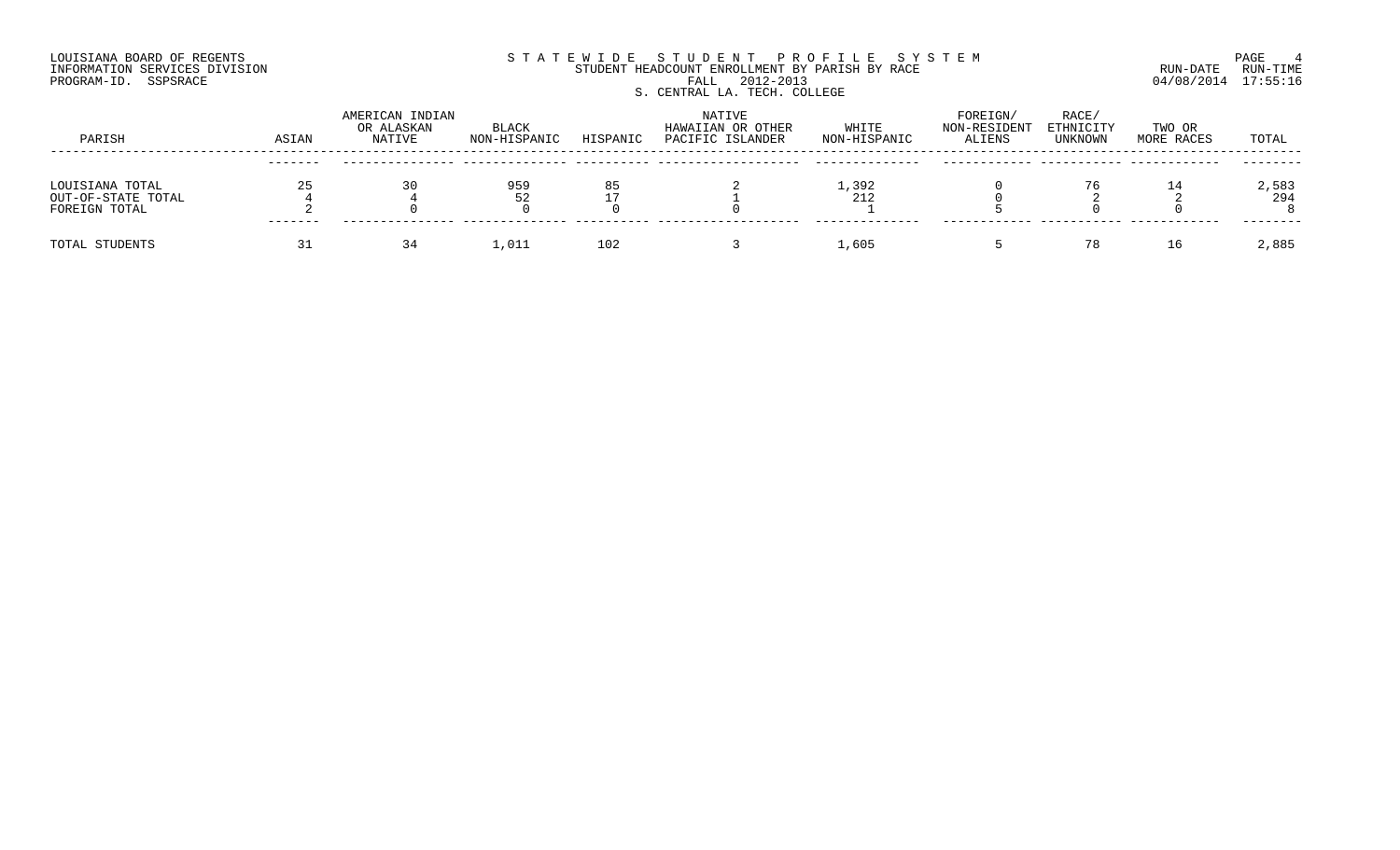## LOUISIANA BOARD OF REGENTS S T A T E W I D E S T U D E N T P R O F I L E S Y S T E M PAGE 5 INFORMATION SERVICES DIVISION STUDENT HEADCOUNT ENROLLMENT BY PARISH BY RACE RUN-DATE RUN-TIME PROGRAM-ID. SSPSRACE FALL 2012-2013 04/08/2014 17:55:16 CENTRAL LA. TECH COMM COLLEGE

|                  |          | AMERICAN INDIAN      |              |          | NATIVE                                 |                | FOREIGN/                         | RACE/       |            |              |
|------------------|----------|----------------------|--------------|----------|----------------------------------------|----------------|----------------------------------|-------------|------------|--------------|
| PARISH           |          | OR ALASKAN<br>NATIVE | <b>BLACK</b> |          | HAWAIIAN OR OTHER                      | WHITE          | NON-RESIDENT ETHNICITY<br>ALIENS |             | TWO OR     | TOTAL        |
|                  | ASIAN    |                      |              |          | NON-HISPANIC HISPANIC PACIFIC ISLANDER | NON-HISPANIC   |                                  | UNKNOWN     | MORE RACES | -------      |
| ACADIA           | $\Omega$ | $\mathbf 0$          | $\Omega$     | $\Omega$ | $\Omega$                               | $\mathbf{1}$   | $\Omega$                         | $\Omega$    | $\Omega$   | <sup>1</sup> |
| ALLEN            |          | 4                    | 60           | 4        | $\Omega$                               | 83             | $\mathbf{0}$                     | 56          |            | 209          |
| ASCENSION        |          |                      | -2           |          | $\Omega$                               | $\overline{1}$ | $\Omega$                         | $\mathbf 0$ |            | -3           |
| AVOYELLES        |          |                      | 211          |          |                                        | 169            |                                  | 180         |            | 571          |
| BEAUREGARD       |          |                      | 23           |          |                                        | 53             |                                  |             |            | 90           |
| BIENVILLE        |          |                      |              |          |                                        |                |                                  |             |            |              |
| BOSSIER          |          |                      |              |          |                                        |                |                                  |             |            |              |
| CADDO            |          |                      |              |          |                                        |                |                                  |             |            |              |
| CALCASIEU        |          |                      |              |          |                                        |                |                                  |             |            | 11           |
| CALDWELL         |          |                      |              |          |                                        |                |                                  |             |            |              |
| CATAHOULA        |          |                      | 14           |          |                                        | 35             |                                  |             |            | 51           |
| CLAIBORNE        |          |                      |              |          |                                        | ∩              |                                  |             |            |              |
| CONCORDIA        |          |                      | 74           |          |                                        | 79             |                                  |             |            | 164          |
| DE SOTO          |          |                      |              |          |                                        |                |                                  |             |            |              |
| EAST BATON ROUGE |          |                      |              |          |                                        |                |                                  |             |            |              |
| EVANGELINE       |          |                      |              |          |                                        | 11             |                                  |             |            | 16           |
| FRANKLIN         |          |                      |              |          |                                        |                |                                  |             |            |              |
| GRANT            |          |                      | 35           | 12       |                                        | 37             |                                  |             |            | 92           |
| IBERIA           |          |                      |              |          |                                        | ∩              |                                  |             |            |              |
| IBERVILLE        |          |                      |              |          |                                        |                |                                  |             |            |              |
| JACKSON          |          |                      | 21           |          |                                        | 14             |                                  | 33          |            | 71           |
| JEFFERSON        |          |                      |              |          |                                        |                |                                  |             |            | 12           |
| LAFAYETTE        |          |                      |              |          |                                        |                |                                  |             |            |              |
| LA SALLE         |          |                      |              |          |                                        | 34             |                                  |             |            | 44           |
| LINCOLN          |          |                      |              |          |                                        |                |                                  |             |            |              |
| LIVINGSTON       |          |                      |              |          |                                        |                |                                  |             |            |              |
| MOREHOUSE        |          |                      |              |          |                                        |                |                                  |             |            |              |
| NATCHITOCHES     |          |                      |              |          |                                        |                |                                  |             |            | 15           |
| ORLEANS          |          |                      | 17           |          |                                        |                |                                  |             |            | 19           |
| OUACHITA         |          |                      |              |          |                                        |                |                                  |             |            |              |
| PLAQUEMINES      |          |                      |              |          |                                        |                |                                  |             |            |              |
| POINTE COUPEE    |          |                      |              |          |                                        |                |                                  | ∩           |            |              |
| RAPIDES          |          |                      | 147          |          |                                        | 179            |                                  | 159         |            | 496          |
| RED RIVER        |          |                      |              |          |                                        |                |                                  | ∩           |            |              |
| RICHLAND         |          |                      |              |          |                                        |                |                                  |             |            |              |
| SABINE           |          |                      |              |          |                                        |                |                                  |             |            | 11           |
| ST. HELENA       |          |                      |              |          |                                        |                |                                  |             |            |              |
| ST. JOHN         |          |                      |              |          |                                        |                |                                  |             |            |              |
| ST. LANDRY       |          |                      |              |          |                                        |                |                                  |             |            |              |
| ST. TAMMANY      |          |                      |              |          |                                        |                |                                  |             |            |              |
| TANGIPAHOA       |          |                      |              |          |                                        |                |                                  |             |            |              |
| TENSAS           |          |                      |              |          |                                        |                |                                  |             |            | 10           |
| TERREBONNE       |          |                      |              |          |                                        |                |                                  |             |            |              |
| VERNON           |          |                      |              |          |                                        | 105            |                                  |             |            | 150          |
| WASHINGTON       |          |                      |              |          |                                        |                |                                  |             |            |              |
| WEBSTER          |          |                      |              |          |                                        |                |                                  |             |            |              |
| WEST CARROLL     |          |                      |              |          |                                        |                |                                  |             |            |              |
| WEST FELICIANA   |          |                      |              |          |                                        | <sup>0</sup>   |                                  |             |            |              |
| WINN             |          |                      | 39           |          |                                        | 74             |                                  | 24          |            | 142          |
|                  |          |                      |              |          |                                        |                |                                  |             |            |              |

------- --------------- -------------- ---------- ------------------- -------------- ------------ ----------- ------------ --------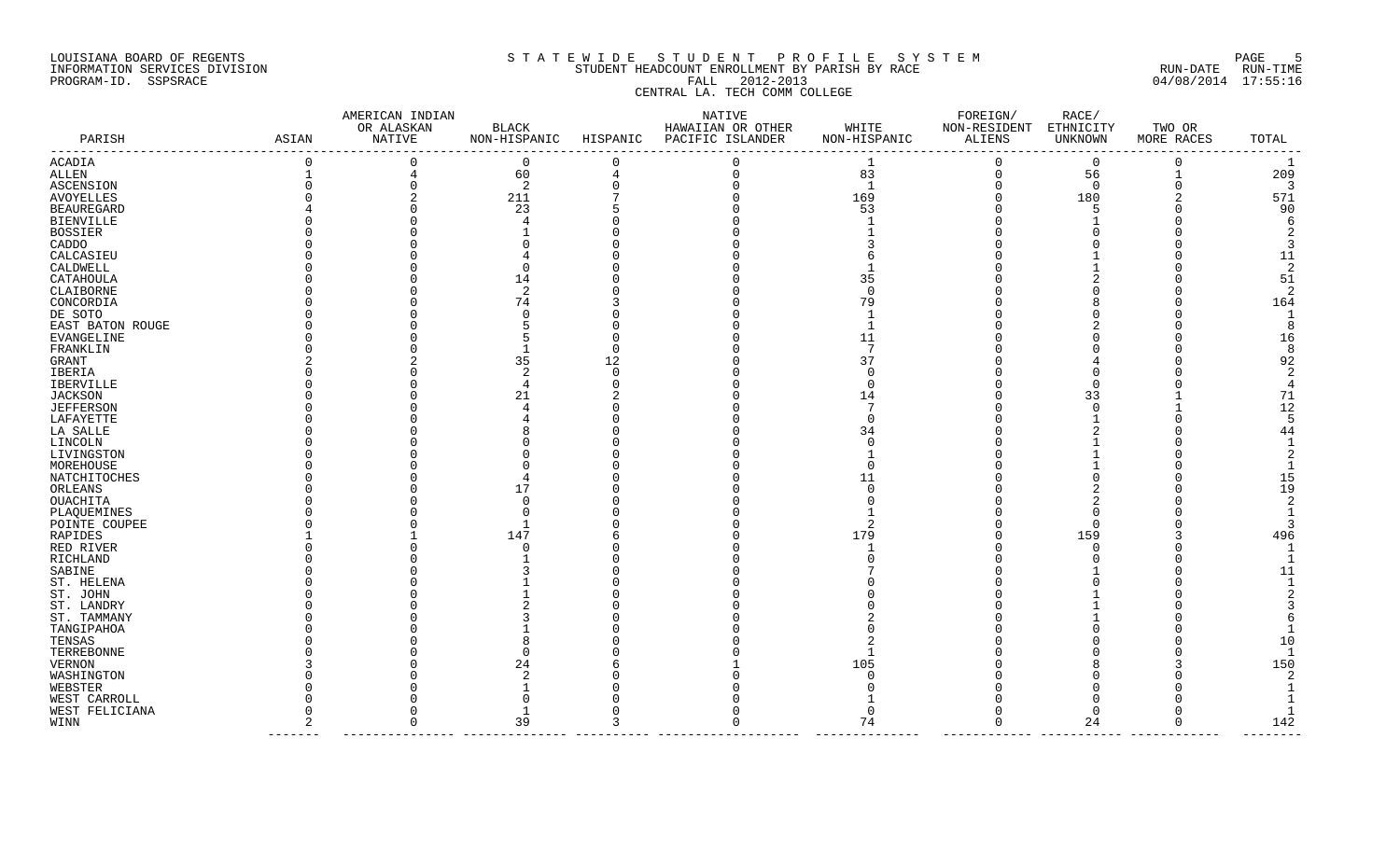## LOUISIANA BOARD OF REGENTS SOURCOME STATEWIDE STUDENT PROFILE SYSTEM STE MANUEL OF ROEM PAGE 6<br>STUDENT HEADCOUNT ENROLLMENT BY PARISH BY RACE RUN-DATE RUN-TIME INFORMATION SERVICES DIVISION STUDENT STUDENT HEADCOUNT ENROLLMENT BY PARISH BY RACE PROGRAM-ID. SSPSRACE FALL 2012-2013 04/08/2014 17:55:16 CENTRAL LA. TECH COMM COLLEGE

| PARISH             | ASIAN   | AMERICAN INDIAN<br>OR ALASKAN<br>NATIVE | BLACK<br>NON-HISPANIC | HISPANIC | NATIVE<br>HAWAIIAN OR OTHER<br>PACIFIC ISLANDER | WHITE<br>NON-HISPANIC | FOREIGN/<br>NON-RESIDENT<br>ALIENS | RACE/<br>ETHNICITY<br><b>UNKNOWN</b> | TWO OR<br>MORE RACES | TOTAL |
|--------------------|---------|-----------------------------------------|-----------------------|----------|-------------------------------------------------|-----------------------|------------------------------------|--------------------------------------|----------------------|-------|
| LOUISIANA TOTAL    |         |                                         | 740                   |          |                                                 | 932                   |                                    | 498                                  |                      | 2,252 |
| OUT-OF-STATE TOTAL |         |                                         | ם ו                   |          |                                                 |                       |                                    |                                      |                      |       |
| FOREIGN TOTAL      | ------- |                                         |                       |          |                                                 |                       |                                    |                                      |                      |       |
| TOTAL STUDENTS     |         |                                         | 759                   |          |                                                 | 341                   |                                    | 499                                  |                      | 2,283 |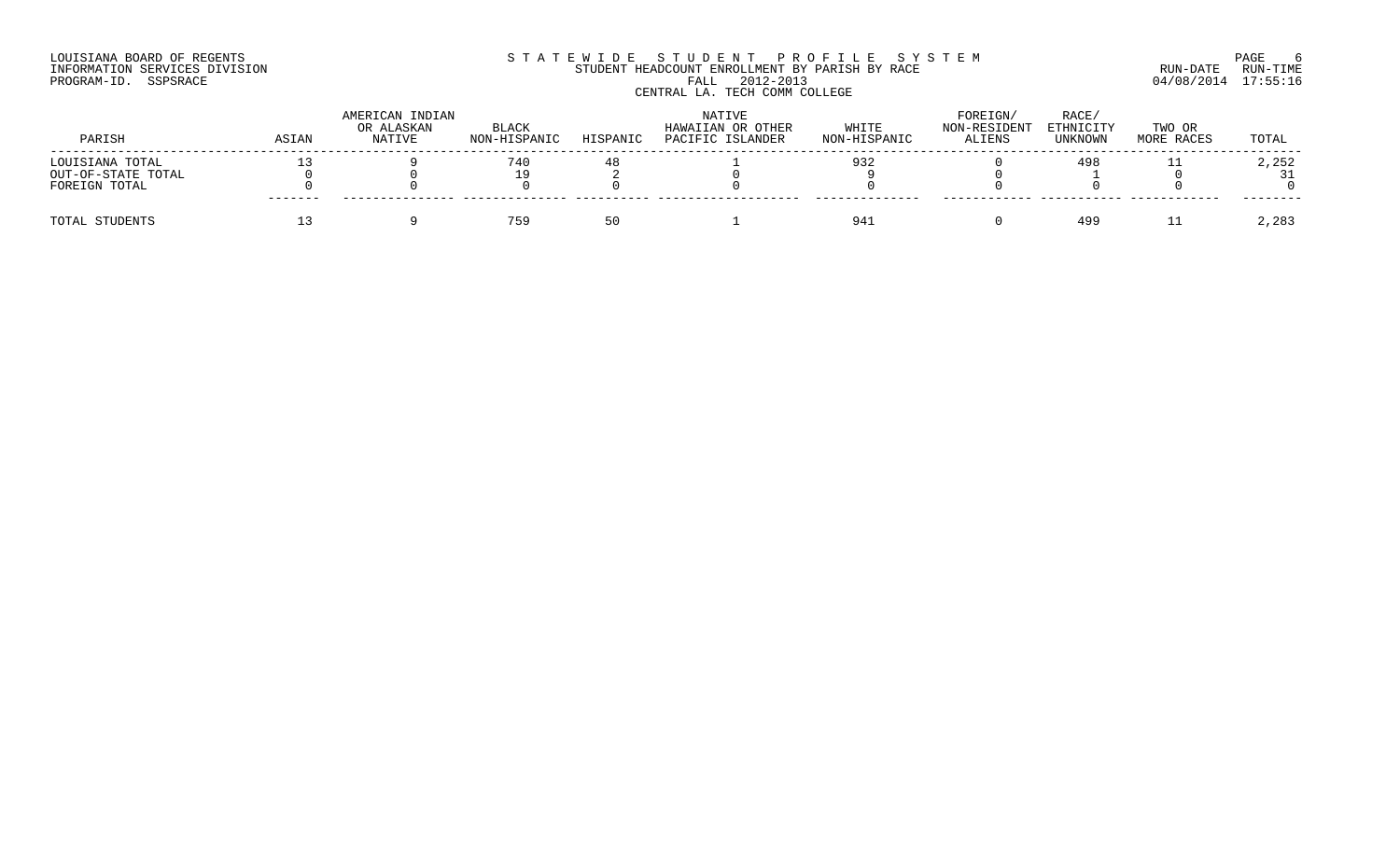## LOUISIANA BOARD OF REGENTS S T A T E W I D E S T U D E N T P R O F I L E S Y S T E M PAGE 7 INFORMATION SERVICES DIVISION STUDENT STUDENT HEADCOUNT ENROLLMENT BY PARISH BY RACE THAN THE RUN-DATE RUN-TIME PROGRAM-ID. SSPSRACE FALL 2012-2013 04/08/2014 17:55:16 NORTHWEST LA. TECH. COLLEGE

|                                       |       | AMERICAN INDIAN             |                              |          | NATIVE                                |                       | FOREIGN/               | RACE/                |                                |                 |
|---------------------------------------|-------|-----------------------------|------------------------------|----------|---------------------------------------|-----------------------|------------------------|----------------------|--------------------------------|-----------------|
| PARISH                                | ASIAN | OR ALASKAN<br><b>NATIVE</b> | <b>BLACK</b><br>NON-HISPANIC | HISPANIC | HAWAIIAN OR OTHER<br>PACIFIC ISLANDER | WHITE<br>NON-HISPANIC | NON-RESIDENT<br>ALIENS | ETHNICITY<br>UNKNOWN | TWO OR<br>MORE RACES           | TOTAL           |
| ACADIA                                |       |                             |                              |          |                                       |                       |                        | $\Omega$             |                                |                 |
| ASCENSION                             |       |                             |                              |          |                                       |                       |                        | $\Omega$             |                                |                 |
| <b>AVOYELLES</b>                      |       |                             |                              |          |                                       |                       |                        |                      |                                |                 |
| <b>BEAUREGARD</b>                     |       |                             |                              |          |                                       |                       |                        |                      |                                |                 |
| <b>BIENVILLE</b>                      |       |                             | 34                           |          |                                       | 37                    |                        |                      |                                | 74              |
| <b>BOSSIER</b>                        |       |                             | 102                          | 22       |                                       | 252                   |                        |                      |                                | 393             |
| CADDO                                 |       |                             | 345                          | 16       |                                       | 229                   |                        |                      |                                | 601             |
| CALCASIEU                             |       |                             | $\mathcal{D}$                |          |                                       | 2                     |                        |                      |                                | $\overline{4}$  |
| CLAIBORNE                             |       |                             | 101                          |          |                                       | 62                    |                        |                      |                                | 164             |
| CONCORDIA                             |       |                             | $\overline{2}$               |          |                                       |                       |                        |                      |                                | $\overline{3}$  |
| DE SOTO                               |       |                             | 111                          |          |                                       | 86                    |                        |                      |                                | 207             |
| EAST BATON ROUGE                      |       |                             |                              |          |                                       |                       |                        |                      |                                |                 |
| <b>GRANT</b>                          |       |                             |                              |          |                                       |                       |                        |                      |                                |                 |
| JACKSON                               |       |                             |                              |          |                                       |                       |                        |                      |                                |                 |
| <b>JEFFERSON</b>                      |       |                             |                              |          |                                       |                       |                        |                      |                                |                 |
| JEFFERSON DAVIS                       |       |                             |                              |          |                                       |                       |                        |                      |                                |                 |
| LAFAYETTE                             |       |                             |                              |          |                                       |                       |                        |                      |                                |                 |
| LAFOURCHE                             |       |                             |                              |          |                                       |                       |                        |                      |                                |                 |
| LA SALLE                              |       |                             |                              |          |                                       |                       |                        |                      |                                |                 |
| LINCOLN                               |       |                             |                              |          |                                       |                       |                        |                      |                                | 14              |
| NATCHITOCHES                          |       |                             | 245                          |          |                                       | 148                   |                        | 58                   |                                | 464             |
| ORLEANS                               |       |                             |                              |          |                                       |                       |                        |                      |                                |                 |
| OUACHITA                              |       |                             |                              |          |                                       |                       |                        |                      |                                |                 |
| RAPIDES                               |       |                             |                              |          |                                       |                       |                        |                      |                                |                 |
| RED RIVER                             |       |                             | 50                           |          |                                       |                       |                        |                      |                                | 78              |
| RICHLAND                              |       |                             |                              |          |                                       |                       |                        |                      |                                |                 |
| SABINE                                |       | 29                          |                              |          |                                       | 81                    |                        |                      |                                | 163             |
| ST. BERNARD                           |       |                             |                              |          |                                       |                       |                        |                      |                                |                 |
| ST. CHARLES                           |       |                             |                              |          |                                       |                       |                        |                      |                                |                 |
| ST. MARTIN                            |       |                             |                              |          |                                       |                       |                        |                      |                                |                 |
| UNION                                 |       |                             |                              |          |                                       |                       |                        |                      |                                |                 |
| VERMILLION                            |       |                             |                              |          |                                       |                       |                        |                      |                                |                 |
| <b>VERNON</b>                         |       |                             |                              |          |                                       |                       |                        |                      |                                |                 |
| WASHINGTON                            |       |                             |                              |          |                                       |                       |                        |                      |                                |                 |
| WEBSTER                               |       |                             | 106                          |          |                                       | 161                   |                        |                      |                                | 271             |
| WEST FELICIANA                        |       |                             | $\overline{1}$               |          |                                       | $\Omega$              |                        |                      |                                | $\mathbf{1}$    |
| WINN                                  |       |                             |                              |          |                                       |                       |                        |                      |                                |                 |
|                                       | 11    |                             |                              |          |                                       |                       |                        |                      |                                |                 |
| LOUISIANA TOTAL<br>OUT-OF-STATE TOTAL |       | 49<br>$\Omega$              | 1,170<br>35                  | 57<br>8  | 1<br>$\Omega$                         | 1,131                 | 0<br>$\Omega$          | 70                   | 18                             | 2,507           |
|                                       | 3     | $\cap$                      | $\Omega$                     | $\cap$   | <sup>0</sup>                          | 70<br>$\Omega$        |                        | 2<br>$\Omega$        | $\mathbf{1}$<br>$\overline{0}$ | 119<br>$\Omega$ |
| FOREIGN TOTAL                         |       |                             |                              |          |                                       |                       |                        |                      |                                |                 |
| TOTAL STUDENTS                        | 14    | 49                          | 1,205                        | 65       | -1                                    | 1,201                 | $\mathbf 0$            | 72                   | 19                             | 2,626           |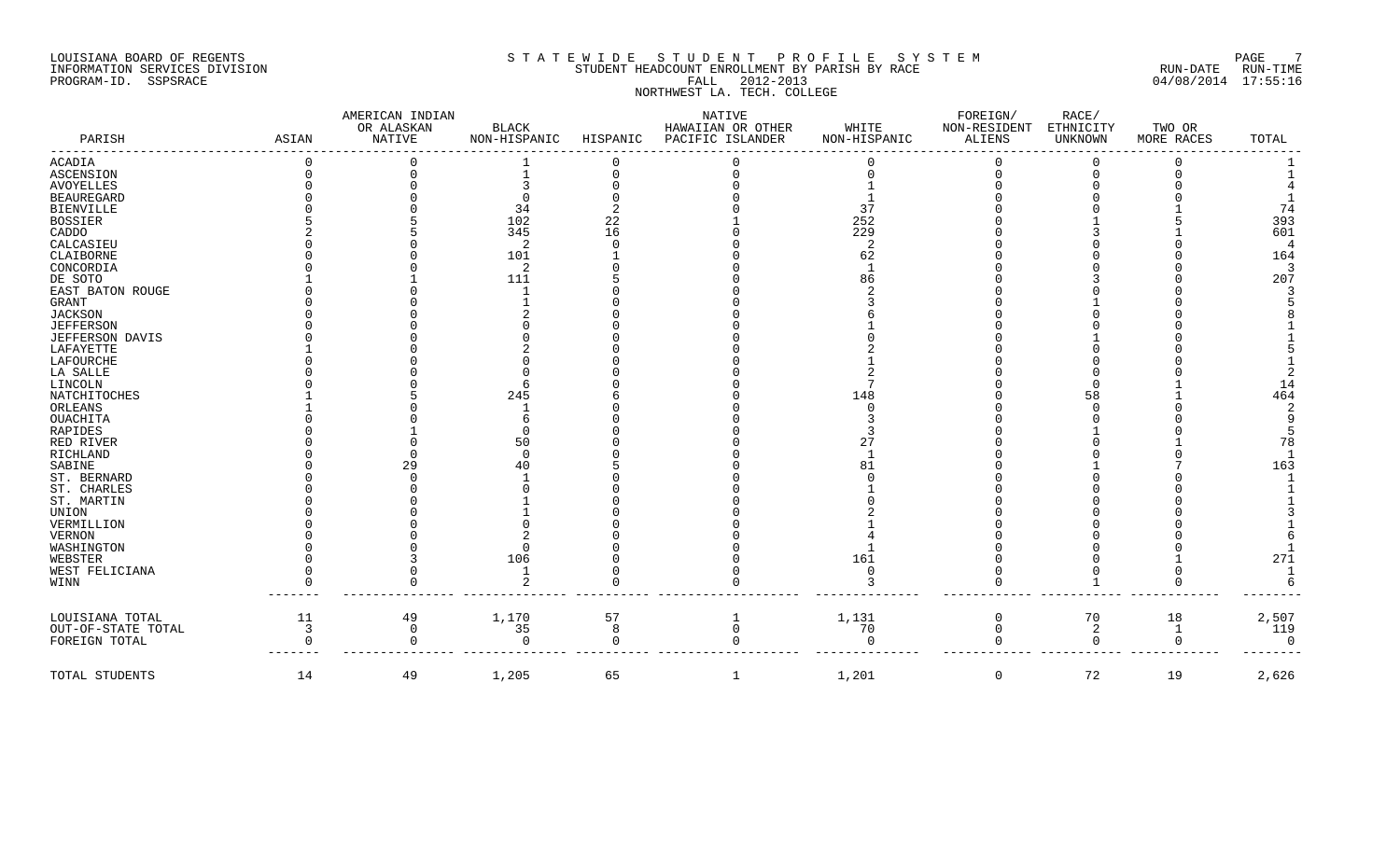#### LOUISIANA BOARD OF REGENTS SOURCH SOURCH STATEWIDE STUDENT PROFILE SYSTEM SOURCH SOURCH SOURCH SOURCH SOURCH S INFORMATION SERVICES DIVISION STORIC SOLUTION STUDENT HEADCOUNT ENROLLMENT BY PARISH BY RACE RUN-DATE RUN-DATE RUN-TIME PROGRAM-ID. SSPSRACE FALL 2012-2013 04/08/2014 17:55:16 NORTHSHORE TECH COMM. COLLEGE

### AMERICAN INDIAN NATIVE FOREIGN/ RACE/ OR ALASKAN BLACK HAWAIIAN OR OTHER WHITE NON-RESIDENT ETHNICITY TWO OR PARISH ASIAN NATIVE NON-HISPANIC HISPANIC PACIFIC ISLANDER NON-HISPANIC ALIENS UNKNOWN MORE RACES TOTAL ----------------------------------------------------------------------------------------------------------------------------------------------------------------------- ACADIA 0 0 0 0 0 1 0 0 0 1 ASCENSION 0 1 2 0 0 5 0 3 0 11 ASSUMPTION 0 0 1 0 0 0 0 0 0 1 AVOYELLES 0 0 1 0 0 2 0 2 0 5 CALCASIEU 0 0 0 0 0 3 0 10 0 13 CATAHOULA 0 0 1 0 0 0 0 0 0 1 EAST BATON ROUGE 1 0 15 0 0 10 0 4 0 30 EAST FELICIANA 0 0 18 0 0 4 0 0 0 22 IBERVILLE 0 0 2 0 0 2 0 0 0 4 JEFFERSON 2 1 36 12 0 97 0 1 3 152 LAFAYETTE 0 0 0 0 0 0 0 1 0 1 LAFOURCHE 0 0 0 0 0 3 0 0 0 3 LINCOLN 0 0 0 0 0 1 0 0 0 1 LIVINGSTON 0 1 23 1 0 164 0 325 0 514 ORLEANS 0 0 46 0 0 10 0 1 1 58 OUACHITA 0 0 0 0 0 1 0 0 0 1 PLAQUEMINES 0 0 2 0 0 0 0 0 0 2 POINTE COUPEE 0 0 0 0 0 1 0 1 0 2 RED RIVER 0 0 0 1 0 1 0 0 0 2 ST. BERNARD 0 0 1 0 0 10 0 0 0 11 ST. CHARLES 0 0 3 1 0 11 0 1 0 16 ST. HELENA 0 0 55 0 0 11 0 19 0 85 ST. JOHN 0 0 7 1 0 2 0 0 2 12 ST. LANDRY 0 0 2 0 0 5 0 6 0 13 ST. MARTIN 0 0 0 0 0 1 0 0 0 1 ST. TAMMANY 5 6 108 19 1 577 0 13 1 730 TANGIPAHOA 2 1 273 13 0 285 0 72 7 653 TERREBONNE 0 0 2 1 0 3 0 0 0 6 UNION 0 0 1 0 0 0 0 0 0 1 WASHINGTON 1 1 316 3 1 360 0 0 0 682 WEBSTER 0 0 0 0 0 1 0 0 0 1 WEST BATON ROUGE 0 0 0 0 0 0 0 1 0 1 WEST FELICIANA 0 0 2 0 0 3 0 0 0 5 ------- --------------- -------------- ---------- ------------------- -------------- ------------ ----------- ------------ -------- LOUISIANA TOTAL 11 11 917 52 2 1,574 0 460 14 3,041 OUT-OF-STATE TOTAL 0 0 39 1 0 27 0 0 0 67 FOREIGN TOTAL 0 0 0 1 0 1 1 0 0 3 ------- --------------- -------------- ---------- ------------------- -------------- ------------ ----------- ------------ -------- TOTAL STUDENTS 11 11 11 956 54 2 1,602 1 460 14 3,111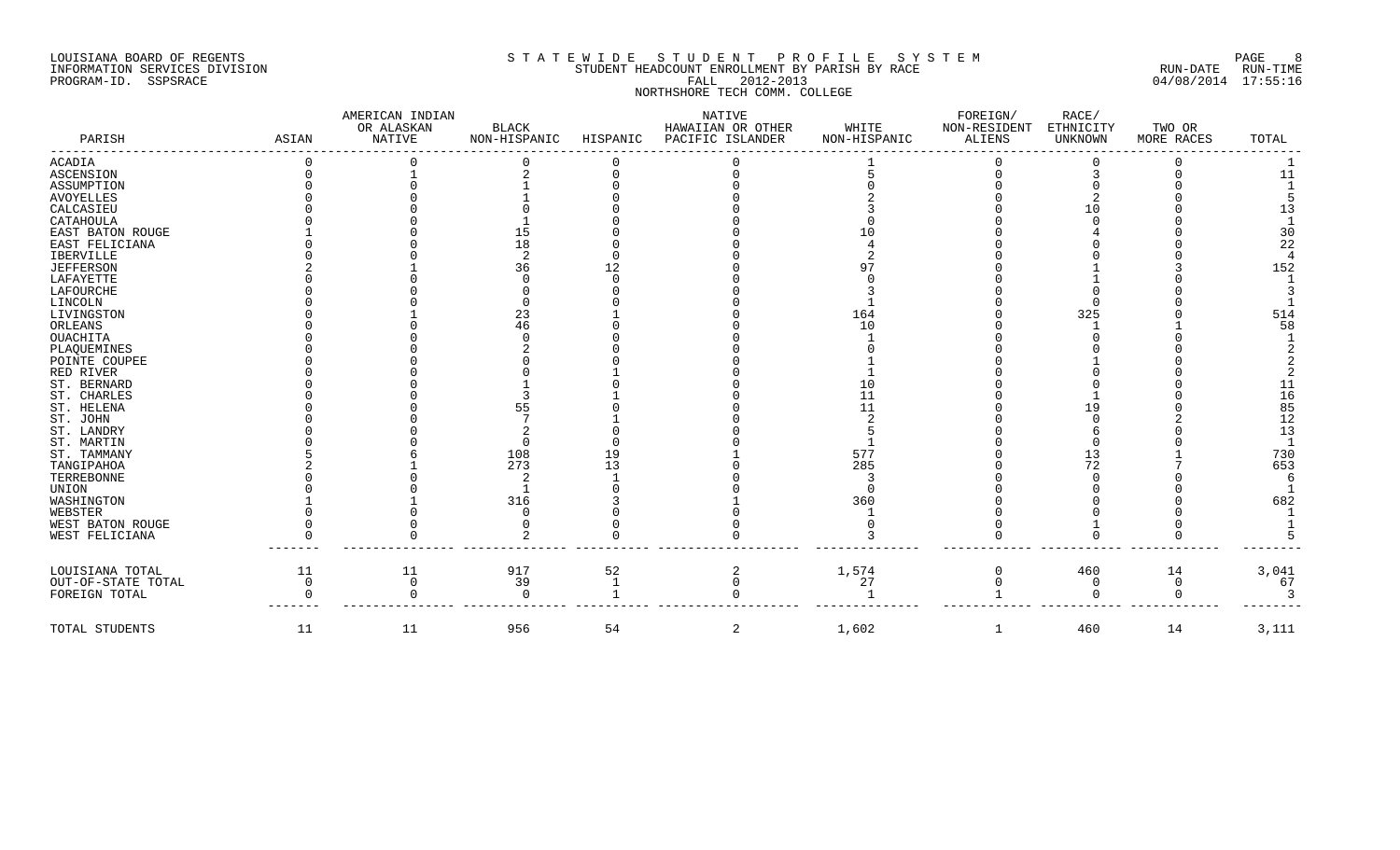## LOUISIANA BOARD OF REGENTS S T A T E W I D E S T U D E N T P R O F I L E S Y S T E M PAGE 9 INFORMATION SERVICES DIVISION STUDENT HEADCOUNT ENROLLMENT BY PARISH BY RACE RUN-DATE RUN-TIME PROGRAM-ID. SSPSRACE FALL 2012-2013 04/08/2014 17:55:16 GRAMBLING STATE UNIVERSITY

|                   |              | AMERICAN INDIAN      |                 |          | NATIVE                                                      |                       | FOREIGN/                      | RACE/                |                      |                |
|-------------------|--------------|----------------------|-----------------|----------|-------------------------------------------------------------|-----------------------|-------------------------------|----------------------|----------------------|----------------|
| PARISH            | ASIAN        | OR ALASKAN<br>NATIVE | <b>BLACK</b>    |          | HAWAIIAN OR OTHER<br>NON-HISPANIC HISPANIC PACIFIC ISLANDER | WHITE<br>NON-HISPANIC | NON-RESIDENT<br><b>ALIENS</b> | ETHNICITY<br>UNKNOWN | TWO OR<br>MORE RACES | TOTAL          |
|                   |              |                      |                 |          |                                                             |                       |                               |                      |                      |                |
| ACADIA            | $\mathbf 0$  | $\Omega$             | 5               | $\Omega$ | $\Omega$                                                    | $\Omega$              | $\Omega$                      | $\Omega$             | $\Omega$             | 5              |
| <b>ALLEN</b>      | $\mathsf{O}$ | $\mathbf 0$          | $7\phantom{.}$  | $\Omega$ | $\mathbf 0$                                                 | $\overline{0}$        | $\overline{0}$                | $\overline{0}$       | $\mathbf{0}$         |                |
| ASCENSION         | $\Omega$     |                      | $7\phantom{.0}$ |          |                                                             |                       | $\Omega$                      | $\Omega$             | $\Omega$             |                |
| ASSUMPTION        | $\Omega$     |                      | 3               |          |                                                             |                       | $\Omega$                      | $\cap$               |                      | 3              |
| AVOYELLES         |              |                      | 11              |          |                                                             |                       |                               |                      |                      | 13             |
| <b>BEAUREGARD</b> |              |                      | 6               |          |                                                             |                       |                               |                      | $\cap$               | -6             |
| <b>BIENVILLE</b>  |              |                      | 106             |          |                                                             |                       |                               |                      | $\cap$               | 113            |
| <b>BOSSIER</b>    |              |                      | 34              |          |                                                             |                       |                               |                      | $\Omega$             | 41             |
| CADDO             |              |                      | 390             |          |                                                             |                       |                               | 21                   |                      | 420            |
| CALCASIEU         |              |                      | 32              |          |                                                             |                       |                               | $\Omega$             |                      | 32             |
| CALDWELL          |              |                      | 2               |          |                                                             |                       |                               |                      |                      | 3              |
| CAMERON           |              |                      | $\mathbf{1}$    |          |                                                             |                       |                               |                      |                      | $\overline{1}$ |
| CATAHOULA         |              |                      | $7\phantom{.0}$ |          |                                                             |                       |                               |                      |                      | 7              |
| CLAIBORNE         |              |                      | 68              |          |                                                             |                       |                               |                      |                      | 78             |
| CONCORDIA         |              |                      | 39              |          |                                                             |                       |                               |                      |                      | 41             |
| DE SOTO           |              |                      | 27              |          |                                                             |                       |                               |                      |                      | 30             |
| EAST BATON ROUGE  |              |                      | 57              |          |                                                             |                       |                               |                      | $\Omega$             | 57             |
|                   |              |                      | 51              |          |                                                             |                       |                               |                      |                      | 52             |
| EAST CARROLL      |              |                      | $\overline{4}$  |          |                                                             |                       |                               |                      |                      | $\overline{4}$ |
| EAST FELICIANA    |              |                      |                 |          |                                                             |                       |                               |                      |                      | 7              |
| EVANGELINE        |              |                      | 6               |          |                                                             |                       |                               |                      |                      |                |
| FRANKLIN          |              |                      | 33              |          |                                                             |                       |                               |                      |                      | 35             |
| GRANT             |              |                      | 3               |          |                                                             |                       |                               |                      |                      | $\overline{3}$ |
| IBERIA            |              |                      | 18              |          |                                                             |                       |                               |                      |                      | 20             |
| IBERVILLE         |              |                      | 15              |          |                                                             |                       |                               |                      | $\Omega$             | 16             |
| <b>JACKSON</b>    |              |                      | 125             |          |                                                             | 39                    |                               |                      |                      | 174            |
| <b>JEFFERSON</b>  |              |                      | 35              |          |                                                             | $\Omega$              |                               |                      | $\Omega$             | 37             |
| JEFFERSON DAVIS   |              |                      | 7               |          |                                                             |                       |                               |                      | $\cap$               | 7              |
| LAFAYETTE         |              |                      | 31              |          |                                                             |                       |                               |                      |                      | 31             |
| LAFOURCHE         |              |                      | 3               |          |                                                             |                       |                               | $\Omega$             |                      | $\overline{3}$ |
| LA SALLE          |              |                      | 2               |          |                                                             |                       |                               | $\cap$               |                      | 2              |
| LINCOLN           |              |                      | 729             |          |                                                             | 27                    |                               | 33                   |                      | 805            |
| LIVINGSTON        |              |                      | $\overline{1}$  |          |                                                             |                       | U                             | $\Omega$             | $\Omega$             | $\mathbf{1}$   |
| MADISON           |              |                      | 91              |          |                                                             |                       |                               |                      | $\Omega$             | 93             |
| MOREHOUSE         |              |                      | 86              |          |                                                             |                       |                               |                      | $\cap$               | 91             |
| NATCHITOCHES      |              |                      | 15              |          |                                                             |                       |                               | $\Omega$             | $\Omega$             | 16             |
| ORLEANS           |              |                      | 97              |          |                                                             |                       | U                             |                      |                      | 100            |
| OUACHITA          |              |                      | 395             |          |                                                             | 21                    | U                             | 24                   |                      | 447            |
| PLAQUEMINES       |              |                      | 6               |          |                                                             |                       |                               | $\cap$               |                      | 6              |
| POINTE COUPEE     |              |                      | 3               |          |                                                             |                       |                               |                      |                      | 3              |
| RAPIDES           |              |                      | 72              |          |                                                             |                       |                               |                      |                      | 78             |
| RED RIVER         |              |                      | $\overline{4}$  |          |                                                             |                       |                               |                      |                      | $\overline{4}$ |
| RICHLAND          |              |                      | 34              |          |                                                             |                       |                               |                      |                      | 38             |
| SABINE            |              |                      | 8               |          |                                                             |                       |                               |                      |                      | 8              |
| ST. BERNARD       |              |                      | २               |          |                                                             |                       |                               |                      |                      |                |
|                   |              |                      | 8               |          |                                                             |                       |                               |                      |                      |                |
| ST. CHARLES       |              |                      |                 |          |                                                             |                       |                               |                      |                      |                |
| ST. HELENA        |              |                      |                 |          |                                                             |                       |                               |                      |                      |                |
| ST. JAMES         |              |                      |                 |          |                                                             |                       |                               |                      |                      |                |
| ST. JOHN          |              |                      | 19              |          |                                                             |                       |                               |                      |                      | 19             |
| ST. LANDRY        |              |                      | 19              |          |                                                             |                       |                               |                      | $\Omega$             | 20             |
| ST. MARTIN        | $\Omega$     | $\Omega$             | 4               |          | $\Omega$                                                    | $\Omega$              | $\Omega$                      | $\overline{0}$       | $\mathbf{0}$         | $\overline{4}$ |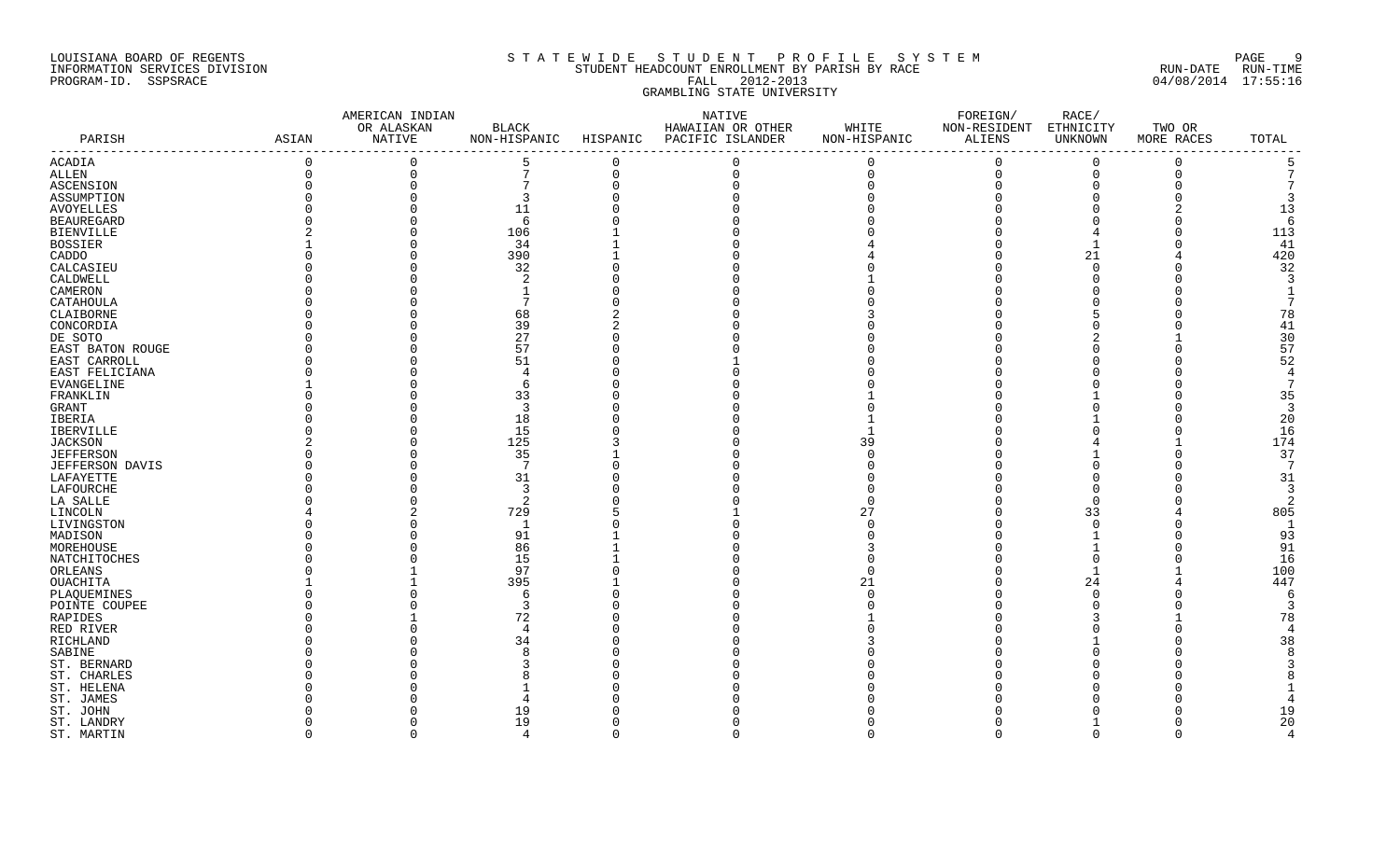## LOUISIANA BOARD OF REGENTS SOURCOME STATEWIDE STUDENT PROFILE SYSTEM STE MANUEL PAGE 10<br>STUDENT HEADCOUNT ENROLLMENT BY PARISH BY RACE SYSTEM SUN-DATE RUN-TIME INFORMATION SERVICES DIVISION SERVICES DIVISION STUDENT HEADCOUNT ENROLLMENT BY PARISH BY RACE PROGRAM-ID. SSPSRACE FALL 2012-2013 04/08/2014 17:55:16 GRAMBLING STATE UNIVERSITY

| PARISH             | ASIAN | AMERICAN INDIAN<br>OR ALASKAN<br>NATIVE | BLACK<br>NON-HISPANIC | HISPANIC                                | NATIVE<br>HAWAIIAN OR OTHER<br>PACIFIC ISLANDER | WHITE<br>NON-HISPANIC | FOREIGN/<br>NON-RESIDENT<br>ALIENS | RACE/<br>ETHNICITY<br>UNKNOWN | TWO OR<br>MORE RACES | TOTAL |
|--------------------|-------|-----------------------------------------|-----------------------|-----------------------------------------|-------------------------------------------------|-----------------------|------------------------------------|-------------------------------|----------------------|-------|
| ST. MARY           |       |                                         |                       |                                         |                                                 |                       |                                    |                               |                      |       |
| ST. TAMMANY        |       |                                         |                       |                                         |                                                 |                       |                                    |                               |                      |       |
| TANGIPAHOA         |       |                                         |                       |                                         |                                                 |                       |                                    |                               |                      |       |
| TENSAS             |       |                                         |                       |                                         |                                                 |                       |                                    |                               |                      |       |
| TERREBONNE         |       |                                         |                       |                                         |                                                 |                       |                                    |                               |                      |       |
| UNION              |       |                                         |                       |                                         |                                                 |                       |                                    |                               |                      |       |
| VERMILLION         |       |                                         |                       |                                         |                                                 |                       |                                    |                               |                      |       |
| VERNON             |       |                                         |                       |                                         |                                                 |                       |                                    |                               |                      |       |
| WASHINGTON         |       |                                         |                       |                                         |                                                 |                       |                                    |                               |                      | 26    |
| WEBSTER            |       |                                         |                       |                                         |                                                 |                       |                                    |                               |                      | 108   |
| WEST BATON ROUGE   |       |                                         |                       |                                         |                                                 |                       |                                    |                               |                      |       |
| WEST CARROLL       |       |                                         |                       |                                         |                                                 |                       |                                    |                               |                      |       |
| WEST FELICIANA     |       |                                         |                       |                                         |                                                 |                       |                                    |                               |                      |       |
| WINN               |       |                                         |                       |                                         |                                                 |                       |                                    |                               |                      |       |
| LOUISIANA TOTAL    |       |                                         | 3,026                 |                                         |                                                 | 119                   |                                    | 115                           | 22                   | 3,327 |
| OUT-OF-STATE TOTAL |       |                                         | 1,527                 | $\begin{array}{c} 25 \\ 33 \end{array}$ |                                                 | 18                    |                                    | 35                            | 25                   | 1,645 |
| FOREIGN TOTAL      |       |                                         |                       |                                         |                                                 |                       | 305                                |                               |                      | 305   |
| TOTAL STUDENTS     | 15    |                                         | 4,553                 | 58                                      |                                                 | 137                   | 305                                | 150                           | 47                   | 5,277 |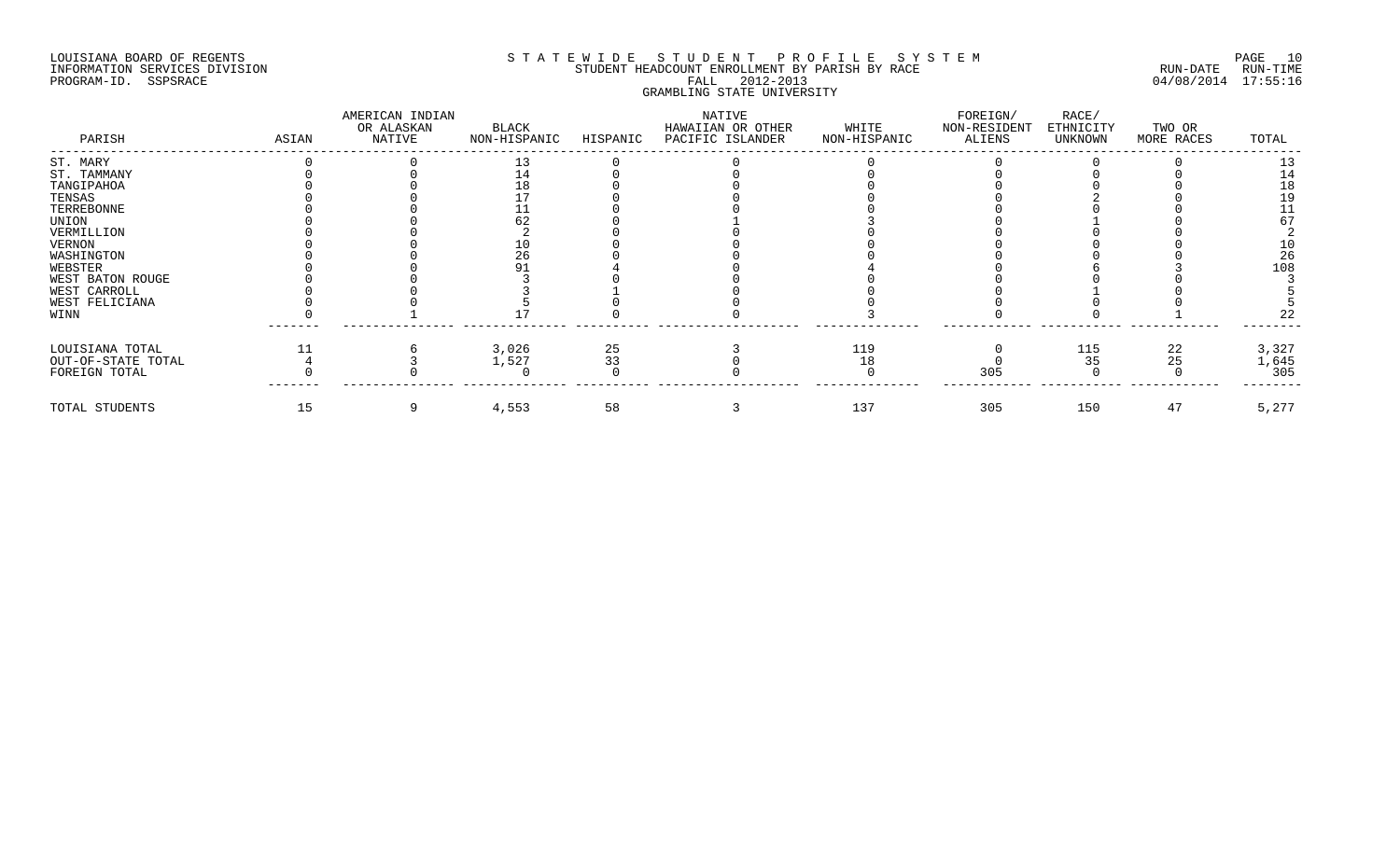#### LOUISIANA BOARD OF REGENTS S T A T E W I D E S T U D E N T P R O F I L E S Y S T E M PAGE 11 INFORMATION SERVICES DIVISION STUDENT HEADCOUNT ENROLLMENT BY PARISH BY RACE RUN-DATE RUN-TIME PROGRAM-ID. SSPSRACE FALL 2012-2013 04/08/2014 17:55:16 LOUISIANA TECH UNIVERSITY

|                   |          | AMERICAN INDIAN      |                              |          | NATIVE                                |                       | FOREIGN/               | RACE/                |                      |       |
|-------------------|----------|----------------------|------------------------------|----------|---------------------------------------|-----------------------|------------------------|----------------------|----------------------|-------|
| PARISH            | ASIAN    | OR ALASKAN<br>NATIVE | <b>BLACK</b><br>NON-HISPANIC | HISPANIC | HAWAIIAN OR OTHER<br>PACIFIC ISLANDER | WHITE<br>NON-HISPANIC | NON-RESIDENT<br>ALIENS | ETHNICITY<br>UNKNOWN | TWO OR<br>MORE RACES | TOTAL |
|                   |          |                      |                              |          |                                       |                       |                        |                      |                      |       |
| ACADIA            | $\Omega$ | $\Omega$             | 2                            | 0        | $\Omega$                              | 27                    | $\Omega$               | $\overline{4}$       | $\Omega$             | 33    |
| ALLEN             | $\Omega$ | $\mathbf 0$          | $\Omega$                     | $\Omega$ | $\Omega$                              | 16                    | $\mathbf 0$            |                      | $\Omega$             | 17    |
| ASCENSION         |          | $\Omega$             |                              |          |                                       | 50                    | $\Omega$               |                      |                      | 65    |
| ASSUMPTION        |          |                      |                              |          |                                       | 3                     |                        |                      |                      | 6     |
| <b>AVOYELLES</b>  |          |                      |                              |          |                                       | 46                    |                        |                      |                      | 50    |
| <b>BEAUREGARD</b> |          |                      |                              |          |                                       | 25                    |                        |                      |                      | 38    |
| <b>BIENVILLE</b>  |          |                      | 14                           |          |                                       | 90                    |                        | q                    |                      | 115   |
| <b>BOSSIER</b>    | 15       | 6                    | 120                          | 19       |                                       | 590                   |                        | 89                   | 9                    | 850   |
| CADDO             | - Q      | 8                    | 358                          | 16       |                                       | 727                   |                        | 116                  | 13                   | 1,248 |
| CALCASIEU         |          | $\Omega$             | 15                           |          |                                       | 127                   |                        | 4                    | $\Omega$             | 146   |
| CALDWELL          |          |                      | 7                            |          |                                       | 71                    |                        |                      | 3                    | 85    |
| CATAHOULA         |          | $\cap$               | 4                            |          |                                       | 14                    |                        |                      |                      | 19    |
| CLAIBORNE         |          |                      | 34                           |          |                                       | 88                    |                        | 10                   |                      | 134   |
| CONCORDIA         |          | O                    | -6                           |          |                                       | 39                    |                        | 3                    |                      | 49    |
| DE SOTO           |          |                      | 11                           |          |                                       | 39                    |                        | 5                    |                      | 57    |
| EAST BATON ROUGE  |          | $\overline{2}$       | 86                           |          |                                       | 186                   |                        | 28                   |                      | 304   |
| EAST CARROLL      |          |                      |                              |          |                                       | 10                    |                        |                      |                      | 12    |
| EAST FELICIANA    |          |                      |                              |          |                                       | 7                     |                        |                      |                      | 11    |
| EVANGELINE        |          |                      |                              |          |                                       | 13                    |                        |                      |                      | 18    |
| FRANKLIN          |          |                      |                              |          |                                       | 59                    |                        |                      |                      | 73    |
| GRANT             |          |                      |                              |          |                                       | 36                    |                        |                      |                      | 47    |
| IBERIA            |          |                      | 14                           |          |                                       | 45                    |                        |                      |                      | 62    |
| IBERVILLE         |          |                      | 8                            |          |                                       | 5                     |                        |                      |                      | 15    |
| JACKSON           |          |                      | 26                           |          |                                       | 170                   |                        | 25                   |                      | 224   |
| <b>JEFFERSON</b>  |          |                      | 30                           |          |                                       | 48                    |                        | 19                   |                      | 105   |
| JEFFERSON DAVIS   |          |                      | . 5                          |          |                                       | 19                    |                        | -2                   |                      | 28    |
| LAFAYETTE         |          |                      | -2                           |          |                                       | 49                    |                        | 2                    |                      | 54    |
| LAFOURCHE         |          |                      | 20                           |          |                                       | 90                    |                        | 23                   |                      | 137   |
| LA SALLE          |          |                      | $\overline{3}$               |          |                                       | 21                    |                        | $\overline{4}$       | $\Omega$             | 30    |
| LINCOLN           | 29       |                      | 160                          | 15       |                                       | 1,210                 |                        | 262                  | 15                   | 1,696 |
| LIVINGSTON        |          | O                    | 9                            |          |                                       | 198                   |                        | 13                   | 3                    | 226   |
| MADISON           |          |                      | 11                           |          |                                       | 24                    |                        | 6                    | $\Omega$             | 42    |
| MOREHOUSE         |          |                      | 43                           |          |                                       | 80                    |                        | 19                   |                      | 148   |
| NATCHITOCHES      |          |                      | 8                            |          |                                       | 59                    |                        | 4                    |                      | 74    |
| ORLEANS           |          |                      | 28                           |          |                                       | 14                    |                        | 3                    |                      | 49    |
| OUACHITA          | 16       |                      | 115                          |          |                                       | 861                   |                        | 83                   |                      | 1,094 |
| PLAQUEMINES       |          |                      | 4                            |          |                                       | 12                    |                        | $\Omega$             |                      | 17    |
| POINTE COUPEE     |          |                      |                              |          |                                       | 11                    |                        |                      |                      | 24    |
| RAPIDES           |          | 2                    | 32                           |          |                                       | 345                   |                        | 43                   |                      | 441   |
| RED RIVER         |          |                      | 7                            |          |                                       | 21                    |                        | $\overline{1}$       |                      | 29    |
| RICHLAND          |          |                      | 20                           |          |                                       | 113                   |                        | 15                   |                      | 150   |
| SABINE            |          |                      |                              |          |                                       | 49                    |                        |                      |                      | 63    |
| ST. BERNARD       |          |                      |                              |          |                                       |                       |                        |                      |                      | 6     |
| ST. CHARLES       |          |                      |                              |          |                                       | 45                    |                        |                      |                      | 62    |
| ST. HELENA        |          |                      |                              |          |                                       |                       |                        |                      |                      | 2     |
| ST. JAMES         |          |                      |                              |          |                                       | O,                    |                        |                      |                      | 15    |
| ST. JOHN          |          |                      | 12                           |          |                                       | 12                    |                        |                      |                      | 26    |
| ST. LANDRY        |          |                      |                              |          |                                       | 30                    |                        |                      |                      | 36    |
| ST. MARTIN        |          |                      |                              |          |                                       | 28                    |                        | 12                   |                      | 45    |
| ST. MARY          |          | $\cap$               | $\mathsf{R}$                 |          | $\cap$                                | 11                    | $\cap$                 | $\cap$               | $\Omega$             | 20    |
|                   |          |                      |                              |          |                                       |                       |                        |                      |                      |       |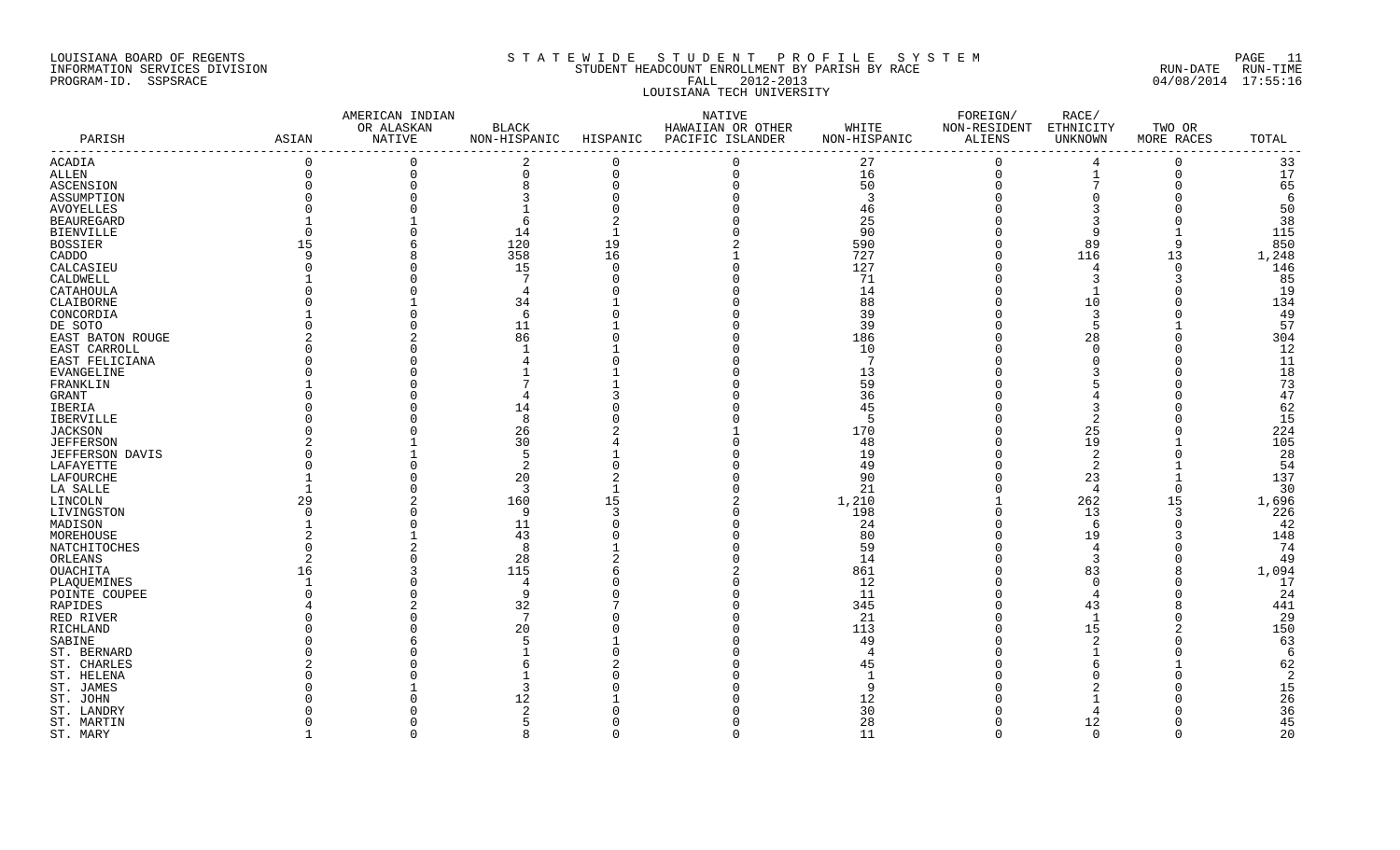## LOUISIANA BOARD OF REGENTS SOURCOME STATEWIDE STUDENT PROFILE SYSTEM STE MANUEL PAGE 12<br>STUDENT HEADCOUNT ENROLLMENT BY PARISH BY RACE SYSTEM SUN-DATE RUN-TIME INFORMATION SERVICES DIVISION STUDENT STUDENT HEADCOUNT ENROLLMENT BY PARISH BY RACE PROGRAM-ID. SSPSRACE FALL 2012-2013 04/08/2014 17:55:16 LOUISIANA TECH UNIVERSITY

| PARISH             | ASIAN | AMERICAN INDIAN<br>OR ALASKAN<br>NATIVE | BLACK<br>NON-HISPANIC | HISPANIC | NATIVE<br>HAWAIIAN OR OTHER<br>PACIFIC ISLANDER | WHITE<br>NON-HISPANIC | FOREIGN/<br>NON-RESIDENT<br>ALIENS | RACE/<br>ETHNICITY<br>UNKNOWN | TWO OR<br>MORE RACES | TOTAL  |
|--------------------|-------|-----------------------------------------|-----------------------|----------|-------------------------------------------------|-----------------------|------------------------------------|-------------------------------|----------------------|--------|
| ST. TAMMANY        |       |                                         |                       |          |                                                 | 185                   |                                    | 28                            |                      | 234    |
| TANGIPAHOA         |       |                                         |                       |          |                                                 |                       |                                    |                               |                      | 78     |
| TENSAS             |       |                                         |                       |          |                                                 |                       |                                    |                               |                      |        |
| TERREBONNE         |       |                                         |                       |          |                                                 | 29                    |                                    |                               |                      | 39     |
| UNION              |       |                                         |                       |          |                                                 | 199                   |                                    |                               |                      | 232    |
| VERMILLION         |       |                                         |                       |          |                                                 |                       |                                    |                               |                      |        |
| VERNON             |       |                                         |                       |          |                                                 |                       |                                    |                               |                      |        |
| WASHINGTON         |       |                                         |                       |          |                                                 |                       |                                    |                               |                      | 29     |
| WEBSTER            |       |                                         |                       |          |                                                 | 265                   |                                    |                               |                      | 330    |
| WEST BATON ROUGE   |       |                                         |                       |          |                                                 |                       |                                    |                               |                      | 15     |
| WEST CARROLL       |       |                                         |                       |          |                                                 |                       |                                    |                               |                      | 33     |
| WEST FELICIANA     |       |                                         |                       |          |                                                 |                       |                                    |                               |                      | 23     |
| WINN               |       |                                         |                       |          |                                                 |                       |                                    |                               |                      |        |
| LOUISIANA TOTAL    | 102   |                                         | 1,394                 | 115      |                                                 | 6,776                 |                                    | 941                           | 76                   | 9,456  |
| OUT-OF-STATE TOTAL |       |                                         | 157                   |          |                                                 | 807                   |                                    | 156                           |                      | 1,168  |
| FOREIGN TOTAL      |       |                                         |                       |          |                                                 |                       | 680                                |                               |                      | 680    |
| TOTAL STUDENTS     | 117   | 49                                      | 1,551                 | 132      | 12                                              | 7,583                 | 681                                | 1,097                         | 82                   | 11,304 |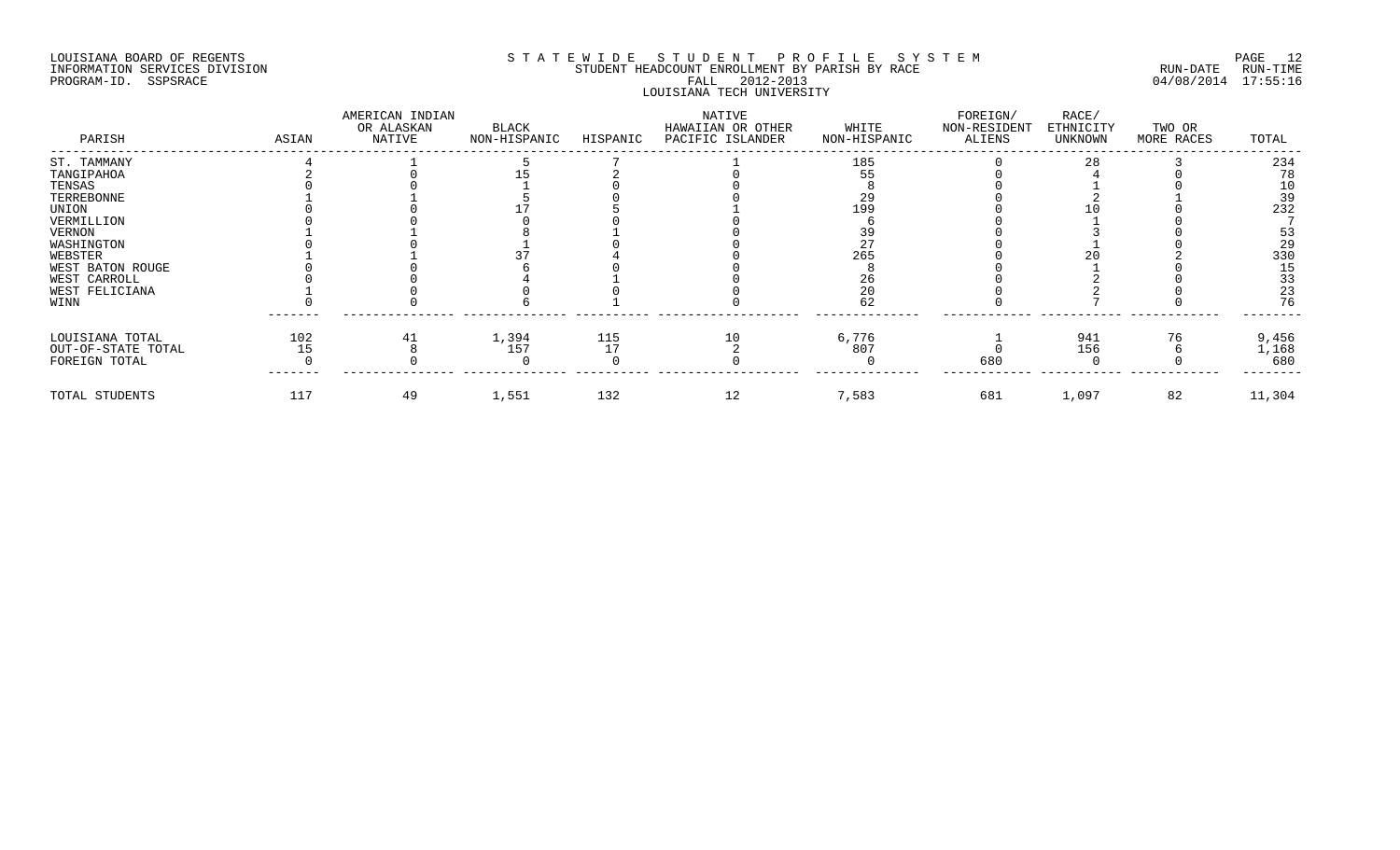#### LOUISIANA BOARD OF REGENTS S T A T E W I D E S T U D E N T P R O F I L E S Y S T E M PAGE 13 INFORMATION SERVICES DIVISION STUDENT HEADCOUNT ENROLLMENT BY PARISH BY RACE RUN-DATE RUN-TIME PROGRAM-ID. SSPSRACE FALL 2012-2013 04/08/2014 17:55:16 MCNEESE STATE UNIVERSITY

|                   |                                   | AMERICAN INDIAN |                |          | NATIVE            |                | FOREIGN/      | RACE/     |            |                          |
|-------------------|-----------------------------------|-----------------|----------------|----------|-------------------|----------------|---------------|-----------|------------|--------------------------|
|                   |                                   | OR ALASKAN      | <b>BLACK</b>   |          | HAWAIIAN OR OTHER | WHITE          | NON-RESIDENT  | ETHNICITY | TWO OR     |                          |
| PARISH            | ASIAN<br>------------------------ | NATIVE          | NON-HISPANIC   | HISPANIC | PACIFIC ISLANDER  | NON-HISPANIC   | <b>ALIENS</b> | UNKNOWN   | MORE RACES | TOTAL                    |
| ACADIA            | $\Omega$                          |                 | 29             | $\Omega$ |                   | 217            | $\Omega$      | 2         |            | 249                      |
| ALLEN             | 3                                 | 3               | 35             | 6        |                   | 267            | $\mathbf 0$   |           | 6          | 322                      |
| ASCENSION         |                                   |                 | $\overline{7}$ |          |                   |                | $\Omega$      |           |            | 16                       |
| ASSUMPTION        |                                   |                 |                |          |                   |                |               |           |            | $\overline{4}$           |
| AVOYELLES         |                                   |                 |                |          |                   | -5             |               |           |            | ۶                        |
| <b>BEAUREGARD</b> |                                   |                 | 44             | 13       |                   | 436            |               |           |            | 511                      |
| <b>BIENVILLE</b>  |                                   |                 | $\Omega$       |          |                   |                |               |           |            | $\mathbf{1}$             |
| BOSSIER           |                                   |                 | 8              |          |                   | 10             |               |           |            | 19                       |
| CADDO             |                                   |                 | 18             |          |                   | 11             |               |           | $\Omega$   | 29                       |
| CALCASIEU         | 46                                | 27              | 720            | 59       |                   | 3,421          |               |           | 53         | 4,336                    |
| CAMERON           |                                   |                 |                |          |                   | 188            |               |           |            | 193                      |
| CATAHOULA         |                                   |                 | $\cap$         |          |                   |                |               |           |            |                          |
| CONCORDIA         |                                   |                 |                |          |                   | 5              |               |           |            |                          |
| DE SOTO           |                                   |                 |                |          |                   |                |               |           |            |                          |
| EAST BATON ROUGE  |                                   |                 | 24             |          |                   | 39             |               |           |            | 64                       |
| EAST FELICIANA    |                                   |                 | 3              |          |                   | $\overline{1}$ |               |           |            | $\overline{4}$           |
| EVANGELINE        |                                   |                 | 23             |          |                   | 106            |               |           |            | 130                      |
| FRANKLIN          |                                   |                 | $\Omega$       |          |                   |                |               |           |            | 2                        |
| GRANT             |                                   |                 |                |          |                   | 10             |               |           |            | 13                       |
| IBERIA            |                                   |                 | 37             |          |                   | 41             |               |           |            | 80                       |
| IBERVILLE         |                                   |                 | 8              |          |                   |                |               |           |            | 13                       |
| <b>JACKSON</b>    |                                   |                 |                |          |                   |                |               |           |            | -2                       |
| <b>JEFFERSON</b>  |                                   |                 | Q              |          |                   | 13             |               |           |            | 26                       |
| JEFFERSON DAVIS   |                                   |                 | 58             |          |                   | 492            |               |           |            | 573                      |
| LAFAYETTE         |                                   |                 | 80             |          |                   | 78             |               |           |            | 164                      |
| LAFOURCHE         |                                   |                 |                |          |                   | 12             |               |           |            | 14                       |
| LA SALLE          |                                   |                 |                |          |                   |                |               |           |            |                          |
| LIVINGSTON        |                                   |                 |                |          |                   |                |               |           |            |                          |
| MADISON           |                                   |                 |                |          |                   |                |               |           |            |                          |
| MOREHOUSE         |                                   |                 |                |          |                   |                |               |           |            |                          |
| NATCHITOCHES      |                                   |                 | 6              |          |                   | 14             |               |           |            | 20                       |
| ORLEANS           |                                   |                 | 22             |          |                   | 10             |               |           |            | 33                       |
| OUACHITA          |                                   |                 | 13             |          |                   |                |               |           |            | 21                       |
| PLAQUEMINES       |                                   |                 | $\Omega$       |          |                   |                |               |           |            | $\overline{1}$           |
| POINTE COUPEE     |                                   |                 | 11             |          |                   | 18             |               |           |            | 29                       |
| RAPIDES           |                                   |                 | 27             |          |                   | 38             |               |           |            | 65                       |
| RICHLAND          |                                   |                 |                |          |                   | -2             |               |           |            | $\mathcal{R}$            |
| SABINE            |                                   |                 |                |          |                   | 12             |               |           |            | 16                       |
| ST. BERNARD       |                                   |                 |                |          |                   |                |               |           |            | $\overline{\phantom{0}}$ |
| ST. CHARLES       |                                   |                 |                |          |                   |                |               |           |            | 16                       |
| ST. JAMES         |                                   |                 |                |          |                   |                |               |           |            | -3                       |
| ST. JOHN          |                                   |                 | q              |          |                   |                |               |           |            | 12                       |
| ST. LANDRY        |                                   |                 | 61             |          |                   | 86             |               |           |            | 148                      |
| ST. MARTIN        |                                   |                 | 35             |          |                   | - 9            |               |           |            | 45                       |
| ST. MARY          |                                   |                 | 18             |          |                   | 20             |               |           |            | 38                       |
| ST. TAMMANY       |                                   |                 |                |          |                   | 29             |               |           |            | 36                       |
| TANGIPAHOA        |                                   |                 |                |          |                   |                |               |           |            | 10                       |
| TENSAS            |                                   |                 | $\Omega$       |          |                   |                |               |           |            | -1                       |
| TERREBONNE        |                                   |                 | 11             |          |                   |                |               |           |            | 19                       |
| VERMILLION        |                                   |                 | 13             | $\cap$   | $\cap$            | 98             | $\Omega$      | $\Omega$  | $\Omega$   | 113                      |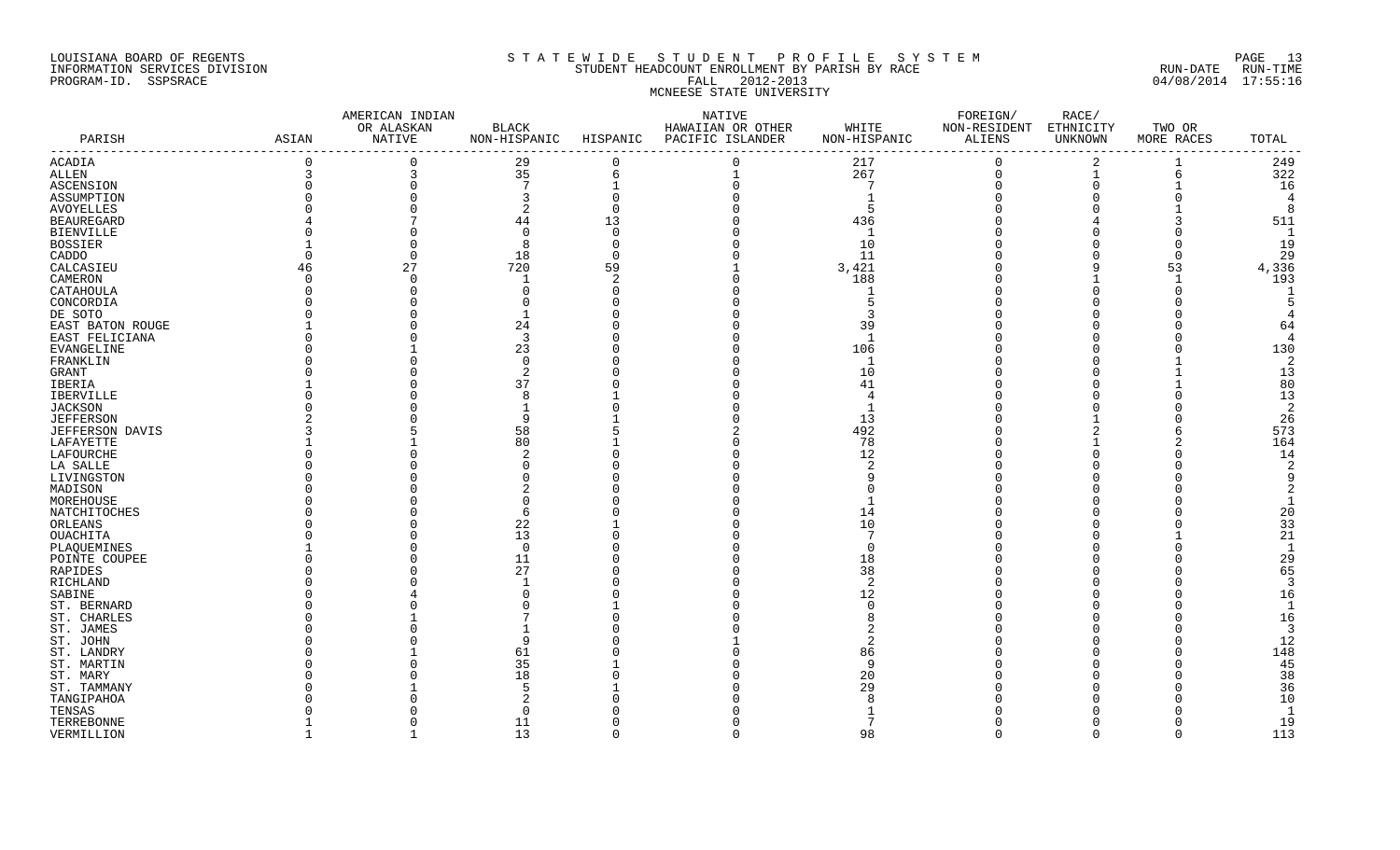#### LOUISIANA BOARD OF REGENTS SOURCOME STATEWIDE STUDENT PROFILE SYSTEM STE MANUEL PAGE 14<br>STUDENT HEADCOUNT ENROLLMENT BY PARISH BY RACE SYSTEM SUN-DATE RUN-TIME INFORMATION SERVICES DIVISION STUDENT STUDENT HEADCOUNT ENROLLMENT BY PARISH BY RACE PROGRAM-ID. SSPSRACE FALL 2012-2013 04/08/2014 17:55:16 MCNEESE STATE UNIVERSITY

| PARISH             | ASIAN | AMERICAN INDIAN<br>OR ALASKAN<br>NATIVE | BLACK<br>NON-HISPANIC | HISPANIC | NATIVE<br>HAWAIIAN OR OTHER<br>PACIFIC ISLANDER | WHITE<br>NON-HISPANIC | FOREIGN/<br>NON-RESIDENT<br>ALIENS | RACE/<br>ETHNICITY<br>UNKNOWN | TWO OR<br>MORE RACES | TOTAL |
|--------------------|-------|-----------------------------------------|-----------------------|----------|-------------------------------------------------|-----------------------|------------------------------------|-------------------------------|----------------------|-------|
| VERNON             |       |                                         |                       |          |                                                 | 106                   |                                    |                               |                      | 129   |
| WASHINGTON         |       |                                         |                       |          |                                                 |                       |                                    |                               |                      |       |
| WEBSTER            |       |                                         |                       |          |                                                 |                       |                                    |                               |                      |       |
| WEST BATON ROUGE   |       |                                         |                       |          |                                                 |                       |                                    |                               |                      |       |
| WEST CARROLL       |       |                                         |                       |          |                                                 |                       |                                    |                               |                      |       |
| WEST FELICIANA     |       |                                         |                       |          |                                                 |                       |                                    |                               |                      |       |
| WINN               |       |                                         |                       |          |                                                 |                       |                                    |                               |                      |       |
| LOUISIANA TOTAL    |       |                                         | 1,389                 |          |                                                 | 5,881                 |                                    |                               | 80                   | 7,592 |
| OUT-OF-STATE TOTAL |       |                                         | 100                   |          |                                                 | 436                   |                                    |                               |                      | 591   |
| FOREIGN TOTAL      |       |                                         | 12                    |          |                                                 |                       | 342                                |                               |                      | 396   |
| TOTAL STUDENTS     |       | 65                                      | 1,501                 | 125      |                                                 | 6,330                 | 342                                | 27                            | 86                   | 8,579 |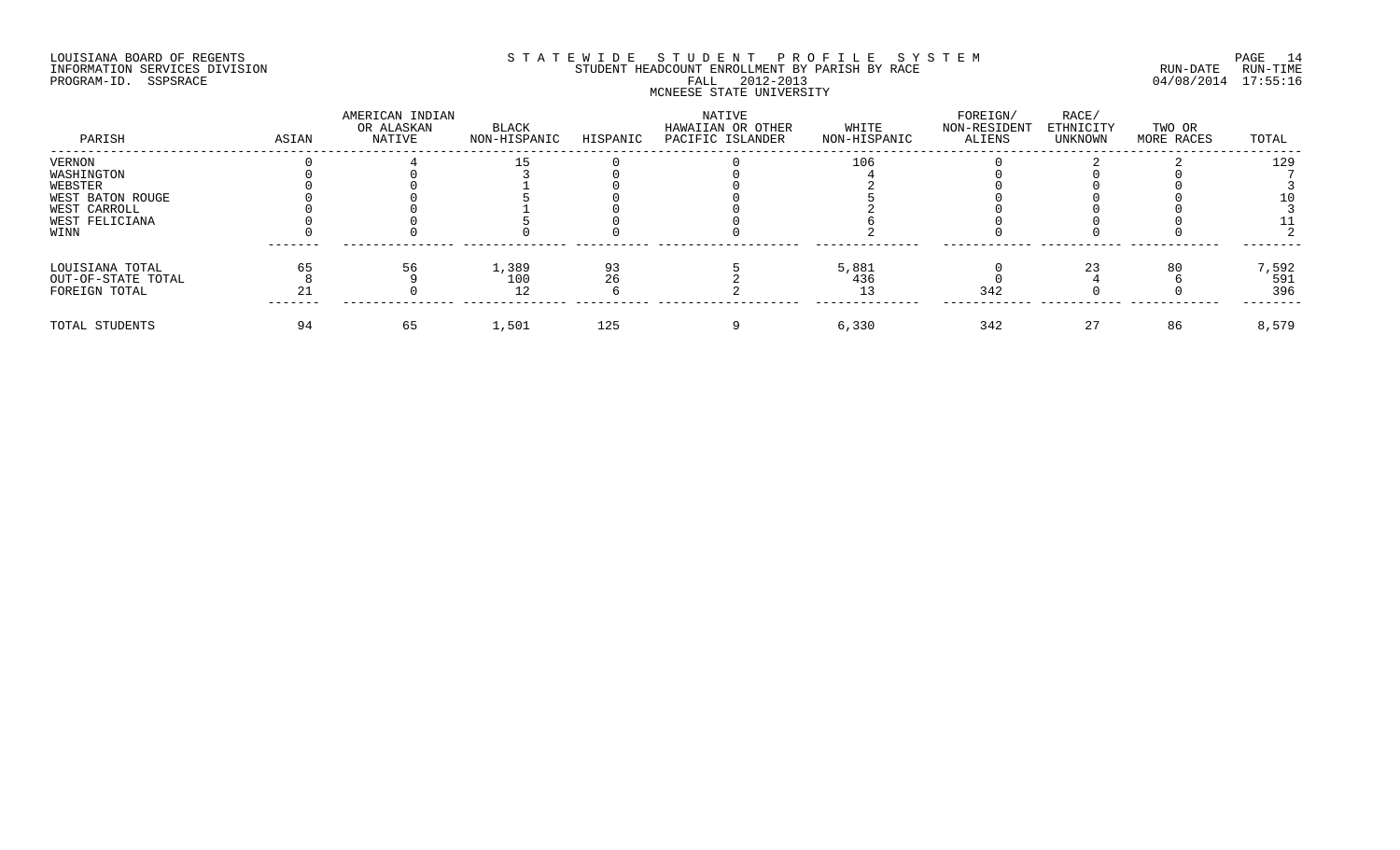#### LOUISIANA BOARD OF REGENTS S T A T E W I D E S T U D E N T P R O F I L E S Y S T E M PAGE 15 INFORMATION SERVICES DIVISION SAN STUDENT HEADCOUNT ENROLLMENT BY PARISH BY RACE SUN-DATE RUN-DATE RUN-TIME RUN<br>PROGRAM-ID. SSPSRACE 04/08/2014 17:55:16 PROGRAM-ID. SSPSRACE **FALL 2012-2013** NICHOLLS STATE UNIVERSITY

|                   |          | AMERICAN INDIAN |                |          | NATIVE            |                | FOREIGN/      | RACE/       |            |                |
|-------------------|----------|-----------------|----------------|----------|-------------------|----------------|---------------|-------------|------------|----------------|
|                   |          | OR ALASKAN      | <b>BLACK</b>   |          | HAWAIIAN OR OTHER | WHITE          | NON-RESIDENT  | ETHNICITY   | TWO OR     |                |
| PARISH            | ASIAN    | NATIVE          | NON-HISPANIC   | HISPANIC | PACIFIC ISLANDER  | NON-HISPANIC   | <b>ALIENS</b> | UNKNOWN     | MORE RACES | TOTAL          |
| ACADIA            | $\Omega$ | $\Omega$        |                |          | $\Omega$          | .5             | $\Omega$      | $\mathbf 0$ | $\Omega$   |                |
| ALLEN             | 0        | $\mathbf{0}$    | $\mathbf{1}$   | $\Omega$ | $\Omega$          | $\mathbf{1}$   | $\mathbf 0$   | $\mathbf 0$ | $\Omega$   | 2              |
| <b>ASCENSION</b>  |          | $\Omega$        | 42             |          | $\Omega$          | 98             |               |             |            | 152            |
| ASSUMPTION        |          |                 | 54             |          |                   | 209            |               |             |            | 276            |
| AVOYELLES         |          |                 |                |          |                   |                |               |             |            |                |
| <b>BEAUREGARD</b> |          |                 |                |          |                   |                |               |             |            |                |
| <b>BOSSIER</b>    |          |                 |                |          |                   |                |               |             |            |                |
| CADDO             |          |                 |                |          |                   |                |               |             |            | 11             |
| CALCASIEU         |          |                 |                |          |                   |                |               |             |            | 17             |
| CALDWELL          |          |                 |                |          |                   |                |               |             |            |                |
| CATAHOULA         |          |                 |                |          |                   |                |               |             |            |                |
| CLAIBORNE         |          |                 |                |          |                   |                |               |             |            |                |
| CONCORDIA         |          |                 |                |          |                   |                |               |             |            |                |
| DE SOTO           |          |                 |                |          |                   |                |               |             |            |                |
| EAST BATON ROUGE  |          |                 | 51             |          |                   | 80             |               |             |            | 150            |
| EAST FELICIANA    |          |                 | $\overline{1}$ |          |                   |                |               |             |            | $\overline{2}$ |
| EVANGELINE        |          |                 |                |          |                   |                |               |             |            | -2             |
| IBERIA            |          |                 | 36             |          |                   | 30             |               |             |            | 70             |
| IBERVILLE         |          |                 | 19             |          |                   | 26             |               |             |            | 49             |
| JACKSON           |          |                 | -1             |          |                   |                |               |             |            | 2              |
| <b>JEFFERSON</b>  |          |                 | 151            | 25       |                   | 174            |               |             |            | 370            |
| JEFFERSON DAVIS   |          | $\Omega$        | 2              |          |                   | -2             |               |             |            | -5             |
| LAFAYETTE         |          | $\Omega$        | 15             |          |                   | 33             |               |             | 4          | 55             |
| LAFOURCHE         | 15       | 23              | 164            | 35       |                   | 1,424          |               | 22          | 43         | 1,726          |
| LINCOLN           |          | $\cap$          |                |          |                   | -2             |               |             | $\Omega$   | -3             |
| LIVINGSTON        |          |                 | 2              |          |                   | 16             |               |             | ∩          | 21             |
| MADISON           |          |                 |                |          |                   |                |               |             |            |                |
| MOREHOUSE         |          |                 | 2              |          |                   |                |               |             |            |                |
| ORLEANS           |          |                 | 131            |          |                   | 30             |               |             |            | 173            |
| OUACHITA          |          |                 |                |          |                   |                |               |             |            | 2              |
| PLAQUEMINES       |          |                 |                |          |                   | 16             |               |             |            | 28             |
| POINTE COUPEE     |          |                 |                |          |                   | 13             |               |             |            | 13             |
| <b>RAPIDES</b>    |          |                 |                |          |                   |                |               |             |            | 15             |
| RICHLAND          |          |                 |                |          |                   |                |               |             |            | 2              |
| SABINE            |          |                 |                |          |                   |                |               |             |            | 6              |
| ST. BERNARD       |          |                 | 3              |          |                   | 25             |               |             |            | 32             |
| ST. CHARLES       |          |                 | 41             |          |                   | 180            |               |             |            | 240            |
| ST. HELENA        |          |                 | $\Omega$       |          |                   | $\overline{2}$ |               |             |            | 2              |
| ST. JAMES         |          |                 | 70             |          |                   | 124            |               |             |            | 202            |
| ST. JOHN          |          |                 | 46             |          |                   | 36             |               |             |            | 90             |
| ST. LANDRY        |          |                 | 9              |          |                   | .5             |               | $\Omega$    | O          | 14             |
| ST. MARTIN        |          |                 | 3              |          |                   | 15             |               |             | $\Omega$   | 20             |
| ST. MARY          | 15       |                 | 134            | 31       |                   | 461            |               | 24          | 10         | 681            |
| ST. TAMMANY       | ∩        |                 | 21             |          |                   | 77             |               | 2           | 2          | 104            |
| TANGIPAHOA        |          | $\Omega$        | 11             |          |                   |                |               | 2           | $\Omega$   | 22             |
| TERREBONNE        | 21       | 65              | 191            | 34       |                   | 1,180          |               | 25          | 41         | 1,558          |
| UNION             |          |                 | $\Omega$       |          |                   |                |               |             |            |                |
| VERMILLION        |          |                 |                |          |                   |                |               |             |            |                |
| VERNON            |          |                 |                |          |                   |                |               |             |            |                |
| WASHINGTON        | $\cap$   | $\cap$          | $\epsilon$     | $\cap$   | $\cap$            |                | $\cap$        |             | ∩          | 12             |
|                   |          |                 |                |          |                   |                |               |             |            |                |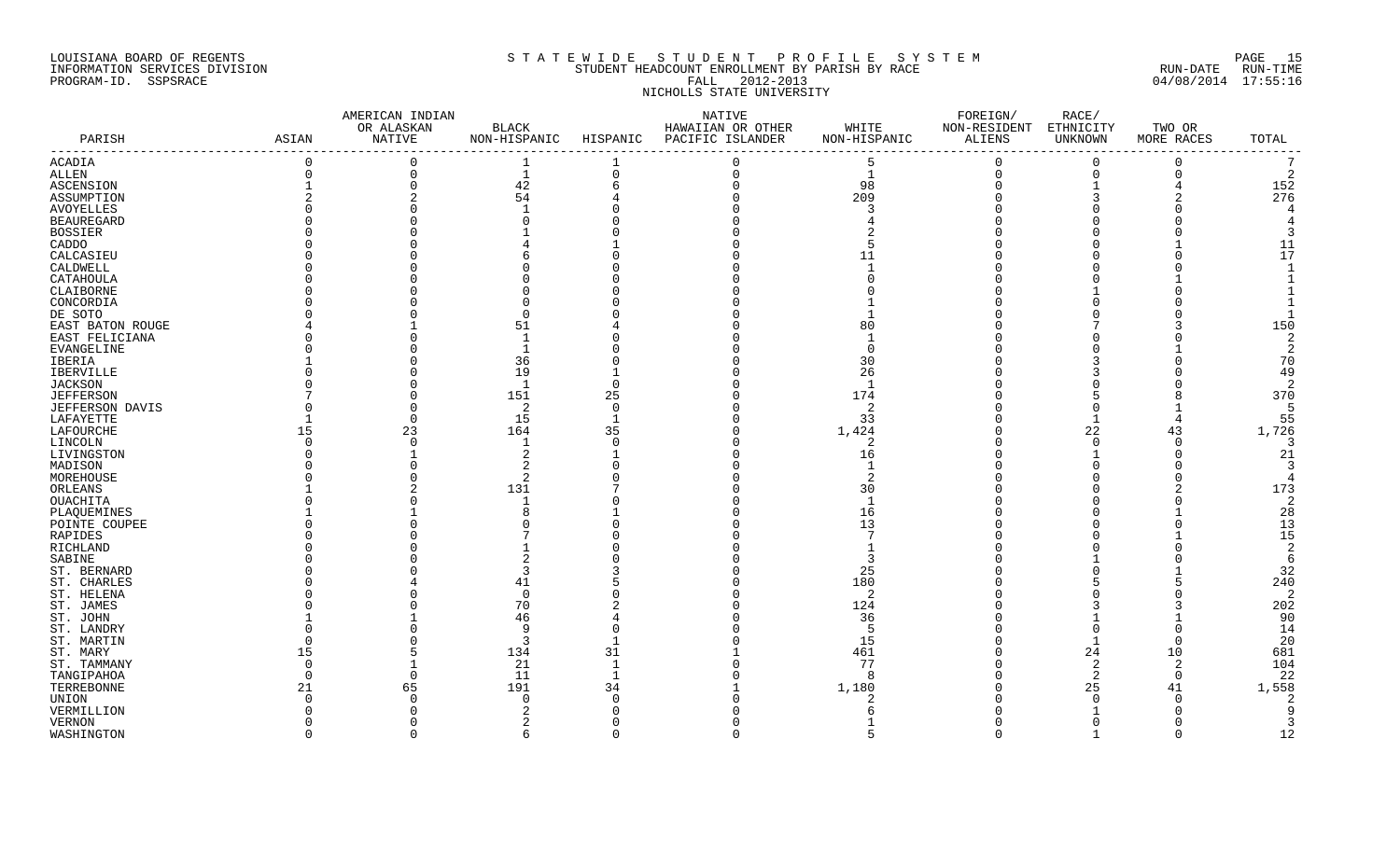## LOUISIANA BOARD OF REGENTS SOURCOME STATEWIDE STUDENT PROFILE SYSTEM STE MANUEL PAGE 16<br>STUDENT HEADCOUNT ENROLLMENT BY PARISH BY RACE THE SYSTEM RUN-DATE RUN-TIME INFORMATION SERVICES DIVISION STUDENT STUDENT HEADCOUNT ENROLLMENT BY PARISH BY RACE PROGRAM-ID. SSPSRACE FALL 2012-2013 04/08/2014 17:55:16 NICHOLLS STATE UNIVERSITY

| PARISH             | ASIAN | AMERICAN INDIAN<br>OR ALASKAN<br>NATIVE | BLACK<br>NON-HISPANIC | HISPANIC | NATIVE<br>HAWAIIAN OR OTHER<br>PACIFIC ISLANDER | WHITE<br>NON-HISPANIC | FOREIGN/<br>NON-RESIDENT<br>ALIENS | RACE/<br>ETHNICITY<br>UNKNOWN | TWO OR<br>MORE RACES | TOTAL |
|--------------------|-------|-----------------------------------------|-----------------------|----------|-------------------------------------------------|-----------------------|------------------------------------|-------------------------------|----------------------|-------|
| WEBSTER            |       |                                         |                       |          |                                                 |                       |                                    |                               |                      |       |
| WEST BATON ROUGE   |       |                                         |                       |          |                                                 |                       |                                    |                               |                      |       |
| WEST FELICIANA     |       |                                         |                       |          |                                                 |                       |                                    |                               |                      |       |
| WINN               |       |                                         |                       |          |                                                 |                       |                                    |                               |                      |       |
| LOUISIANA TOTAL    |       | 107                                     | 1,263                 | 170      |                                                 | 4,350                 |                                    | ᆂᆂᅾ                           | 135                  | 6,210 |
| OUT-OF-STATE TOTAL |       |                                         |                       |          |                                                 | 185                   |                                    |                               |                      | 281   |
| FOREIGN TOTAL      |       |                                         |                       |          |                                                 |                       | 120                                |                               |                      | 130   |
| TOTAL STUDENTS     |       | 110                                     | 1,314                 | 190      |                                                 | 4,537                 | 120                                | 126                           | 144                  | 6,621 |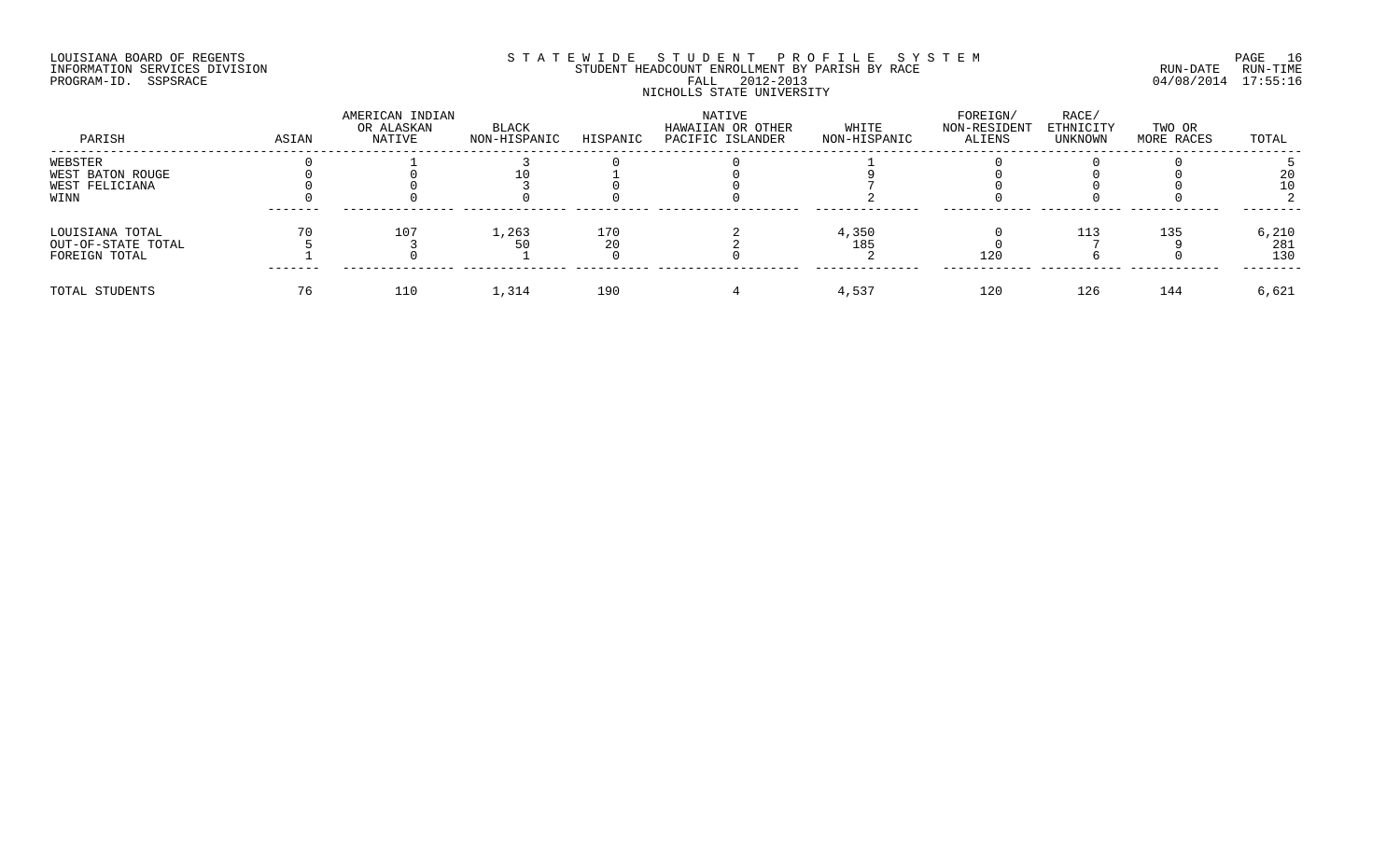#### LOUISIANA BOARD OF REGENTS S T A T E W I D E S T U D E N T P R O F I L E S Y S T E M PAGE 17 INFORMATION SERVICES DIVISION STUDENT HEADCOUNT ENROLLMENT BY PARISH BY RACE RUN-DATE RUN-TIME PROGRAM-ID. SSPSRACE FALL 2012-2013 04/08/2014 17:55:16 UNIVERSITY OF LA. AT MONROE

|                     |                                                | AMERICAN INDIAN |                 |          | NATIVE                                 |                | FOREIGN/               | RACE/         |            |                |
|---------------------|------------------------------------------------|-----------------|-----------------|----------|----------------------------------------|----------------|------------------------|---------------|------------|----------------|
|                     |                                                | OR ALASKAN      | BLACK           |          | HAWAIIAN OR OTHER                      | WHITE          | NON-RESIDENT ETHNICITY |               | TWO OR     |                |
| PARISH              | ASIAN<br>------------------------------------- | NATIVE          |                 |          | NON-HISPANIC HISPANIC PACIFIC ISLANDER | NON-HISPANIC   | ALIENS                 | UNKNOWN       | MORE RACES | TOTAL          |
| <b>ACADIA</b>       | $\Omega$                                       | $\Omega$        |                 | $\Omega$ |                                        | 19             | $\Omega$               |               | $\Omega$   | 21             |
| ALLEN               |                                                |                 | 3               | $\Omega$ | $\Omega$                               | 13             | $\mathbf 0$            | $\mathbf{1}$  | $\Omega$   | 19             |
| ASCENSION           |                                                | $\Omega$        | 7               |          |                                        | 20             | $\Omega$               | $\Omega$      |            | 28             |
| ASSUMPTION          |                                                |                 |                 |          |                                        | 10             |                        | $\Omega$      |            | 13             |
| AVOYELLES           |                                                |                 | 10              |          |                                        | 14             |                        |               |            | 26             |
| <b>BEAUREGARD</b>   |                                                |                 | 7               |          |                                        | 16             |                        |               |            | 28             |
| <b>BIENVILLE</b>    |                                                |                 | 17              |          |                                        | 7              |                        |               |            | 26             |
| <b>BOSSIER</b>      |                                                |                 | 43              |          |                                        | 109            |                        |               |            | 180            |
| CADDO               |                                                |                 | 196             |          |                                        | 103            |                        | Q             |            | 324            |
| CALCASIEU           |                                                |                 | 20              |          |                                        | 43             |                        |               |            | 70             |
| CALDWELL            |                                                |                 | 9               |          |                                        | 65             |                        |               |            | 77             |
| CAMERON             |                                                |                 | $\Omega$        |          |                                        | $\mathcal{R}$  |                        |               |            | $\overline{3}$ |
| CATAHOULA           |                                                |                 | 27              |          |                                        | 75             |                        |               |            | 104            |
| CLAIBORNE           |                                                |                 | 13              |          |                                        | 13             |                        |               |            | 26             |
| CONCORDIA           |                                                |                 | 33              |          |                                        | 110            |                        |               |            | 151            |
| DE SOTO             |                                                |                 | 12              |          |                                        | 18             |                        |               |            | 32             |
| EAST BATON ROUGE    | 13                                             |                 | 66              |          |                                        | 53             |                        |               |            | 145            |
| EAST CARROLL        |                                                |                 | 23              |          |                                        | 21             |                        |               |            | 46             |
| EAST FELICIANA      |                                                |                 | -2              |          |                                        | -3             |                        |               |            | 7              |
| EVANGELINE          |                                                |                 | 2               |          |                                        | 21             |                        |               |            | 24             |
| FRANKLIN            |                                                |                 | 52              |          |                                        | 199            |                        |               |            | 257            |
| GRANT               |                                                |                 | 4               |          |                                        | 35             |                        |               |            | 41             |
| IBERIA              |                                                |                 | 17              |          |                                        | 16             |                        |               |            | 44             |
| IBERVILLE           |                                                |                 | 27              |          |                                        | 42             |                        |               |            | 73             |
| <b>JACKSON</b>      |                                                |                 | 10              |          |                                        | 62             |                        |               |            | 78             |
| <b>JEFFERSON</b>    | 13                                             |                 | 35              |          |                                        | 40             |                        |               |            | 98             |
| JEFFERSON DAVIS     |                                                |                 | 2               |          |                                        | 11             |                        |               |            | 14             |
| LAFAYETTE           |                                                |                 | 10              |          |                                        | 23             |                        |               |            | 45             |
| LAFOURCHE           |                                                |                 | $\overline{4}$  |          |                                        | 23             |                        |               |            | 33             |
|                     |                                                |                 |                 |          |                                        | 79             |                        |               |            | 87             |
| LA SALLE<br>LINCOLN |                                                |                 | 23              |          |                                        | 75             |                        |               |            | 112            |
| LIVINGSTON          |                                                |                 | $\Omega$        |          |                                        | 31             |                        |               |            | 36             |
|                     |                                                |                 |                 |          |                                        |                |                        |               |            |                |
| MADISON             |                                                |                 | 28              |          |                                        | 35             |                        |               |            | 65             |
| MOREHOUSE           |                                                | $\Omega$        | 110             |          |                                        | 223            |                        |               |            | 350            |
| NATCHITOCHES        |                                                | $\Omega$        | 13              |          |                                        | 27             |                        |               |            | 43             |
| ORLEANS             | 5                                              |                 | 29              |          |                                        | 98             |                        | 3             |            | 142            |
| OUACHITA            | 42                                             | 11              | 645             | 47       |                                        | 2,369          |                        | 51            | 47         | 3,214          |
| PLAQUEMINES         |                                                | $\Omega$        | 6               |          |                                        |                |                        | $\Omega$      |            | 12             |
| POINTE COUPEE       |                                                |                 | $\Omega$        |          |                                        | -6             |                        |               | $\Omega$   | - 6            |
| RAPIDES             |                                                |                 | 61              |          |                                        | 160            |                        |               |            | 243            |
| RED RIVER           |                                                |                 | -3              |          |                                        | -6             |                        |               |            | -11            |
| RICHLAND            |                                                |                 | 63              |          |                                        | 248            |                        |               |            | 331            |
| SABINE              |                                                |                 |                 |          |                                        |                |                        |               |            | 20             |
| ST. BERNARD         |                                                |                 | $\cap$          |          |                                        |                |                        |               |            | $\overline{4}$ |
| ST. CHARLES         |                                                |                 | 10              |          |                                        | 19             |                        |               |            | 31             |
| ST. HELENA          |                                                |                 |                 |          |                                        |                |                        |               |            | $\overline{4}$ |
| ST. JAMES           |                                                |                 | 7               |          |                                        |                |                        |               |            | 17             |
| ST. JOHN            |                                                |                 | 10              |          |                                        | 12             |                        |               |            | 24             |
| ST. LANDRY          |                                                |                 | 11              |          |                                        | 19             |                        |               |            | 32             |
| ST. MARTIN          |                                                | $\cap$          | $5\overline{2}$ |          |                                        | $\overline{1}$ | $\cap$                 | $\mathcal{L}$ | U          | 9              |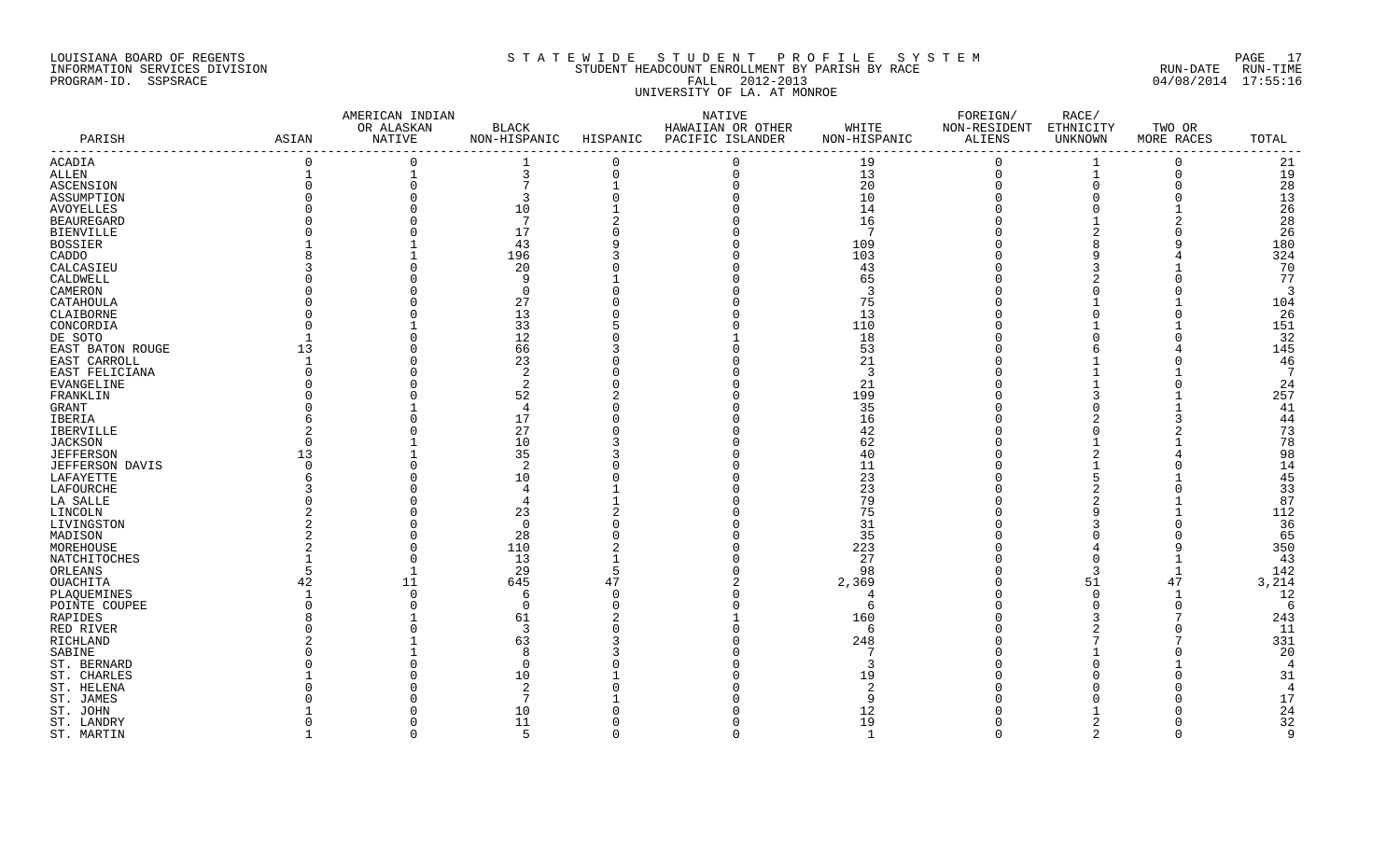## LOUISIANA BOARD OF REGENTS SOURCOME STATEWIDE STUDENT PROFILE SYSTEM STE MANUEL PAGE 18<br>STUDENT HEADCOUNT ENROLLMENT BY PARISH BY RACE THE SYSTEM RUN-DATE RUN-TIME INFORMATION SERVICES DIVISION STUDENT STUDENT HEADCOUNT ENROLLMENT BY PARISH BY RACE PROGRAM-ID. SSPSRACE FALL 2012-2013 04/08/2014 17:55:16 UNIVERSITY OF LA. AT MONROE

| PARISH             | ASIAN | AMERICAN INDIAN<br>OR ALASKAN<br>NATIVE | BLACK<br>NON-HISPANIC | HISPANIC | NATIVE<br>HAWAIIAN OR OTHER<br>PACIFIC ISLANDER | WHITE<br>NON-HISPANIC | FOREIGN/<br>NON-RESIDENT<br>ALIENS | RACE/<br>ETHNICITY<br>UNKNOWN | TWO OR<br>MORE RACES | TOTAL                                    |
|--------------------|-------|-----------------------------------------|-----------------------|----------|-------------------------------------------------|-----------------------|------------------------------------|-------------------------------|----------------------|------------------------------------------|
| ST. MARY           |       |                                         |                       |          |                                                 |                       |                                    |                               |                      |                                          |
| ST. TAMMANY        |       |                                         |                       |          |                                                 | 116                   |                                    |                               |                      | 146                                      |
| TANGIPAHOA         |       |                                         |                       |          |                                                 | 29                    |                                    |                               |                      | 54                                       |
| TENSAS             |       |                                         |                       |          |                                                 |                       |                                    |                               |                      | 30                                       |
| TERREBONNE         |       |                                         |                       |          |                                                 |                       |                                    |                               |                      | $\begin{array}{c} 29 \\ 121 \end{array}$ |
| UNION              |       |                                         |                       |          |                                                 |                       |                                    |                               |                      |                                          |
| VERMILLION         |       |                                         |                       |          |                                                 |                       |                                    |                               |                      | 22                                       |
| VERNON             |       |                                         |                       |          |                                                 |                       |                                    |                               |                      | 44                                       |
| WASHINGTON         |       |                                         |                       |          |                                                 |                       |                                    |                               |                      | 19                                       |
| WEBSTER            |       |                                         |                       |          |                                                 |                       |                                    |                               |                      | 81                                       |
| WEST BATON ROUGE   |       |                                         |                       |          |                                                 |                       |                                    |                               |                      | 13                                       |
| WEST CARROLL       |       |                                         |                       |          |                                                 | 155                   |                                    |                               |                      | 172                                      |
| WEST FELICIANA     |       |                                         |                       |          |                                                 |                       |                                    |                               |                      |                                          |
| WINN               |       |                                         |                       |          |                                                 |                       |                                    |                               |                      | 45                                       |
| LOUISIANA TOTAL    | 145   | 25                                      | 1,831                 | 114      |                                                 | 5,198                 |                                    | 167                           | 130                  | 7,614                                    |
| OUT-OF-STATE TOTAL | 22    |                                         | 208                   | 31       |                                                 | 404                   |                                    | 19                            | 23                   | 710                                      |
| FOREIGN TOTAL      |       |                                         |                       |          |                                                 |                       | 224                                |                               |                      | 224                                      |
| TOTAL STUDENTS     | 167   | 28                                      | 2,039                 | 145      |                                                 | 5,602                 | 224                                | 186                           | 153                  | 8,548                                    |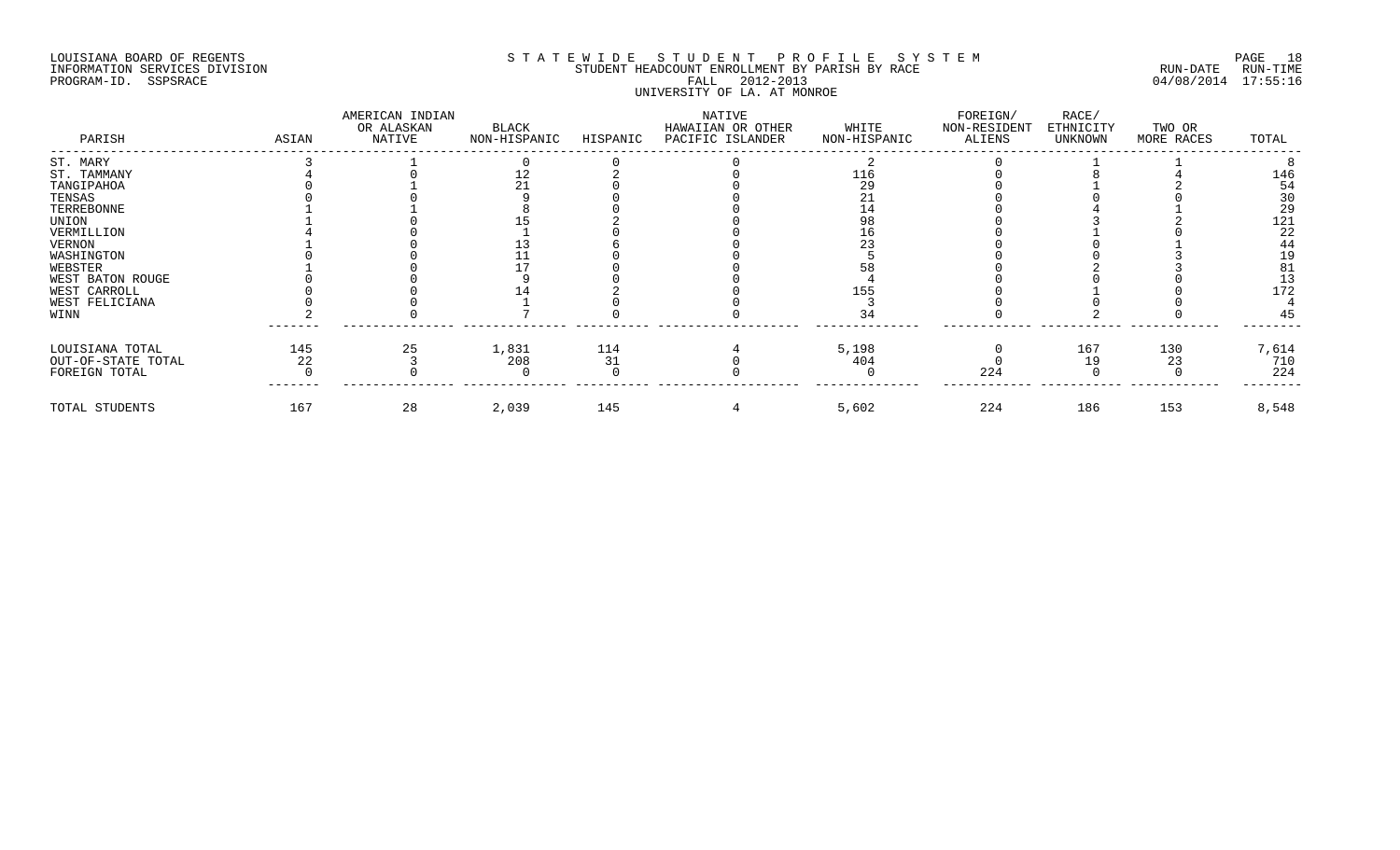#### LOUISIANA BOARD OF REGENTS S T A T E W I D E S T U D E N T P R O F I L E S Y S T E M PAGE 19 INFORMATION SERVICES DIVISION STUDENT HEADCOUNT ENROLLMENT BY PARISH BY RACE RUN-DATE RUN-TIME PROGRAM-ID. SSPSRACE FALL 2012-2013 04/08/2014 17:55:16 NORTHWESTERN STATE UNIVERSITY

|                        |          | AMERICAN INDIAN |                |                | NATIVE            |               | FOREIGN/     | RACE/       |                |                 |
|------------------------|----------|-----------------|----------------|----------------|-------------------|---------------|--------------|-------------|----------------|-----------------|
|                        |          | OR ALASKAN      | $_{\rm BLACK}$ |                | HAWAIIAN OR OTHER | WHITE         | NON-RESIDENT | ETHNICITY   | TWO OR         |                 |
| PARISH                 | ASIAN    | NATIVE          | NON-HISPANIC   | HISPANIC       | PACIFIC ISLANDER  | NON-HISPANIC  | ALIENS       | UNKNOWN     | MORE RACES     | TOTAL           |
| ACADIA                 | $\Omega$ | $\Omega$        | 5              | $\Omega$       | $\Omega$          | 31            | $\Omega$     | 2           | 2              | 40              |
| ALLEN                  | $\Omega$ | 2               | 12             | $\overline{a}$ | $\Omega$          | 42            | $\mathbf 0$  | $\mathbf 0$ | $\mathbf{1}$   | 59              |
| ASCENSION              |          | $\Omega$        | 8              |                |                   | 47            | $\Omega$     |             | $\Omega$       | 62              |
| ASSUMPTION             |          | $\Omega$        |                |                |                   | 6             |              |             |                | $7\phantom{.0}$ |
| AVOYELLES              |          | 2               | 52             |                |                   | 104           |              | 9           |                | 180             |
| <b>BEAUREGARD</b>      |          |                 | 25             |                |                   | 110           |              | 9           |                | 152             |
| <b>BIENVILLE</b>       |          |                 | 33             |                |                   | 49            |              | 2           | 2              | 89              |
| BOSSIER                |          |                 | 100            | 31             |                   | 353           |              | 23          | 16             | 534             |
| CADDO                  |          |                 | 387            | 22             |                   | 445           |              | 51          | 18             | 933             |
| CALCASIEU              |          |                 | 47             |                |                   | 82            |              |             | 5              | 145             |
|                        |          |                 | $\Omega$       |                |                   | 18            |              |             |                | 19              |
| CALDWELL               |          |                 |                |                |                   |               |              |             |                |                 |
| CATAHOULA              |          |                 | 13             |                |                   | 36            |              |             |                | 51              |
| CLAIBORNE              |          |                 | 22             |                |                   | 22            |              |             |                | 48              |
| CONCORDIA              |          |                 | 28             |                |                   | 23            |              |             |                | 55              |
| DE SOTO                |          |                 | 79             | 10             |                   | 89            |              | .5          |                | 186             |
| EAST BATON ROUGE       |          |                 | 97             | 6              |                   | 128           |              | 20          |                | 253             |
| EAST CARROLL           |          |                 |                |                |                   |               |              | $\Omega$    |                | 8               |
| EAST FELICIANA         |          |                 |                |                |                   | ્ર            |              |             |                | $\overline{4}$  |
| EVANGELINE             |          |                 | 14             |                |                   | 29            |              |             |                | 46              |
| FRANKLIN               |          |                 | $\Omega$       |                |                   | 12            |              |             |                | 14              |
| GRANT                  |          |                 | 20             | 10             |                   | 171           |              |             |                | 215             |
| IBERIA                 |          |                 | 21             |                |                   | 38            |              |             |                | 63              |
| IBERVILLE              |          |                 | 9              |                |                   | $\mathcal{R}$ |              |             |                | 12              |
| <b>JACKSON</b>         |          |                 | 14             |                |                   | 13            |              |             |                | 27              |
| <b>JEFFERSON</b>       |          |                 | 31             |                |                   | 63            |              |             |                | 113             |
|                        |          |                 | 6              |                |                   | 33            |              |             | 2              | 45              |
| <b>JEFFERSON DAVIS</b> |          |                 |                |                |                   | 81            |              |             |                | 152             |
| LAFAYETTE              |          |                 | 62             |                |                   |               |              |             |                |                 |
| LAFOURCHE              |          |                 | 4              |                |                   | 26            |              |             |                | 33              |
| LA SALLE               |          |                 | 11             |                |                   | 64            |              |             |                | 85              |
| LINCOLN                |          |                 | 23             |                |                   | 21            |              |             |                | 48              |
| LIVINGSTON             |          |                 | 2              |                |                   | 53            |              |             |                | 67              |
| MADISON                |          |                 | 4              |                |                   |               |              | $\Omega$    |                | 9               |
| MOREHOUSE              |          | $\cap$          | 10             |                |                   | 12            |              |             |                | 24              |
| NATCHITOCHES           |          | 15              | 284            | 25             |                   | 489           |              | 42          | 35             | 895             |
| ORLEANS                |          | $\Omega$        | 87             |                |                   | 36            |              |             | $\overline{2}$ | 131             |
| OUACHITA               |          |                 | 67             |                |                   | 59            |              |             | 2              | 139             |
| PLAQUEMINES            |          | $\cap$          | $\Omega$       |                |                   | -6            |              | 2           |                | -9              |
| POINTE COUPEE          |          |                 | 16             |                |                   | 15            |              |             | $\Omega$       | 32              |
| RAPIDES                |          | 8               | 279            | 23             |                   | 695           |              | 52          | 20             | 1,087           |
| RED RIVER              |          |                 | 53             | 5              |                   | 76            |              | 2           | 3              | 140             |
| RICHLAND               |          | $\Omega$        | 7              |                |                   | 11            |              | 0           | -1             | -20             |
| SABINE                 |          | 53              | 42             | 32             |                   | 256           |              | 14          | 10             | 407             |
| ST. BERNARD            |          |                 | $\cap$         |                |                   |               |              |             | ∩              | 5               |
| ST. CHARLES            |          |                 |                |                |                   |               |              |             |                | 15              |
|                        |          |                 |                |                |                   |               |              |             |                |                 |
| ST. JAMES              |          |                 | 10             |                |                   | 10            |              |             |                | 25              |
| ST. JOHN               |          |                 | 8              |                |                   | 11            |              |             |                | 21              |
| ST. LANDRY             |          |                 | 52             |                |                   | 51            |              |             |                | 117             |
| ST. MARTIN             |          |                 | $\epsilon$     |                |                   | 15            |              |             |                | 21              |
| ST. MARY               |          |                 | 36             |                |                   | 55            |              |             |                | 101             |
| ST. TAMMANY            |          | $\cap$          | 13             |                | $\cap$            | 100           | $\cap$       | 16          |                | 136             |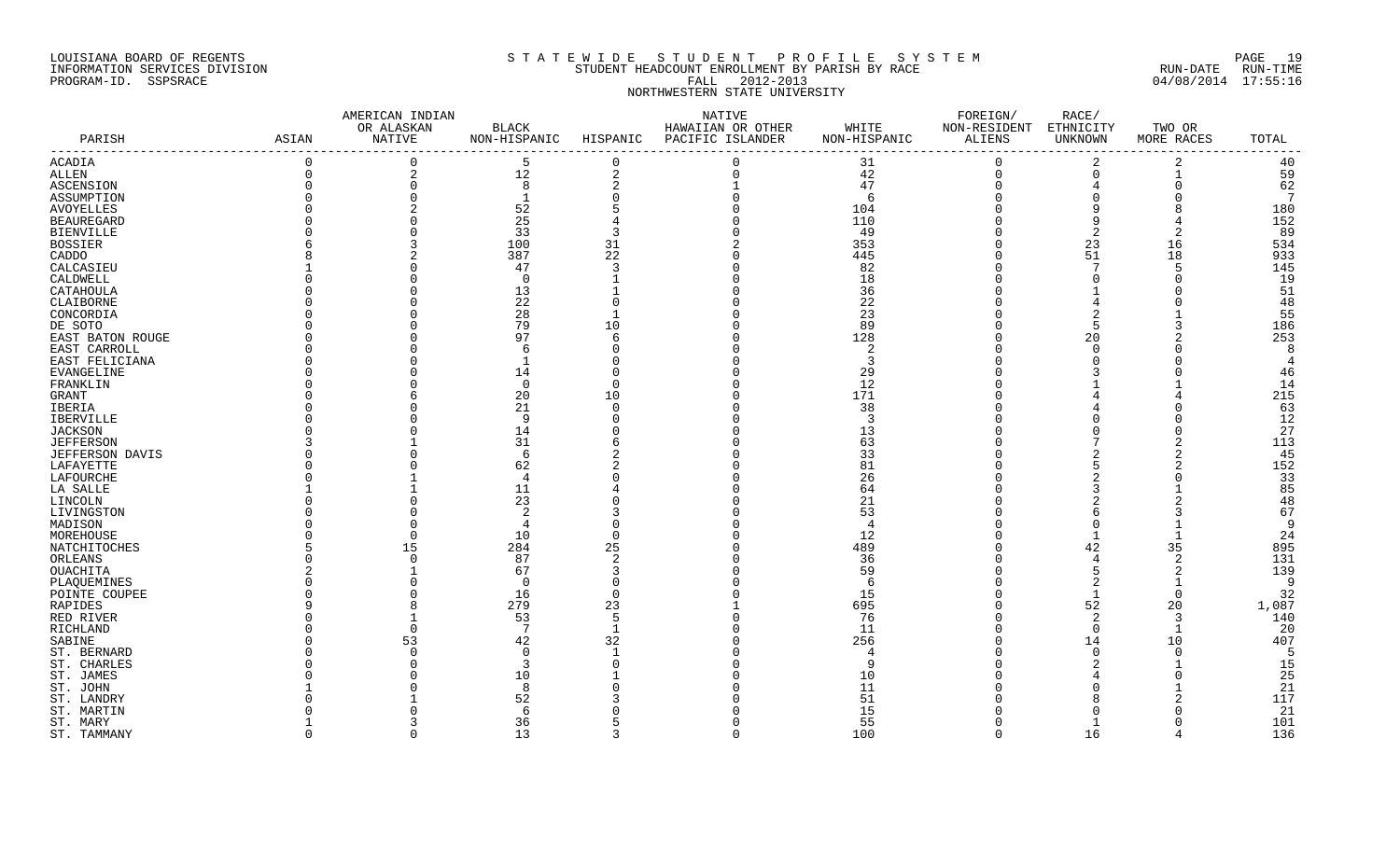## LOUISIANA BOARD OF REGENTS SOURCOME STATEWIDE STUDENT PROFILE SYSTEM STE MANUEL 20<br>STUDENT HEADCOUNT ENROLLMENT BY PARISH BY RACE THE SYSTEM SUN-DATE RUN-TIME INFORMATION SERVICES DIVISION STUDENT STUDENT HEADCOUNT ENROLLMENT BY PARISH BY RACE PROGRAM-ID. SSPSRACE FALL 2012-2013 04/08/2014 17:55:16 NORTHWESTERN STATE UNIVERSITY

| PARISH             | ASIAN | AMERICAN INDIAN<br>OR ALASKAN<br>NATIVE | BLACK<br>NON-HISPANIC | HISPANIC | NATIVE<br>HAWAIIAN OR OTHER<br>PACIFIC ISLANDER | WHITE<br>NON-HISPANIC | FOREIGN/<br>NON-RESIDENT<br>ALIENS | RACE/<br>ETHNICITY<br>UNKNOWN | TWO OR<br>MORE RACES | TOTAL |
|--------------------|-------|-----------------------------------------|-----------------------|----------|-------------------------------------------------|-----------------------|------------------------------------|-------------------------------|----------------------|-------|
| TANGIPAHOA         |       |                                         |                       |          |                                                 |                       |                                    |                               |                      |       |
| TENSAS             |       |                                         |                       |          |                                                 |                       |                                    |                               |                      |       |
| TERREBONNE         |       |                                         |                       |          |                                                 |                       |                                    |                               |                      |       |
| UNION              |       |                                         |                       |          |                                                 |                       |                                    |                               |                      |       |
| VERMILLION         |       |                                         |                       |          |                                                 |                       |                                    |                               |                      | 55    |
| VERNON             |       |                                         |                       |          |                                                 | 515                   |                                    |                               |                      | 779   |
| WASHINGTON         |       |                                         |                       |          |                                                 |                       |                                    |                               |                      | 26    |
| WEBSTER            |       |                                         |                       |          |                                                 |                       |                                    |                               |                      | 108   |
| WEST BATON ROUGE   |       |                                         |                       |          |                                                 |                       |                                    |                               |                      |       |
| WEST CARROLL       |       |                                         |                       |          |                                                 |                       |                                    |                               |                      |       |
| WEST FELICIANA     |       |                                         |                       |          |                                                 |                       |                                    |                               |                      |       |
| WINN               |       |                                         |                       |          |                                                 | 141                   |                                    |                               |                      | 209   |
| LOUISIANA TOTAL    |       | 117                                     | 2,336                 | 315      |                                                 | 4,969                 |                                    | 399                           | 209                  | 8,401 |
| OUT-OF-STATE TOTAL |       |                                         | 200                   | 65       |                                                 | 605                   |                                    |                               | 38                   | 989   |
| FOREIGN TOTAL      |       |                                         |                       |          |                                                 |                       |                                    |                               |                      | 57    |
| TOTAL STUDENTS     | 58    | 126                                     | 2,536                 | 380      | 13                                              | 5,574                 | 57                                 | 456                           | 247                  | 9,447 |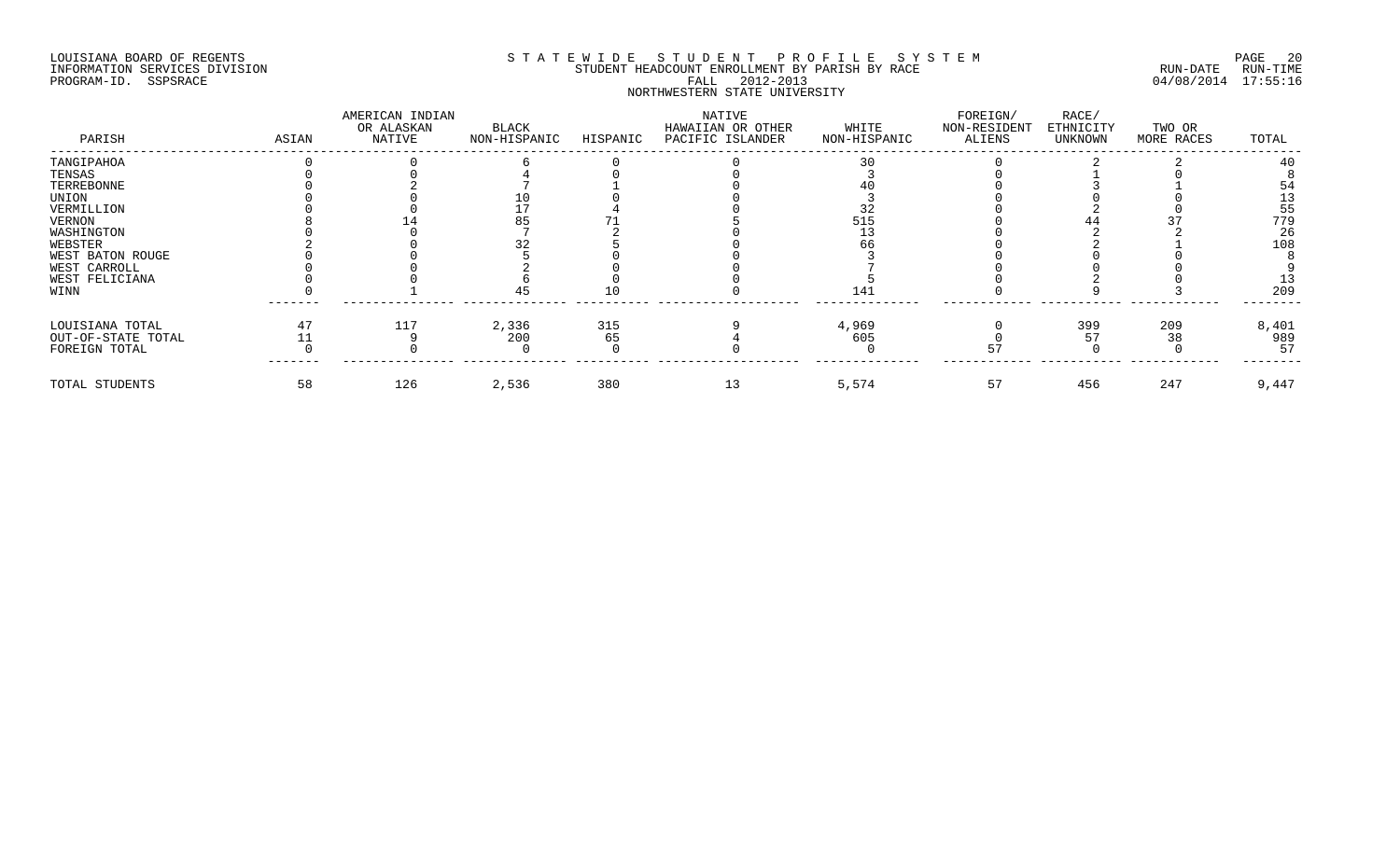#### LOUISIANA BOARD OF REGENTS SOURCH STATEWIDE STUDENT PROFILE SYSTEM SOURCH PAGE 21 INFORMATION SERVICES DIVISION STUDENT HEADCOUNT ENROLLMENT BY PARISH BY RACE RUN-DATE RUN-TIME PROGRAM-ID. SSPSRACE FALL 2012-2013 04/08/2014 17:55:16 SOUTHEASTERN LA. UNIVERSITY

#### AMERICAN INDIAN NATIVE FOREIGN/ RACE/ OR ALASKAN BLACK HAWAIIAN OR OTHER WHITE NON-RESIDENT ETHNICITY TWO OR PARISH ASIAN NATIVE NON-HISPANIC HISPANIC PACIFIC ISLANDER NON-HISPANIC ALIENS UNKNOWN MORE RACES TOTAL ----------------------------------------------------------------------------------------------------------------------------------------------------------------------- ACADIA 0 0 0 3 0 0 0 8 0 1 0 12<br>ALLEN 0 1 1 0 0 4 0 0 0 1<br>ASCENSION 2 0 141 47 2 901 0 88 30 1,211<br>ASSUMPTION 0 0 5 1 0 7 0 0 1 13<br>BUNICELES 0 0 5 1 0 7 0 0 13<br>BEANUEGARD 0 0 0 0 13<br>BEANUEGARD 0 0 0 0 1<br>BUENVILLE ALLEN 0 1 1 0 0 4 0 0 0 6 ASCENSION 2 0 141 47 2 901 0 88 30 1,211 ASSUMPTION 0 0 6 0 0 6 0 0 1 13 AVOYELLES 0 0 5 1 0 7 0 0 0 13 BEAUREGARD 0 0 0 1 0 14 0 0 0 15 BIENVILLE 0 0 0 0 0 2 0 0 0 2 BOSSIER 0 0 3 0 0 9 0 0 1 13 CADDO 0 0 2 0 0 19 0 1 0 22 CALCASIEU 0 0 6 2 0 36 0 1 2 47 CALDWELL 0 0 0 0 0 1 0 0 0 1 CAMERON 0 0 0 0 0 1 0 0 0 1 CATAHOULA 0 0 0 0 0 1 0 0 0 1 CONCORDIA 0 0 3 0 0 7 0 0 0 10 DE SOTO 0 0 1 0 0 1 0 0 0 2 EAST BATON ROUGE 15 3 506 76 2 1,232 0 25 102 1,961 EAST FELICIANA 0 0 16 2 0 85 0 3 6 112 EVANGELINE 0 0 1 0 0 4 0 0 0 5 FRANKLIN 0 0 0 0 0 6 0 0 0 6 GRANT 0 0 0 0 0 4 0 0 1 5 IBERIA 0 0 10 0 0 4 0 0 0 14 IBERVILLE 0 0 25 0 0 28 0 0 1 54 JEFFERSON 28 7 197 83 0 653 0 68 44 1,080 JEFFERSON DAVIS 0 0 0 0 0 3 0 0 0 3 LAFAYETTE 0 1 7 2 0 32 0 1 2 45 LAFOURCHE 1 2 10 2 0 61 0 1 1 78 LA SALLE 0 0 0 0 0 2 0 0 0 2 LINCOLN 0 0 0 0 0 2 0 0 0 2 LIVINGSTON 8  $\frac{3}{8}$  48 48 63 2 1,654 0 70 76 1,925 MADISON 0 0 1 0 0 0 0 0 0 1 MOREHOUSE 0 0 4 0 0 0 0 0 2 6 NATCHITOCHES 1 0 5 0 0 14 0 1 1 22 ORLEANS 7 2 271 26 0 310 0 13 37 666 OUACHITA 1 0 9 0 0 14 0 0 1 25 PLAQUEMINES 1 0 9 9 1 41 0 1 6 68 POINTE COUPEE 0 1 13 3 0 36 0 0 4 57 RAPIDES 1 0 4 1 0 28 0 0 2 36 RICHLAND 0 0 1 1 0 3 0 0 0 5 SABINE 0 0 0 0 0 2 0 0 0 2 ST. BERNARD 0 2 2 6 0 64 0 2 7 83 ST. CHARLES 0 0 55 15 0 205 0 1 13 289 ST. HELENA 0 0 39 3 0 6 0 0 4 52 ST. JAMES 0 0 26 3 0 76 0 1 7 113 ST. JOHN 3 0 123 18 2 210 0 35 18 409 ST. LANDRY 0 0 8 1 0 7 0 1 0 17 ST. MARTIN 0 0 1 0 0 2 0 0 1 4 ST. MARY 0 0 17 0 0 14 0 0 3 34 ST. TAMMANY 24 12 198 220 3 2,739 0 145 124 3,465 TANGIPAHOA 16 10 324 90 1 1,439 0 82 119 2,081 TENSAS 0 0 0 0 0 1 0 1 0 2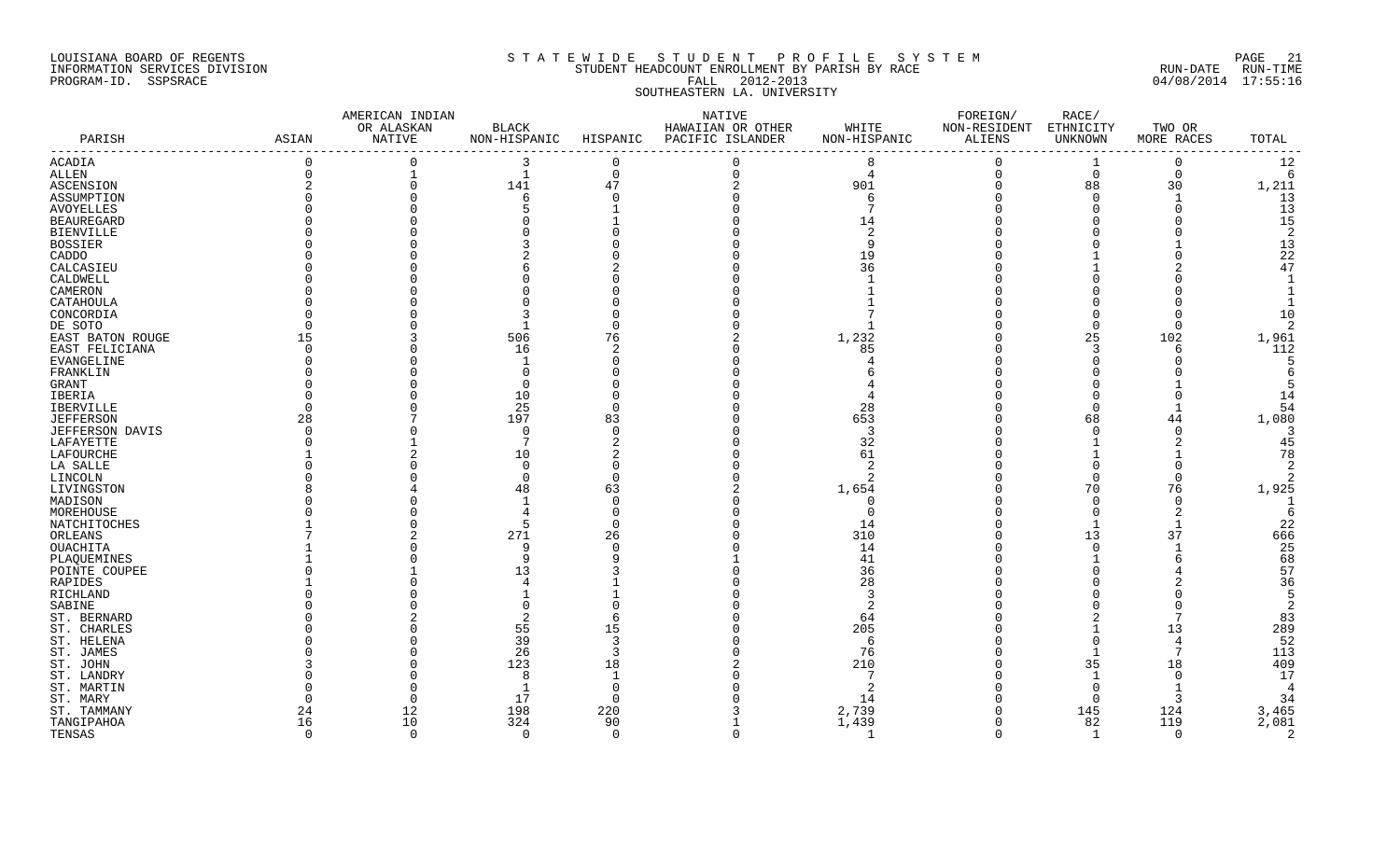## LOUISIANA BOARD OF REGENTS SOURCOME STATEWIDE STUDENT PROFILE SYSTEM STE MANUEL 22<br>STUDENT HEADCOUNT ENROLLMENT BY PARISH BY RACE THE SYSTEM SUN-DATE RUN-TIME INFORMATION SERVICES DIVISION STUDENT STUDENT HEADCOUNT ENROLLMENT BY PARISH BY RACE PROGRAM-ID. SSPSRACE FALL 2012-2013 04/08/2014 17:55:16 SOUTHEASTERN LA. UNIVERSITY

| PARISH             | ASIAN | AMERICAN INDIAN<br>OR ALASKAN<br>NATIVE | BLACK<br>NON-HISPANIC | HISPANIC | NATIVE<br>HAWAIIAN OR OTHER<br>PACIFIC ISLANDER | WHITE<br>NON-HISPANIC | FOREIGN/<br>NON-RESIDENT<br>ALIENS | RACE/<br>ETHNICITY<br>UNKNOWN | TWO OR<br>MORE RACES | TOTAL  |
|--------------------|-------|-----------------------------------------|-----------------------|----------|-------------------------------------------------|-----------------------|------------------------------------|-------------------------------|----------------------|--------|
| TERREBONNE         |       |                                         |                       |          |                                                 |                       |                                    |                               |                      |        |
| UNION              |       |                                         |                       |          |                                                 |                       |                                    |                               |                      |        |
| VERMILLION         |       |                                         |                       |          |                                                 |                       |                                    |                               |                      |        |
| VERNON             |       |                                         |                       |          |                                                 |                       |                                    |                               |                      |        |
| WASHINGTON         |       |                                         |                       |          |                                                 | 304                   |                                    |                               |                      | 435    |
| WEBSTER            |       |                                         |                       |          |                                                 |                       |                                    |                               |                      |        |
| WEST BATON ROUGE   |       |                                         |                       |          |                                                 |                       |                                    |                               |                      |        |
| WEST FELICIANA     |       |                                         |                       |          |                                                 |                       |                                    |                               |                      | 104    |
| WINN               |       |                                         |                       |          |                                                 |                       |                                    |                               |                      |        |
| LOUISIANA TOTAL    | 113   |                                         | 2,259                 | 698      |                                                 | 10,481                |                                    | 556                           | 641                  | 14,808 |
| OUT-OF-STATE TOTAL |       |                                         | 121                   | 32       |                                                 | 299                   |                                    |                               |                      | 489    |
| FOREIGN TOTAL      |       |                                         |                       |          |                                                 |                       | 253                                |                               |                      | 305    |
| TOTAL STUDENTS     | 128   | 49                                      | 2,389                 | 742      | 14                                              | 10,796                | 253                                | 570                           | 661                  | 15,602 |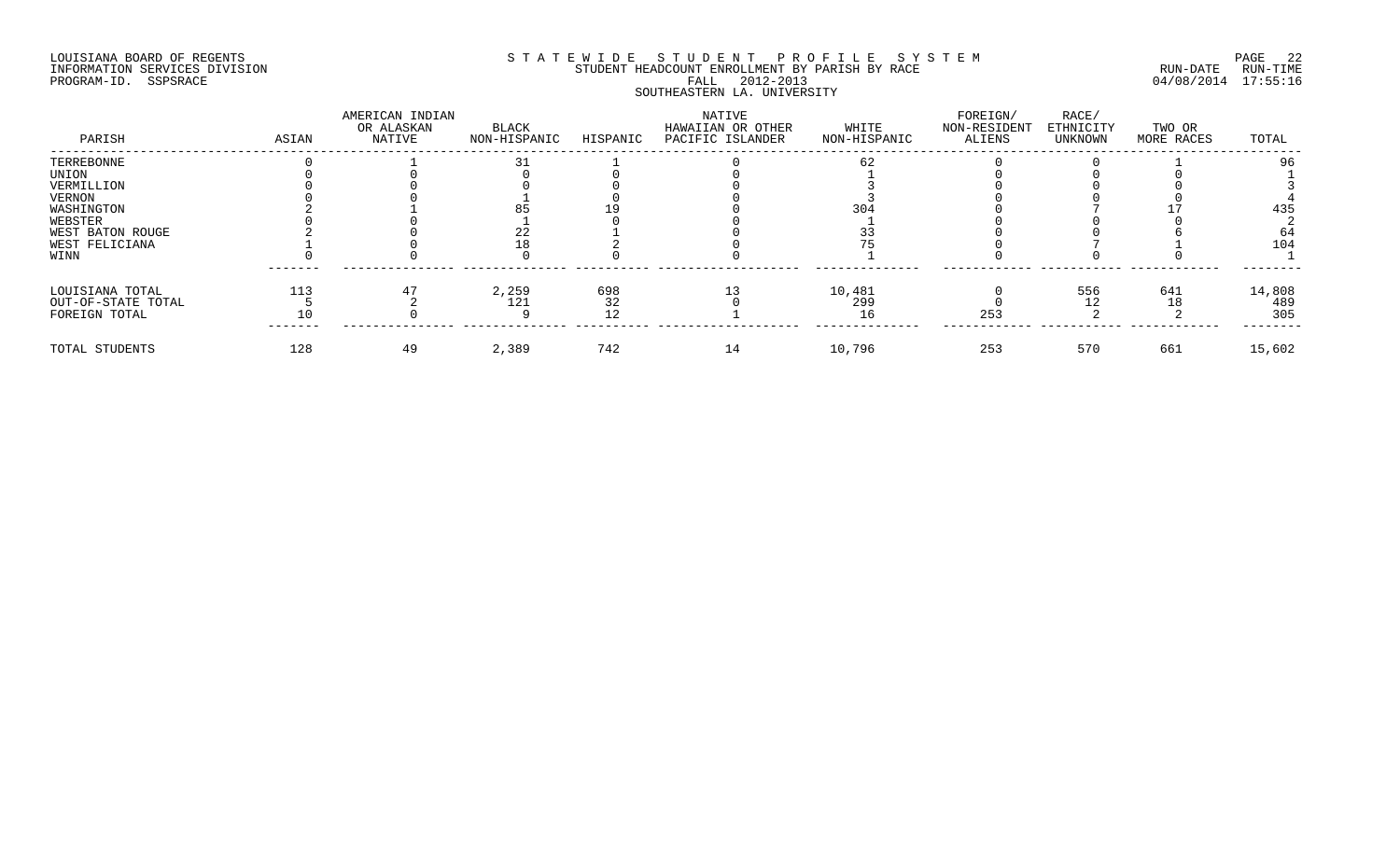## LOUISIANA BOARD OF REGENTS SAND AND STRIEWIDE STUDENT PROFILE SYSTEM AND SOME 23 INFORMATION SERVICES DIVISION STUDENT HEADCOUNT ENROLLMENT BY PARISH BY RACE RUN-DATE RUN-TIME PROGRAM-ID. SSPSRACE FALL 2012-2013 04/08/2014 17:55:16 UNIVERSITY OF LA. AT LAFAYETTE

|                        |          | AMERICAN INDIAN |                |                | NATIVE            |              | FOREIGN/               | RACE/          |                |                 |
|------------------------|----------|-----------------|----------------|----------------|-------------------|--------------|------------------------|----------------|----------------|-----------------|
|                        |          | OR ALASKAN      | <b>BLACK</b>   |                | HAWAIIAN OR OTHER | WHITE        | NON-RESIDENT ETHNICITY |                | TWO OR         |                 |
| PARISH                 | ASIAN    | <b>NATIVE</b>   | NON-HISPANIC   | HISPANIC       | PACIFIC ISLANDER  | NON-HISPANIC | <b>ALIENS</b>          | UNKNOWN        | MORE RACES     | TOTAL<br>------ |
| ACADIA                 |          |                 | 68             | 9              |                   | 639          | $\Omega$               | 11             | $\overline{2}$ | 732             |
| <b>ALLEN</b>           |          |                 | 9              | $\overline{2}$ | $\Omega$          | 19           | 0                      | $\mathbf 0$    | $\mathbf{1}$   | 33              |
| ASCENSION              |          |                 | 62             |                |                   | 93           |                        | $\overline{0}$ |                | 164             |
| ASSUMPTION             |          |                 | 12             |                |                   | 19           |                        | $\Omega$       |                | 32              |
| <b>AVOYELLES</b>       |          |                 | 18             |                |                   | 89           |                        |                |                | 119             |
| <b>BEAUREGARD</b>      |          |                 | 8              |                |                   | 37           |                        |                |                | 52              |
| <b>BIENVILLE</b>       |          |                 | $\mathbf{1}$   |                |                   |              |                        |                |                | $\overline{2}$  |
| BOSSIER                |          |                 | 12             |                |                   | 45           |                        |                |                | 62              |
| CADDO                  |          |                 | 48             |                |                   | 73           |                        |                |                | 132             |
| CALCASIEU              |          |                 | 93             |                |                   | 144          |                        |                |                | 252             |
| CALDWELL               |          |                 | $\cap$         |                |                   |              |                        |                |                | 6               |
| CAMERON                |          |                 |                |                |                   |              |                        |                |                | 6               |
| CATAHOULA              |          |                 |                |                |                   |              |                        |                |                |                 |
| CLAIBORNE              |          |                 |                |                |                   |              |                        |                |                | 4               |
| CONCORDIA              |          |                 |                |                |                   |              |                        |                |                | 15              |
| DE SOTO                |          |                 |                |                |                   |              |                        |                |                | 10              |
| EAST BATON ROUGE       |          |                 | 327            |                |                   | 242          |                        | 6              | 11             | 602             |
| EAST CARROLL           |          |                 | $\Omega$       |                |                   |              |                        | $\Omega$       |                | $\mathbf{1}$    |
| EAST FELICIANA         |          |                 | $\mathcal{L}$  |                |                   | 3            |                        |                |                | 10              |
| EVANGELINE             |          |                 | 29             |                |                   | 131          |                        |                |                | 166             |
| FRANKLIN               |          |                 | $\overline{1}$ |                |                   | -4           |                        | $\Omega$       |                | 5               |
| <b>GRANT</b>           | $\Omega$ |                 | 2              |                |                   | 13           |                        | $\Omega$       |                | 16              |
| IBERIA                 | 45       |                 | 205            | 20             |                   | 837          |                        | 26             | 12             | 1,147           |
| IBERVILLE              | $\Omega$ |                 | 36             | $\cap$         |                   | 22           |                        | $\Omega$       | $\Omega$       | 58              |
| JACKSON                |          |                 | 10             | $\cap$         |                   | -1           |                        | $\Omega$       | $\Omega$       | 11              |
| <b>JEFFERSON</b>       |          |                 | 145            | 38             |                   | 409          |                        |                | 12             | 614             |
| <b>JEFFERSON DAVIS</b> |          | $\Omega$        | 22             | $\Omega$       |                   | 104          |                        | $\Omega$       | -1             | 128             |
| LAFAYETTE              | 118      | 22              | 674            | 157            |                   | 3,885        |                        | 124            | 45             | 5,026           |
| LAFOURCHE              | -1       | $\Omega$        | 29             | 3              |                   | 146          |                        | $\Omega$       | 2              | 181             |
| LA SALLE               |          |                 |                |                |                   | <b>Q</b>     |                        |                |                | 10              |
| LINCOLN                |          |                 |                |                |                   | 16           |                        |                |                | 25              |
| LIVINGSTON             |          |                 |                |                |                   | 50           |                        |                |                | 55              |
|                        |          |                 |                |                |                   |              |                        |                |                | 8               |
| MADISON<br>MOREHOUSE   |          |                 |                |                |                   |              |                        |                |                | 11              |
|                        |          |                 |                |                |                   |              |                        |                |                | 39              |
| NATCHITOCHES           |          |                 | 16<br>251      |                |                   | 21           |                        |                |                | 417             |
| ORLEANS                |          |                 | 42             |                |                   | 138<br>47    |                        |                |                | 94              |
| OUACHITA               |          |                 |                |                |                   |              |                        |                |                | 55              |
| PLAQUEMINES            |          |                 | 12             |                |                   | 38           |                        |                |                |                 |
| POINTE COUPEE          |          |                 | 17             |                |                   | 84<br>221    |                        |                |                | 103<br>308      |
| RAPIDES                |          |                 | 72             |                |                   |              |                        |                |                | 6               |
| RED RIVER              |          |                 |                |                |                   |              |                        |                |                | $\overline{2}$  |
| RICHLAND               |          |                 |                |                |                   |              |                        |                |                |                 |
| SABINE                 |          |                 |                |                |                   |              |                        |                |                | 15              |
| ST. BERNARD            |          |                 |                |                |                   | 40           |                        |                |                | 50              |
| ST. CHARLES            |          |                 | 46             |                |                   | 107          |                        |                |                | 163             |
| ST. HELENA             |          |                 | 3              |                |                   | -2           |                        |                |                | 5               |
| ST. JAMES              |          |                 | 17             |                |                   | 11           |                        |                |                | 29              |
| ST. JOHN               |          |                 | 65             |                |                   | 42           |                        | $\Omega$       | U              | 111             |
| ST. LANDRY             |          |                 | 212            | 11             |                   | 644          |                        | 11             | 11             | 897             |
| ST. MARTIN             | 10       | $\Omega$        | 169            | 14             | $\Omega$          | 559          | $\Omega$               | 7              | 8              | 767             |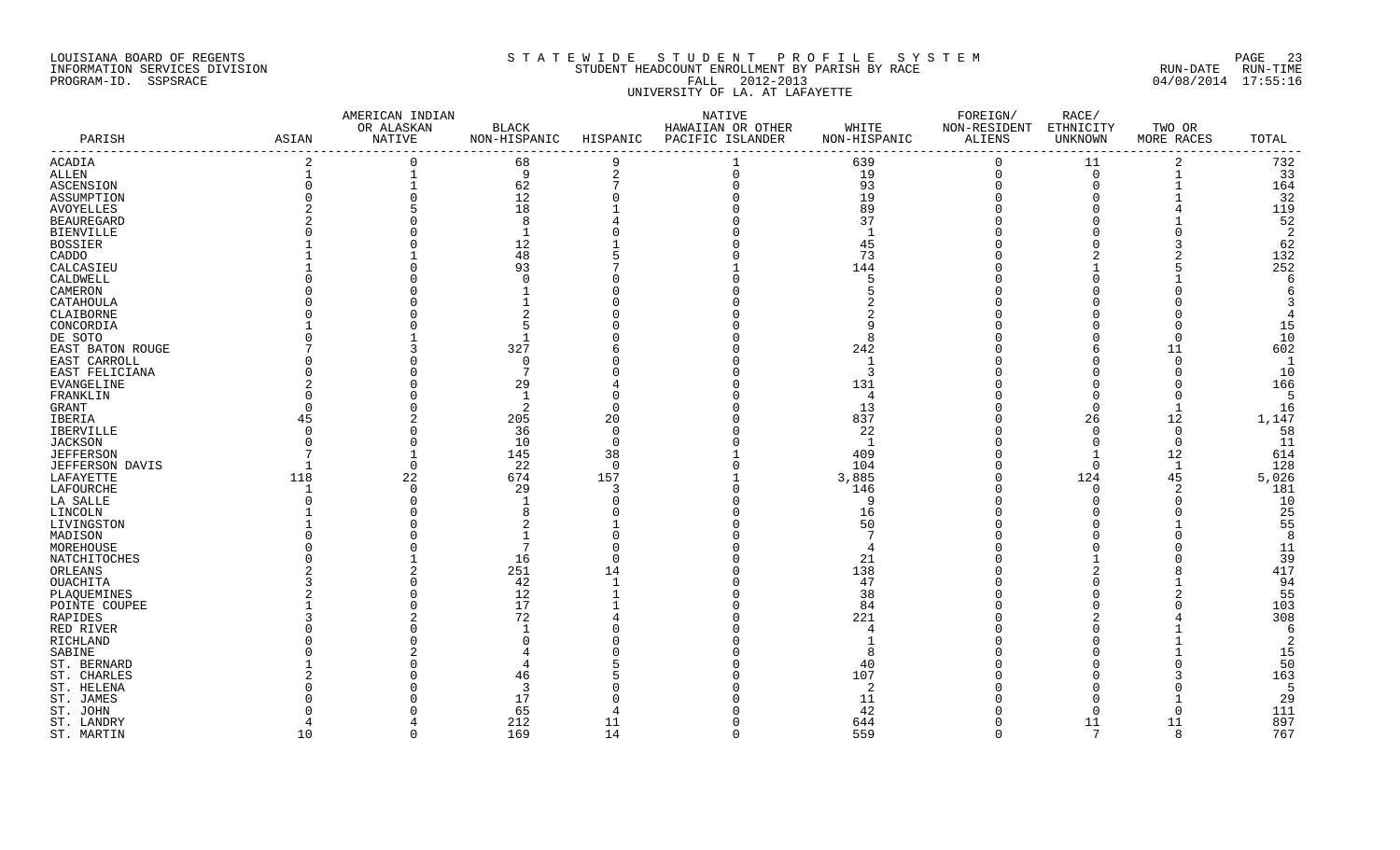## LOUISIANA BOARD OF REGENTS SOURCOME STATEWIDE STUDENT PROFILE SYSTEM STE MANUEL 24<br>STUDENT HEADCOUNT ENROLLMENT BY PARISH BY RACE THE SYSTEM SUN-DATE RUN-TIME INFORMATION SERVICES DIVISION STUDENT STUDENT HEADCOUNT ENROLLMENT BY PARISH BY RACE PROGRAM-ID. SSPSRACE FALL 2012-2013 04/08/2014 17:55:16 UNIVERSITY OF LA. AT LAFAYETTE

| PARISH             | ASIAN | AMERICAN INDIAN<br>OR ALASKAN<br>NATIVE | BLACK<br>NON-HISPANIC | HISPANIC | NATIVE<br>HAWAIIAN OR OTHER<br>PACIFIC ISLANDER | WHITE<br>NON-HISPANIC | FOREIGN/<br>NON-RESIDENT<br>ALIENS | RACE/<br>ETHNICITY<br>UNKNOWN | TWO OR<br>MORE RACES | TOTAL  |
|--------------------|-------|-----------------------------------------|-----------------------|----------|-------------------------------------------------|-----------------------|------------------------------------|-------------------------------|----------------------|--------|
| ST. MARY           |       |                                         | 90                    |          |                                                 | 213                   |                                    |                               |                      | 334    |
| ST. TAMMANY        |       |                                         |                       |          |                                                 | 372                   |                                    |                               |                      | 482    |
| TANGIPAHOA         |       |                                         |                       |          |                                                 |                       |                                    |                               |                      | 117    |
| TENSAS             |       |                                         |                       |          |                                                 |                       |                                    |                               |                      |        |
| TERREBONNE         |       |                                         |                       |          |                                                 | 17.                   |                                    |                               |                      | 241    |
| UNION              |       |                                         |                       |          |                                                 |                       |                                    |                               |                      |        |
| VERMILLION         |       |                                         |                       |          |                                                 | 793                   |                                    |                               |                      | 946    |
| VERNON             |       |                                         |                       |          |                                                 |                       |                                    |                               |                      | 53     |
| WASHINGTON         |       |                                         |                       |          |                                                 |                       |                                    |                               |                      | 23     |
| WEBSTER            |       |                                         |                       |          |                                                 |                       |                                    |                               |                      |        |
| WEST BATON ROUGE   |       |                                         |                       |          |                                                 |                       |                                    |                               |                      |        |
| WEST FELICIANA     |       |                                         |                       |          |                                                 |                       |                                    |                               |                      |        |
| WINN               |       |                                         |                       |          |                                                 |                       |                                    |                               |                      |        |
| LOUISIANA TOTAL    | 271   |                                         | 3,165                 | 377      |                                                 | 10,737                |                                    | 212                           | 184                  | 15,021 |
| OUT-OF-STATE TOTAL | 44    |                                         | 198                   | 82       |                                                 | 781                   |                                    | 56                            | 14                   | 1,180  |
| FOREIGN TOTAL      |       |                                         |                       |          |                                                 |                       | 539                                |                               |                      | 539    |
| TOTAL STUDENTS     | 315   | 76                                      | 3,363                 | 459      |                                                 | 11,518                | 539                                | 268                           | 198                  | 16,740 |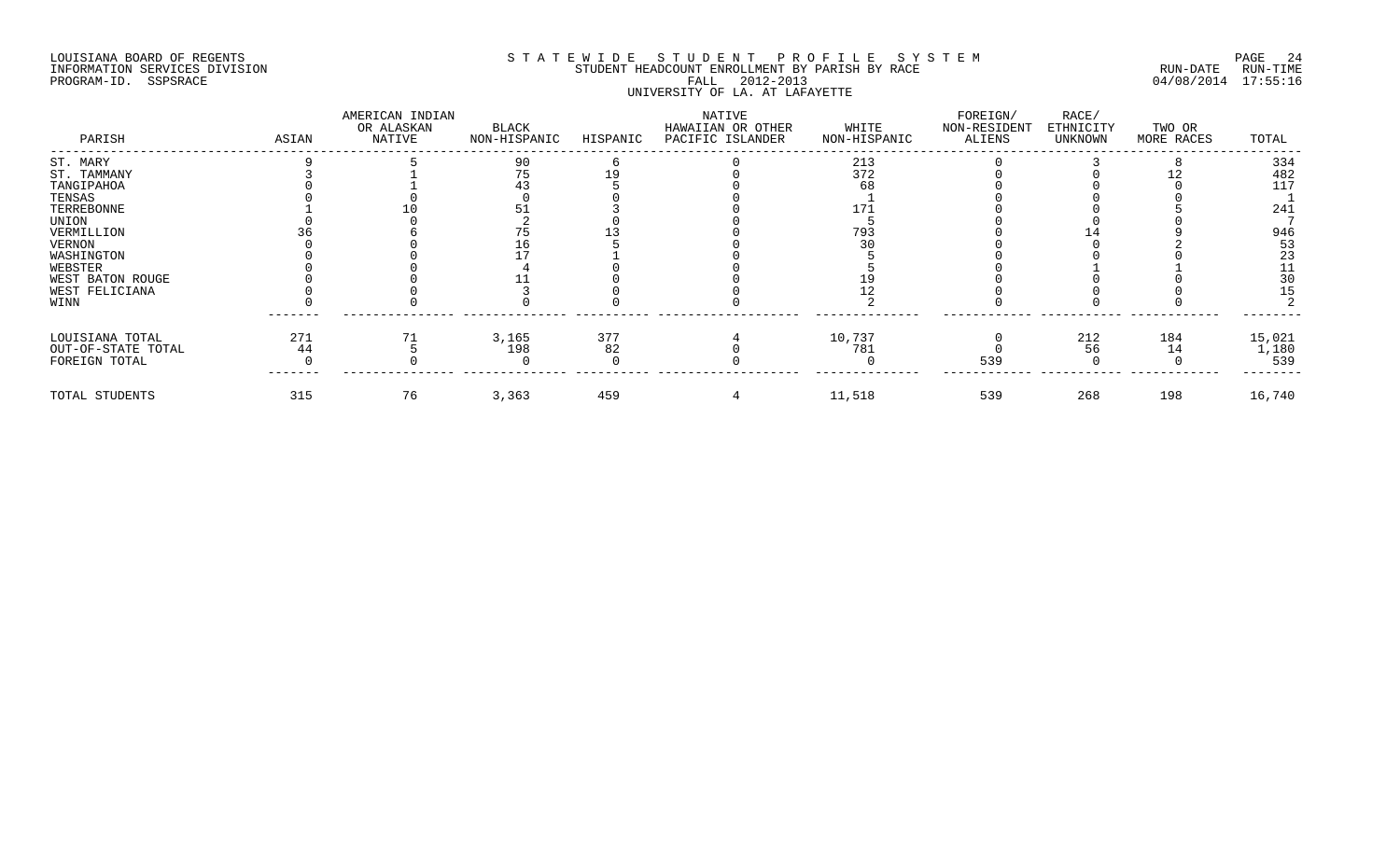## LOUISIANA BOARD OF REGENTS S T A T E W I D E S T U D E N T P R O F I L E S Y S T E M PAGE 25 INFORMATION SERVICES DIVISION SAN STUDENT HEADCOUNT ENROLLMENT BY PARISH BY RACE SUN-DATE RUN-DATE RUN-TIME RUN<br>PROGRAM-ID. SSPSRACE 04/08/2014 17:55:16 PROGRAM-ID. SSPSRACE FALL 2012-2013 04/08/2014 17:55:16 L.S.U. AT ALEXANDRIA

|                   |                | AMERICAN INDIAN |              |                | NATIVE                                 |                | ${\tt FOREIGN}/$       | RACE/       |            |                   |
|-------------------|----------------|-----------------|--------------|----------------|----------------------------------------|----------------|------------------------|-------------|------------|-------------------|
|                   |                | OR ALASKAN      | <b>BLACK</b> |                | HAWAIIAN OR OTHER                      | WHITE          | NON-RESIDENT ETHNICITY |             | TWO OR     |                   |
| PARISH            | ASIAN          | NATIVE          |              |                | NON-HISPANIC HISPANIC PACIFIC ISLANDER | NON-HISPANIC   | ALIENS                 | UNKNOWN     | MORE RACES | TOTAL<br>-------- |
| ACADIA            | $\mathbf 0$    | $\Omega$        | $\mathbf 0$  | $\Omega$       |                                        | 3              | $\Omega$               | $\Omega$    | $\Omega$   | 3                 |
| <b>ALLEN</b>      | $\overline{0}$ | $\overline{a}$  | 3            | $\overline{2}$ | $\Omega$                               | 37             | 0                      | $\mathbf 1$ | 3          | 48                |
| ASCENSION         |                |                 | $\Omega$     |                |                                        | $\overline{4}$ |                        |             |            | $\overline{4}$    |
| ASSUMPTION        |                |                 |              |                |                                        | $\Omega$       |                        |             |            |                   |
| <b>AVOYELLES</b>  |                |                 | 71           |                |                                        | 331            |                        |             |            | 428               |
| <b>BEAUREGARD</b> |                |                 | $\cap$       |                |                                        | 10             |                        |             |            | 11                |
| <b>BIENVILLE</b>  |                |                 |              |                |                                        |                |                        |             |            |                   |
| BOSSIER           |                |                 |              |                |                                        |                |                        |             |            |                   |
| CADDO             |                |                 |              |                |                                        |                |                        |             |            |                   |
| CALCASIEU         |                |                 |              |                |                                        |                |                        |             |            |                   |
| CALDWELL          |                |                 | $\Omega$     |                |                                        |                |                        |             |            |                   |
| CATAHOULA         |                |                 | 10           |                |                                        | 30             |                        |             |            | 42                |
| CONCORDIA         |                |                 |              |                |                                        | 29             |                        |             |            | 38                |
| DE SOTO           |                |                 |              |                |                                        |                |                        |             |            | $\mathbf{1}$      |
| EAST BATON ROUGE  |                |                 |              |                |                                        | 11             |                        |             |            | 11                |
| EAST FELICIANA    |                |                 |              |                |                                        | $\Omega$       |                        |             |            | $\mathbf{1}$      |
| EVANGELINE        |                |                 | 15           |                |                                        | 79             |                        |             |            | 100               |
| FRANKLIN          |                |                 |              |                |                                        |                |                        |             |            | $\mathbf{1}$      |
| GRANT             |                |                 |              |                |                                        | 101            |                        |             |            | 113               |
| IBERIA            |                |                 |              |                |                                        |                |                        |             |            |                   |
| <b>IBERVILLE</b>  |                |                 |              |                |                                        |                |                        |             |            |                   |
| JACKSON           |                |                 |              |                |                                        |                |                        |             |            |                   |
| <b>JEFFERSON</b>  |                |                 |              |                |                                        |                |                        |             |            |                   |
| JEFFERSON DAVIS   |                |                 |              |                |                                        |                |                        |             |            |                   |
| LAFAYETTE         |                |                 |              |                |                                        | 11             |                        |             |            | 18                |
| LAFOURCHE         |                |                 |              |                |                                        | 2              |                        |             |            | 2                 |
| LA SALLE          |                |                 |              |                |                                        | 34             |                        |             |            | 41                |
| LINCOLN           |                |                 |              |                |                                        |                |                        |             |            |                   |
| LIVINGSTON        |                |                 |              |                |                                        |                |                        |             |            |                   |
| MOREHOUSE         |                |                 |              |                |                                        |                |                        |             |            |                   |
| NATCHITOCHES      |                |                 |              |                |                                        |                |                        |             |            | 12                |
| ORLEANS           |                |                 |              |                |                                        |                |                        |             |            |                   |
| OUACHITA          |                |                 |              |                |                                        |                |                        |             |            |                   |
| PLAQUEMINES       |                |                 |              |                |                                        |                |                        |             |            |                   |
| POINTE COUPEE     |                |                 | 3            |                |                                        | 10             |                        |             |            | 13                |
| RAPIDES           | 21             | 17              | 224          | 42             |                                        | 938            |                        | 14          | 20         | 1,276             |
| RED RIVER         | $\Omega$       |                 | 4            |                |                                        |                |                        |             | O          |                   |
| RICHLAND          |                |                 |              |                |                                        |                |                        |             |            |                   |
| SABINE            |                |                 |              |                |                                        |                |                        |             |            |                   |
| ST. CHARLES       |                |                 |              |                |                                        |                |                        |             |            |                   |
| ST. JAMES         |                |                 |              |                |                                        |                |                        |             |            |                   |
| ST. JOHN          |                |                 |              |                |                                        |                |                        |             |            |                   |
| ST. LANDRY        |                |                 | 26           |                |                                        | 19             |                        |             |            | 45                |
| ST. MARTIN        |                |                 |              |                |                                        |                |                        |             |            |                   |
| ST. MARY          |                |                 |              |                |                                        |                |                        |             |            |                   |
| ST. TAMMANY       |                |                 |              |                |                                        |                |                        |             |            |                   |
| TANGIPAHOA        |                |                 |              |                |                                        |                |                        |             |            |                   |
| TERREBONNE        |                |                 |              |                |                                        |                |                        |             |            |                   |
| UNION             |                |                 |              |                |                                        |                |                        |             |            |                   |
| VERMILLION        | $\Omega$       | $\cap$          | $\Omega$     | $\cap$         | $\cap$                                 |                | $\cap$                 | $\cap$      | $\Omega$   |                   |
|                   |                |                 |              |                |                                        |                |                        |             |            |                   |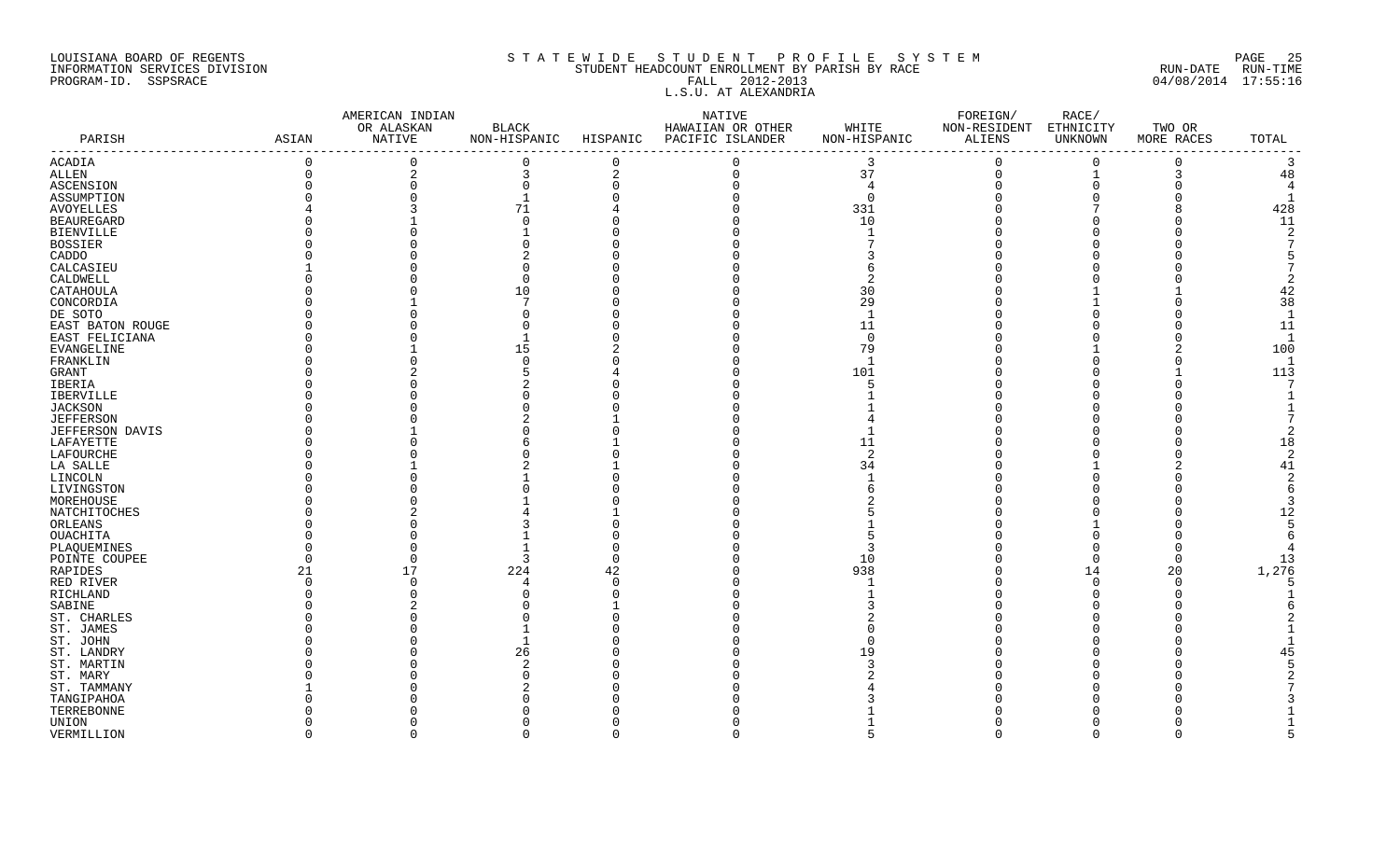## LOUISIANA BOARD OF REGENTS SOURCOME STATEWIDE STUDENT PROFILE SYSTEM STE MANUEL 26<br>STUDENT HEADCOUNT ENROLLMENT BY PARISH BY RACE THE SYSTEM SUN-DATE RUN-TIME INFORMATION SERVICES DIVISION SERVICES DIVISION STUDENT HEADCOUNT ENROLLMENT BY PARISH BY RACE PROGRAM-ID. SSPSRACE FALL 2012-2013 04/08/2014 17:55:16 L.S.U. AT ALEXANDRIA

| PARISH             | ASIAN | AMERICAN INDIAN<br>OR ALASKAN<br>NATIVE | BLACK<br>NON-HISPANIC | HISPANIC | NATIVE<br>HAWAIIAN OR OTHER<br>PACIFIC ISLANDER | WHITE<br>NON-HISPANIC | FOREIGN/<br>NON-RESIDENT<br>ALIENS | RACE/<br>ETHNICITY<br>UNKNOWN | TWO OR<br>MORE RACES | TOTAL |
|--------------------|-------|-----------------------------------------|-----------------------|----------|-------------------------------------------------|-----------------------|------------------------------------|-------------------------------|----------------------|-------|
| VERNON             |       |                                         |                       |          |                                                 |                       |                                    |                               |                      | 42.   |
| WASHINGTON         |       |                                         |                       |          |                                                 |                       |                                    |                               |                      |       |
| WEBSTER            |       |                                         |                       |          |                                                 |                       |                                    |                               |                      |       |
| WEST BATON ROUGE   |       |                                         |                       |          |                                                 |                       |                                    |                               |                      |       |
| WEST CARROLL       |       |                                         |                       |          |                                                 |                       |                                    |                               |                      |       |
| WEST FELICIANA     |       |                                         |                       |          |                                                 |                       |                                    |                               |                      |       |
| WINN               |       |                                         |                       |          |                                                 |                       |                                    |                               |                      |       |
| LOUISIANA TOTAL    |       |                                         | 407                   |          |                                                 | 1,781                 |                                    |                               |                      | 2,376 |
| OUT-OF-STATE TOTAL |       |                                         |                       |          |                                                 |                       |                                    |                               |                      | 46    |
| FOREIGN TOTAL      |       |                                         |                       |          |                                                 |                       |                                    |                               |                      |       |
| TOTAL STUDENTS     | 33    |                                         | 414                   |          |                                                 | 1,807                 |                                    | 28                            | 38                   | 2,426 |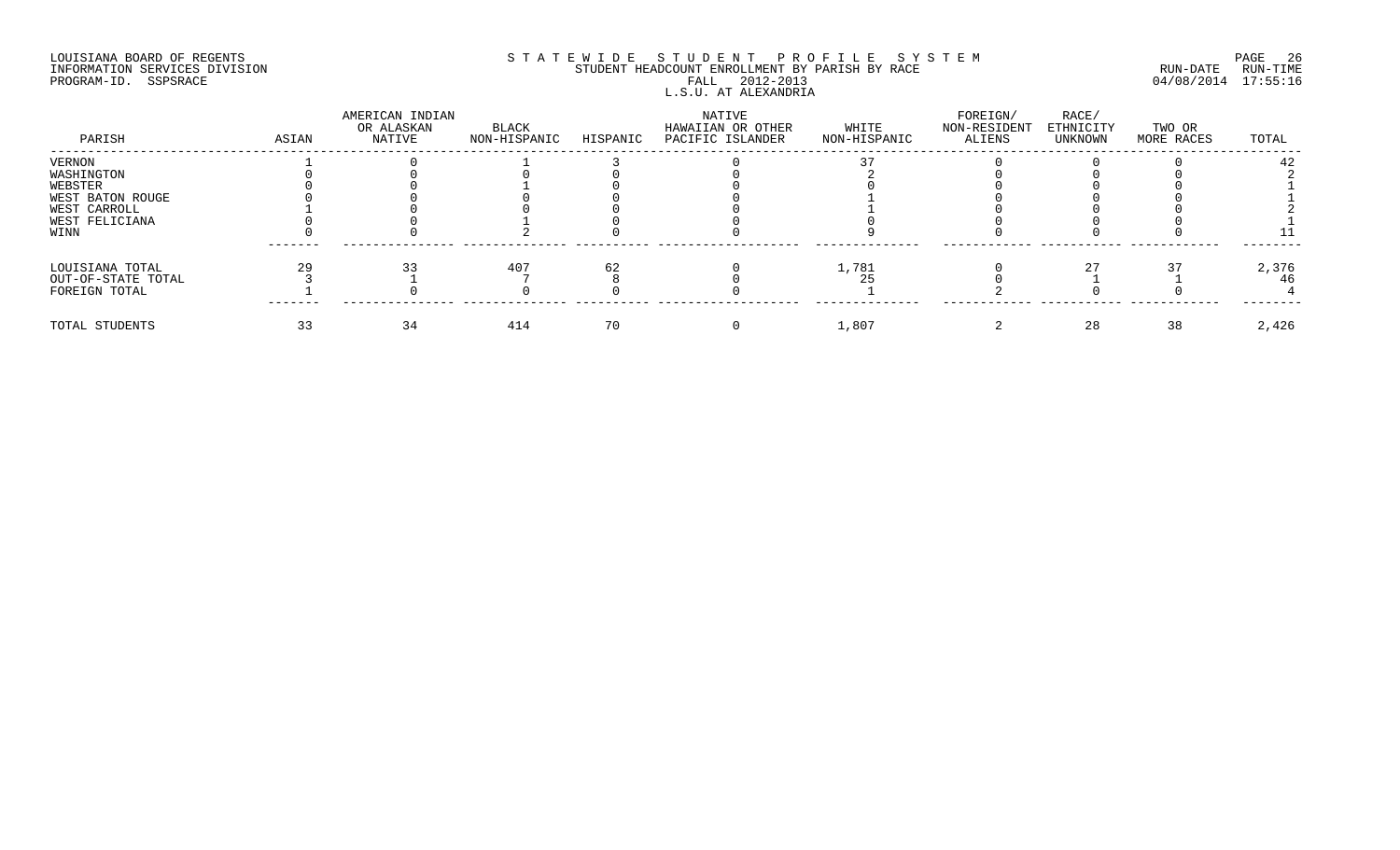## LOUISIANA BOARD OF REGENTS S T A T E W I D E S T U D E N T P R O F I L E S Y S T E M PAGE 27 INFORMATION SERVICES DIVISION STUDENT HEADCOUNT ENROLLMENT BY PARISH BY RACE RUN-DATE RUN-TIME PROGRAM-ID. SSPSRACE FALL 2012-2013 04/08/2014 17:55:16 L.S.U. AT BATON ROUGE

|                                            |                 | AMERICAN INDIAN      |                              |              | NATIVE                                |                       | FOREIGN/               | RACE/                       |                      |             |
|--------------------------------------------|-----------------|----------------------|------------------------------|--------------|---------------------------------------|-----------------------|------------------------|-----------------------------|----------------------|-------------|
| PARISH<br>ASIAN                            |                 | OR ALASKAN<br>NATIVE | <b>BLACK</b><br>NON-HISPANIC | HISPANIC     | HAWAIIAN OR OTHER<br>PACIFIC ISLANDER | WHITE<br>NON-HISPANIC | NON-RESIDENT<br>ALIENS | ETHNICITY<br><b>UNKNOWN</b> | TWO OR<br>MORE RACES | TOTAL       |
| -----------------                          | $\overline{2}$  | $\Omega$             | 6                            |              |                                       |                       | $\Omega$               | $\Omega$                    | $\mathbf 0$          | 124         |
| ACADIA                                     | 0               | $\mathbf 1$          | 5                            | $\mathbf{1}$ | $\mathbf 0$                           | 114<br>24             | $\mathbf 0$            | $\Omega$                    | $\mathbf 0$          | 31          |
| ALLEN                                      |                 | $\Omega$             | 81                           | 40           |                                       | 778                   | $\Omega$               | 6                           | 6                    | 924         |
| ASCENSION                                  | 13              |                      | R                            |              |                                       |                       |                        |                             |                      | 52          |
| ASSUMPTION                                 |                 |                      |                              |              |                                       | 44                    |                        |                             |                      | 54          |
| AVOYELLES                                  |                 |                      |                              |              |                                       | 44                    |                        |                             |                      |             |
| <b>BEAUREGARD</b>                          |                 |                      | 10                           |              |                                       | 59<br>$\Omega$        |                        |                             |                      | 79<br>-1    |
| BIENVILLE                                  |                 |                      |                              |              |                                       |                       |                        |                             | $\Omega$             | 210         |
| <b>BOSSIER</b><br>CADDO                    | 11              |                      | 13<br>59                     |              |                                       | 182<br>449            |                        |                             | 10                   | 540         |
|                                            | 21              |                      | 60                           |              |                                       | 509                   |                        |                             | 9                    | 620         |
| CALCASIEU                                  |                 |                      |                              | 18           |                                       | q                     |                        |                             |                      |             |
| CALDWELL                                   |                 |                      |                              |              |                                       |                       |                        |                             |                      | 10<br>-8    |
| CAMERON                                    |                 |                      |                              |              |                                       |                       |                        |                             |                      |             |
| CATAHOULA                                  |                 |                      |                              |              |                                       | 10                    |                        |                             |                      | 11<br>15    |
| CLAIBORNE                                  |                 |                      |                              |              |                                       | 13                    |                        |                             |                      |             |
| CONCORDIA                                  |                 |                      |                              |              |                                       | 28                    |                        |                             |                      | 38          |
| DE SOTO                                    |                 | $\Omega$             | 6                            |              |                                       | 10                    |                        |                             | $\Omega$             | 17          |
| EAST BATON ROUGE                           | 312             | 15                   | 847<br>$\overline{1}$        | 172          |                                       | 4,766                 |                        | 80                          | 119                  | 6,316       |
| EAST CARROLL                               | $\mathcal{L}$   | $\Omega$             |                              |              |                                       | -6                    |                        |                             | $\Omega$             | 9           |
| EAST FELICIANA                             |                 | $\Omega$             | 18                           |              |                                       | 52                    |                        |                             |                      | 75          |
| EVANGELINE                                 |                 |                      |                              |              |                                       | 63                    |                        |                             |                      | 74          |
| FRANKLIN                                   |                 |                      |                              |              |                                       | 16<br>12              |                        |                             |                      | 18<br>15    |
| <b>GRANT</b>                               |                 |                      |                              |              |                                       |                       |                        |                             |                      |             |
| IBERIA                                     |                 |                      | 43                           |              |                                       | 158                   |                        |                             |                      | 222         |
| IBERVILLE                                  |                 |                      | 29<br>$\Omega$               | ∩            |                                       | 103                   |                        |                             | $\Omega$             | 143<br>3    |
| JACKSON                                    |                 |                      | 124                          | 121          |                                       |                       |                        | 13                          |                      |             |
| <b>JEFFERSON</b><br><b>JEFFERSON DAVIS</b> | 104<br>$\Omega$ | $\Omega$             | 5                            | $\Omega$     |                                       | 831<br>36             |                        |                             | 24<br>3              | 1,224<br>44 |
|                                            | 23              |                      | 80                           | 21           |                                       | 795                   |                        |                             | 16                   | 945         |
| LAFAYETTE<br>LAFOURCHE                     |                 |                      | 13                           | 3            |                                       | 250                   |                        |                             | 3                    | 277         |
| LA SALLE                                   |                 |                      | $\cap$                       | ∩            |                                       |                       |                        |                             |                      | 14          |
| LINCOLN                                    |                 |                      | 14                           | 3            |                                       | 14<br>69              |                        |                             |                      | 90          |
| LIVINGSTON                                 |                 |                      | <b>Q</b>                     | 14           |                                       | 589                   |                        |                             |                      | 635         |
| MADISON                                    |                 |                      |                              | $\Omega$     |                                       | 3                     |                        |                             |                      | - 5         |
| MOREHOUSE                                  |                 |                      |                              | $\Omega$     |                                       | -8                    |                        |                             |                      | 17          |
| NATCHITOCHES                               | 20              |                      | 17                           | 11           |                                       | 165                   |                        |                             | 15                   | 233         |
| ORLEANS                                    | 94              |                      | 384                          | 193          |                                       | 2,154                 |                        | 17                          | 40                   | 2,891       |
| OUACHITA                                   | q               |                      | 34                           |              |                                       | 308                   |                        |                             | 8                    | 370         |
| PLAQUEMINES                                |                 |                      | 17                           | q            |                                       | 73                    |                        |                             |                      | 113         |
| POINTE COUPEE                              | 2               |                      | 18                           | ∩            |                                       | 96                    |                        |                             |                      | 120         |
| RAPIDES                                    | 10              |                      | 50                           | 12           |                                       | 343                   |                        |                             | 5                    | 424         |
| RED RIVER                                  |                 |                      |                              | ∩            |                                       | 3                     |                        |                             |                      | - 5         |
| RICHLAND                                   |                 |                      |                              |              |                                       | 19                    |                        |                             |                      | 26          |
| SABINE                                     |                 |                      |                              |              |                                       | 17                    |                        |                             |                      | 24          |
| ST. BERNARD                                |                 |                      |                              |              |                                       | 80                    |                        |                             |                      | 99          |
| ST. CHARLES                                |                 |                      | 27                           | 15           |                                       | 191                   |                        |                             |                      | 248         |
| ST. HELENA                                 |                 |                      |                              |              |                                       | 2                     |                        |                             |                      | 7           |
| ST. JAMES                                  |                 |                      | 29                           |              |                                       | 42                    |                        |                             |                      | 72          |
| ST. JOHN                                   |                 |                      | 39                           |              |                                       | 121                   |                        |                             | 6                    | 179         |
| ST. LANDRY                                 |                 | O                    | 41                           |              |                                       | 193                   |                        |                             | 3                    | 251         |
| ST. MARTIN                                 |                 | $\cap$               | 16                           |              | $\cap$                                | 78                    | $\Omega$               |                             | 2                    | 101         |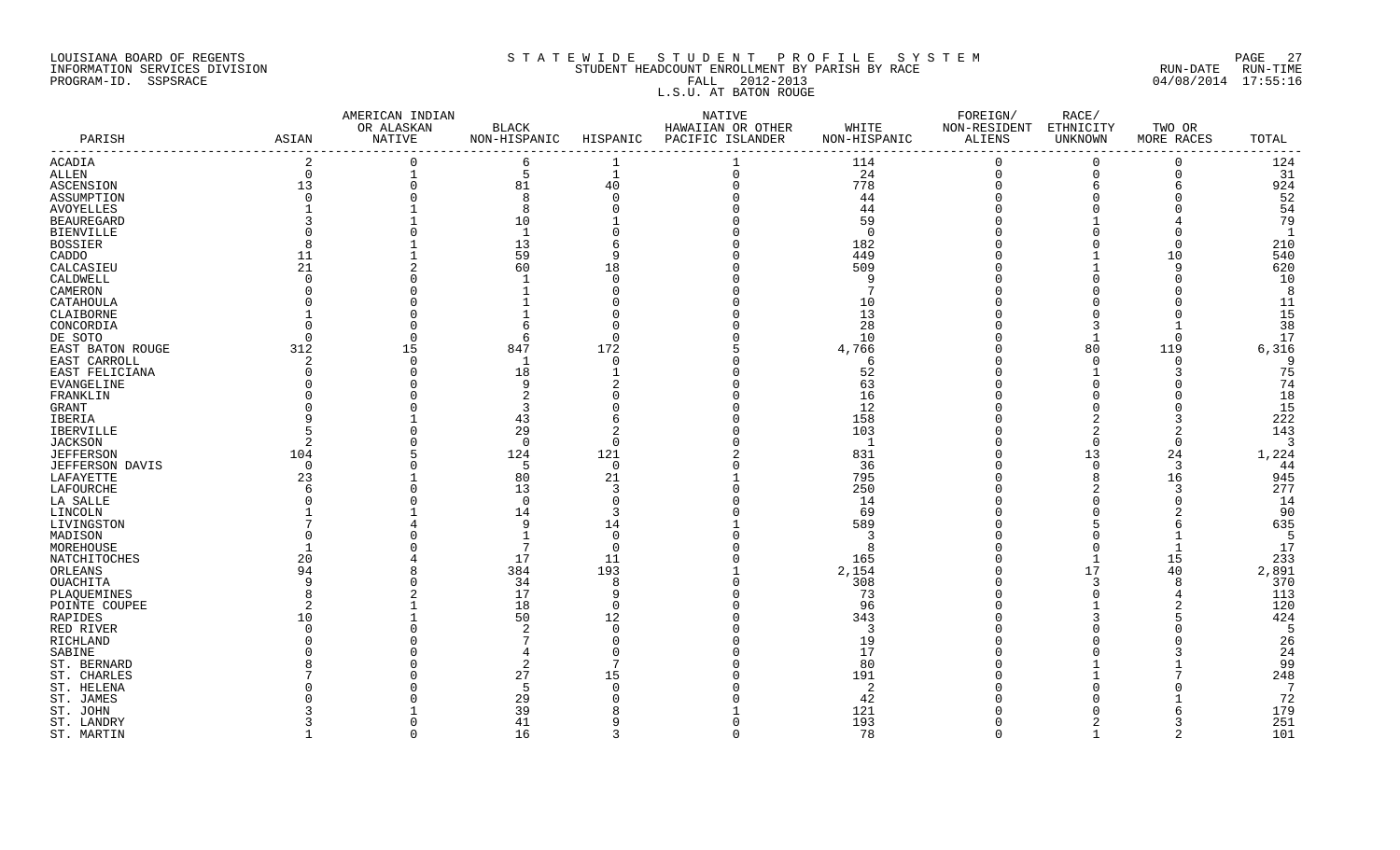## LOUISIANA BOARD OF REGENTS SOURCOME STATEWIDE STUDENT PROFILE SYSTEM STE MANUEL 28 PAGE 28<br>STUDENT HEADCOUNT ENROLLMENT BY PARISH BY RACE SYSTEM SUN-DATE RUN-TIME INFORMATION SERVICES DIVISION SERVICES DIVISION STUDENT HEADCOUNT ENROLLMENT BY PARISH BY RACE PROGRAM-ID. SSPSRACE FALL 2012-2013 04/08/2014 17:55:16 L.S.U. AT BATON ROUGE

| PARISH             | ASIAN | AMERICAN INDIAN<br>OR ALASKAN<br>NATIVE | BLACK<br>NON-HISPANIC | HISPANIC | NATIVE<br>HAWAIIAN OR OTHER<br>PACIFIC ISLANDER | WHITE<br>NON-HISPANIC | FOREIGN/<br>NON-RESIDENT<br>ALIENS | RACE/<br>ETHNICITY<br>UNKNOWN | TWO OR<br>MORE RACES | TOTAL  |
|--------------------|-------|-----------------------------------------|-----------------------|----------|-------------------------------------------------|-----------------------|------------------------------------|-------------------------------|----------------------|--------|
| ST. MARY           |       |                                         |                       |          |                                                 | 118                   |                                    |                               |                      | 185    |
| ST. TAMMANY        |       |                                         | 65                    | 114      |                                                 | 2,156                 |                                    | 20                            |                      | 2,446  |
| TANGIPAHOA         |       |                                         |                       |          |                                                 | 229                   |                                    |                               |                      | 305    |
| TENSAS             |       |                                         |                       |          |                                                 |                       |                                    |                               |                      | 15     |
| TERREBONNE         |       |                                         |                       |          |                                                 | 303                   |                                    |                               |                      | 375    |
| UNION              |       |                                         |                       |          |                                                 |                       |                                    |                               |                      |        |
| VERMILLION         |       |                                         |                       |          |                                                 |                       |                                    |                               |                      | 86     |
| VERNON             |       |                                         |                       |          |                                                 |                       |                                    |                               |                      | 61     |
| WASHINGTON         |       |                                         |                       |          |                                                 |                       |                                    |                               |                      | 74     |
| WEBSTER            |       |                                         |                       |          |                                                 |                       |                                    |                               |                      | 45     |
| WEST BATON ROUGE   |       |                                         |                       |          |                                                 | 126                   |                                    |                               |                      | 166    |
| WEST CARROLL       |       |                                         |                       |          |                                                 |                       |                                    |                               |                      | 10     |
| WEST FELICIANA     |       |                                         |                       |          |                                                 |                       |                                    |                               |                      | 82     |
| WINN               |       |                                         |                       |          |                                                 |                       |                                    |                               |                      |        |
| LOUISIANA TOTAL    | 799   | 69                                      | 2,423                 | 843      | 15                                              | 17,180                |                                    | 188                           | 371                  | 21,888 |
| OUT-OF-STATE TOTAL | 94    | 19                                      | 631                   | 462      |                                                 | 4,554                 |                                    | 131                           | 159                  | 6,053  |
| FOREIGN TOTAL      |       |                                         |                       |          |                                                 |                       | 1,608                              |                               |                      | 1,608  |
| TOTAL STUDENTS     | 893   | 88                                      | 3,054                 | 1,305    | 18                                              | 21,734                | 1,608                              | 319                           | 530                  | 29,549 |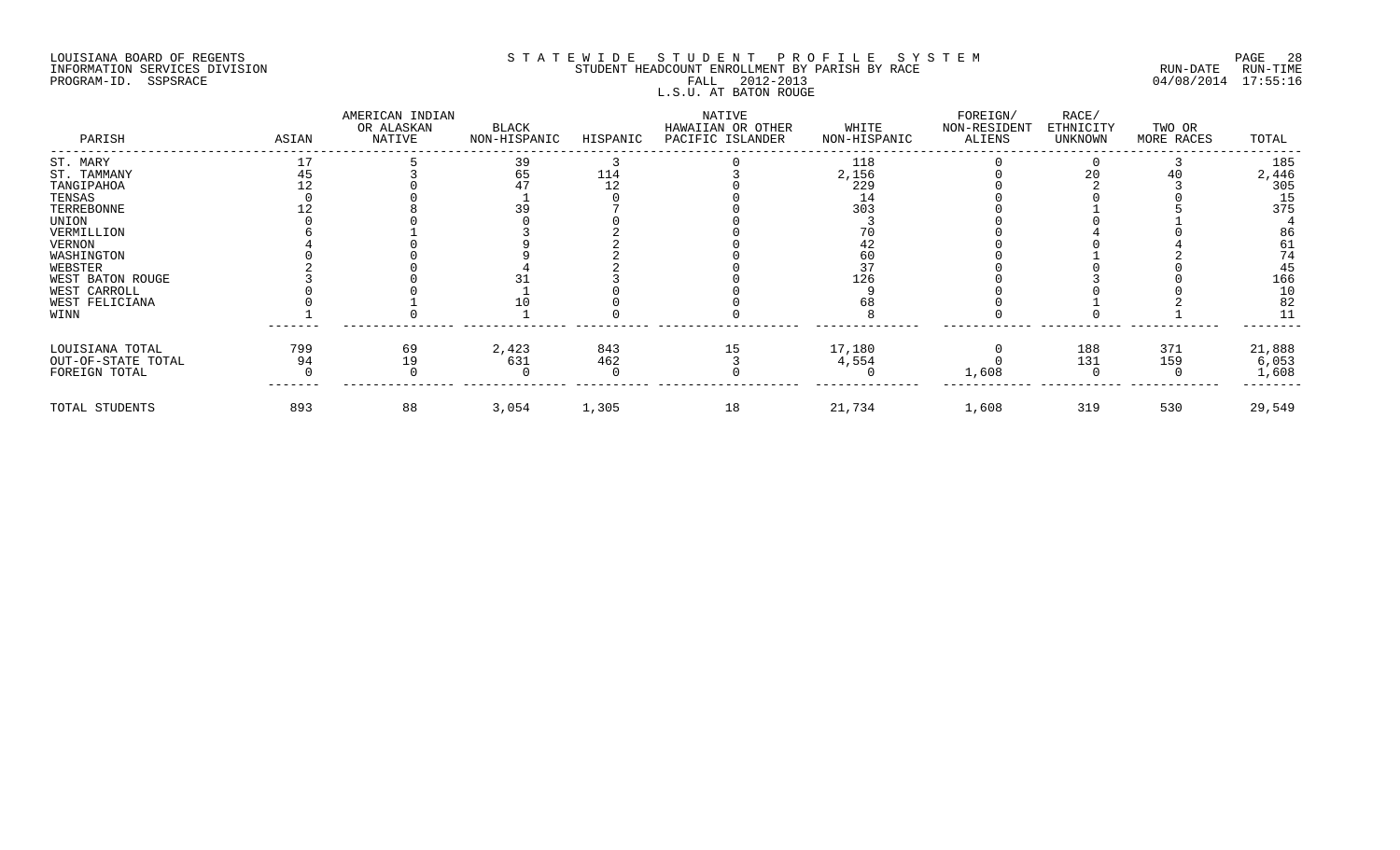### LOUISIANA BOARD OF REGENTS S T A T E W I D E S T U D E N T P R O F I L E S Y S T E M PAGE 29 INFORMATION SERVICES DIVISION STUDENT HEADCOUNT ENROLLMENT BY PARISH BY RACE RUN-DATE RUN-TIME PROGRAM-ID. SSPSRACE FALL 2012-2013 04/08/2014 17:55:16 FALL 2012-2013<br>L.S.U. AT EUNICE

|                   |       | AMERICAN INDIAN |                |    | NATIVE                                 |                | FOREIGN/               | RACE/   |              |                 |
|-------------------|-------|-----------------|----------------|----|----------------------------------------|----------------|------------------------|---------|--------------|-----------------|
|                   |       | OR ALASKAN      | BLACK          |    | HAWAIIAN OR OTHER                      | WHITE          | NON-RESIDENT ETHNICITY |         | TWO OR       |                 |
| PARISH            | ASIAN | NATIVE          |                |    | NON-HISPANIC HISPANIC PACIFIC ISLANDER | NON-HISPANIC   | ALIENS                 | UNKNOWN | MORE RACES   | TOTAL<br>------ |
| ACADIA            | 3     | 3               | 78             |    | $\Omega$                               | 436            | $\mathbf{1}$           | 5       | 3            | 534             |
| ALLEN             |       | 2               | 14             | 2  | $\mathbf 0$                            | 40             | $\mathbf 0$            |         | 2            | 62              |
| ASCENSION         |       | $\mathbf 0$     | <sup>1</sup>   |    |                                        | $\overline{4}$ | $\Omega$               |         |              | 5               |
| <b>AVOYELLES</b>  |       | $\Omega$        | 11             |    |                                        | 38             |                        |         |              | 50              |
| <b>BEAUREGARD</b> |       | $\Omega$        |                |    |                                        |                |                        |         |              | 12              |
| <b>BIENVILLE</b>  |       | $\Omega$        |                |    |                                        |                |                        |         |              |                 |
| <b>BOSSIER</b>    |       |                 |                |    |                                        |                |                        |         |              |                 |
| CADDO             |       |                 |                |    |                                        |                |                        |         |              |                 |
| CALCASIEU         |       |                 | 17             |    |                                        |                |                        |         |              | 70              |
| CALDWELL          |       |                 |                |    |                                        |                |                        |         |              |                 |
| CAMERON           |       |                 |                |    |                                        |                |                        |         |              |                 |
| CATAHOULA         |       |                 |                |    |                                        |                |                        |         |              |                 |
| CONCORDIA         |       |                 |                |    |                                        |                |                        |         |              |                 |
| DE SOTO           |       |                 |                |    |                                        |                |                        |         |              |                 |
| EAST BATON ROUGE  |       |                 |                |    |                                        | 55             |                        |         |              | 67              |
| EAST CARROLL      |       |                 |                |    |                                        | $\overline{0}$ |                        |         |              |                 |
| EVANGELINE        |       |                 | 61             |    |                                        | 279            |                        |         |              | 358             |
| FRANKLIN          |       |                 | $\Omega$       |    |                                        |                |                        |         |              | $\overline{1}$  |
| GRANT             |       |                 |                |    |                                        | 10             |                        |         |              | 12              |
| IBERIA            |       |                 | 34             |    |                                        | 46             |                        |         |              | 84              |
| IBERVILLE         |       |                 |                |    |                                        |                |                        |         |              | $\overline{1}$  |
| JACKSON           |       |                 |                |    |                                        |                |                        |         |              | -1              |
| <b>JEFFERSON</b>  |       |                 |                |    |                                        | 12             |                        |         |              | 17              |
| JEFFERSON DAVIS   |       |                 | 19             |    |                                        | 53             |                        |         |              | 80              |
| LAFAYETTE         |       |                 | 92             |    |                                        | 180            |                        |         |              | 292             |
| LAFOURCHE         |       |                 |                |    |                                        |                |                        |         |              | 7               |
| LA SALLE          |       |                 |                |    |                                        |                |                        |         |              |                 |
| LINCOLN           |       |                 |                |    |                                        |                |                        |         |              |                 |
| LIVINGSTON        |       |                 |                |    |                                        | 11             |                        |         |              | 11              |
| NATCHITOCHES      |       |                 |                |    |                                        |                |                        |         |              | - 5             |
| ORLEANS           |       |                 |                |    |                                        |                |                        |         |              | 17              |
| OUACHITA          |       |                 |                |    |                                        |                |                        |         |              | 4               |
| PLAQUEMINES       |       |                 |                |    |                                        |                |                        |         |              |                 |
| POINTE COUPEE     |       |                 |                |    |                                        | 10             |                        |         |              | 16              |
| RAPIDES           |       |                 | 76             |    |                                        | 102            |                        |         |              | 200             |
| RED RIVER         |       |                 |                |    |                                        | $\Omega$       |                        |         |              |                 |
| RICHLAND          |       |                 |                |    |                                        |                |                        |         |              |                 |
| SABINE            |       |                 |                |    |                                        |                |                        |         |              |                 |
| ST. BERNARD       |       |                 |                |    |                                        |                |                        |         |              |                 |
| ST. CHARLES       |       |                 |                |    |                                        |                |                        |         |              |                 |
| ST. JOHN          |       |                 |                |    |                                        |                |                        |         | 0            |                 |
| ST. LANDRY        |       |                 | 226            | 11 |                                        | 523            |                        | 10      | 13           | 786             |
| ST. MARTIN        |       |                 | 35             |    |                                        | 47             |                        |         |              | 84              |
| ST. MARY          |       |                 | 37             |    |                                        | 10             |                        |         |              | 49              |
| ST. TAMMANY       |       |                 |                |    |                                        | 20             |                        |         |              | 24              |
| TANGIPAHOA        |       |                 |                |    |                                        | 14             |                        |         |              | 15              |
| TERREBONNE        |       |                 |                |    |                                        |                |                        |         |              | 12              |
| UNION             |       |                 |                |    |                                        |                |                        |         |              | $\mathbf{1}$    |
| VERMILLION        |       |                 | 18             |    |                                        | 82             |                        |         | <sup>0</sup> | 109             |
| <b>VERNON</b>     |       | $\cap$          | $\overline{2}$ |    |                                        | $\epsilon$     | $\cap$                 | $\cap$  | $\Omega$     | 10              |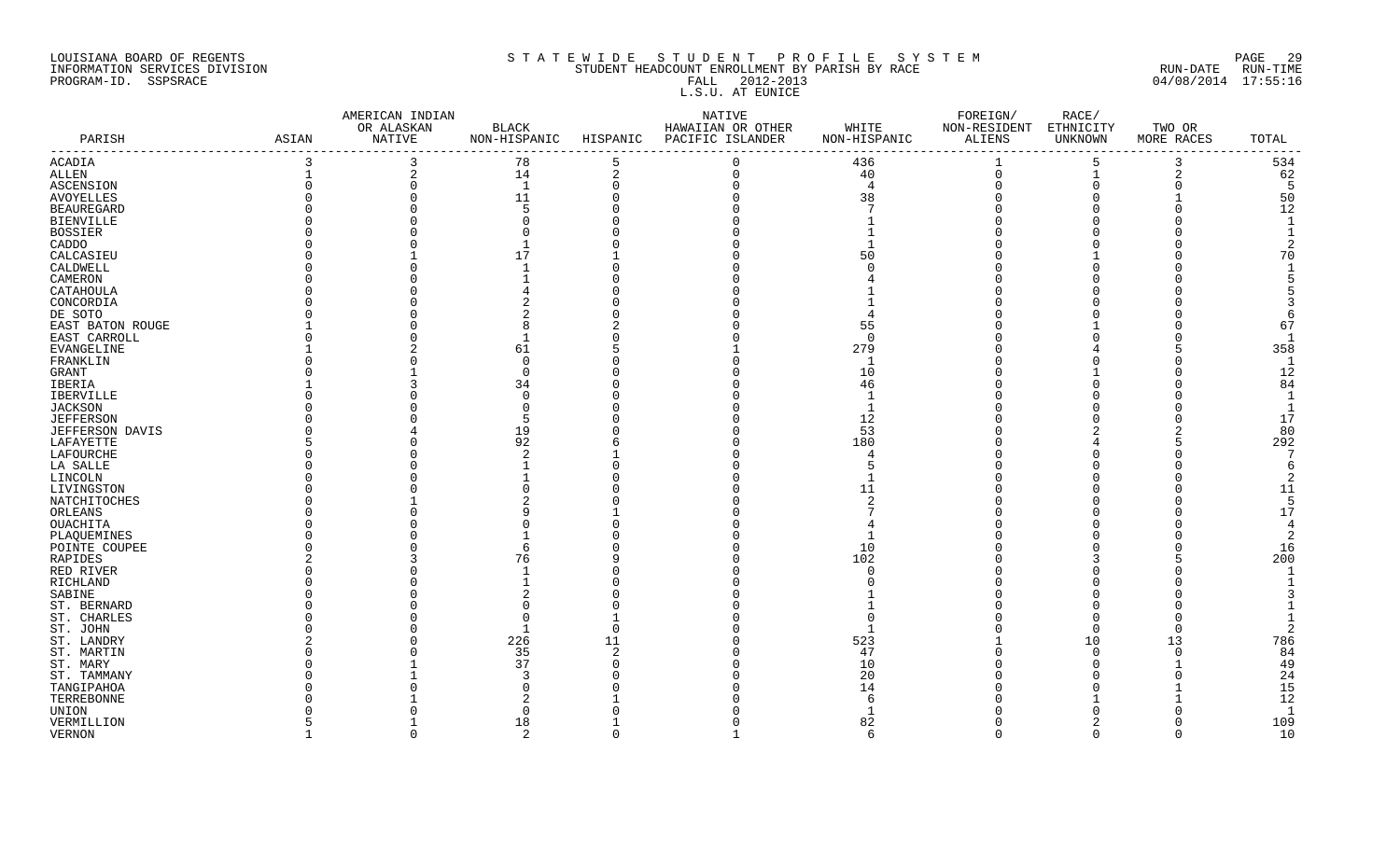### LOUISIANA BOARD OF REGENTS SOURCOME STATEWIDE STUDENT PROFILE SYSTEM AND PAGE 30 PAGE 30<br>STUDENT HEADCOUNT ENROLLMENT BY PARISH BY RACE RUN-DATE RUN-DATE RUN-TIME INFORMATION SERVICES DIVISION STUDENT STUDENT HEADCOUNT ENROLLMENT BY PARISH BY RACE PROGRAM-ID. SSPSRACE FALL 2012-2013 04/08/2014 17:55:16 FALL 2012-2013<br>L.S.U. AT EUNICE

| PARISH             | ASIAN | AMERICAN INDIAN<br>OR ALASKAN<br>NATIVE | BLACK<br>NON-HISPANIC | HISPANIC | NATIVE<br>HAWAIIAN OR OTHER<br>PACIFIC ISLANDER | WHITE<br>NON-HISPANIC | FOREIGN/<br>NON-RESIDENT<br>ALIENS | RACE/<br>ETHNICITY<br>UNKNOWN | TWO OR<br>MORE RACES | TOTAL |
|--------------------|-------|-----------------------------------------|-----------------------|----------|-------------------------------------------------|-----------------------|------------------------------------|-------------------------------|----------------------|-------|
| WASHINGTON         |       |                                         |                       |          |                                                 |                       |                                    |                               |                      |       |
| WEBSTER            |       |                                         |                       |          |                                                 |                       |                                    |                               |                      |       |
| WEST BATON ROUGE   |       |                                         |                       |          |                                                 |                       |                                    |                               |                      |       |
| WEST CARROLL       |       |                                         |                       |          |                                                 |                       |                                    |                               |                      |       |
| WEST FELICIANA     |       |                                         |                       |          |                                                 |                       |                                    |                               |                      |       |
| LOUISIANA TOTAL    | 22    |                                         | 784                   |          |                                                 | 2,090                 |                                    |                               |                      | 3,047 |
| OUT-OF-STATE TOTAL |       |                                         |                       |          |                                                 |                       |                                    |                               |                      |       |
| FOREIGN TOTAL      |       |                                         |                       |          |                                                 |                       |                                    |                               |                      |       |
| TOTAL STUDENTS     |       | 24                                      | 790                   |          |                                                 | 2,103                 |                                    |                               | -40                  | 3,075 |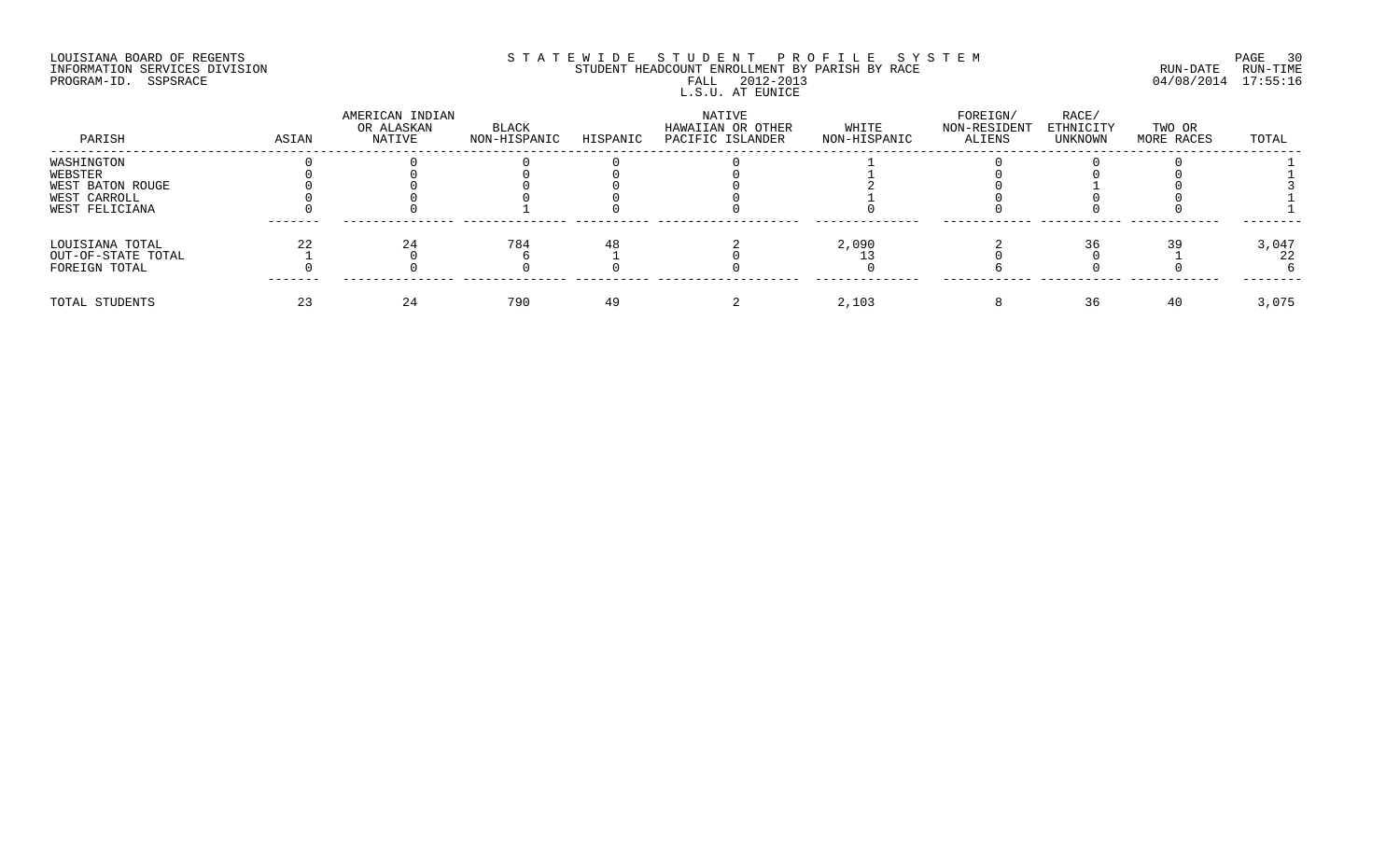## LOUISIANA BOARD OF REGENTS SOURCOME STATEWIDE STUDE NT PROFILE SYSTEM STE MAN PAGE 31<br>STUDENT HEADCOUNT ENROLLMENT BY PARISH BY RACE RUN-DATE RUN-TIME INFORMATION SERVICES DIVISION STUDENT HEADCOUNT ENROLLMENT BY PARISH BY RACE TO THE RUN-DATE RUN-DATE RUN-DATE RUN-PROGRAM-ID. SSPSRACE FALL 2012-2013 04/08/2014 17:55:16 L.S.U. AT SHREVEPORT

|                   |             | AMERICAN INDIAN      |              |                | NATIVE                                 |                       | FOREIGN/               | RACE/        |                      |                |
|-------------------|-------------|----------------------|--------------|----------------|----------------------------------------|-----------------------|------------------------|--------------|----------------------|----------------|
| PARISH            |             | OR ALASKAN<br>NATIVE | <b>BLACK</b> |                | HAWAIIAN OR OTHER                      | WHITE<br>NON-HISPANIC | NON-RESIDENT ETHNICITY | UNKNOWN      | TWO OR<br>MORE RACES | TOTAL          |
|                   | ASIAN       |                      |              |                | NON-HISPANIC HISPANIC PACIFIC ISLANDER |                       | ALIENS                 |              |                      |                |
| ACADIA            | $\mathbf 0$ | $\mathbf 0$          | $\Omega$     | $\mathbf 0$    | 0                                      |                       | $\mathbf 0$            | $\Omega$     |                      |                |
| ALLEN             | $\Omega$    | $\Omega$             | $\Omega$     | $\overline{1}$ | $\Omega$                               | $\overline{a}$        | $\Omega$               | $\mathbf{1}$ | $\Omega$             |                |
| <b>ASCENSION</b>  |             |                      |              |                |                                        |                       |                        | $\Omega$     |                      |                |
| AVOYELLES         |             |                      |              |                |                                        |                       |                        |              |                      |                |
| <b>BEAUREGARD</b> |             |                      |              |                |                                        |                       |                        |              |                      |                |
| BIENVILLE         |             |                      |              |                |                                        | 8                     |                        |              |                      | 17             |
| BOSSIER           | 23          |                      | 123          | 42             |                                        | 702                   |                        | 55           | 22                   | 972            |
| CADDO             | 36          |                      | 573          | 76             |                                        | 1,659                 |                        | 150          | 43                   | 2,552          |
| CALCASIEU         |             |                      |              |                |                                        |                       |                        | <sup>0</sup> |                      | 6              |
| CAMERON           |             |                      |              |                |                                        |                       |                        |              |                      | $\mathfrak{D}$ |
| CLAIBORNE         |             |                      |              |                |                                        |                       |                        |              |                      | 10             |
| CONCORDIA         |             |                      |              |                |                                        |                       |                        |              |                      | -2             |
| DE SOTO           |             |                      |              |                |                                        | 114                   |                        |              |                      | 182            |
| EAST BATON ROUGE  |             |                      |              |                |                                        | 8                     |                        |              |                      | 18             |
| EVANGELINE        |             |                      |              |                |                                        |                       |                        |              |                      |                |
| GRANT             |             |                      |              |                |                                        |                       |                        |              |                      |                |
| IBERIA            |             |                      |              |                |                                        | 10                    |                        |              |                      | 14             |
| IBERVILLE         |             |                      |              |                |                                        |                       |                        |              |                      |                |
| JACKSON           |             |                      |              |                |                                        |                       |                        |              |                      |                |
| JEFFERSON         |             |                      |              |                |                                        |                       |                        |              |                      |                |
| JEFFERSON DAVIS   |             |                      |              |                |                                        |                       |                        |              |                      |                |
| LAFAYETTE         |             |                      |              |                |                                        |                       |                        |              |                      | 12             |
| LAFOURCHE         |             |                      |              |                |                                        |                       |                        |              |                      |                |
|                   |             |                      |              |                |                                        |                       |                        |              |                      |                |
| LA SALLE          |             |                      |              |                |                                        |                       |                        |              |                      |                |
| LINCOLN           |             |                      |              |                |                                        |                       |                        |              |                      | 11             |
| LIVINGSTON        |             |                      |              |                |                                        |                       |                        |              |                      |                |
| MADISON           |             |                      |              |                |                                        |                       |                        |              |                      |                |
| MOREHOUSE         |             |                      |              |                |                                        |                       |                        |              |                      |                |
| NATCHITOCHES      |             |                      |              |                |                                        |                       |                        |              |                      | 11             |
| ORLEANS           |             |                      |              |                |                                        |                       |                        |              |                      | 13             |
| OUACHITA          |             |                      |              |                |                                        | 19                    |                        |              |                      | 36             |
| PLAQUEMINES       |             |                      |              |                |                                        | <sup>0</sup>          |                        |              |                      |                |
| RAPIDES           |             |                      |              |                |                                        | 14                    |                        |              |                      | 22             |
| RED RIVER         |             |                      |              |                |                                        | q                     |                        |              |                      | 16             |
| SABINE            |             | 13                   |              |                |                                        | 14                    |                        |              |                      | 33             |
| ST. CHARLES       |             |                      |              |                |                                        |                       |                        |              |                      |                |
| ST. LANDRY        |             |                      |              |                |                                        |                       |                        |              |                      |                |
| ST. MARTIN        |             |                      |              |                |                                        |                       |                        |              |                      |                |
| ST. MARY          |             |                      |              |                |                                        |                       |                        |              |                      |                |
| ST. TAMMANY       |             |                      |              |                |                                        |                       |                        |              |                      |                |
| TANGIPAHOA        |             |                      |              |                |                                        |                       |                        |              |                      |                |
| TERREBONNE        |             |                      |              |                |                                        |                       |                        |              |                      |                |
| UNION             |             |                      |              |                |                                        |                       |                        |              |                      |                |
| VERMILLION        |             |                      |              |                |                                        |                       |                        |              |                      |                |
| VERNON            |             |                      |              |                |                                        |                       |                        |              |                      |                |
| WEBSTER           |             |                      |              |                |                                        | 48                    |                        |              |                      | 85             |
| WEST BATON ROUGE  |             |                      |              |                |                                        | $\Omega$              |                        |              |                      |                |
| WINN              | $\Omega$    | $\Omega$             | 6            | $\Omega$       | O                                      | 15                    | $\Omega$               | 1            | $\Omega$             | 22             |
|                   |             |                      |              |                |                                        |                       |                        |              |                      |                |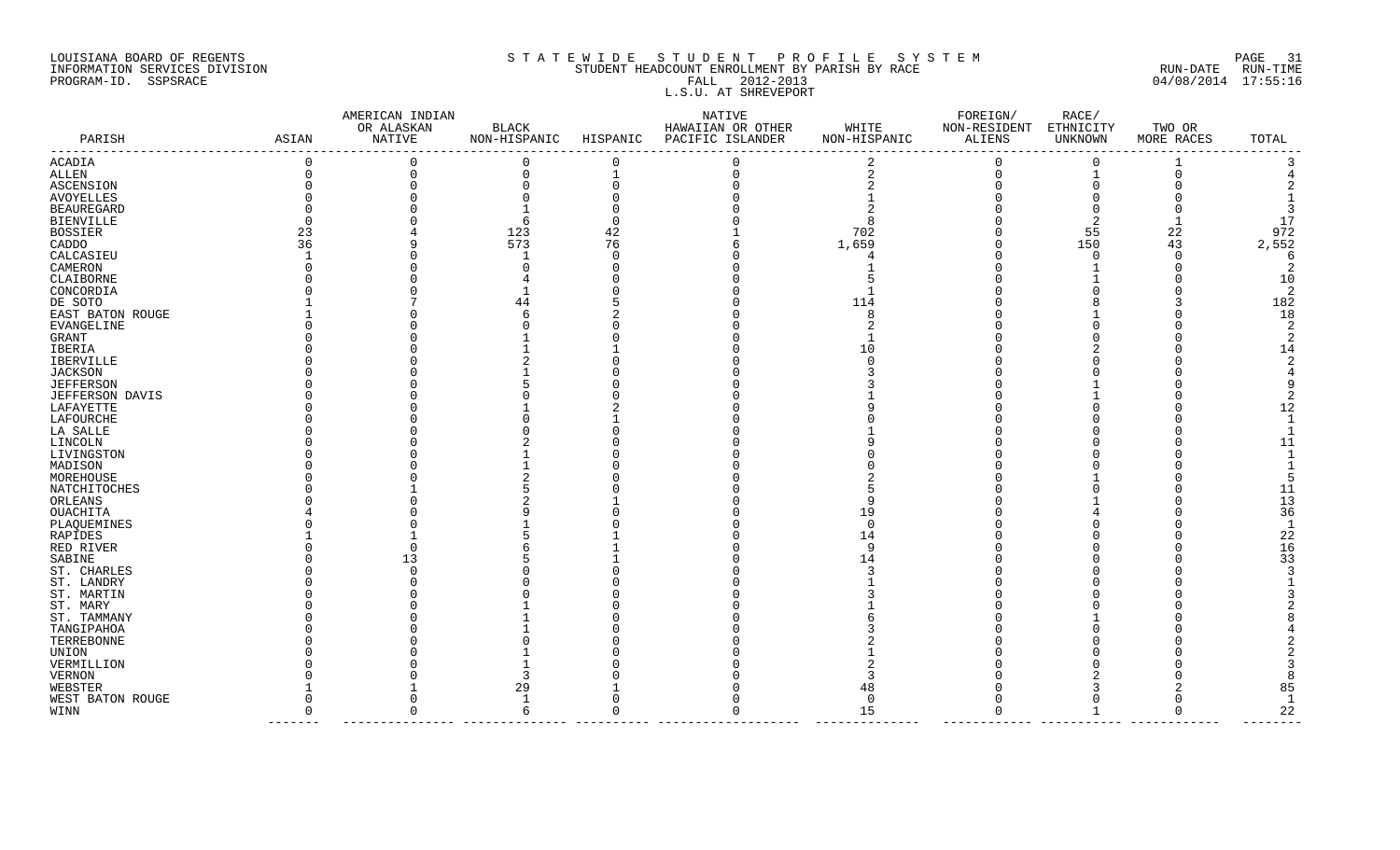## LOUISIANA BOARD OF REGENTS SOURCOME STATEWIDE STUDENT PROFILE SYSTEM AND PAGE 32<br>STUDENT HEADCOUNT ENROLLMENT BY PARISH BY RACE THE SYSTEM RUN-DATE RUN-TIME INFORMATION SERVICES DIVISION STUDENT STUDENT HEADCOUNT ENROLLMENT BY PARISH BY RACE PROGRAM-ID. SSPSRACE FALL 2012-2013 04/08/2014 17:55:16 L.S.U. AT SHREVEPORT

| PARISH             | ASIAN   | AMERICAN INDIAN<br>OR ALASKAN<br>NATIVE | <b>BLACK</b><br>NON-HISPANIC | HISPANIC | NATIVE<br>HAWAIIAN OR OTHER<br>PACIFIC ISLANDER | WHITE<br>NON-HISPANIC | FOREIGN/<br>NON-RESIDENT<br><b>ALIENS</b> | RACE/<br>ETHNICITY<br>UNKNOWN | TWO OR<br>MORE RACES | TOTAL |
|--------------------|---------|-----------------------------------------|------------------------------|----------|-------------------------------------------------|-----------------------|-------------------------------------------|-------------------------------|----------------------|-------|
| LOUISIANA TOTAL    | 68      |                                         | 853                          | 135      |                                                 | 2,710                 |                                           | 236                           |                      | 4,117 |
| OUT-OF-STATE TOTAL |         |                                         |                              |          |                                                 | 188                   |                                           |                               |                      | 310   |
| FOREIGN TOTAL      | ------- |                                         |                              |          |                                                 |                       | 107                                       |                               |                      | 108   |
| TOTAL STUDENTS     |         |                                         | 900                          | 163      |                                                 | 2,898                 | 107                                       | 259                           | 89                   | 4,535 |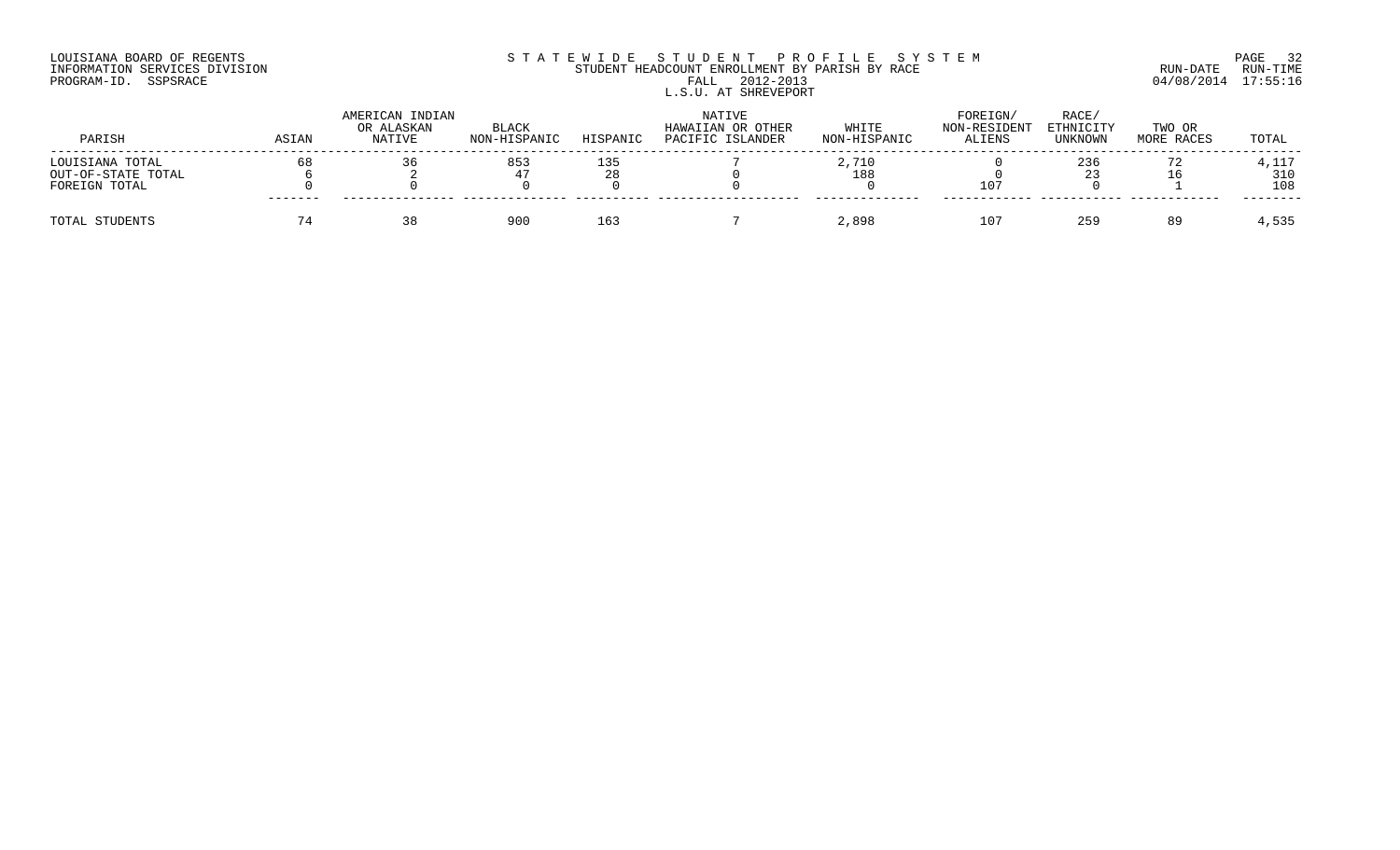#### LOUISIANA BOARD OF REGENTS SAND A STATEWIDE STUDENT PROFILE SYSTEM SAND AGE 33 INFORMATION SERVICES DIVISION STUDENT HEADCOUNT ENROLLMENT BY PARISH BY RACE RUN-DATE RUN-TIME PROGRAM-ID. SSPSRACE FALL 2012-2013 04/08/2014 17:55:16 LSU HEALTH SCIENCES CENTER-N.O.

| OR ALASKAN<br>BLACK<br>HAWAIIAN OR OTHER<br>WHITE<br>NON-RESIDENT ETHNICITY<br>TWO OR<br>ALIENS<br>NATIVE<br>NON-HISPANIC<br>NON-HISPANIC<br>UNKNOWN<br>PARISH<br>ASIAN<br>HISPANIC<br>PACIFIC ISLANDER<br>MORE RACES<br>TOTAL<br>-------------------------------<br>------<br>0<br>$\Omega$<br>$\mathbf 0$<br>$\mathbf 0$<br>$\overline{0}$<br>13<br>ACADIA<br>$\Omega$<br>12<br>0<br>2<br>2<br>$\operatorname{ALLEN}$<br>$\mathbf 0$<br>$\mathbf 0$<br>0<br>$\mathbf 0$<br>$\Omega$<br>$\mathbf 0$<br>0<br>$\Omega$<br>$\overline{2}$<br>39<br>46<br>ASCENSION<br>ASSUMPTION<br>3<br><b>AVOYELLES</b><br><b>BEAUREGARD</b><br><b>BIENVILLE</b><br>25<br><b>BOSSIER</b><br>23<br>36<br>22<br>CADDO<br>10<br>30<br>21<br>CALCASIEU<br>3<br>CALDWELL<br>CATAHOULA<br>CLAIBORNE<br>CONCORDIA<br>DE SOTO<br>280<br>35<br>219<br>EAST BATON ROUGE<br>19<br>EAST CARROLL<br>EAST FELICIANA<br>EVANGELINE<br>GRANT<br>2<br>21<br>IBERIA<br>20<br>12<br>IBERVILLE<br>10<br>$\overline{2}$<br>2<br>JACKSON<br>$\Omega$<br>$\Omega$<br>706<br>81<br>68<br>49<br>492<br>13<br><b>JEFFERSON</b><br>7<br>JEFFERSON DAVIS<br>6<br>81<br>LAFAYETTE<br>66<br>47<br>LAFOURCHE<br>42<br>LA SALLE<br>3<br>3<br>LINCOLN<br>27<br>29<br>LIVINGSTON<br>$\overline{2}$<br>MADISON<br>2<br>MOREHOUSE<br><b>NATCHITOCHES</b><br>-5<br>513<br>ORLEANS<br>50<br>92<br>19<br>336<br>32<br>OUACHITA<br>3<br>24<br>19<br>PLAQUEMINES<br>16<br>-5<br>POINTE COUPEE<br>3<br>25<br>RAPIDES<br>18<br>RED RIVER<br>SABINE<br>27<br>ST. BERNARD<br>24<br>67<br>ST. CHARLES<br>56<br>ST. HELENA<br>-9<br>ST. JAMES<br>25<br>ST. JOHN<br>13<br>25<br>ST. LANDRY<br>18<br>ST. MARTIN<br>-5<br>-9<br>ST. MARY<br>5<br>273<br>10<br>231<br>ST. TAMMANY<br>16<br>3<br>$\mathfrak{D}$<br>2<br>$\Omega$<br>39<br>$\mathfrak{D}$<br>48<br>TANGIPAHOA<br>$\Omega$<br>$\Omega$<br>$\cap$ |  | AMERICAN INDIAN |  | NATIVE | FOREIGN/ | RACE/ |  |
|--------------------------------------------------------------------------------------------------------------------------------------------------------------------------------------------------------------------------------------------------------------------------------------------------------------------------------------------------------------------------------------------------------------------------------------------------------------------------------------------------------------------------------------------------------------------------------------------------------------------------------------------------------------------------------------------------------------------------------------------------------------------------------------------------------------------------------------------------------------------------------------------------------------------------------------------------------------------------------------------------------------------------------------------------------------------------------------------------------------------------------------------------------------------------------------------------------------------------------------------------------------------------------------------------------------------------------------------------------------------------------------------------------------------------------------------------------------------------------------------------------------------------------------------------------------------------------------------------------------------------------------------------------------------------------------------------------------------------------------------------------------------------------------------------------------------------------------------|--|-----------------|--|--------|----------|-------|--|
|                                                                                                                                                                                                                                                                                                                                                                                                                                                                                                                                                                                                                                                                                                                                                                                                                                                                                                                                                                                                                                                                                                                                                                                                                                                                                                                                                                                                                                                                                                                                                                                                                                                                                                                                                                                                                                            |  |                 |  |        |          |       |  |
|                                                                                                                                                                                                                                                                                                                                                                                                                                                                                                                                                                                                                                                                                                                                                                                                                                                                                                                                                                                                                                                                                                                                                                                                                                                                                                                                                                                                                                                                                                                                                                                                                                                                                                                                                                                                                                            |  |                 |  |        |          |       |  |
|                                                                                                                                                                                                                                                                                                                                                                                                                                                                                                                                                                                                                                                                                                                                                                                                                                                                                                                                                                                                                                                                                                                                                                                                                                                                                                                                                                                                                                                                                                                                                                                                                                                                                                                                                                                                                                            |  |                 |  |        |          |       |  |
|                                                                                                                                                                                                                                                                                                                                                                                                                                                                                                                                                                                                                                                                                                                                                                                                                                                                                                                                                                                                                                                                                                                                                                                                                                                                                                                                                                                                                                                                                                                                                                                                                                                                                                                                                                                                                                            |  |                 |  |        |          |       |  |
|                                                                                                                                                                                                                                                                                                                                                                                                                                                                                                                                                                                                                                                                                                                                                                                                                                                                                                                                                                                                                                                                                                                                                                                                                                                                                                                                                                                                                                                                                                                                                                                                                                                                                                                                                                                                                                            |  |                 |  |        |          |       |  |
|                                                                                                                                                                                                                                                                                                                                                                                                                                                                                                                                                                                                                                                                                                                                                                                                                                                                                                                                                                                                                                                                                                                                                                                                                                                                                                                                                                                                                                                                                                                                                                                                                                                                                                                                                                                                                                            |  |                 |  |        |          |       |  |
|                                                                                                                                                                                                                                                                                                                                                                                                                                                                                                                                                                                                                                                                                                                                                                                                                                                                                                                                                                                                                                                                                                                                                                                                                                                                                                                                                                                                                                                                                                                                                                                                                                                                                                                                                                                                                                            |  |                 |  |        |          |       |  |
|                                                                                                                                                                                                                                                                                                                                                                                                                                                                                                                                                                                                                                                                                                                                                                                                                                                                                                                                                                                                                                                                                                                                                                                                                                                                                                                                                                                                                                                                                                                                                                                                                                                                                                                                                                                                                                            |  |                 |  |        |          |       |  |
|                                                                                                                                                                                                                                                                                                                                                                                                                                                                                                                                                                                                                                                                                                                                                                                                                                                                                                                                                                                                                                                                                                                                                                                                                                                                                                                                                                                                                                                                                                                                                                                                                                                                                                                                                                                                                                            |  |                 |  |        |          |       |  |
|                                                                                                                                                                                                                                                                                                                                                                                                                                                                                                                                                                                                                                                                                                                                                                                                                                                                                                                                                                                                                                                                                                                                                                                                                                                                                                                                                                                                                                                                                                                                                                                                                                                                                                                                                                                                                                            |  |                 |  |        |          |       |  |
|                                                                                                                                                                                                                                                                                                                                                                                                                                                                                                                                                                                                                                                                                                                                                                                                                                                                                                                                                                                                                                                                                                                                                                                                                                                                                                                                                                                                                                                                                                                                                                                                                                                                                                                                                                                                                                            |  |                 |  |        |          |       |  |
|                                                                                                                                                                                                                                                                                                                                                                                                                                                                                                                                                                                                                                                                                                                                                                                                                                                                                                                                                                                                                                                                                                                                                                                                                                                                                                                                                                                                                                                                                                                                                                                                                                                                                                                                                                                                                                            |  |                 |  |        |          |       |  |
|                                                                                                                                                                                                                                                                                                                                                                                                                                                                                                                                                                                                                                                                                                                                                                                                                                                                                                                                                                                                                                                                                                                                                                                                                                                                                                                                                                                                                                                                                                                                                                                                                                                                                                                                                                                                                                            |  |                 |  |        |          |       |  |
|                                                                                                                                                                                                                                                                                                                                                                                                                                                                                                                                                                                                                                                                                                                                                                                                                                                                                                                                                                                                                                                                                                                                                                                                                                                                                                                                                                                                                                                                                                                                                                                                                                                                                                                                                                                                                                            |  |                 |  |        |          |       |  |
|                                                                                                                                                                                                                                                                                                                                                                                                                                                                                                                                                                                                                                                                                                                                                                                                                                                                                                                                                                                                                                                                                                                                                                                                                                                                                                                                                                                                                                                                                                                                                                                                                                                                                                                                                                                                                                            |  |                 |  |        |          |       |  |
|                                                                                                                                                                                                                                                                                                                                                                                                                                                                                                                                                                                                                                                                                                                                                                                                                                                                                                                                                                                                                                                                                                                                                                                                                                                                                                                                                                                                                                                                                                                                                                                                                                                                                                                                                                                                                                            |  |                 |  |        |          |       |  |
|                                                                                                                                                                                                                                                                                                                                                                                                                                                                                                                                                                                                                                                                                                                                                                                                                                                                                                                                                                                                                                                                                                                                                                                                                                                                                                                                                                                                                                                                                                                                                                                                                                                                                                                                                                                                                                            |  |                 |  |        |          |       |  |
|                                                                                                                                                                                                                                                                                                                                                                                                                                                                                                                                                                                                                                                                                                                                                                                                                                                                                                                                                                                                                                                                                                                                                                                                                                                                                                                                                                                                                                                                                                                                                                                                                                                                                                                                                                                                                                            |  |                 |  |        |          |       |  |
|                                                                                                                                                                                                                                                                                                                                                                                                                                                                                                                                                                                                                                                                                                                                                                                                                                                                                                                                                                                                                                                                                                                                                                                                                                                                                                                                                                                                                                                                                                                                                                                                                                                                                                                                                                                                                                            |  |                 |  |        |          |       |  |
|                                                                                                                                                                                                                                                                                                                                                                                                                                                                                                                                                                                                                                                                                                                                                                                                                                                                                                                                                                                                                                                                                                                                                                                                                                                                                                                                                                                                                                                                                                                                                                                                                                                                                                                                                                                                                                            |  |                 |  |        |          |       |  |
|                                                                                                                                                                                                                                                                                                                                                                                                                                                                                                                                                                                                                                                                                                                                                                                                                                                                                                                                                                                                                                                                                                                                                                                                                                                                                                                                                                                                                                                                                                                                                                                                                                                                                                                                                                                                                                            |  |                 |  |        |          |       |  |
|                                                                                                                                                                                                                                                                                                                                                                                                                                                                                                                                                                                                                                                                                                                                                                                                                                                                                                                                                                                                                                                                                                                                                                                                                                                                                                                                                                                                                                                                                                                                                                                                                                                                                                                                                                                                                                            |  |                 |  |        |          |       |  |
|                                                                                                                                                                                                                                                                                                                                                                                                                                                                                                                                                                                                                                                                                                                                                                                                                                                                                                                                                                                                                                                                                                                                                                                                                                                                                                                                                                                                                                                                                                                                                                                                                                                                                                                                                                                                                                            |  |                 |  |        |          |       |  |
|                                                                                                                                                                                                                                                                                                                                                                                                                                                                                                                                                                                                                                                                                                                                                                                                                                                                                                                                                                                                                                                                                                                                                                                                                                                                                                                                                                                                                                                                                                                                                                                                                                                                                                                                                                                                                                            |  |                 |  |        |          |       |  |
|                                                                                                                                                                                                                                                                                                                                                                                                                                                                                                                                                                                                                                                                                                                                                                                                                                                                                                                                                                                                                                                                                                                                                                                                                                                                                                                                                                                                                                                                                                                                                                                                                                                                                                                                                                                                                                            |  |                 |  |        |          |       |  |
|                                                                                                                                                                                                                                                                                                                                                                                                                                                                                                                                                                                                                                                                                                                                                                                                                                                                                                                                                                                                                                                                                                                                                                                                                                                                                                                                                                                                                                                                                                                                                                                                                                                                                                                                                                                                                                            |  |                 |  |        |          |       |  |
|                                                                                                                                                                                                                                                                                                                                                                                                                                                                                                                                                                                                                                                                                                                                                                                                                                                                                                                                                                                                                                                                                                                                                                                                                                                                                                                                                                                                                                                                                                                                                                                                                                                                                                                                                                                                                                            |  |                 |  |        |          |       |  |
|                                                                                                                                                                                                                                                                                                                                                                                                                                                                                                                                                                                                                                                                                                                                                                                                                                                                                                                                                                                                                                                                                                                                                                                                                                                                                                                                                                                                                                                                                                                                                                                                                                                                                                                                                                                                                                            |  |                 |  |        |          |       |  |
|                                                                                                                                                                                                                                                                                                                                                                                                                                                                                                                                                                                                                                                                                                                                                                                                                                                                                                                                                                                                                                                                                                                                                                                                                                                                                                                                                                                                                                                                                                                                                                                                                                                                                                                                                                                                                                            |  |                 |  |        |          |       |  |
|                                                                                                                                                                                                                                                                                                                                                                                                                                                                                                                                                                                                                                                                                                                                                                                                                                                                                                                                                                                                                                                                                                                                                                                                                                                                                                                                                                                                                                                                                                                                                                                                                                                                                                                                                                                                                                            |  |                 |  |        |          |       |  |
|                                                                                                                                                                                                                                                                                                                                                                                                                                                                                                                                                                                                                                                                                                                                                                                                                                                                                                                                                                                                                                                                                                                                                                                                                                                                                                                                                                                                                                                                                                                                                                                                                                                                                                                                                                                                                                            |  |                 |  |        |          |       |  |
|                                                                                                                                                                                                                                                                                                                                                                                                                                                                                                                                                                                                                                                                                                                                                                                                                                                                                                                                                                                                                                                                                                                                                                                                                                                                                                                                                                                                                                                                                                                                                                                                                                                                                                                                                                                                                                            |  |                 |  |        |          |       |  |
|                                                                                                                                                                                                                                                                                                                                                                                                                                                                                                                                                                                                                                                                                                                                                                                                                                                                                                                                                                                                                                                                                                                                                                                                                                                                                                                                                                                                                                                                                                                                                                                                                                                                                                                                                                                                                                            |  |                 |  |        |          |       |  |
|                                                                                                                                                                                                                                                                                                                                                                                                                                                                                                                                                                                                                                                                                                                                                                                                                                                                                                                                                                                                                                                                                                                                                                                                                                                                                                                                                                                                                                                                                                                                                                                                                                                                                                                                                                                                                                            |  |                 |  |        |          |       |  |
|                                                                                                                                                                                                                                                                                                                                                                                                                                                                                                                                                                                                                                                                                                                                                                                                                                                                                                                                                                                                                                                                                                                                                                                                                                                                                                                                                                                                                                                                                                                                                                                                                                                                                                                                                                                                                                            |  |                 |  |        |          |       |  |
|                                                                                                                                                                                                                                                                                                                                                                                                                                                                                                                                                                                                                                                                                                                                                                                                                                                                                                                                                                                                                                                                                                                                                                                                                                                                                                                                                                                                                                                                                                                                                                                                                                                                                                                                                                                                                                            |  |                 |  |        |          |       |  |
|                                                                                                                                                                                                                                                                                                                                                                                                                                                                                                                                                                                                                                                                                                                                                                                                                                                                                                                                                                                                                                                                                                                                                                                                                                                                                                                                                                                                                                                                                                                                                                                                                                                                                                                                                                                                                                            |  |                 |  |        |          |       |  |
|                                                                                                                                                                                                                                                                                                                                                                                                                                                                                                                                                                                                                                                                                                                                                                                                                                                                                                                                                                                                                                                                                                                                                                                                                                                                                                                                                                                                                                                                                                                                                                                                                                                                                                                                                                                                                                            |  |                 |  |        |          |       |  |
|                                                                                                                                                                                                                                                                                                                                                                                                                                                                                                                                                                                                                                                                                                                                                                                                                                                                                                                                                                                                                                                                                                                                                                                                                                                                                                                                                                                                                                                                                                                                                                                                                                                                                                                                                                                                                                            |  |                 |  |        |          |       |  |
|                                                                                                                                                                                                                                                                                                                                                                                                                                                                                                                                                                                                                                                                                                                                                                                                                                                                                                                                                                                                                                                                                                                                                                                                                                                                                                                                                                                                                                                                                                                                                                                                                                                                                                                                                                                                                                            |  |                 |  |        |          |       |  |
|                                                                                                                                                                                                                                                                                                                                                                                                                                                                                                                                                                                                                                                                                                                                                                                                                                                                                                                                                                                                                                                                                                                                                                                                                                                                                                                                                                                                                                                                                                                                                                                                                                                                                                                                                                                                                                            |  |                 |  |        |          |       |  |
|                                                                                                                                                                                                                                                                                                                                                                                                                                                                                                                                                                                                                                                                                                                                                                                                                                                                                                                                                                                                                                                                                                                                                                                                                                                                                                                                                                                                                                                                                                                                                                                                                                                                                                                                                                                                                                            |  |                 |  |        |          |       |  |
|                                                                                                                                                                                                                                                                                                                                                                                                                                                                                                                                                                                                                                                                                                                                                                                                                                                                                                                                                                                                                                                                                                                                                                                                                                                                                                                                                                                                                                                                                                                                                                                                                                                                                                                                                                                                                                            |  |                 |  |        |          |       |  |
|                                                                                                                                                                                                                                                                                                                                                                                                                                                                                                                                                                                                                                                                                                                                                                                                                                                                                                                                                                                                                                                                                                                                                                                                                                                                                                                                                                                                                                                                                                                                                                                                                                                                                                                                                                                                                                            |  |                 |  |        |          |       |  |
|                                                                                                                                                                                                                                                                                                                                                                                                                                                                                                                                                                                                                                                                                                                                                                                                                                                                                                                                                                                                                                                                                                                                                                                                                                                                                                                                                                                                                                                                                                                                                                                                                                                                                                                                                                                                                                            |  |                 |  |        |          |       |  |
|                                                                                                                                                                                                                                                                                                                                                                                                                                                                                                                                                                                                                                                                                                                                                                                                                                                                                                                                                                                                                                                                                                                                                                                                                                                                                                                                                                                                                                                                                                                                                                                                                                                                                                                                                                                                                                            |  |                 |  |        |          |       |  |
|                                                                                                                                                                                                                                                                                                                                                                                                                                                                                                                                                                                                                                                                                                                                                                                                                                                                                                                                                                                                                                                                                                                                                                                                                                                                                                                                                                                                                                                                                                                                                                                                                                                                                                                                                                                                                                            |  |                 |  |        |          |       |  |
|                                                                                                                                                                                                                                                                                                                                                                                                                                                                                                                                                                                                                                                                                                                                                                                                                                                                                                                                                                                                                                                                                                                                                                                                                                                                                                                                                                                                                                                                                                                                                                                                                                                                                                                                                                                                                                            |  |                 |  |        |          |       |  |
|                                                                                                                                                                                                                                                                                                                                                                                                                                                                                                                                                                                                                                                                                                                                                                                                                                                                                                                                                                                                                                                                                                                                                                                                                                                                                                                                                                                                                                                                                                                                                                                                                                                                                                                                                                                                                                            |  |                 |  |        |          |       |  |
|                                                                                                                                                                                                                                                                                                                                                                                                                                                                                                                                                                                                                                                                                                                                                                                                                                                                                                                                                                                                                                                                                                                                                                                                                                                                                                                                                                                                                                                                                                                                                                                                                                                                                                                                                                                                                                            |  |                 |  |        |          |       |  |
|                                                                                                                                                                                                                                                                                                                                                                                                                                                                                                                                                                                                                                                                                                                                                                                                                                                                                                                                                                                                                                                                                                                                                                                                                                                                                                                                                                                                                                                                                                                                                                                                                                                                                                                                                                                                                                            |  |                 |  |        |          |       |  |
|                                                                                                                                                                                                                                                                                                                                                                                                                                                                                                                                                                                                                                                                                                                                                                                                                                                                                                                                                                                                                                                                                                                                                                                                                                                                                                                                                                                                                                                                                                                                                                                                                                                                                                                                                                                                                                            |  |                 |  |        |          |       |  |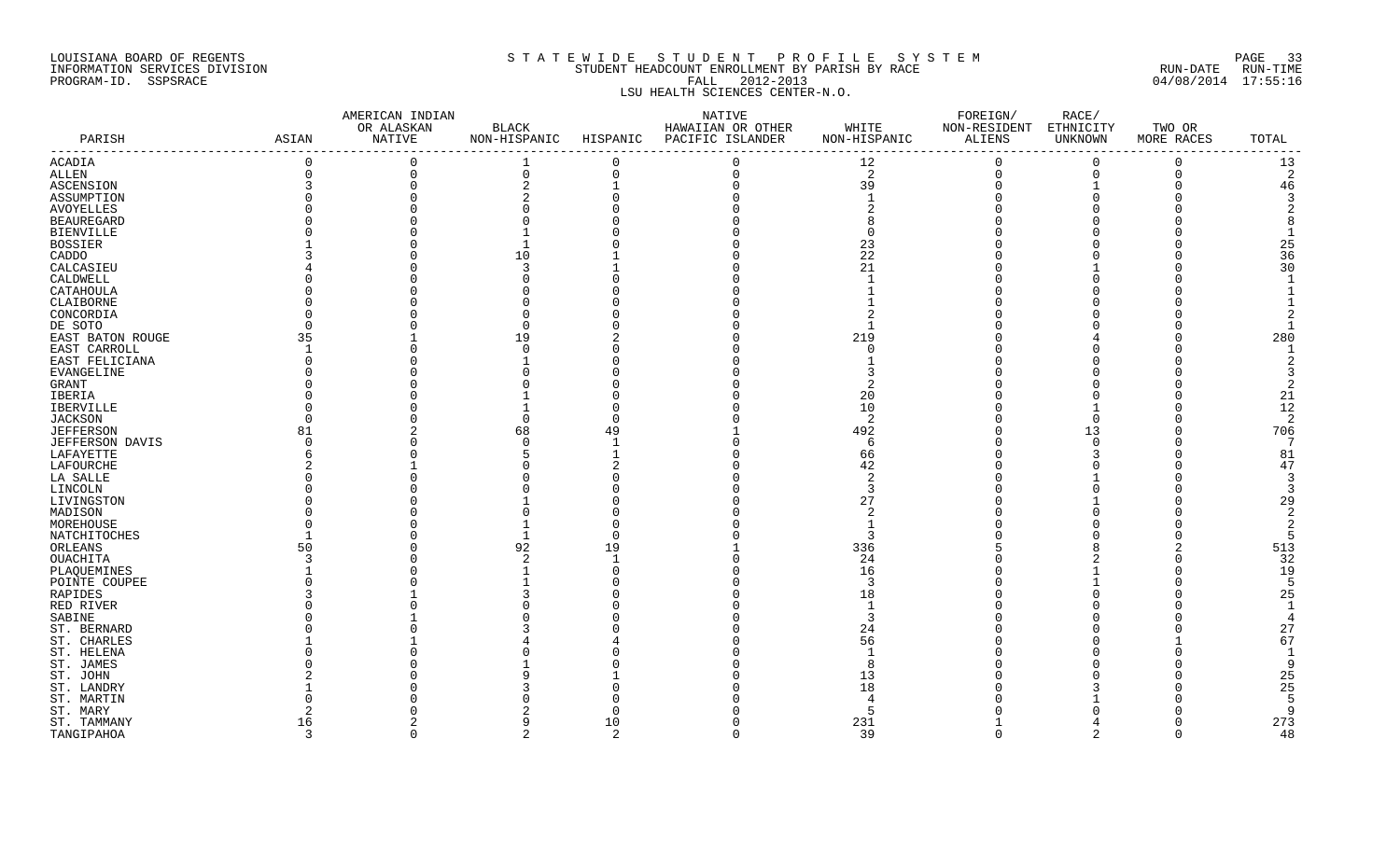## LOUISIANA BOARD OF REGENTS SOURCOME STATEWIDE STUDENT PROFILE SYSTEM STE MANUEL TO PAGE 34 INFORMATION SERVICES DIVISION STUDENT STUDENT HEADCOUNT ENROLLMENT BY PARISH BY RACE PROGRAM-ID. SSPSRACE FALL 2012-2013 04/08/2014 17:55:16 LSU HEALTH SCIENCES CENTER-N.O.

| PARISH             | ASIAN | AMERICAN INDIAN<br>OR ALASKAN<br>NATIVE | BLACK<br>NON-HISPANIC | HISPANIC | NATIVE<br>HAWAIIAN OR OTHER<br>PACIFIC ISLANDER | WHITE<br>NON-HISPANIC | FOREIGN/<br>NON-RESIDENT<br>ALIENS | RACE/<br>ETHNICITY<br>UNKNOWN | TWO OR<br>MORE RACES | TOTAL |
|--------------------|-------|-----------------------------------------|-----------------------|----------|-------------------------------------------------|-----------------------|------------------------------------|-------------------------------|----------------------|-------|
| TENSAS             |       |                                         |                       |          |                                                 |                       |                                    |                               |                      |       |
| TERREBONNE         |       |                                         |                       |          |                                                 |                       |                                    |                               |                      |       |
| VERMILLION         |       |                                         |                       |          |                                                 |                       |                                    |                               |                      |       |
| VERNON             |       |                                         |                       |          |                                                 |                       |                                    |                               |                      |       |
| WASHINGTON         |       |                                         |                       |          |                                                 |                       |                                    |                               |                      |       |
| WEST BATON ROUGE   |       |                                         |                       |          |                                                 |                       |                                    |                               |                      |       |
| WEST CARROLL       |       |                                         |                       |          |                                                 |                       |                                    |                               |                      |       |
| WEST FELICIANA     |       |                                         |                       |          |                                                 |                       |                                    |                               |                      |       |
| WINN               |       |                                         |                       |          |                                                 |                       |                                    |                               |                      |       |
| LOUISIANA TOTAL    | 226   |                                         | 259                   |          |                                                 | 1,902                 |                                    | 48                            |                      | 2,553 |
| OUT-OF-STATE TOTAL |       |                                         |                       |          |                                                 | 134                   |                                    |                               |                      | 185   |
| FOREIGN TOTAL      |       |                                         |                       |          |                                                 |                       |                                    |                               |                      |       |
| TOTAL STUDENTS     | 250   |                                         | 276                   | 103      |                                                 | 2,036                 | 59                                 | 49                            |                      | 2,788 |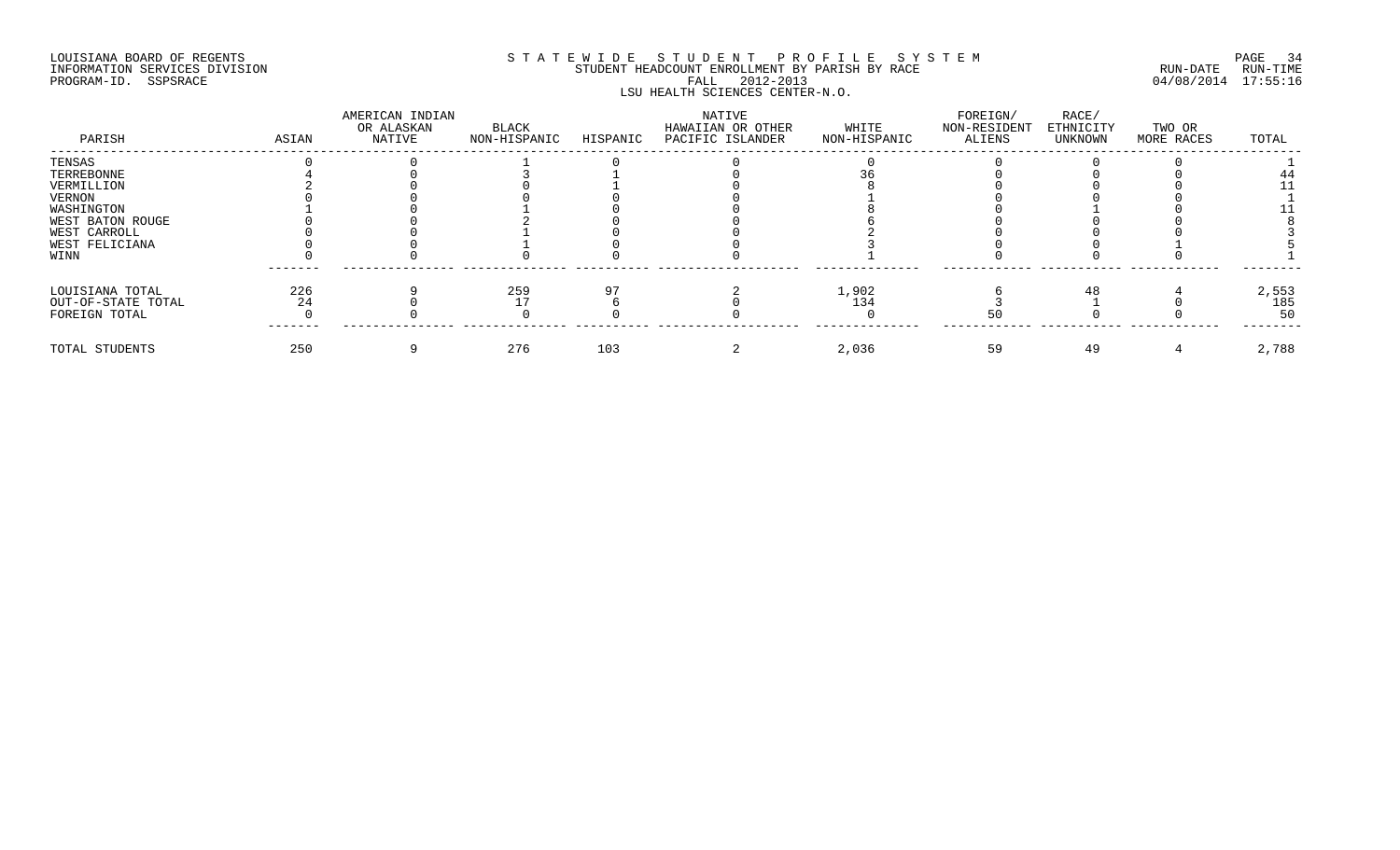#### LOUISIANA BOARD OF REGENTS S T A T E W I D E S T U D E N T P R O F I L E S Y S T E M PAGE 35 INFORMATION SERVICES DIVISION STUDENT HEADCOUNT ENROLLMENT BY PARISH BY RACE RUN-DATE RUN-TIME PROGRAM-ID. SSPSRACE FALL 2012-2013 04/08/2014 17:55:16 LSU HEALTH SCIENCES CTR-SHREVEPT

|                        |             | AMERICAN INDIAN |                        |          | NATIVE            |              | FOREIGN/     | RACE/     |            |                |
|------------------------|-------------|-----------------|------------------------|----------|-------------------|--------------|--------------|-----------|------------|----------------|
|                        |             | OR ALASKAN      | $\operatorname{BLACK}$ |          | HAWAIIAN OR OTHER | WHITE        | NON-RESIDENT | ETHNICITY | TWO OR     |                |
| PARISH                 | ASIAN       | NATIVE          | NON-HISPANIC           | HISPANIC | PACIFIC ISLANDER  | NON-HISPANIC | ALIENS       | UNKNOWN   | MORE RACES | TOTAL          |
| ACADIA                 | $\mathbf 0$ | $\overline{0}$  | 0                      | $\Omega$ | $\Omega$          | 3            | $\Omega$     | $\Omega$  | $\Omega$   | 3              |
| ASCENSION              |             | 0               | $\mathbf 0$            | $\Omega$ | $\mathbf 0$       | 8            | $\mathbf 0$  |           | $\Omega$   | 10             |
| AVOYELLES              |             | $\Omega$        |                        | $\cap$   |                   |              |              |           |            | 2              |
| <b>BEAUREGARD</b>      |             |                 |                        |          |                   |              |              |           |            |                |
| <b>BIENVILLE</b>       |             |                 |                        |          |                   |              |              |           |            |                |
| <b>BOSSIER</b>         |             |                 |                        |          |                   | 60           |              |           |            | 71             |
| CADDO                  | 18          |                 | 27                     |          |                   | 268          |              |           |            | 323            |
| CALCASIEU              |             |                 |                        |          |                   | 33           |              |           |            | 37             |
| CLAIBORNE              |             |                 |                        |          |                   |              |              |           |            | 2              |
| CONCORDIA              |             |                 |                        |          |                   |              |              |           |            |                |
| DE SOTO                |             |                 |                        |          |                   |              |              |           |            |                |
| EAST BATON ROUGE       |             |                 |                        |          |                   | 57           |              |           |            | 72             |
| EAST CARROLL           |             |                 |                        |          |                   |              |              |           |            |                |
| EAST FELICIANA         |             |                 |                        |          |                   |              |              |           |            |                |
| <b>EVANGELINE</b>      |             |                 |                        |          |                   |              |              |           |            |                |
| FRANKLIN               |             |                 |                        |          |                   |              |              |           |            |                |
| GRANT                  |             |                 |                        |          |                   |              |              |           |            |                |
| IBERIA                 |             |                 |                        |          |                   |              |              |           |            | 10             |
| IBERVILLE              |             |                 |                        |          |                   |              |              |           |            | 2              |
| <b>JACKSON</b>         |             |                 |                        |          |                   |              |              |           |            |                |
| <b>JEFFERSON</b>       |             |                 |                        |          |                   | 20           |              |           |            | 29             |
| JEFFERSON DAVIS        |             |                 |                        |          |                   | 2            |              |           |            | $\overline{2}$ |
| LAFAYETTE              |             |                 |                        |          |                   | 23           |              |           |            | 27             |
| LAFOURCHE              |             |                 |                        |          |                   | 12           |              |           |            | 13             |
| LINCOLN                |             |                 |                        |          |                   | 16           |              |           |            | 17             |
| LIVINGSTON             |             |                 |                        |          |                   |              |              |           |            | 4              |
| MOREHOUSE              |             |                 |                        |          |                   |              |              |           |            |                |
| NATCHITOCHES           |             |                 |                        |          |                   |              |              |           |            |                |
| ORLEANS                |             |                 |                        |          |                   |              |              |           |            |                |
| OUACHITA               |             |                 |                        |          |                   | 27           |              |           |            | 34             |
| POINTE COUPEE          |             |                 |                        |          |                   | 2            |              |           |            | $\overline{2}$ |
| RAPIDES                |             |                 |                        |          |                   | 32           |              |           |            | 36             |
| RED RIVER              |             |                 |                        |          |                   |              |              |           |            | 2              |
| RICHLAND               |             |                 |                        |          |                   |              |              |           |            |                |
| ST. BERNARD            |             |                 |                        |          |                   |              |              |           |            |                |
| ST. CHARLES            |             |                 |                        |          |                   |              |              |           |            |                |
| ST. JAMES              |             |                 |                        |          |                   |              |              |           |            |                |
| ST. JOHN               |             |                 |                        |          |                   |              |              |           |            |                |
| ST. LANDRY             |             |                 |                        |          |                   |              |              |           |            | 10             |
|                        |             |                 |                        |          |                   |              |              |           |            | 3              |
| ST. MARTIN<br>ST. MARY |             |                 |                        |          |                   |              |              |           |            |                |
|                        |             |                 |                        |          |                   | 18           |              |           |            | 23             |
| ST. TAMMANY            |             |                 |                        |          |                   | -7           |              |           |            | 8              |
| TANGIPAHOA             |             |                 |                        |          |                   |              |              |           |            |                |
| TERREBONNE             |             |                 |                        |          |                   | 10           |              |           |            | 10             |
| UNION                  |             |                 |                        |          |                   |              |              |           |            |                |
| VERMILLION             |             |                 |                        |          |                   |              |              |           |            |                |
| VERNON                 |             |                 |                        |          |                   |              |              |           |            |                |
| WEBSTER                |             |                 |                        |          |                   | 10           |              |           |            | 12             |
| WEST BATON ROUGE       |             |                 |                        |          |                   | 3            |              |           | O          | 3              |
| WEST CARROLL           | $\Omega$    | $\Omega$        | $\Omega$               | $\Omega$ | $\Omega$          | $\mathbf{1}$ | $\Omega$     | $\cap$    | 0          | $\overline{1}$ |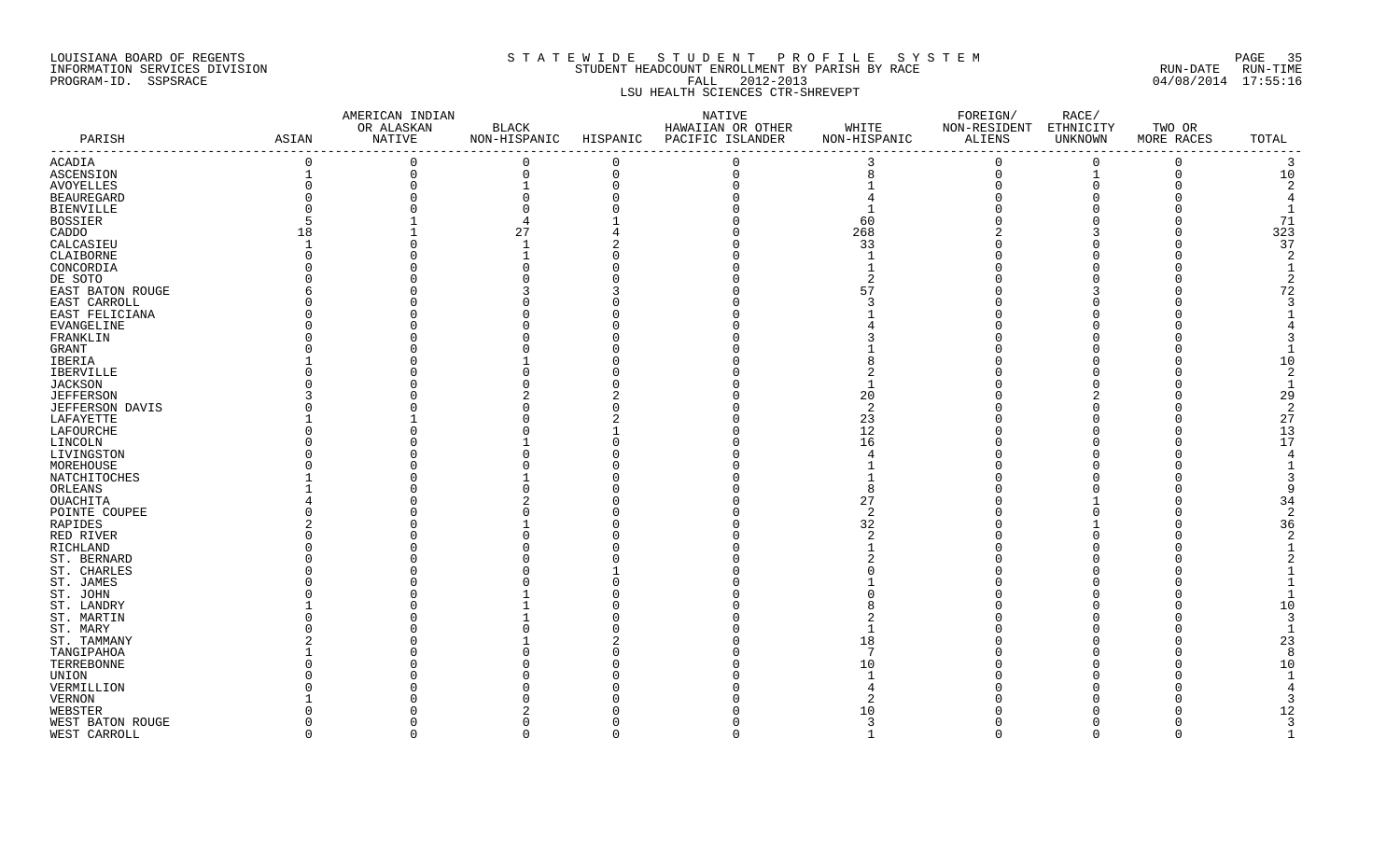#### LOUISIANA BOARD OF REGENTS SOURCOME STATEWIDE STUDENT PROFILE SYSTEM STE MANUEL OF ROEM PAGE 36<br>STUDENT HEADCOUNT ENROLLMENT BY PARISH BY RACE SYSTEM SUN-DATE RUN-TIME INFORMATION SERVICES DIVISION STUDENT STUDENT HEADCOUNT ENROLLMENT BY PARISH BY RACE PROGRAM-ID. SSPSRACE FALL 2012-2013 04/08/2014 17:55:16 LSU HEALTH SCIENCES CTR-SHREVEPT

| PARISH                                                 | ASIAN | AMERICAN INDIAN<br>OR ALASKAN<br>NATIVE | BLACK<br>NON-HISPANIC | HISPANIC | NATIVE<br>HAWAIIAN OR OTHER<br>PACIFIC ISLANDER | WHITE<br>NON-HISPANIC | FOREIGN/<br>NON-RESIDENT<br><b>ALIENS</b> | RACE<br>ETHNICITY<br>UNKNOWN | TWO OR<br>MORE RACES | TOTAL |
|--------------------------------------------------------|-------|-----------------------------------------|-----------------------|----------|-------------------------------------------------|-----------------------|-------------------------------------------|------------------------------|----------------------|-------|
| WINN                                                   |       |                                         |                       |          |                                                 |                       |                                           |                              |                      |       |
| LOUISIANA TOTAL<br>OUT-OF-STATE TOTAL<br>FOREIGN TOTAL |       |                                         | 51                    |          |                                                 | 686                   |                                           |                              |                      | 820   |
| TOTAL STUDENTS                                         |       |                                         | 58                    |          |                                                 | 71                    |                                           |                              |                      | 888   |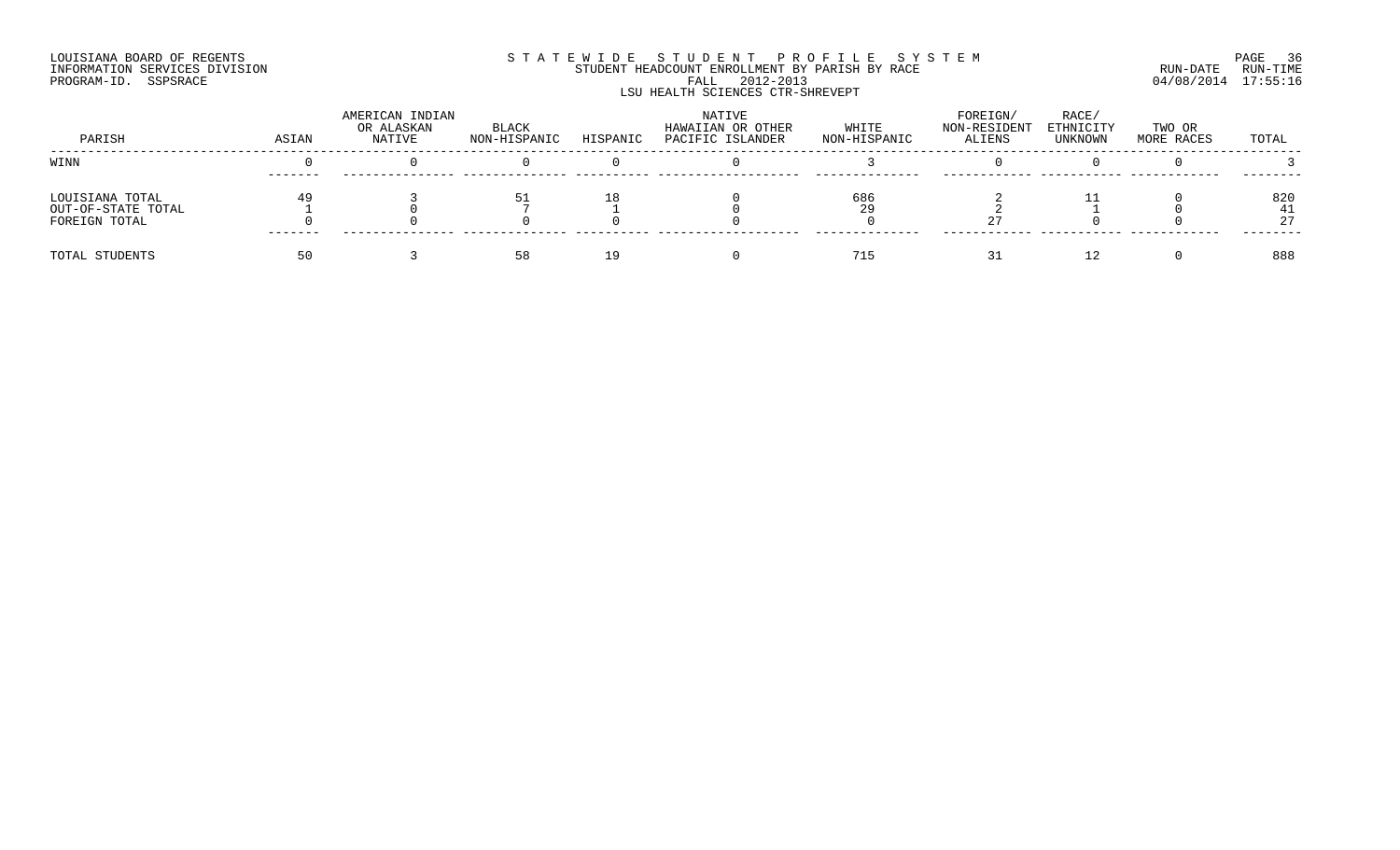## LOUISIANA BOARD OF REGENTS S T A T E W I D E S T U D E N T P R O F I L E S Y S T E M PAGE 37 INFORMATION SERVICES DIVISION STUDENT HEADCOUNT ENROLLMENT BY PARISH BY RACE RUN-DATE RUN-TIME PROGRAM-ID. SSPSRACE FALL 2012-2013 04/08/2014 17:55:16 UNIVERSITY OF NEW ORLEANS

|                        |                                             | AMERICAN INDIAN |                |                           | NATIVE                    |                | FOREIGN/     | RACE/                 |            |                |
|------------------------|---------------------------------------------|-----------------|----------------|---------------------------|---------------------------|----------------|--------------|-----------------------|------------|----------------|
|                        |                                             | OR ALASKAN      | $_{\rm BLACK}$ |                           | HAWAIIAN OR OTHER         | WHITE          | NON-RESIDENT | ETHNICITY             | TWO OR     |                |
| PARISH                 | ASIAN<br>---------------------------------- | NATIVE          | NON-HISPANIC   | ------------------------- | HISPANIC PACIFIC ISLANDER | NON-HISPANIC   | ALIENS       | UNKNOWN<br>---------- | MORE RACES | TOTAL          |
| ACADIA                 | $\Omega$                                    | $\Omega$        |                | $\Omega$                  | $\Omega$                  |                | $\Omega$     | $\Omega$              | 0          |                |
| ALLEN                  | $\Omega$                                    | 0               | $\mathbf{1}$   | $\Omega$                  | $\Omega$                  | $\overline{3}$ | $\Omega$     | $\Omega$              | $\Omega$   |                |
| ASCENSION              |                                             | $\Omega$        | 16             | $\overline{2}$            |                           | 29             | $\cap$       |                       |            | 50             |
| <b>ASSUMPTION</b>      |                                             |                 | $\mathcal{D}$  |                           |                           |                |              |                       |            |                |
| <b>AVOYELLES</b>       |                                             |                 |                |                           |                           |                |              |                       |            |                |
| <b>BEAUREGARD</b>      |                                             |                 |                |                           |                           |                |              |                       |            |                |
| <b>BIENVILLE</b>       |                                             |                 |                |                           |                           |                |              |                       |            |                |
| <b>BOSSIER</b>         |                                             |                 |                |                           |                           |                |              |                       |            | 11             |
| CADDO                  |                                             |                 |                |                           |                           | 41             |              |                       |            | 56             |
| CALCASIEU              |                                             |                 | 14             |                           |                           | 37             |              |                       |            | 55             |
| CALDWELL               |                                             |                 |                |                           |                           |                |              |                       |            |                |
| CAMERON                |                                             |                 |                |                           |                           |                |              |                       |            |                |
| CATAHOULA              |                                             |                 |                |                           |                           |                |              |                       |            |                |
| CLAIBORNE              |                                             |                 |                |                           |                           |                |              |                       |            |                |
| CONCORDIA              |                                             |                 |                |                           |                           |                |              |                       |            |                |
| EAST BATON ROUGE       |                                             |                 | 68             |                           |                           | 132            |              | 22                    |            | 233            |
| EAST CARROLL           |                                             |                 |                |                           |                           |                |              |                       |            |                |
| EAST FELICIANA         |                                             |                 |                |                           |                           |                |              |                       |            |                |
| EVANGELINE             |                                             |                 |                |                           |                           |                |              |                       |            |                |
| IBERIA                 |                                             |                 | 10             |                           |                           |                |              |                       |            | 18             |
| <b>IBERVILLE</b>       |                                             |                 | $\overline{4}$ |                           |                           |                |              |                       |            | q              |
| <b>JACKSON</b>         |                                             |                 | $\Omega$       | $\Omega$                  |                           |                |              |                       |            |                |
| <b>JEFFERSON</b>       | 247                                         | 15              | 303            | 379                       |                           | 1,698          |              | 172                   | 52         | 2,869          |
| JEFFERSON DAVIS        |                                             | $\Omega$        | $\Omega$       | ∩                         |                           | 2              |              | $\cap$                | $\Omega$   | 2              |
| LAFAYETTE              |                                             |                 | 13             |                           |                           | 52             |              |                       |            | 73             |
| LAFOURCHE              |                                             |                 |                |                           |                           | 51             |              |                       |            | 72             |
| LA SALLE               |                                             |                 |                |                           |                           |                |              |                       |            |                |
| LINCOLN                |                                             |                 |                |                           |                           |                |              |                       |            | $\overline{4}$ |
| LIVINGSTON             |                                             |                 |                |                           |                           | 24             |              |                       |            | 27             |
| NATCHITOCHES           | ₹                                           | $\Omega$        | $\overline{2}$ |                           |                           | 20             |              |                       | $\Omega$   | 29             |
| ORLEANS                | 187                                         | 13              | 745            | 199                       |                           | 1,817          |              | 194                   | 62         | 3,217          |
| OUACHITA               | $\Omega$                                    | $\Omega$        | 3              |                           |                           | 21             |              | -2                    | $\Omega$   | 27             |
| PLAOUEMINES            |                                             |                 | 20             |                           |                           | 70             |              |                       |            | 118            |
| POINTE COUPEE          |                                             |                 | $\cap$         |                           |                           | 2              |              |                       |            | $\overline{2}$ |
| RAPIDES                |                                             |                 |                |                           |                           | 28             |              |                       |            | 44             |
| RICHLAND               |                                             | <sup>0</sup>    | 0              |                           |                           | - 1            |              |                       |            | -2             |
| ST. BERNARD            |                                             | 3               | 11             | 19                        |                           | 172            |              | 19                    |            | 236            |
| ST. CHARLES            |                                             | $\Omega$        | 29<br>10       | 21<br>$\Omega$            |                           | 187<br>3       |              |                       |            | 257            |
| ST. JAMES              |                                             |                 |                |                           |                           |                |              |                       |            | 13<br>119      |
| ST. JOHN<br>ST. LANDRY |                                             |                 | 38<br>12       |                           |                           | 63             |              |                       |            | 22             |
| ST. MARTIN             |                                             |                 | $\overline{1}$ |                           |                           |                |              |                       |            | $\overline{2}$ |
| ST. MARY               |                                             |                 |                |                           |                           |                |              |                       |            | 21             |
| ST. TAMMANY            | 24                                          |                 | 55             | 55                        |                           | 625            |              | 34                    | 23         | 820            |
| TANGIPAHOA             |                                             |                 | q              |                           |                           | 40             |              |                       | $\Omega$   | 57             |
| TERREBONNE             |                                             |                 | 14             |                           |                           | 50             |              |                       |            | 79             |
| VERMILLION             |                                             |                 |                |                           |                           |                |              |                       |            | 10             |
| <b>VERNON</b>          |                                             |                 |                |                           |                           | 3              |              |                       |            | 8              |
| WASHINGTON             |                                             |                 |                |                           |                           | 10             |              |                       |            | 16             |
| WEBSTER                | $\cap$                                      | $\Omega$        | $\Omega$       | $\cap$                    | $\Omega$                  | $\mathcal{R}$  | $\Omega$     | $\cap$                | $\Omega$   | $\mathcal{R}$  |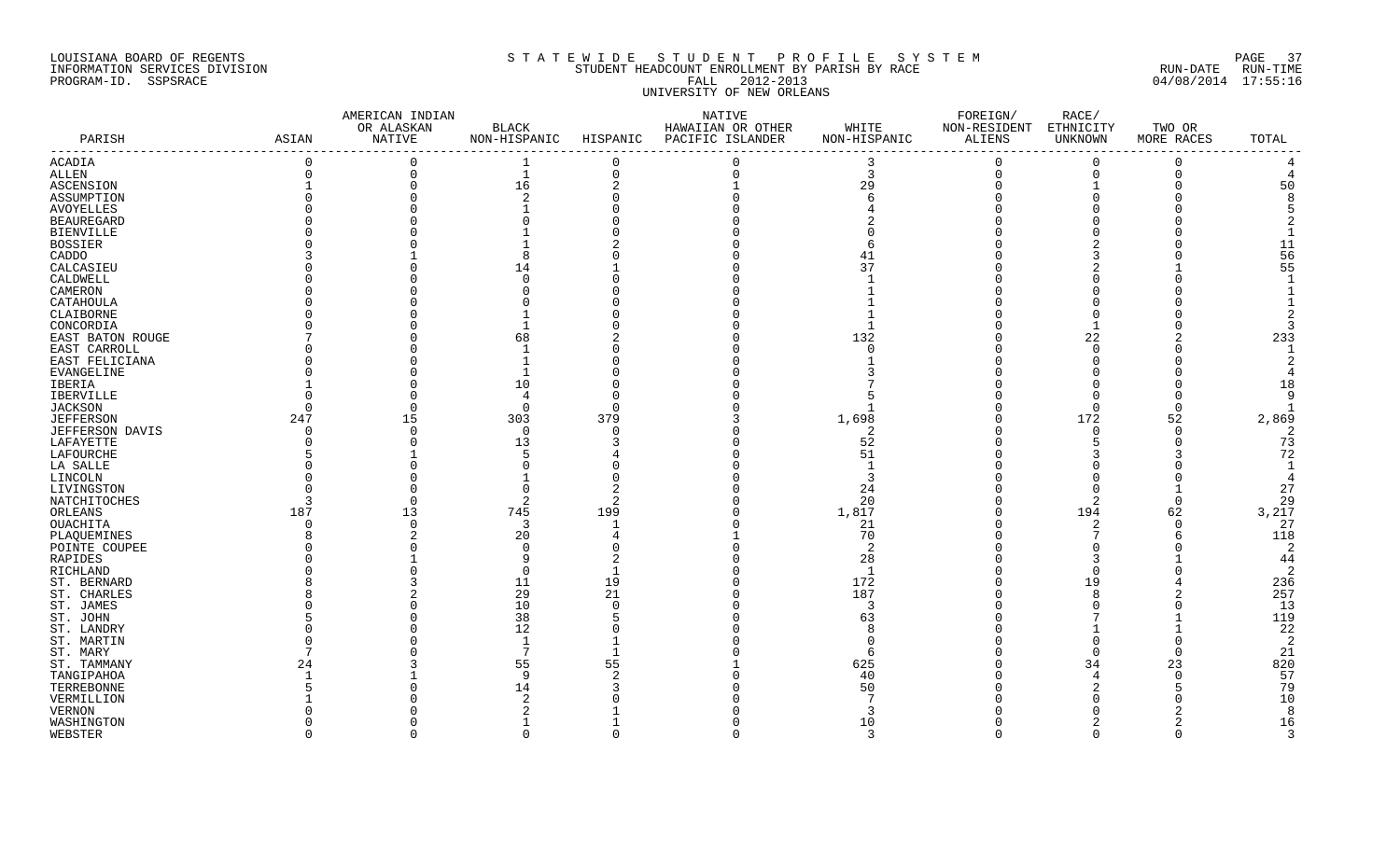## LOUISIANA BOARD OF REGENTS SOURCOME STATEWIDE STUDENT PROFILE SYSTEM STE MANUEL PAGE 38<br>STUDENT HEADCOUNT ENROLLMENT BY PARISH BY RACE THE SYSTEM RUN-DATE RUN-TIME INFORMATION SERVICES DIVISION STUDENT STUDENT HEADCOUNT ENROLLMENT BY PARISH BY RACE PROGRAM-ID. SSPSRACE FALL 2012-2013 04/08/2014 17:55:16 UNIVERSITY OF NEW ORLEANS

| PARISH                                | ASIAN | AMERICAN INDIAN<br>OR ALASKAN<br>NATIVE | BLACK<br>NON-HISPANIC | HISPANIC | NATIVE<br>HAWAIIAN OR OTHER<br>PACIFIC ISLANDER | WHITE<br>NON-HISPANIC | FOREIGN/<br>NON-RESIDENT<br>ALIENS | RACE/<br>ETHNICITY<br>UNKNOWN | TWO OR<br>MORE RACES | TOTAL        |
|---------------------------------------|-------|-----------------------------------------|-----------------------|----------|-------------------------------------------------|-----------------------|------------------------------------|-------------------------------|----------------------|--------------|
| WEST BATON ROUGE                      |       |                                         |                       |          |                                                 |                       |                                    |                               |                      |              |
| WEST CARROLL<br>WEST FELICIANA        |       |                                         |                       |          |                                                 |                       |                                    |                               |                      |              |
| LOUISIANA TOTAL<br>OUT-OF-STATE TOTAL | 521   | 42                                      | 1,426                 | 713      |                                                 | 5,260<br>384          |                                    | 497                           | 168                  | 8,633<br>566 |
| FOREIGN TOTAL                         | 96    |                                         | 22                    |          |                                                 |                       | 561                                | 1 Q                           |                      | 872          |
| TOTAL STUDENTS                        | 632   |                                         | 1,507                 | 838      |                                                 | 5,716                 | 561                                | 573                           | 194                  | 10,071       |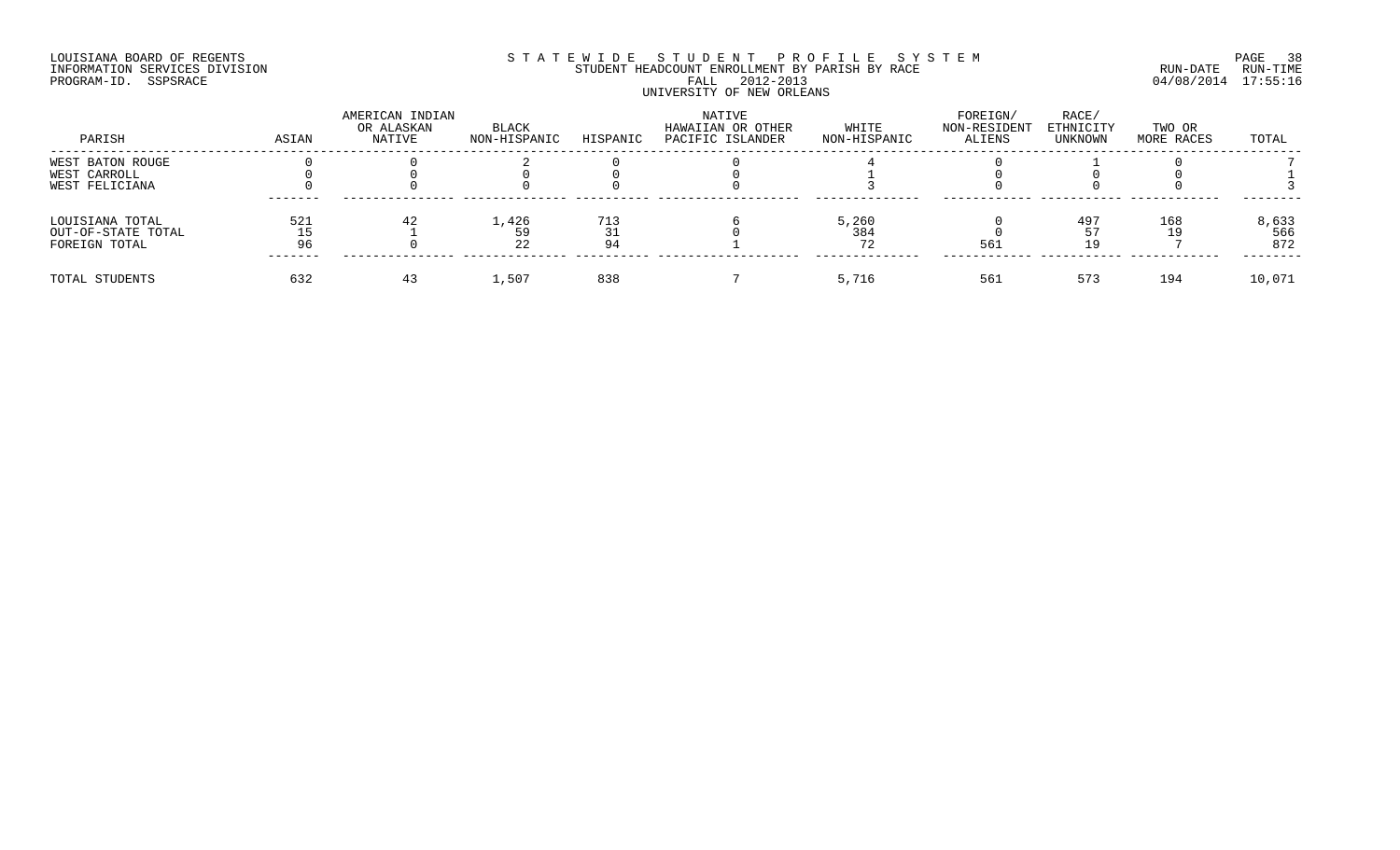### LOUISIANA BOARD OF REGENTS S T A T E W I D E S T U D E N T P R O F I L E S Y S T E M PAGE 39 INFORMATION SERVICES DIVISION STUDENT STUDENT HEADCOUNT ENROLLMENT BY PARISH BY RACE STUDENT RUN-DATE RUN-TIME PROGRAM-ID. SSPSRACE FALL 2012-2013 04/08/2014 17:55:16 FALL 2012-2013<br>L.S.U. LAW CENTER

|                  |                                      | AMERICAN INDIAN         |                                |          | NATIVE                                |                       | FOREIGN/               | RACE/                |                      |              |
|------------------|--------------------------------------|-------------------------|--------------------------------|----------|---------------------------------------|-----------------------|------------------------|----------------------|----------------------|--------------|
| PARISH           | ASIAN                                | OR ALASKAN<br>NATIVE    | BLACK<br>NON-HISPANIC HISPANIC |          | HAWAIIAN OR OTHER<br>PACIFIC ISLANDER | WHITE<br>NON-HISPANIC | NON-RESIDENT<br>ALIENS | ETHNICITY<br>UNKNOWN | TWO OR<br>MORE RACES | TOTAL        |
|                  | ------------------------------------ |                         |                                |          |                                       | -------------         |                        |                      | ------               |              |
| ACADIA           | $\Omega$                             | 1                       | $\Omega$                       | $\Omega$ |                                       | 3                     | $\Omega$               | 0                    | $\Omega$             |              |
| ALLEN            |                                      | 0                       |                                | $\Omega$ |                                       |                       | $\Omega$               | $\Omega$             | ∩                    |              |
| ASCENSION        |                                      |                         |                                |          |                                       |                       |                        |                      |                      |              |
| AVOYELLES        |                                      |                         |                                |          |                                       |                       |                        |                      |                      |              |
| BOSSIER          |                                      |                         |                                |          |                                       |                       |                        |                      |                      |              |
| CADDO            |                                      |                         |                                |          |                                       | 29                    |                        |                      |                      | 37           |
| CALCASIEU        |                                      |                         |                                |          |                                       |                       |                        |                      |                      | 22           |
| CALDWELL         |                                      |                         |                                |          |                                       |                       |                        |                      |                      | $\mathbf{1}$ |
| CATAHOULA        |                                      |                         |                                |          |                                       |                       |                        |                      |                      |              |
| CONCORDIA        |                                      |                         |                                |          |                                       |                       |                        |                      |                      |              |
| EAST BATON ROUGE |                                      |                         | 13                             |          |                                       |                       |                        |                      |                      | 106          |
| EAST CARROLL     |                                      |                         |                                |          |                                       |                       |                        |                      |                      |              |
| EAST FELICIANA   |                                      |                         |                                |          |                                       |                       |                        |                      |                      |              |
| EVANGELINE       |                                      |                         |                                |          |                                       |                       |                        |                      |                      |              |
| FRANKLIN         |                                      |                         |                                |          |                                       |                       |                        |                      |                      |              |
| IBERIA           |                                      |                         |                                |          |                                       |                       |                        |                      |                      |              |
| IBERVILLE        |                                      |                         |                                |          |                                       |                       |                        |                      |                      |              |
| <b>JEFFERSON</b> |                                      |                         |                                |          |                                       | 29                    |                        |                      |                      | 36           |
| JEFFERSON DAVIS  |                                      |                         |                                |          |                                       |                       |                        |                      |                      |              |
| LAFAYETTE        |                                      |                         |                                |          |                                       | 19                    |                        |                      |                      | 24           |
| LAFOURCHE        |                                      |                         |                                |          |                                       |                       |                        |                      |                      |              |
| LA SALLE         |                                      |                         |                                |          |                                       |                       |                        |                      |                      |              |
| LINCOLN          |                                      |                         |                                |          |                                       |                       |                        |                      |                      |              |
| LIVINGSTON       |                                      |                         |                                |          |                                       |                       |                        |                      |                      |              |
| MOREHOUSE        |                                      |                         |                                |          |                                       |                       |                        |                      |                      |              |
| NATCHITOCHES     |                                      |                         |                                |          |                                       |                       |                        |                      |                      |              |
| ORLEANS          |                                      |                         |                                |          |                                       | 56                    |                        |                      |                      | 73           |
| OUACHITA         |                                      |                         |                                |          |                                       |                       |                        |                      |                      |              |
| PLAQUEMINES      |                                      |                         |                                |          |                                       |                       |                        |                      |                      |              |
| POINTE COUPEE    |                                      |                         |                                |          |                                       |                       |                        |                      |                      |              |
| RAPIDES          |                                      |                         |                                |          |                                       |                       |                        |                      |                      | 16           |
| ST. BERNARD      |                                      |                         |                                |          |                                       |                       |                        |                      |                      |              |
| ST. CHARLES      |                                      |                         |                                |          |                                       |                       |                        |                      |                      |              |
| ST. JAMES        |                                      |                         |                                |          |                                       |                       |                        |                      |                      |              |
| ST. JOHN         |                                      |                         |                                |          |                                       |                       |                        |                      |                      |              |
| ST. LANDRY       |                                      |                         |                                |          |                                       |                       |                        |                      |                      |              |
| ST. MARTIN       |                                      |                         |                                |          |                                       |                       |                        |                      |                      |              |
| ST. MARY         |                                      |                         |                                |          |                                       |                       |                        |                      |                      |              |
| ST. TAMMANY      |                                      |                         |                                |          |                                       |                       |                        |                      |                      | 41           |
| TANGIPAHOA       |                                      |                         |                                |          |                                       |                       |                        |                      |                      | 11           |
| TENSAS           |                                      |                         |                                |          |                                       |                       |                        |                      |                      |              |
| TERREBONNE       |                                      |                         |                                |          |                                       |                       |                        |                      |                      |              |
| VERMILLION       |                                      |                         |                                |          |                                       |                       |                        |                      |                      |              |
| VERNON           |                                      |                         |                                |          |                                       |                       |                        |                      |                      |              |
| WASHINGTON       |                                      |                         |                                |          |                                       |                       |                        |                      |                      |              |
| WEBSTER          |                                      |                         |                                |          |                                       |                       |                        |                      |                      |              |
| WEST BATON ROUGE |                                      |                         |                                |          |                                       |                       |                        |                      |                      |              |
| WEST FELICIANA   | <sup>n</sup>                         | $\Omega$<br>$\mathbf 0$ | $\Omega$                       | $\Omega$ |                                       |                       |                        | $\Omega$             | $\Omega$             |              |
| WINN             | --------                             | -----------             |                                |          |                                       | 2                     | $\mathbf 0$            |                      |                      |              |
|                  |                                      |                         |                                |          |                                       |                       |                        |                      |                      |              |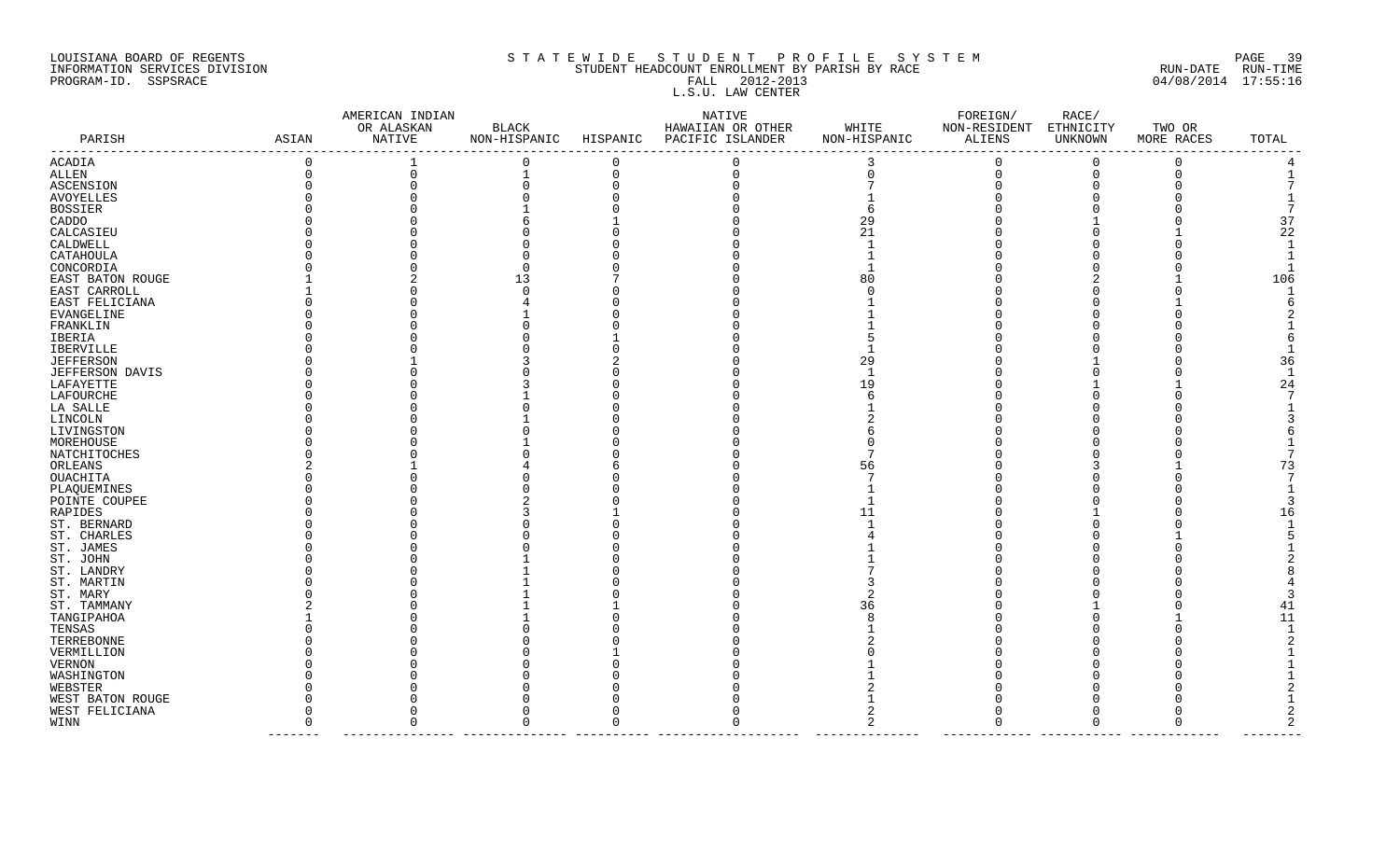## LOUISIANA BOARD OF REGENTS SOURCOME STATEWIDE STUDENT PROFILE SYSTEM STE MANUEL PAGE 40<br>STUDENT HEADCOUNT ENROLLMENT BY PARISH BY RACE SYSTEM SUN-DATE RUN-TIME INFORMATION SERVICES DIVISION STUDENT HEADCOUNT ENROLLMENT BY PARISH BY RACE RUN-DATE RUN-TIME PROGRAM-ID. SSPSRACE FALL 2012-2013 04/08/2014 17:55:16 L.S.U. LAW CENTER

| PARISH             | ASIAN   | AMERICAN INDIAN<br>OR ALASKAN<br>NATIVE | <b>BLACK</b><br>NON-HISPANIC | HISPANIC | NATIVE<br>HAWAIIAN OR OTHER<br>PACIFIC ISLANDER | WHITE<br>NON-HISPANIC | FOREIGN/<br>NON-RESIDENT<br><b>ALIENS</b> | RACE/<br>ETHNICITY<br>UNKNOWN | TWO OR<br>MORE RACES | TOTAL |
|--------------------|---------|-----------------------------------------|------------------------------|----------|-------------------------------------------------|-----------------------|-------------------------------------------|-------------------------------|----------------------|-------|
| LOUISIANA TOTAL    |         |                                         |                              |          |                                                 | 38.                   |                                           |                               |                      | 480   |
| OUT-OF-STATE TOTAL |         |                                         | 55                           |          |                                                 |                       |                                           |                               |                      | 189   |
| FOREIGN TOTAL      | ------- |                                         |                              |          |                                                 |                       |                                           |                               |                      |       |
| TOTAL STUDENTS     |         |                                         | 105                          |          |                                                 | 479                   |                                           |                               |                      | 681   |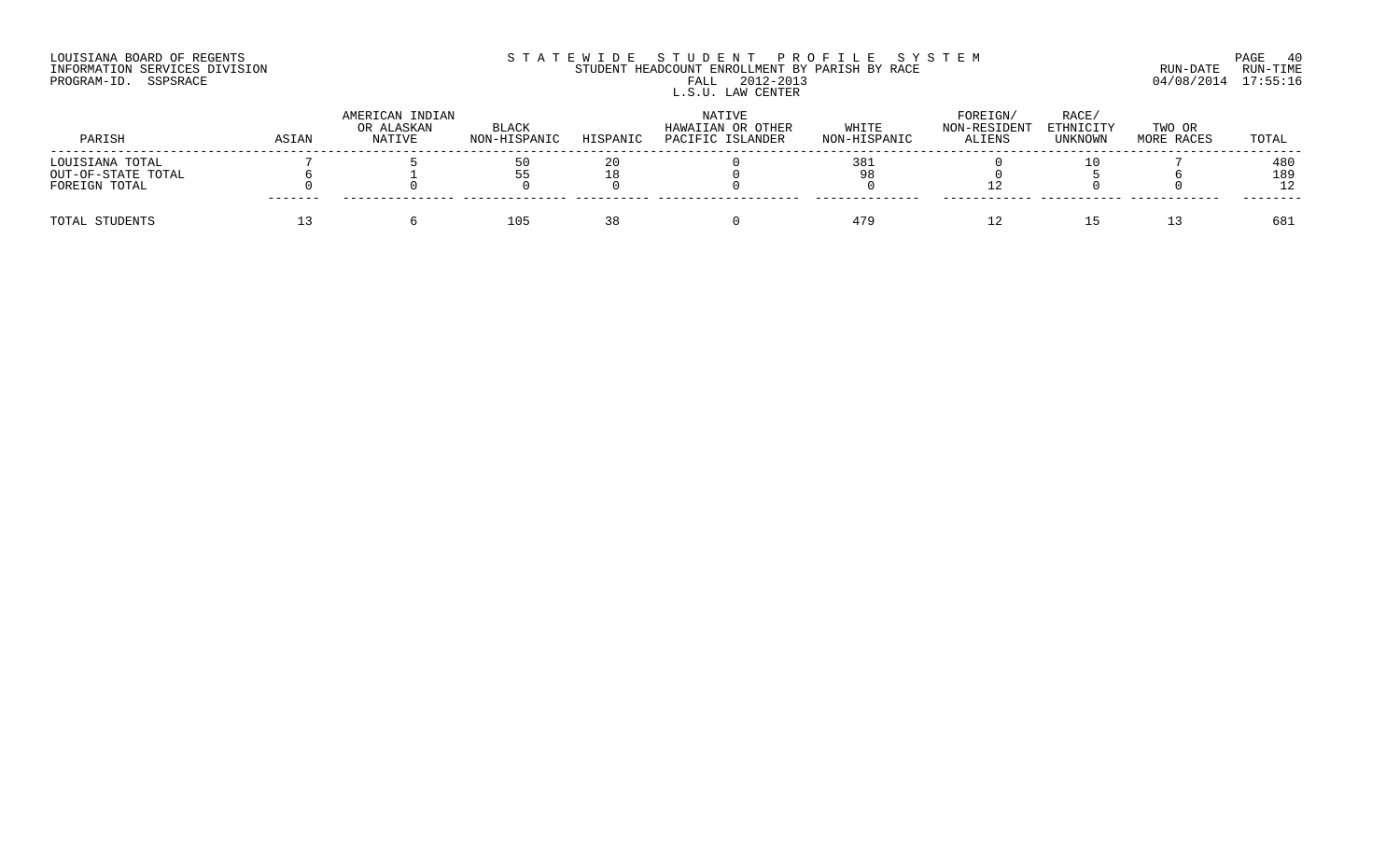## LOUISIANA BOARD OF REGENTS SOURCH STATEWIDE STUDENT PROFILE SYSTEM SOURCH ALL PAGE 41 INFORMATION SERVICES DIVISION STUDENT HEADCOUNT ENROLLMENT BY PARISH BY RACE RUN-DATE RUN-TIME PROGRAM-ID. SSPSRACE FALL 2012-2013 04/08/2014 17:55:16 SOUTHERN U. AT BATON ROUGE

|                      |             | AMERICAN INDIAN |              |          | NATIVE                    |                | FOREIGN/     | RACE/     |             |                |
|----------------------|-------------|-----------------|--------------|----------|---------------------------|----------------|--------------|-----------|-------------|----------------|
|                      |             | OR ALASKAN      | BLACK        |          | HAWAIIAN OR OTHER         | WHITE          | NON-RESIDENT | ETHNICITY | TWO OR      |                |
| PARISH               | ASIAN       | NATIVE          | NON-HISPANIC |          | HISPANIC PACIFIC ISLANDER | NON-HISPANIC   | ALIENS       | UNKNOWN   | MORE RACES  | TOTAL          |
| ACADIA               |             | $\mathbf 0$     | 70           |          | $\Omega$                  | 11             | $\Omega$     |           | $\Omega$    | 83             |
| ALLEN                | $\mathbf 0$ | $\mathbf 0$     | 2            | $\Omega$ | $\Omega$                  | $\overline{0}$ | $\mathbf 0$  | $\Omega$  | $\mathbf 0$ | 2              |
| ASCENSION            |             | $\mathbf 0$     | 94           |          |                           | $\Omega$       | $\Omega$     |           |             | 95             |
| ASSUMPTION           |             | $\mathbf 0$     | 13           |          |                           |                |              |           |             | 15             |
| <b>AVOYELLES</b>     |             | $\Omega$        | 25           |          |                           |                |              |           |             | 27             |
| <b>BEAUREGARD</b>    |             | $\cap$          |              |          |                           |                |              |           |             | -7             |
| BIENVILLE            |             | $\Omega$        |              |          |                           |                |              |           |             | $\overline{4}$ |
| <b>BOSSIER</b>       |             | $\Omega$        | 18           |          |                           |                |              |           |             | 18             |
| CADDO                |             | $\Omega$        | 129          |          |                           |                |              |           |             | 130            |
| CALCASIEU            |             | $\Omega$        | 86           |          |                           |                |              |           |             | 88             |
| CALDWELL             |             | $\Omega$        | 4            |          |                           |                |              |           |             | $\overline{4}$ |
| CATAHOULA            |             |                 | 11           |          |                           |                |              |           |             | 11             |
| CLAIBORNE            |             |                 | $\mathbf{1}$ |          |                           |                |              |           |             | $\mathbf{1}$   |
| CONCORDIA            |             | $\Omega$        | 30           |          |                           |                |              |           |             | 30             |
| DE SOTO              |             |                 | 25           |          |                           |                |              |           |             | 25             |
| EAST BATON ROUGE     | 20          | 3               | 2,563        | 13       |                           | 74             | 10           | 20        | 7           | 2,711          |
| EAST CARROLL         | $\Omega$    | $\Omega$        | 17           |          |                           |                |              |           |             | 17             |
| EAST FELICIANA       |             |                 | 80           |          |                           |                |              |           |             | 84             |
| EVANGELINE           |             | $\cap$          | 8            |          |                           |                |              |           |             | -8             |
| FRANKLIN             |             |                 | 19           |          |                           |                |              |           |             | 20             |
| GRANT                |             |                 | -3           |          |                           |                |              |           |             | $\overline{3}$ |
| IBERIA               |             |                 | 60           |          |                           |                |              |           |             | 60             |
| IBERVILLE            |             | $\cap$          | 168          |          |                           |                |              |           |             | 172            |
| <b>JEFFERSON</b>     |             | $\Omega$        | 95           |          |                           |                |              |           |             | 97             |
| JEFFERSON DAVIS      |             | $\Omega$        | 47           |          |                           |                |              |           |             | 53             |
| LAFAYETTE            |             | $\Omega$        | 69           |          |                           |                |              |           |             | 71             |
| LAFOURCHE            |             | $\Omega$        | 24           |          |                           |                |              |           |             | 28             |
| LA SALLE             |             |                 | 7            |          |                           |                |              |           |             | -8             |
| LINCOLN              |             | ∩               | 6            |          |                           |                |              |           |             | 6              |
| LIVINGSTON           |             |                 | 30           |          |                           |                |              |           |             |                |
|                      |             | $\cap$          | 22           |          |                           | 15             |              |           |             | 48<br>22       |
| MADISON<br>MOREHOUSE |             | $\Omega$        | 19           |          |                           |                |              |           |             | 20             |
|                      |             | $\Omega$        | 11           |          |                           |                |              |           |             | 12             |
| NATCHITOCHES         |             | $\Omega$        |              |          |                           |                |              |           |             | 410            |
| ORLEANS              |             | $\Omega$        | 401          |          |                           |                |              |           |             | 113            |
| OUACHITA             |             | $\cap$          | 111<br>13    |          |                           |                |              |           |             | 14             |
| PLAQUEMINES          |             | $\Omega$        | 75           |          |                           |                |              |           |             |                |
| POINTE COUPEE        |             |                 |              |          |                           |                |              |           |             | 83             |
| RAPIDES              |             | $\Omega$        | 89           |          |                           |                |              |           |             | 91             |
| RED RIVER            |             | $\cap$          | -3           |          |                           |                |              |           |             | $\overline{3}$ |
| RICHLAND             |             | $\Omega$        | 12           |          |                           |                |              |           |             | 12             |
| ST. BERNARD          |             |                 | -6           |          |                           |                |              |           |             | 6              |
| ST. CHARLES          |             | $\Omega$        | 27           |          |                           |                |              |           |             | 29             |
| ST. HELENA           |             |                 | 41           |          |                           |                |              |           |             | 42             |
| ST. JAMES            |             |                 | 51           |          |                           |                |              |           |             | 54             |
| ST. JOHN             |             |                 | 68           |          |                           |                |              |           |             | 71             |
| ST. LANDRY           |             |                 | 160          |          |                           |                |              |           |             | 164            |
| ST. MARTIN           |             |                 | 50           |          |                           |                |              |           |             | 51             |
| ST. MARY             |             |                 | 35           |          |                           |                |              |           |             | 37             |
| ST. TAMMANY          |             | $\Omega$        | 38           |          |                           |                |              |           |             | 47             |
| TANGIPAHOA           | $\cap$      | $\Omega$        | 91           |          |                           |                |              |           | 1           | 100            |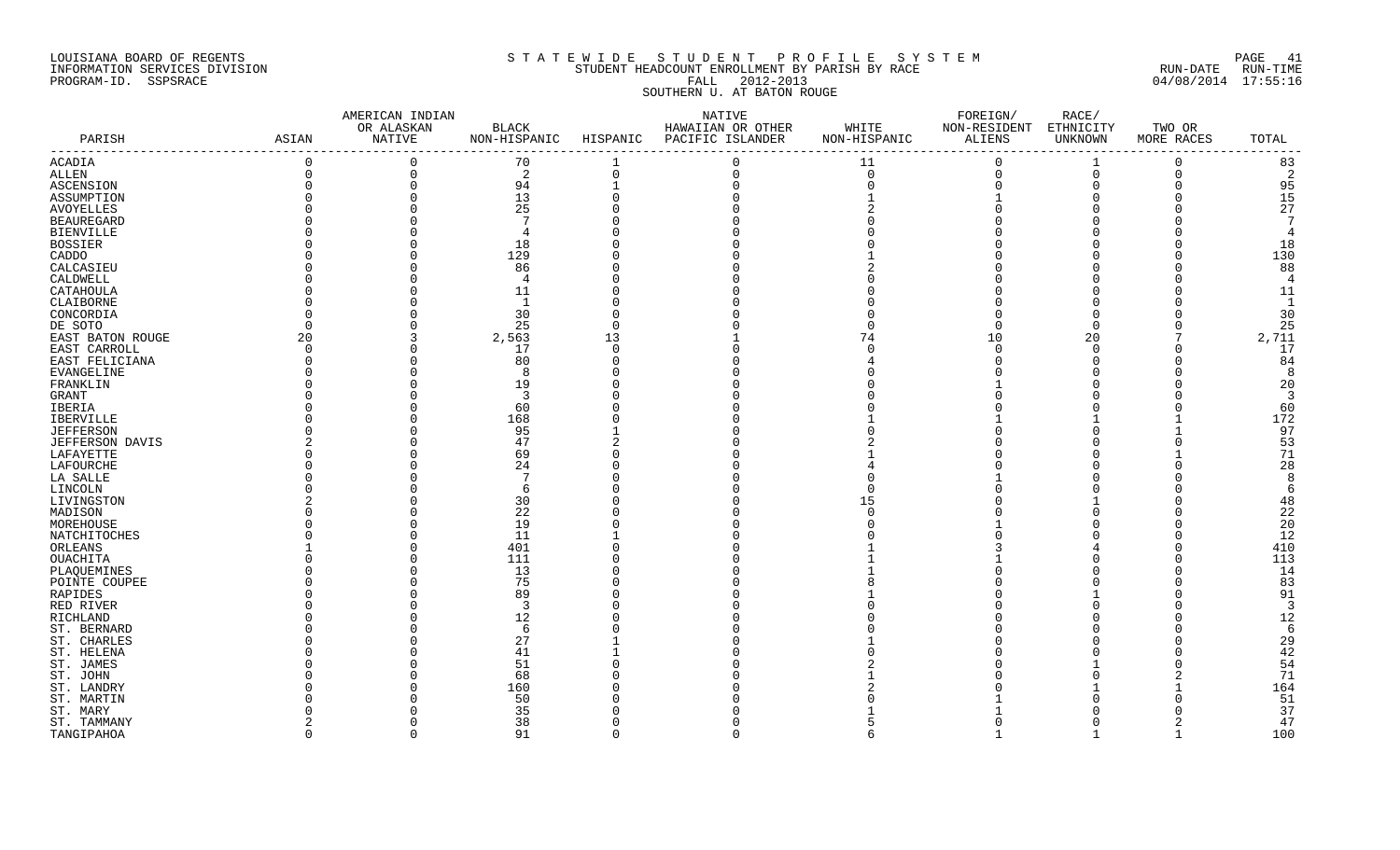## LOUISIANA BOARD OF REGENTS SOURCOME STATEWIDE STUDENT PROFILE SYSTEM STE MANUEL PAGE 42<br>STUDENT HEADCOUNT ENROLLMENT BY PARISH BY RACE SYSTEM SUN-DATE RUN-TIME INFORMATION SERVICES DIVISION STUDENT STUDENT HEADCOUNT ENROLLMENT BY PARISH BY RACE PROGRAM-ID. SSPSRACE FALL 2012-2013 04/08/2014 17:55:16 SOUTHERN U. AT BATON ROUGE

| PARISH             | ASIAN | AMERICAN INDIAN<br>OR ALASKAN<br>NATIVE | BLACK<br>NON-HISPANIC | HISPANIC | NATIVE<br>HAWAIIAN OR OTHER<br>PACIFIC ISLANDER | WHITE<br>NON-HISPANIC | FOREIGN/<br>NON-RESIDENT<br>ALIENS | RACE/<br>ETHNICITY<br>UNKNOWN | TWO OR<br>MORE RACES | TOTAL |
|--------------------|-------|-----------------------------------------|-----------------------|----------|-------------------------------------------------|-----------------------|------------------------------------|-------------------------------|----------------------|-------|
| TENSAS             |       |                                         |                       |          |                                                 |                       |                                    |                               |                      |       |
| TERREBONNE         |       |                                         |                       |          |                                                 |                       |                                    |                               |                      |       |
| UNION              |       |                                         |                       |          |                                                 |                       |                                    |                               |                      |       |
| VERMILLION         |       |                                         |                       |          |                                                 |                       |                                    |                               |                      |       |
| VERNON             |       |                                         |                       |          |                                                 |                       |                                    |                               |                      |       |
| WASHINGTON         |       |                                         |                       |          |                                                 |                       |                                    |                               |                      |       |
| WEBSTER            |       |                                         |                       |          |                                                 |                       |                                    |                               |                      |       |
| WEST BATON ROUGE   |       |                                         | 119                   |          |                                                 |                       |                                    |                               |                      | 131   |
| WEST FELICIANA     |       |                                         |                       |          |                                                 |                       |                                    |                               |                      |       |
| WINN               |       |                                         |                       |          |                                                 |                       |                                    |                               |                      |       |
| LOUISIANA TOTAL    |       |                                         | 5,354                 | 21       |                                                 | 162                   | 24                                 | 35                            |                      | 5,644 |
| OUT-OF-STATE TOTAL |       |                                         | 741                   |          |                                                 | 39                    |                                    |                               |                      | 843   |
| FOREIGN TOTAL      |       |                                         | 59                    |          |                                                 |                       |                                    |                               |                      | 124   |
| TOTAL STUDENTS     | 67    |                                         | 6,154                 | 65       |                                                 | 207                   | 36                                 | 41                            | 29                   | 6,611 |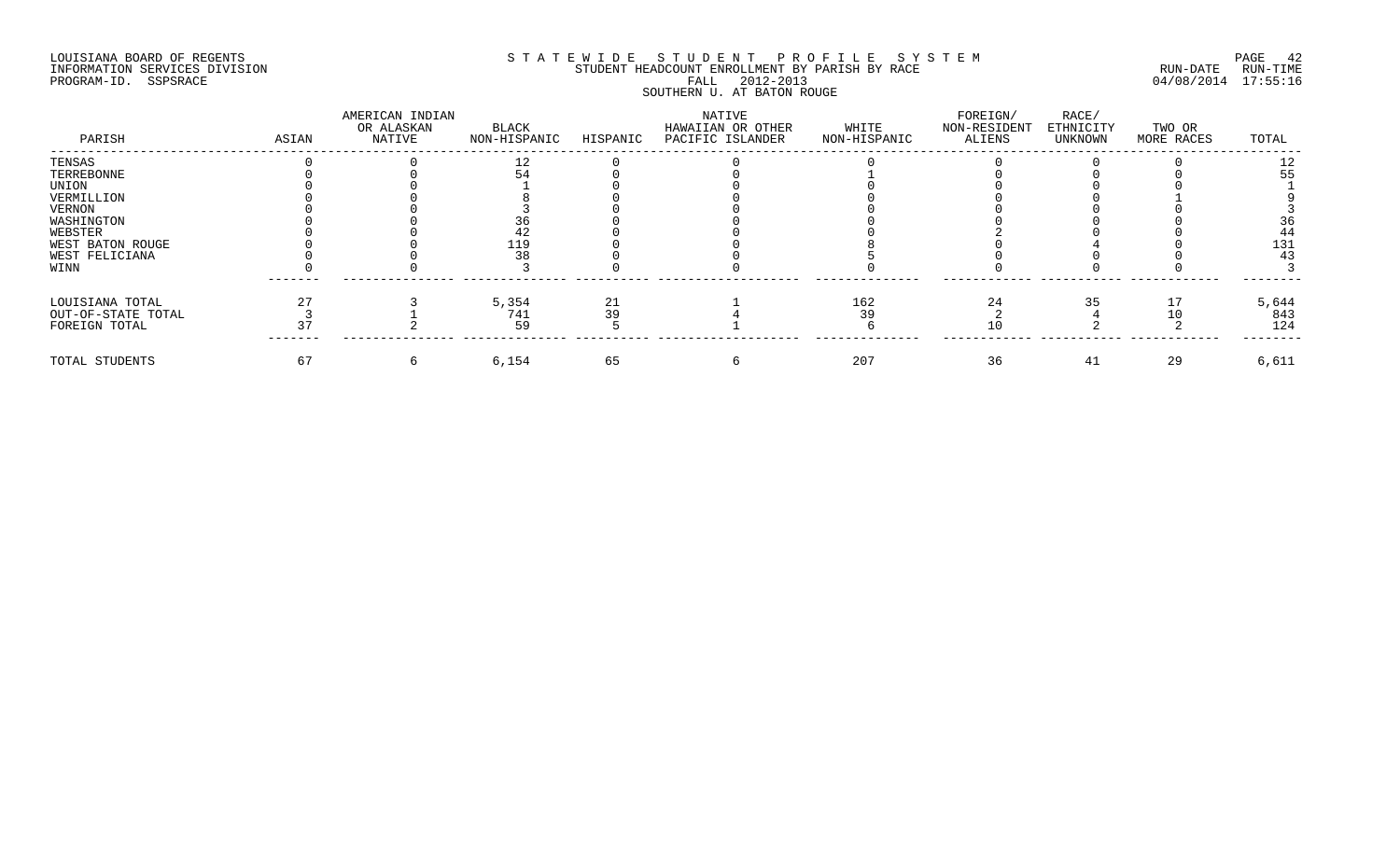## LOUISIANA BOARD OF REGENTS SOURCOME STATEWIDE STUDENT PROFILE SYSTEM STE MANUEL PAGE 43<br>STUDENT HEADCOUNT ENROLLMENT BY PARISH BY RACE SYSTEM SUN-DATE RUN-TIME INFORMATION SERVICES DIVISION STUDENT HEADCOUNT ENROLLMENT BY PARISH BY RACE THE RUN-DATE RUN-DATE RUN-DATE RUN-PROGRAM-ID. SSPSRACE FALL 2012-2013 04/08/2014 17:55:16 SOUTHERN U. AT NEW ORLEANS

| PARISH             | ASIAN       | AMERICAN INDIAN<br>OR ALASKAN<br>NATIVE | BLACK<br>NON-HISPANIC | HISPANIC    | NATIVE<br>HAWAIIAN OR OTHER<br>PACIFIC ISLANDER | WHITE<br>NON-HISPANIC | FOREIGN/<br>NON-RESIDENT<br>ALIENS | RACE/<br>ETHNICITY<br>UNKNOWN | TWO OR<br>MORE RACES | TOTAL          |
|--------------------|-------------|-----------------------------------------|-----------------------|-------------|-------------------------------------------------|-----------------------|------------------------------------|-------------------------------|----------------------|----------------|
| ACADIA             |             |                                         |                       |             |                                                 |                       |                                    | $\Omega$                      |                      | $\overline{2}$ |
| <b>ASCENSION</b>   |             |                                         | a                     |             |                                                 |                       | $\Omega$                           | $\overline{2}$                |                      | 12             |
| ASSUMPTION         |             |                                         |                       |             |                                                 |                       |                                    |                               |                      |                |
| CADDO              |             |                                         |                       |             |                                                 |                       |                                    |                               |                      |                |
| CALCASIEU          |             |                                         |                       |             |                                                 |                       |                                    |                               |                      |                |
| CATAHOULA          |             |                                         |                       |             |                                                 |                       |                                    |                               |                      |                |
| CONCORDIA          |             |                                         |                       |             |                                                 |                       |                                    |                               |                      |                |
| EAST BATON ROUGE   |             |                                         |                       |             |                                                 |                       |                                    |                               |                      | 35             |
| EAST FELICIANA     |             |                                         |                       |             |                                                 |                       |                                    |                               |                      |                |
| FRANKLIN           |             |                                         |                       |             |                                                 |                       |                                    |                               |                      |                |
| GRANT              |             |                                         |                       |             |                                                 |                       |                                    |                               |                      |                |
| IBERIA             |             |                                         |                       |             |                                                 |                       |                                    |                               |                      |                |
| IBERVILLE          |             |                                         |                       |             |                                                 |                       |                                    |                               |                      |                |
| JACKSON            |             |                                         |                       |             |                                                 |                       |                                    |                               |                      |                |
| <b>JEFFERSON</b>   |             |                                         | 474                   |             |                                                 | 22                    |                                    | 63                            |                      | 578            |
| LAFAYETTE          |             |                                         |                       |             |                                                 |                       |                                    |                               |                      |                |
| LAFOURCHE          |             |                                         |                       |             |                                                 |                       |                                    |                               |                      |                |
| LINCOLN            |             |                                         |                       |             |                                                 |                       |                                    |                               |                      |                |
| LIVINGSTON         |             |                                         |                       |             |                                                 |                       |                                    |                               |                      |                |
| MADISON            |             |                                         |                       |             |                                                 |                       |                                    |                               |                      |                |
| NATCHITOCHES       |             |                                         | - 0                   |             |                                                 |                       |                                    |                               |                      |                |
| ORLEANS            |             |                                         | 1,691                 |             |                                                 | 27                    |                                    | 188                           |                      | 1,918          |
| OUACHITA           |             |                                         |                       |             |                                                 |                       |                                    |                               |                      | 2              |
| PLAQUEMINES        |             |                                         | 20                    |             |                                                 |                       |                                    |                               |                      | 24             |
| POINTE COUPEE      |             |                                         |                       |             |                                                 |                       |                                    |                               |                      |                |
| RAPIDES            |             |                                         |                       |             |                                                 |                       |                                    |                               |                      |                |
| RICHLAND           |             |                                         |                       |             |                                                 |                       |                                    |                               |                      |                |
| SABINE             |             |                                         |                       |             |                                                 |                       |                                    |                               |                      |                |
| ST. BERNARD        |             |                                         | 12                    |             |                                                 |                       |                                    |                               |                      | 20             |
| ST. CHARLES        |             |                                         | 47                    |             |                                                 |                       |                                    |                               |                      | 58             |
| ST. HELENA         |             |                                         |                       |             |                                                 |                       |                                    |                               |                      |                |
| ST. JAMES          |             |                                         |                       |             |                                                 |                       |                                    |                               |                      |                |
| ST. JOHN           |             |                                         | 35                    |             |                                                 |                       |                                    | 12                            |                      | 48             |
| ST. LANDRY         |             |                                         |                       |             |                                                 |                       |                                    |                               |                      |                |
| ST. MARY           |             |                                         |                       |             |                                                 |                       |                                    |                               |                      |                |
| ST. TAMMANY        |             |                                         | 25                    |             |                                                 |                       |                                    |                               |                      | 31             |
| TANGIPAHOA         |             |                                         | 38                    |             |                                                 |                       |                                    |                               |                      | 49             |
| TERREBONNE         |             |                                         | 21                    |             |                                                 |                       |                                    |                               |                      | 27             |
| UNION              |             |                                         |                       |             |                                                 |                       |                                    |                               |                      |                |
| VERNON             |             |                                         |                       |             |                                                 |                       |                                    |                               |                      |                |
| WASHINGTON         |             |                                         |                       |             |                                                 |                       |                                    |                               | 0                    |                |
| LOUISIANA TOTAL    | 19          | 3                                       | 2,475                 | 13          | 0                                               | 68                    | -0                                 | 309                           | 0                    | 2,887          |
| OUT-OF-STATE TOTAL | $\mathbf 0$ | 1                                       | 118                   | $\mathbf 0$ | $\Omega$                                        | 9                     | $\Omega$                           | 24                            | 0                    | 152            |
| FOREIGN TOTAL      |             | 0                                       | -2                    | $\Omega$    | <sup>n</sup>                                    |                       | $\Omega$                           | 4                             | 0                    | 7              |
| TOTAL STUDENTS     | 19          | 4                                       | 2,595                 | 13          | $\overline{0}$                                  | 78                    | $\overline{0}$                     | 337                           | $\mathbf 0$          | 3,046          |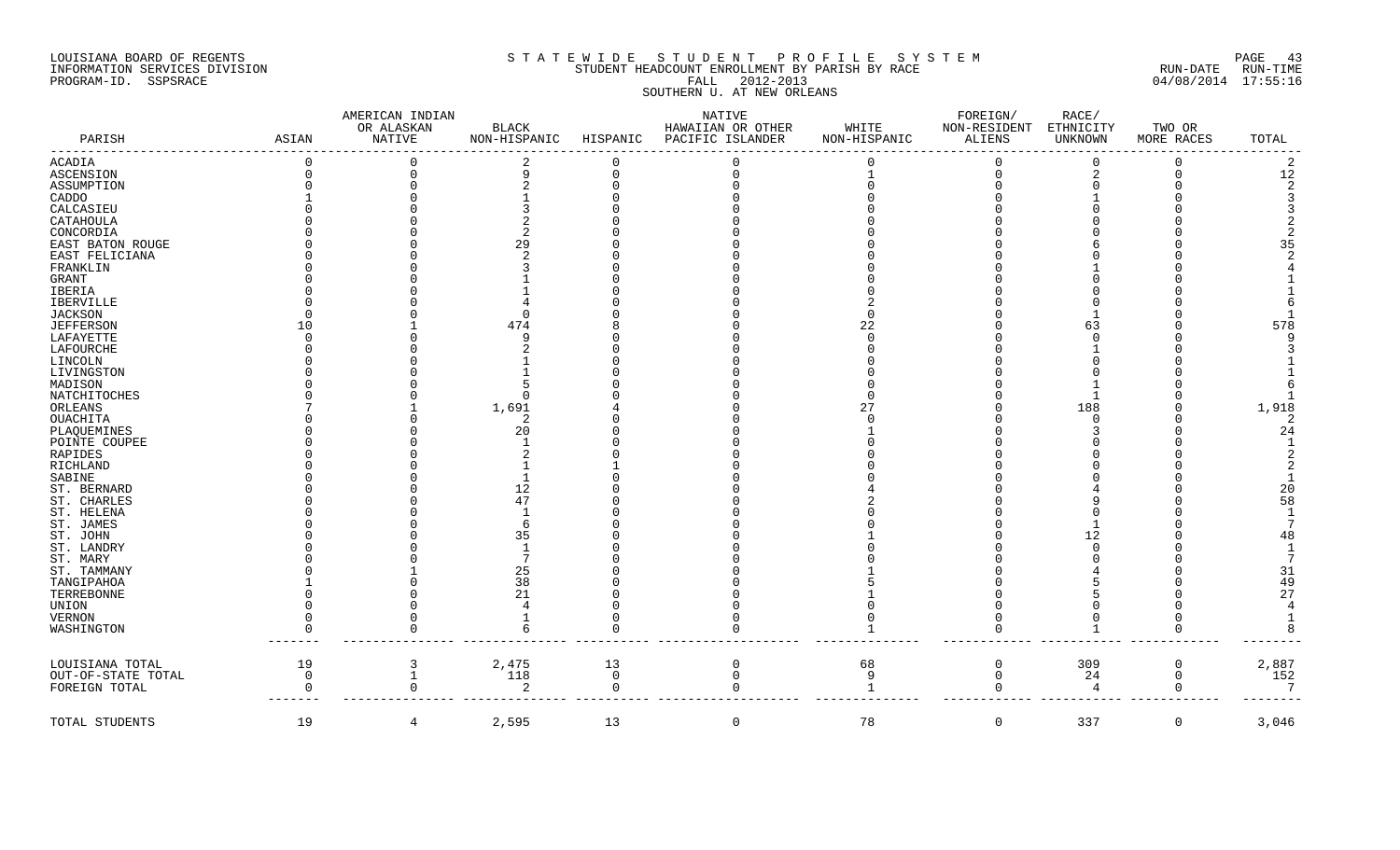## LOUISIANA BOARD OF REGENTS S T A T E W I D E S T U D E N T P R O F I L E S Y S T E M PAGE 44 INFORMATION SERVICES DIVISION STUDENT HEADCOUNT ENROLLMENT BY PARISH BY RACE RUN-DATE RUN-TIME PROGRAM-ID. SSPSRACE FALL 2012-2013 04/08/2014 17:55:16 SOUTHERN U. AT SHREVEPORT

| OR ALASKAN<br>BLACK<br>HAWAIIAN OR OTHER<br>WHITE<br>NON-RESIDENT ETHNICITY<br>TWO OR<br>NATIVE<br>NON-HISPANIC HISPANIC PACIFIC ISLANDER<br>ALIENS<br>PARISH<br>ASIAN<br>NON-HISPANIC<br>UNKNOWN<br>MORE RACES<br>TOTAL<br>--------<br>$\Omega$<br>$\mathbf 0$<br>$\Omega$<br>$\Omega$<br>$\Omega$<br>$\Omega$<br>$\Omega$<br>4<br>$\mathsf{O}$<br>$7\phantom{.0}$<br>$\mathbf 0$<br>$\Omega$<br>$\mathbf 0$<br>$\Omega$<br>ASCENSION<br>$\Omega$<br>$\Omega$<br>$\Omega$<br>$\mathbf 0$<br>ASSUMPTION<br>$\overline{2}$<br><b>BEAUREGARD</b><br>10<br>9<br><b>BIENVILLE</b><br>309<br>206<br><b>BOSSIER</b><br>96<br>1,826<br>1,613<br>179<br>CADDO<br>12<br>10<br>11<br>CALCASIEU<br>$\Omega$<br>∩<br>$\mathbf{1}$<br>CATAHOULA<br>1<br>$\Omega$<br>21<br>CLAIBORNE<br>19<br>$\Omega$<br>$\overline{3}$<br>CONCORDIA<br>$\Omega$<br>-3<br>179<br>162<br>DE SOTO<br>$\Omega$<br>16<br>84<br>EAST BATON ROUGE<br>84<br>$\Omega$<br>EAST FELICIANA<br>EVANGELINE<br>FRANKLIN<br>GRANT<br>11<br>11<br>IBERVILLE<br><b>JACKSON</b><br>3<br>3<br>33<br>34<br><b>JEFFERSON</b><br>LAFAYETTE<br>LAFOURCHE<br>$\Omega$<br>12<br>14<br>LIVINGSTON<br>.5<br>MADISON<br>3<br>MOREHOUSE<br>18<br>26<br>NATCHITOCHES<br>$\Omega$<br>109<br>109<br>ORLEANS<br>16<br>OUACHITA<br>14<br>$\cap$<br>PLAQUEMINES<br>$\overline{\phantom{0}}$<br>-1<br>POINTE COUPEE<br>∩<br>21<br>RAPIDES<br>16<br>RED RIVER<br>7<br>-8<br>RICHLAND<br>13<br>SABINE<br>14<br>ST. BERNARD<br>ST. CHARLES<br>ST. HELENA<br>ST. JAMES<br>ST. JOHN<br>ST. LANDRY<br>ST. MARTIN<br>TENSAS<br>UNION<br>VERNON<br>$\cap$<br>$\cap$<br>२<br>$\cap$<br>$\cap$<br>$\cap$<br>$\cap$<br>$\cap$<br>$\Omega$ |             | AMERICAN INDIAN |  | NATIVE | FOREIGN/ | RACE/ |  |
|---------------------------------------------------------------------------------------------------------------------------------------------------------------------------------------------------------------------------------------------------------------------------------------------------------------------------------------------------------------------------------------------------------------------------------------------------------------------------------------------------------------------------------------------------------------------------------------------------------------------------------------------------------------------------------------------------------------------------------------------------------------------------------------------------------------------------------------------------------------------------------------------------------------------------------------------------------------------------------------------------------------------------------------------------------------------------------------------------------------------------------------------------------------------------------------------------------------------------------------------------------------------------------------------------------------------------------------------------------------------------------------------------------------------------------------------------------------------------------------------------------------------------------------------------------------------------------------------------------------------------------------------------------------|-------------|-----------------|--|--------|----------|-------|--|
|                                                                                                                                                                                                                                                                                                                                                                                                                                                                                                                                                                                                                                                                                                                                                                                                                                                                                                                                                                                                                                                                                                                                                                                                                                                                                                                                                                                                                                                                                                                                                                                                                                                               |             |                 |  |        |          |       |  |
|                                                                                                                                                                                                                                                                                                                                                                                                                                                                                                                                                                                                                                                                                                                                                                                                                                                                                                                                                                                                                                                                                                                                                                                                                                                                                                                                                                                                                                                                                                                                                                                                                                                               |             |                 |  |        |          |       |  |
|                                                                                                                                                                                                                                                                                                                                                                                                                                                                                                                                                                                                                                                                                                                                                                                                                                                                                                                                                                                                                                                                                                                                                                                                                                                                                                                                                                                                                                                                                                                                                                                                                                                               | ALLEN       |                 |  |        |          |       |  |
|                                                                                                                                                                                                                                                                                                                                                                                                                                                                                                                                                                                                                                                                                                                                                                                                                                                                                                                                                                                                                                                                                                                                                                                                                                                                                                                                                                                                                                                                                                                                                                                                                                                               |             |                 |  |        |          |       |  |
|                                                                                                                                                                                                                                                                                                                                                                                                                                                                                                                                                                                                                                                                                                                                                                                                                                                                                                                                                                                                                                                                                                                                                                                                                                                                                                                                                                                                                                                                                                                                                                                                                                                               |             |                 |  |        |          |       |  |
|                                                                                                                                                                                                                                                                                                                                                                                                                                                                                                                                                                                                                                                                                                                                                                                                                                                                                                                                                                                                                                                                                                                                                                                                                                                                                                                                                                                                                                                                                                                                                                                                                                                               | AVOYELLES   |                 |  |        |          |       |  |
|                                                                                                                                                                                                                                                                                                                                                                                                                                                                                                                                                                                                                                                                                                                                                                                                                                                                                                                                                                                                                                                                                                                                                                                                                                                                                                                                                                                                                                                                                                                                                                                                                                                               |             |                 |  |        |          |       |  |
|                                                                                                                                                                                                                                                                                                                                                                                                                                                                                                                                                                                                                                                                                                                                                                                                                                                                                                                                                                                                                                                                                                                                                                                                                                                                                                                                                                                                                                                                                                                                                                                                                                                               |             |                 |  |        |          |       |  |
|                                                                                                                                                                                                                                                                                                                                                                                                                                                                                                                                                                                                                                                                                                                                                                                                                                                                                                                                                                                                                                                                                                                                                                                                                                                                                                                                                                                                                                                                                                                                                                                                                                                               |             |                 |  |        |          |       |  |
|                                                                                                                                                                                                                                                                                                                                                                                                                                                                                                                                                                                                                                                                                                                                                                                                                                                                                                                                                                                                                                                                                                                                                                                                                                                                                                                                                                                                                                                                                                                                                                                                                                                               |             |                 |  |        |          |       |  |
|                                                                                                                                                                                                                                                                                                                                                                                                                                                                                                                                                                                                                                                                                                                                                                                                                                                                                                                                                                                                                                                                                                                                                                                                                                                                                                                                                                                                                                                                                                                                                                                                                                                               |             |                 |  |        |          |       |  |
|                                                                                                                                                                                                                                                                                                                                                                                                                                                                                                                                                                                                                                                                                                                                                                                                                                                                                                                                                                                                                                                                                                                                                                                                                                                                                                                                                                                                                                                                                                                                                                                                                                                               |             |                 |  |        |          |       |  |
|                                                                                                                                                                                                                                                                                                                                                                                                                                                                                                                                                                                                                                                                                                                                                                                                                                                                                                                                                                                                                                                                                                                                                                                                                                                                                                                                                                                                                                                                                                                                                                                                                                                               |             |                 |  |        |          |       |  |
|                                                                                                                                                                                                                                                                                                                                                                                                                                                                                                                                                                                                                                                                                                                                                                                                                                                                                                                                                                                                                                                                                                                                                                                                                                                                                                                                                                                                                                                                                                                                                                                                                                                               |             |                 |  |        |          |       |  |
|                                                                                                                                                                                                                                                                                                                                                                                                                                                                                                                                                                                                                                                                                                                                                                                                                                                                                                                                                                                                                                                                                                                                                                                                                                                                                                                                                                                                                                                                                                                                                                                                                                                               |             |                 |  |        |          |       |  |
|                                                                                                                                                                                                                                                                                                                                                                                                                                                                                                                                                                                                                                                                                                                                                                                                                                                                                                                                                                                                                                                                                                                                                                                                                                                                                                                                                                                                                                                                                                                                                                                                                                                               |             |                 |  |        |          |       |  |
|                                                                                                                                                                                                                                                                                                                                                                                                                                                                                                                                                                                                                                                                                                                                                                                                                                                                                                                                                                                                                                                                                                                                                                                                                                                                                                                                                                                                                                                                                                                                                                                                                                                               |             |                 |  |        |          |       |  |
|                                                                                                                                                                                                                                                                                                                                                                                                                                                                                                                                                                                                                                                                                                                                                                                                                                                                                                                                                                                                                                                                                                                                                                                                                                                                                                                                                                                                                                                                                                                                                                                                                                                               |             |                 |  |        |          |       |  |
|                                                                                                                                                                                                                                                                                                                                                                                                                                                                                                                                                                                                                                                                                                                                                                                                                                                                                                                                                                                                                                                                                                                                                                                                                                                                                                                                                                                                                                                                                                                                                                                                                                                               |             |                 |  |        |          |       |  |
|                                                                                                                                                                                                                                                                                                                                                                                                                                                                                                                                                                                                                                                                                                                                                                                                                                                                                                                                                                                                                                                                                                                                                                                                                                                                                                                                                                                                                                                                                                                                                                                                                                                               |             |                 |  |        |          |       |  |
|                                                                                                                                                                                                                                                                                                                                                                                                                                                                                                                                                                                                                                                                                                                                                                                                                                                                                                                                                                                                                                                                                                                                                                                                                                                                                                                                                                                                                                                                                                                                                                                                                                                               |             |                 |  |        |          |       |  |
|                                                                                                                                                                                                                                                                                                                                                                                                                                                                                                                                                                                                                                                                                                                                                                                                                                                                                                                                                                                                                                                                                                                                                                                                                                                                                                                                                                                                                                                                                                                                                                                                                                                               |             |                 |  |        |          |       |  |
|                                                                                                                                                                                                                                                                                                                                                                                                                                                                                                                                                                                                                                                                                                                                                                                                                                                                                                                                                                                                                                                                                                                                                                                                                                                                                                                                                                                                                                                                                                                                                                                                                                                               |             |                 |  |        |          |       |  |
|                                                                                                                                                                                                                                                                                                                                                                                                                                                                                                                                                                                                                                                                                                                                                                                                                                                                                                                                                                                                                                                                                                                                                                                                                                                                                                                                                                                                                                                                                                                                                                                                                                                               |             |                 |  |        |          |       |  |
|                                                                                                                                                                                                                                                                                                                                                                                                                                                                                                                                                                                                                                                                                                                                                                                                                                                                                                                                                                                                                                                                                                                                                                                                                                                                                                                                                                                                                                                                                                                                                                                                                                                               |             |                 |  |        |          |       |  |
|                                                                                                                                                                                                                                                                                                                                                                                                                                                                                                                                                                                                                                                                                                                                                                                                                                                                                                                                                                                                                                                                                                                                                                                                                                                                                                                                                                                                                                                                                                                                                                                                                                                               |             |                 |  |        |          |       |  |
|                                                                                                                                                                                                                                                                                                                                                                                                                                                                                                                                                                                                                                                                                                                                                                                                                                                                                                                                                                                                                                                                                                                                                                                                                                                                                                                                                                                                                                                                                                                                                                                                                                                               | LINCOLN     |                 |  |        |          |       |  |
|                                                                                                                                                                                                                                                                                                                                                                                                                                                                                                                                                                                                                                                                                                                                                                                                                                                                                                                                                                                                                                                                                                                                                                                                                                                                                                                                                                                                                                                                                                                                                                                                                                                               |             |                 |  |        |          |       |  |
|                                                                                                                                                                                                                                                                                                                                                                                                                                                                                                                                                                                                                                                                                                                                                                                                                                                                                                                                                                                                                                                                                                                                                                                                                                                                                                                                                                                                                                                                                                                                                                                                                                                               |             |                 |  |        |          |       |  |
|                                                                                                                                                                                                                                                                                                                                                                                                                                                                                                                                                                                                                                                                                                                                                                                                                                                                                                                                                                                                                                                                                                                                                                                                                                                                                                                                                                                                                                                                                                                                                                                                                                                               |             |                 |  |        |          |       |  |
|                                                                                                                                                                                                                                                                                                                                                                                                                                                                                                                                                                                                                                                                                                                                                                                                                                                                                                                                                                                                                                                                                                                                                                                                                                                                                                                                                                                                                                                                                                                                                                                                                                                               |             |                 |  |        |          |       |  |
|                                                                                                                                                                                                                                                                                                                                                                                                                                                                                                                                                                                                                                                                                                                                                                                                                                                                                                                                                                                                                                                                                                                                                                                                                                                                                                                                                                                                                                                                                                                                                                                                                                                               |             |                 |  |        |          |       |  |
|                                                                                                                                                                                                                                                                                                                                                                                                                                                                                                                                                                                                                                                                                                                                                                                                                                                                                                                                                                                                                                                                                                                                                                                                                                                                                                                                                                                                                                                                                                                                                                                                                                                               |             |                 |  |        |          |       |  |
|                                                                                                                                                                                                                                                                                                                                                                                                                                                                                                                                                                                                                                                                                                                                                                                                                                                                                                                                                                                                                                                                                                                                                                                                                                                                                                                                                                                                                                                                                                                                                                                                                                                               |             |                 |  |        |          |       |  |
|                                                                                                                                                                                                                                                                                                                                                                                                                                                                                                                                                                                                                                                                                                                                                                                                                                                                                                                                                                                                                                                                                                                                                                                                                                                                                                                                                                                                                                                                                                                                                                                                                                                               |             |                 |  |        |          |       |  |
|                                                                                                                                                                                                                                                                                                                                                                                                                                                                                                                                                                                                                                                                                                                                                                                                                                                                                                                                                                                                                                                                                                                                                                                                                                                                                                                                                                                                                                                                                                                                                                                                                                                               |             |                 |  |        |          |       |  |
|                                                                                                                                                                                                                                                                                                                                                                                                                                                                                                                                                                                                                                                                                                                                                                                                                                                                                                                                                                                                                                                                                                                                                                                                                                                                                                                                                                                                                                                                                                                                                                                                                                                               |             |                 |  |        |          |       |  |
|                                                                                                                                                                                                                                                                                                                                                                                                                                                                                                                                                                                                                                                                                                                                                                                                                                                                                                                                                                                                                                                                                                                                                                                                                                                                                                                                                                                                                                                                                                                                                                                                                                                               |             |                 |  |        |          |       |  |
|                                                                                                                                                                                                                                                                                                                                                                                                                                                                                                                                                                                                                                                                                                                                                                                                                                                                                                                                                                                                                                                                                                                                                                                                                                                                                                                                                                                                                                                                                                                                                                                                                                                               |             |                 |  |        |          |       |  |
|                                                                                                                                                                                                                                                                                                                                                                                                                                                                                                                                                                                                                                                                                                                                                                                                                                                                                                                                                                                                                                                                                                                                                                                                                                                                                                                                                                                                                                                                                                                                                                                                                                                               |             |                 |  |        |          |       |  |
|                                                                                                                                                                                                                                                                                                                                                                                                                                                                                                                                                                                                                                                                                                                                                                                                                                                                                                                                                                                                                                                                                                                                                                                                                                                                                                                                                                                                                                                                                                                                                                                                                                                               |             |                 |  |        |          |       |  |
|                                                                                                                                                                                                                                                                                                                                                                                                                                                                                                                                                                                                                                                                                                                                                                                                                                                                                                                                                                                                                                                                                                                                                                                                                                                                                                                                                                                                                                                                                                                                                                                                                                                               |             |                 |  |        |          |       |  |
|                                                                                                                                                                                                                                                                                                                                                                                                                                                                                                                                                                                                                                                                                                                                                                                                                                                                                                                                                                                                                                                                                                                                                                                                                                                                                                                                                                                                                                                                                                                                                                                                                                                               |             |                 |  |        |          |       |  |
|                                                                                                                                                                                                                                                                                                                                                                                                                                                                                                                                                                                                                                                                                                                                                                                                                                                                                                                                                                                                                                                                                                                                                                                                                                                                                                                                                                                                                                                                                                                                                                                                                                                               |             |                 |  |        |          |       |  |
|                                                                                                                                                                                                                                                                                                                                                                                                                                                                                                                                                                                                                                                                                                                                                                                                                                                                                                                                                                                                                                                                                                                                                                                                                                                                                                                                                                                                                                                                                                                                                                                                                                                               |             |                 |  |        |          |       |  |
|                                                                                                                                                                                                                                                                                                                                                                                                                                                                                                                                                                                                                                                                                                                                                                                                                                                                                                                                                                                                                                                                                                                                                                                                                                                                                                                                                                                                                                                                                                                                                                                                                                                               |             |                 |  |        |          |       |  |
|                                                                                                                                                                                                                                                                                                                                                                                                                                                                                                                                                                                                                                                                                                                                                                                                                                                                                                                                                                                                                                                                                                                                                                                                                                                                                                                                                                                                                                                                                                                                                                                                                                                               |             |                 |  |        |          |       |  |
|                                                                                                                                                                                                                                                                                                                                                                                                                                                                                                                                                                                                                                                                                                                                                                                                                                                                                                                                                                                                                                                                                                                                                                                                                                                                                                                                                                                                                                                                                                                                                                                                                                                               | ST. MARY    |                 |  |        |          |       |  |
|                                                                                                                                                                                                                                                                                                                                                                                                                                                                                                                                                                                                                                                                                                                                                                                                                                                                                                                                                                                                                                                                                                                                                                                                                                                                                                                                                                                                                                                                                                                                                                                                                                                               | ST. TAMMANY |                 |  |        |          |       |  |
|                                                                                                                                                                                                                                                                                                                                                                                                                                                                                                                                                                                                                                                                                                                                                                                                                                                                                                                                                                                                                                                                                                                                                                                                                                                                                                                                                                                                                                                                                                                                                                                                                                                               | TANGIPAHOA  |                 |  |        |          |       |  |
|                                                                                                                                                                                                                                                                                                                                                                                                                                                                                                                                                                                                                                                                                                                                                                                                                                                                                                                                                                                                                                                                                                                                                                                                                                                                                                                                                                                                                                                                                                                                                                                                                                                               |             |                 |  |        |          |       |  |
|                                                                                                                                                                                                                                                                                                                                                                                                                                                                                                                                                                                                                                                                                                                                                                                                                                                                                                                                                                                                                                                                                                                                                                                                                                                                                                                                                                                                                                                                                                                                                                                                                                                               |             |                 |  |        |          |       |  |
|                                                                                                                                                                                                                                                                                                                                                                                                                                                                                                                                                                                                                                                                                                                                                                                                                                                                                                                                                                                                                                                                                                                                                                                                                                                                                                                                                                                                                                                                                                                                                                                                                                                               |             |                 |  |        |          |       |  |
|                                                                                                                                                                                                                                                                                                                                                                                                                                                                                                                                                                                                                                                                                                                                                                                                                                                                                                                                                                                                                                                                                                                                                                                                                                                                                                                                                                                                                                                                                                                                                                                                                                                               | WASHINGTON  |                 |  |        |          |       |  |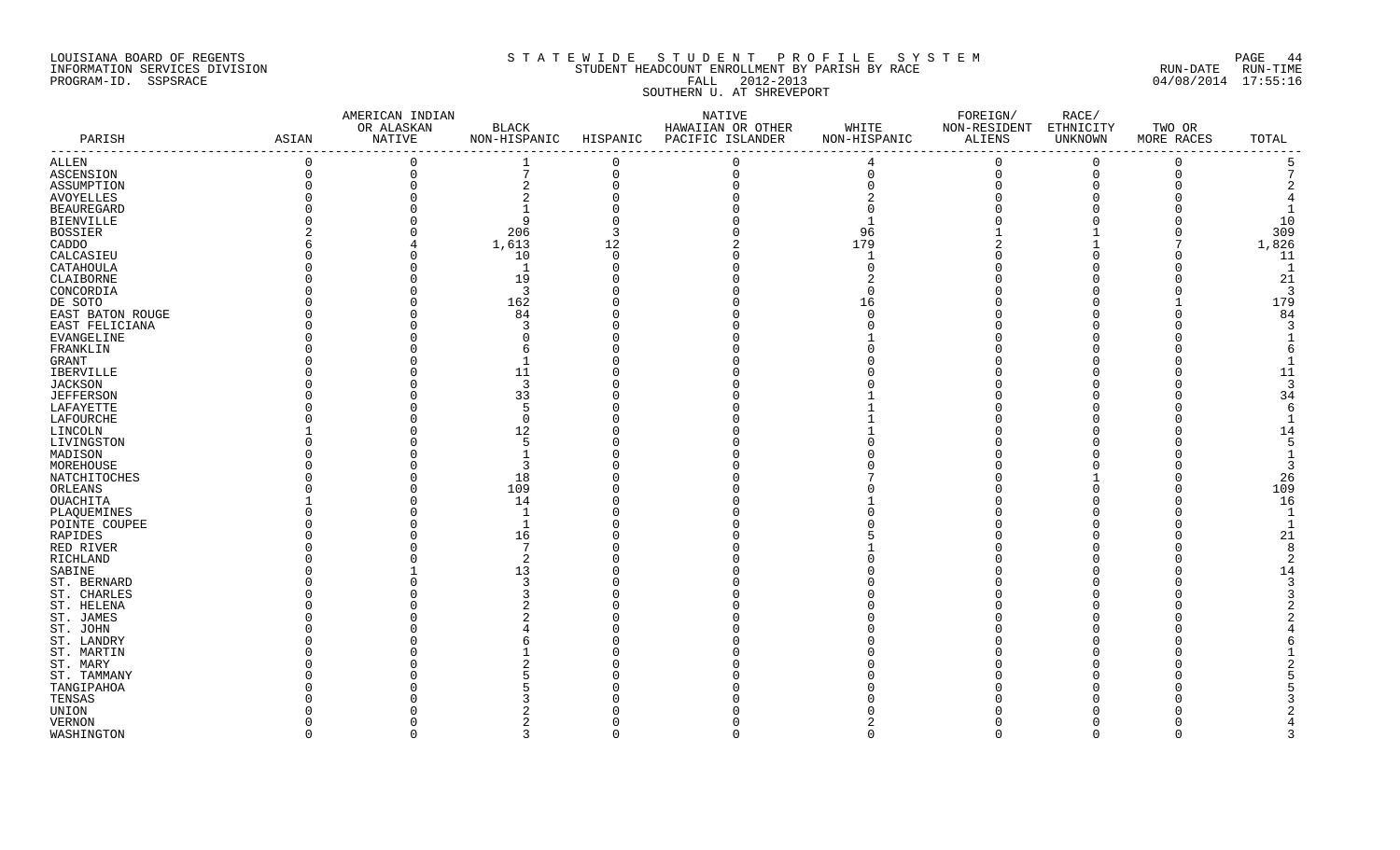## LOUISIANA BOARD OF REGENTS SOURCOME STATEWIDE STUDENT PROFILE SYSTEM STE MANUEL PAGE 45<br>STUDENT HEADCOUNT ENROLLMENT BY PARISH BY RACE SYSTEM SUN-DATE RUN-TIME INFORMATION SERVICES DIVISION STUDENT STUDENT HEADCOUNT ENROLLMENT BY PARISH BY RACE PROGRAM-ID. SSPSRACE FALL 2012-2013 04/08/2014 17:55:16 SOUTHERN U. AT SHREVEPORT

| PARISH             | ASIAN | AMERICAN INDIAN<br>OR ALASKAN<br>NATIVE | BLACK<br>NON-HISPANIC | HISPANIC | NATIVE<br>HAWAIIAN OR OTHER<br>PACIFIC ISLANDER | WHITE<br>NON-HISPANIC | FOREIGN/<br>NON-RESIDENT<br>ALIENS | RACE/<br>ETHNICITY<br>UNKNOWN | TWO OR<br>MORE RACES | TOTAL |
|--------------------|-------|-----------------------------------------|-----------------------|----------|-------------------------------------------------|-----------------------|------------------------------------|-------------------------------|----------------------|-------|
| WEBSTER            |       |                                         |                       |          |                                                 |                       |                                    |                               |                      |       |
| WEST BATON ROUGE   |       |                                         |                       |          |                                                 |                       |                                    |                               |                      |       |
| WEST CARROLL       |       |                                         |                       |          |                                                 |                       |                                    |                               |                      |       |
| WINN               |       |                                         |                       |          |                                                 |                       |                                    |                               |                      |       |
| LOUISIANA TOTAL    |       |                                         | 2,494                 |          |                                                 | 333                   |                                    |                               |                      | 2,874 |
| OUT-OF-STATE TOTAL |       |                                         |                       |          |                                                 |                       |                                    |                               |                      | 55    |
| FOREIGN TOTAL      |       |                                         |                       |          |                                                 |                       |                                    |                               |                      |       |
| TOTAL STUDENTS     |       |                                         | 2,547                 |          |                                                 | 335                   |                                    |                               |                      | 2,931 |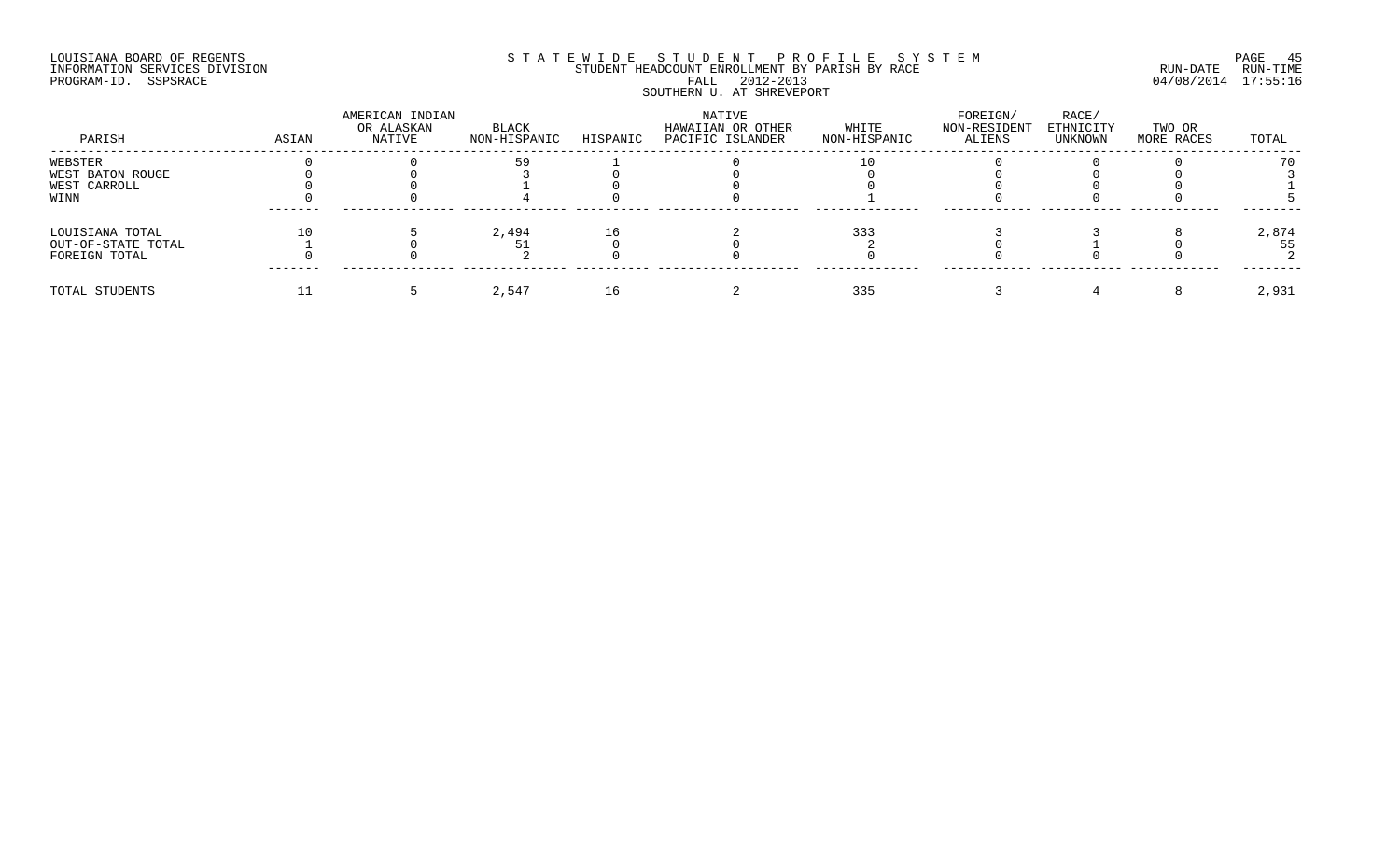### LOUISIANA BOARD OF REGENTS SOURCOME STATEWIDE STUDENT PROFILE SYSTEM STE MANUEL PAGE 46<br>STUDENT HEADCOUNT ENROLLMENT BY PARISH BY RACE THE SYSTEM RUN-DATE RUN-TIME INFORMATION SERVICES DIVISION SERVICES DIVISION STUDENT HEADCOUNT ENROLLMENT BY PARISH BY RACE PROGRAM-ID. SSPSRACE FALL 2012-2013 04/08/2014 17:55:16 ESSINT ENRIGHERN 1912-2013<br>SOUTHERN LAW CENTER

| PARISH                 | ASIAN | AMERICAN INDIAN<br>OR ALASKAN<br>NATIVE | BLACK<br>NON-HISPANIC | HISPANIC | NATIVE<br>HAWAIIAN OR OTHER<br>PACIFIC ISLANDER | WHITE<br>NON-HISPANIC | FOREIGN/<br>NON-RESIDENT<br>ALIENS | RACE/<br>ETHNICITY<br>UNKNOWN | TWO OR<br>MORE RACES | TOTAL          |
|------------------------|-------|-----------------------------------------|-----------------------|----------|-------------------------------------------------|-----------------------|------------------------------------|-------------------------------|----------------------|----------------|
| ACADIA                 |       |                                         |                       |          |                                                 |                       |                                    |                               |                      |                |
| <b>ASCENSION</b>       |       |                                         |                       |          |                                                 |                       |                                    |                               |                      | 16             |
| ASSUMPTION             |       |                                         |                       |          |                                                 |                       |                                    |                               |                      |                |
| AVOYELLES              |       |                                         |                       |          |                                                 |                       |                                    |                               |                      |                |
| BOSSIER                |       |                                         |                       |          |                                                 |                       |                                    |                               |                      |                |
| CADDO                  |       |                                         |                       |          |                                                 |                       |                                    |                               |                      | 13             |
| CALCASIEU              |       |                                         |                       |          |                                                 |                       |                                    |                               |                      |                |
| CATAHOULA<br>CONCORDIA |       |                                         |                       |          |                                                 |                       |                                    |                               |                      |                |
| EAST BATON ROUGE       |       |                                         | 192                   |          |                                                 | 162                   |                                    |                               |                      | 377            |
| EAST FELICIANA         |       |                                         |                       |          |                                                 |                       |                                    |                               |                      |                |
| FRANKLIN               |       |                                         |                       |          |                                                 |                       |                                    |                               |                      |                |
| IBERIA                 |       |                                         |                       |          |                                                 |                       |                                    |                               |                      |                |
| IBERVILLE              |       |                                         |                       |          |                                                 |                       |                                    |                               |                      |                |
| <b>JEFFERSON</b>       |       |                                         |                       |          |                                                 |                       |                                    |                               |                      | 17             |
| JEFFERSON DAVIS        |       |                                         |                       |          |                                                 |                       |                                    |                               |                      |                |
| LAFAYETTE              |       |                                         |                       |          |                                                 |                       |                                    |                               |                      | 20             |
| LAFOURCHE              |       |                                         |                       |          |                                                 |                       |                                    |                               |                      |                |
| LIVINGSTON             |       |                                         |                       |          |                                                 |                       |                                    |                               |                      |                |
| NATCHITOCHES           |       |                                         |                       |          |                                                 |                       |                                    |                               |                      |                |
| ORLEANS                |       |                                         |                       |          |                                                 |                       |                                    |                               |                      | 22             |
| OUACHITA               |       |                                         |                       |          |                                                 |                       |                                    |                               |                      |                |
| PLAQUEMINES            |       |                                         |                       |          |                                                 |                       |                                    |                               |                      |                |
| POINTE COUPEE          |       |                                         |                       |          |                                                 |                       |                                    |                               |                      |                |
| RAPIDES                |       |                                         |                       |          |                                                 |                       |                                    |                               |                      |                |
| RICHLAND               |       |                                         |                       |          |                                                 |                       |                                    |                               |                      |                |
| ST. CHARLES            |       |                                         |                       |          |                                                 |                       |                                    |                               |                      |                |
| ST. JAMES              |       |                                         |                       |          |                                                 |                       |                                    |                               |                      |                |
| ST. JOHN<br>ST. LANDRY |       |                                         |                       |          |                                                 |                       |                                    |                               |                      |                |
| ST. MARY               |       |                                         |                       |          |                                                 |                       |                                    |                               |                      |                |
| ST. TAMMANY            |       |                                         |                       |          |                                                 |                       |                                    |                               |                      |                |
| TANGIPAHOA             |       |                                         |                       |          |                                                 |                       |                                    |                               |                      |                |
| TERREBONNE             |       |                                         |                       |          |                                                 |                       |                                    |                               |                      |                |
| VERMILLION             |       |                                         |                       |          |                                                 |                       |                                    |                               |                      |                |
| WEST BATON ROUGE       |       |                                         |                       |          |                                                 |                       |                                    |                               |                      |                |
| WEST FELICIANA         |       |                                         |                       |          |                                                 |                       |                                    |                               |                      |                |
| LOUISIANA TOTAL        |       |                                         | 275                   | 17       |                                                 | 256                   | $\Omega$                           | 6                             |                      | 567            |
| OUT-OF-STATE TOTAL     |       |                                         | 153                   | 11       | $\Omega$                                        | 19                    |                                    |                               |                      | 188            |
| FOREIGN TOTAL          |       |                                         | $\Omega$              | $\Omega$ |                                                 | $\Omega$              |                                    | $\Omega$                      |                      | $\overline{0}$ |
| TOTAL STUDENTS         | 11    | 0                                       | 428                   | 28       | 1                                               | 275                   | $\mathsf{O}$                       | 6                             | 6                    | 755            |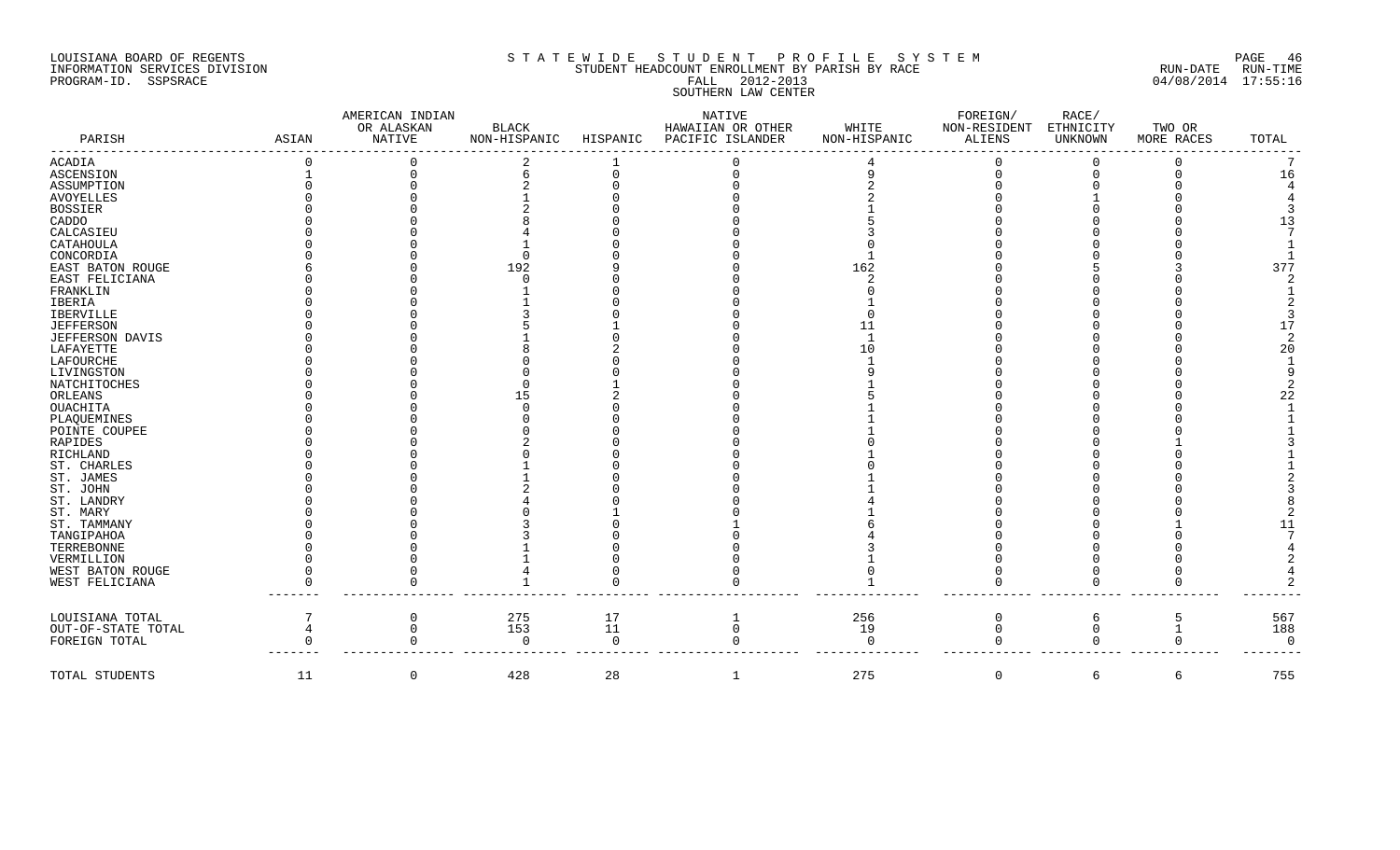## LOUISIANA BOARD OF REGENTS S T A T E W I D E S T U D E N T P R O F I L E S Y S T E M PAGE 47 INFORMATION SERVICES DIVISION STUDENT HEADCOUNT ENROLLMENT BY PARISH BY RACE RUN-DATE RUN-TIME PROGRAM-ID. SSPSRACE FALL 2012-2013 04/08/2014 17:55:16 BATON ROUGE COMMUNITY COLLEGE

|                        |                | AMERICAN INDIAN |                |          | NATIVE            |                | FOREIGN/      | RACE/          |            |                |
|------------------------|----------------|-----------------|----------------|----------|-------------------|----------------|---------------|----------------|------------|----------------|
|                        |                | OR ALASKAN      | <b>BLACK</b>   |          | HAWAIIAN OR OTHER | WHITE          | NON-RESIDENT  | ETHNICITY      | TWO OR     |                |
| PARISH                 | ASIAN          | NATIVE          | NON-HISPANIC   | HISPANIC | PACIFIC ISLANDER  | NON-HISPANIC   | <b>ALIENS</b> | <b>UNKNOWN</b> | MORE RACES | TOTAL          |
| ACADIA                 | $\overline{0}$ | $\mathbf 0$     | 1              | $\Omega$ | $\mathbf 0$       | $\overline{2}$ | $\Omega$      | 1              | 0          |                |
| ALLEN                  | $\overline{0}$ | $\mathbf 0$     | 1              | $\Omega$ | $\mathbf 0$       | $\overline{3}$ | $\mathbf 0$   | $\mathbf 0$    | $\Omega$   | 4              |
| ASCENSION              | 6              |                 | 99             | 26       | $\overline{2}$    | 217            | $\Omega$      | 37             | 6          | 394            |
| ASSUMPTION             |                | $\Omega$        | 15             | $\Omega$ |                   | 17             |               |                |            | 34             |
| <b>AVOYELLES</b>       |                | $\Omega$        | 10             |          |                   | 10             |               |                |            | 23             |
| <b>BEAUREGARD</b>      |                |                 | -2             |          |                   | 3              |               |                |            | -5             |
| <b>BOSSIER</b>         |                |                 |                |          |                   |                |               |                |            | -8             |
| CADDO                  |                |                 |                |          |                   | 12             |               |                |            | 18             |
| CALCASIEU              |                |                 | 20             |          |                   | 22             |               |                |            | 50             |
| CALDWELL               |                |                 | $\cap$         |          |                   |                |               |                |            | $\overline{1}$ |
| CATAHOULA              |                |                 |                |          |                   |                |               |                |            | 6              |
| CLAIBORNE              |                | $\Omega$        |                |          |                   |                |               |                |            | $\overline{2}$ |
| CONCORDIA              |                | $\cap$          | -4             |          |                   | 12             |               | $\mathbf{1}$   |            | 17             |
| EAST BATON ROUGE       | 95             | 11              | 2,107          | 106      | 22                | 1,516          |               | 631            | 70         | 4,558          |
| EAST CARROLL           | $\Omega$       | $\Omega$        |                | ∩        | $\Omega$          |                |               | $\Omega$       | $\Omega$   | $\overline{2}$ |
| EAST FELICIANA         |                | $\Omega$        | 61             |          |                   | 43             |               | 14             |            | 121            |
| EVANGELINE             |                | O               |                |          |                   |                |               |                |            | $\overline{A}$ |
| FRANKLIN               |                |                 |                |          |                   |                |               |                |            |                |
| GRANT                  |                |                 | 2              |          |                   |                |               |                |            | 2              |
| IBERIA                 |                | O               | 12             |          |                   |                |               |                |            | 18             |
| IBERVILLE              |                | $\cap$          | 129            |          |                   | 73             |               | 30             |            | 239            |
| <b>JEFFERSON</b>       |                | $\Omega$        | 14             | 10       |                   | 63             |               | 10             |            | 105            |
| <b>JEFFERSON DAVIS</b> |                | $\Omega$        | $\overline{3}$ |          |                   | $\overline{2}$ |               |                |            | 5              |
| LAFAYETTE              |                |                 | 17             |          |                   | 21             |               |                |            | 41             |
| LAFOURCHE              |                |                 |                |          |                   | 17             |               |                |            | 27             |
| LA SALLE               |                |                 |                |          |                   | 3              |               |                |            | $\overline{4}$ |
| LINCOLN                |                |                 |                |          |                   | 3              |               | $\Omega$       |            | 3              |
| LIVINGSTON             |                |                 | 41             | 20       |                   | 549            |               | 106            |            | 733            |
| MADISON                |                |                 | -2             |          |                   |                |               | $\Omega$       |            | 3              |
| NATCHITOCHES           |                |                 | $\cap$         |          |                   | 2              |               |                |            | $\overline{4}$ |
| ORLEANS                |                |                 | 46             |          |                   | 52             |               |                |            | 119            |
| OUACHITA               |                |                 | .5             |          |                   |                |               |                |            | 21             |
| PLAQUEMINES            |                |                 | .5             |          |                   | -8             |               | 3              |            | 17             |
| POINTE COUPEE          |                |                 | 46             |          |                   | 102            |               | 22             |            | 173            |
| RAPIDES                |                |                 | 20             |          |                   | 16             |               |                |            | 40             |
| RED RIVER              |                |                 |                |          |                   |                |               |                |            | 3              |
| RICHLAND               |                |                 |                |          |                   |                |               |                |            |                |
| ST. BERNARD            |                |                 |                |          |                   |                |               |                |            | 7              |
| ST. CHARLES            |                |                 |                |          |                   | 14             |               |                |            | 23             |
| ST. HELENA             |                |                 | 5              |          |                   | -2             |               |                |            | 10             |
| ST. JAMES              |                |                 | 22             |          |                   | 5              |               |                |            | 30             |
| ST. JOHN               |                |                 | 25             |          |                   | 29             |               |                |            | 66             |
| ST. LANDRY             |                |                 | 18             |          |                   | 8              |               |                |            | 32             |
| ST. MARTIN             |                |                 | 15             |          |                   | 11             |               |                |            | 29             |
| ST. MARY               |                |                 |                |          |                   |                |               |                |            | $\mathbf{1}$   |
| ST. TAMMANY            |                |                 |                |          |                   | 98             |               | 12             |            | 129            |
| TANGIPAHOA             |                |                 | 46             |          |                   | 31             |               |                |            | 92             |
| TENSAS                 |                |                 | 2              |          |                   | $\overline{1}$ |               |                |            | $\overline{3}$ |
| TERREBONNE             |                |                 | 17             |          |                   | 22             |               |                |            | 42             |
| UNION                  | $\cap$         | $\cap$          | 1              | $\cap$   | $\Omega$          | $\Omega$       | $\Omega$      | $\Omega$       | $\Omega$   | $\mathbf{1}$   |
|                        |                |                 |                |          |                   |                |               |                |            |                |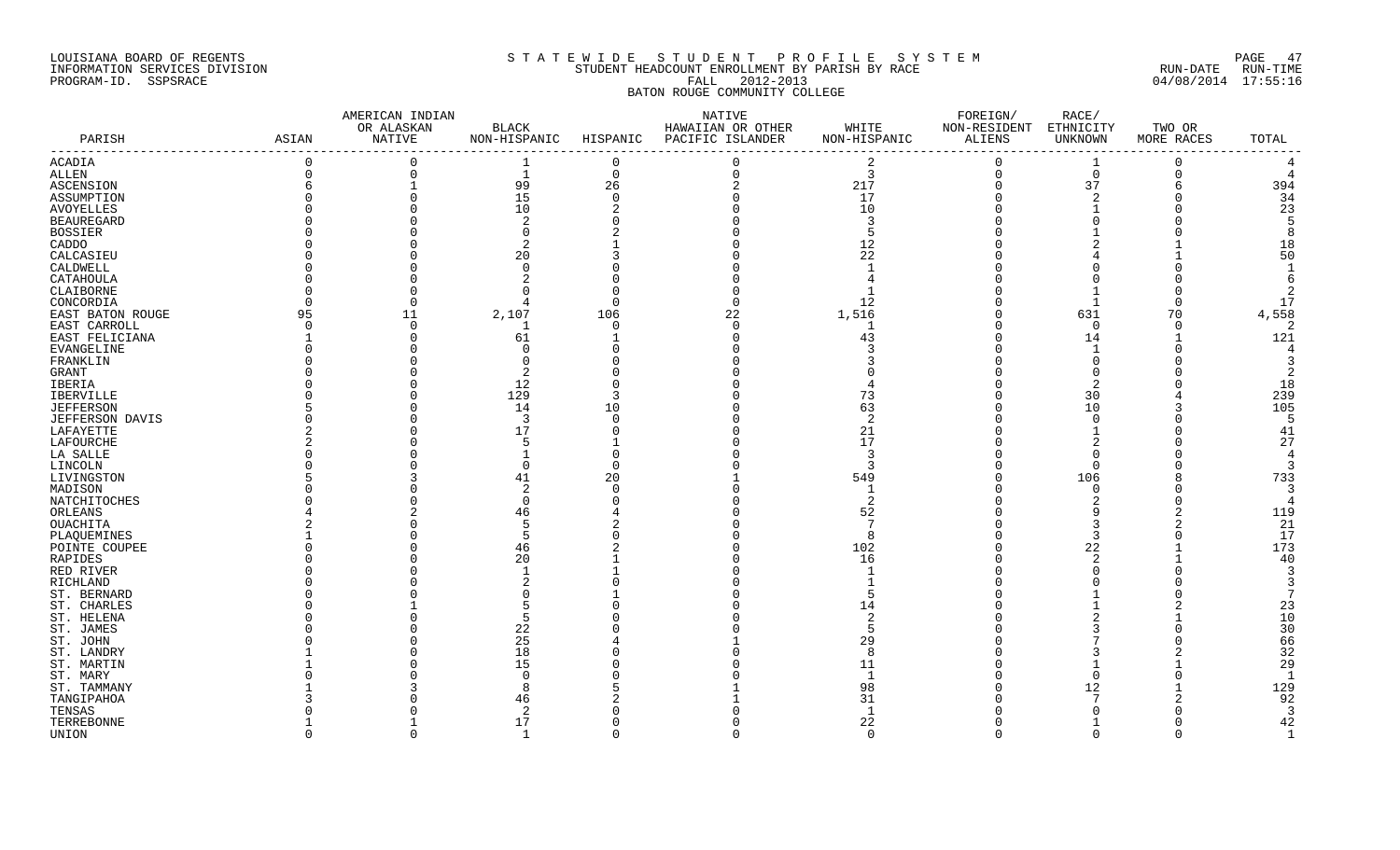#### LOUISIANA BOARD OF REGENTS S T A T E W I D E S T U D E N T P R O F I L E S Y S T E M PAGE 48 INFORMATION SERVICES DIVISION STUDENT HEADCOUNT ENROLLMENT BY PARISH BY RACE RUN-DATE RUN-TIME PROGRAM-ID. SSPSRACE FALL 2012-2013 04/08/2014 17:55:16 BATON ROUGE COMMUNITY COLLEGE

| PARISH                | ASIAN | AMERICAN INDIAN<br>OR ALASKAN<br>NATIVE | BLACK<br>NON-HISPANIC | HISPANIC | NATIVE<br>HAWAIIAN OR OTHER<br>PACIFIC ISLANDER | WHITE<br>NON-HISPANIC | FOREIGN/<br>NON-RESIDENT<br>ALIENS | RACE/<br>ETHNICITY<br>UNKNOWN | TWO OR<br>MORE RACES | TOTAL |
|-----------------------|-------|-----------------------------------------|-----------------------|----------|-------------------------------------------------|-----------------------|------------------------------------|-------------------------------|----------------------|-------|
| VERMILLION            |       |                                         |                       |          |                                                 |                       |                                    |                               |                      |       |
| VERNON                |       |                                         |                       |          |                                                 |                       |                                    |                               |                      |       |
| WASHINGTON<br>WEBSTER |       |                                         |                       |          |                                                 |                       |                                    |                               |                      |       |
| WEST BATON ROUGE      |       |                                         |                       |          |                                                 |                       |                                    |                               |                      | 259   |
| WEST CARROLL          |       |                                         |                       |          |                                                 |                       |                                    |                               |                      |       |
| WEST FELICIANA        |       |                                         |                       |          |                                                 |                       |                                    |                               |                      |       |
| WINN                  |       |                                         |                       |          |                                                 |                       |                                    |                               |                      |       |
| LOUISIANA TOTAL       | 130   |                                         | 2,982                 | 205      | 28                                              | 3,225                 |                                    | 970                           | 110                  | 7,672 |
| OUT-OF-STATE TOTAL    |       |                                         |                       |          |                                                 |                       |                                    |                               |                      | 137   |
| FOREIGN TOTAL         |       |                                         |                       |          |                                                 |                       | 123                                |                               |                      | 136   |
| TOTAL STUDENTS        | 145   | 22                                      | 3,012                 | 223      | 30                                              | 3,288                 | 123                                | 990                           | 112                  | 7,945 |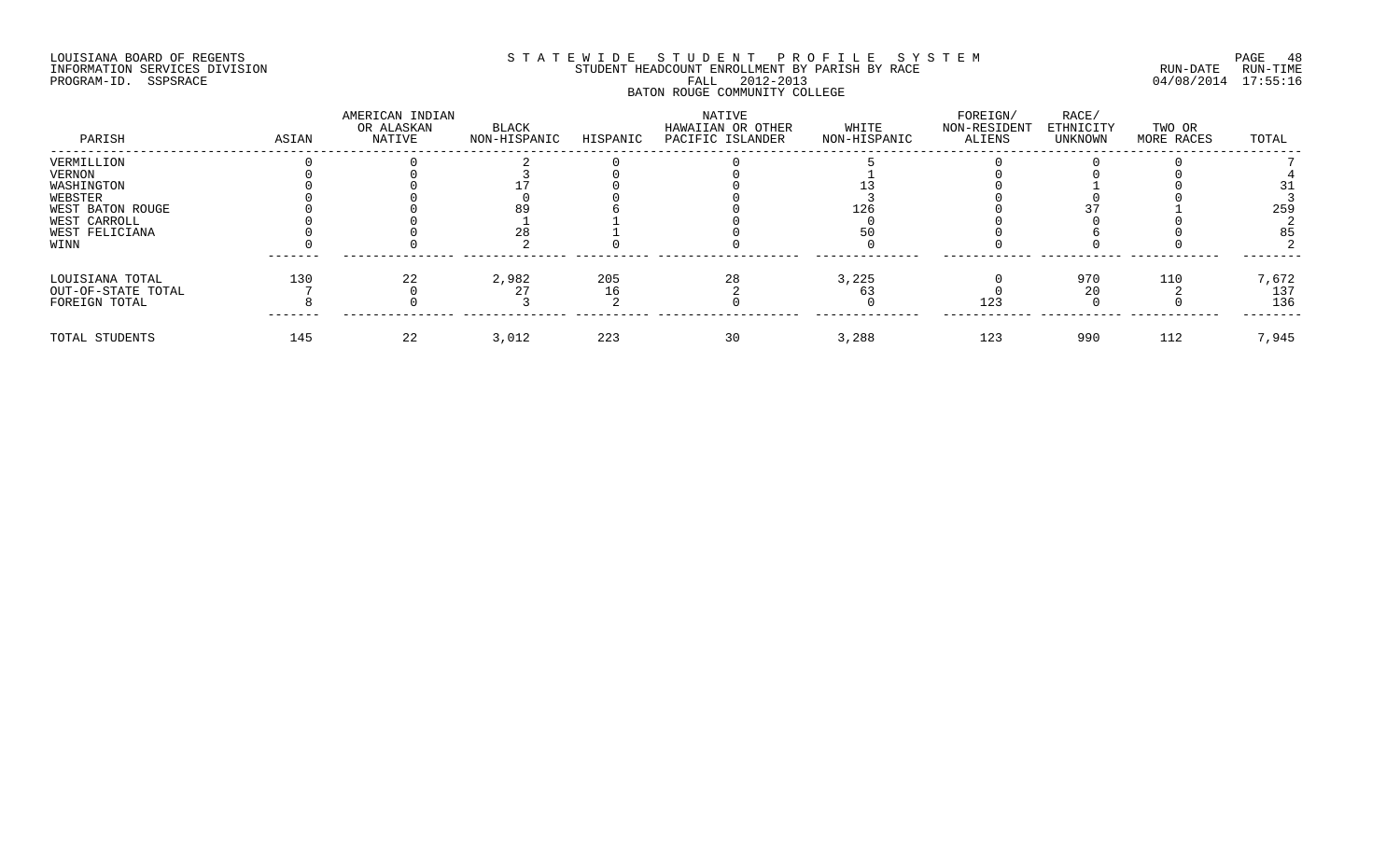#### LOUISIANA BOARD OF REGENTS S T A T E W I D E S T U D E N T P R O F I L E S Y S T E M PAGE 49 INFORMATION SERVICES DIVISION STUDENT HEADCOUNT ENROLLMENT BY PARISH BY RACE RUN-DATE RUN-TIME PROGRAM-ID. SSPSRACE FALL 2012-2013 04/08/2014 17:55:16 BOSSIER PARISH COMMUNITY COLLEGE

|                   |             | AMERICAN INDIAN |        |                | NATIVE                                 |              | FOREIGN/               | RACE/    |            |                          |
|-------------------|-------------|-----------------|--------|----------------|----------------------------------------|--------------|------------------------|----------|------------|--------------------------|
|                   |             | OR ALASKAN      | BLACK  |                | HAWAIIAN OR OTHER                      | WHITE        | NON-RESIDENT ETHNICITY |          | TWO OR     |                          |
| PARISH            | ASIAN       | NATIVE          |        |                | NON-HISPANIC HISPANIC PACIFIC ISLANDER | NON-HISPANIC | ALIENS                 | UNKNOWN  | MORE RACES | TOTAL<br>$- - - - - - -$ |
| ACADIA            | $\Omega$    | $\Omega$        |        |                |                                        |              | $\Omega$               | $\Omega$ | $\Omega$   |                          |
| ALLEN             | $\mathbf 0$ | $\mathbf 0$     | 6      | $\Omega$       | $\Omega$                               | 3            | $\mathbf 0$            | $\Omega$ | $\Omega$   |                          |
| ASCENSION         |             | $\mathbf{0}$    |        |                |                                        |              |                        |          |            |                          |
| ASSUMPTION        |             |                 |        |                |                                        |              |                        |          |            |                          |
| <b>AVOYELLES</b>  |             | $\Omega$        |        |                |                                        |              |                        |          |            | 12                       |
| <b>BEAUREGARD</b> |             | $\mathbf 0$     |        |                |                                        | 11           |                        |          |            | 14                       |
| BIENVILLE         |             | $\mathbf 0$     | 118    | 18             |                                        | 53           |                        |          |            | 193                      |
| <b>BOSSIER</b>    | 20          | 17              | 534    | 459            |                                        | 1,405        |                        | 14       | 31         | 2,487                    |
| CADDO             | 30          | 17              | 1,214  | 429            |                                        | 1,075        |                        | -6       | 42         | 2,815                    |
| CALCASIEU         |             | $\mathbf 0$     | 7      | O              |                                        | 17           |                        |          | $\Omega$   | 24                       |
| CALDWELL          |             | $\Omega$        | $\cap$ |                |                                        |              |                        |          |            | $\mathbf{1}$             |
| CATAHOULA         |             | $\Omega$        |        | ∩              |                                        | 3            |                        |          |            | 5                        |
| CLAIBORNE         |             |                 | 97     | 15             |                                        | 53           |                        |          |            | 166                      |
| CONCORDIA         |             |                 | 13     | $\Omega$       |                                        | -6           |                        |          |            | 19                       |
| DE SOTO           |             |                 | 75     | 37             |                                        | 128          |                        |          |            | 248                      |
| EAST BATON ROUGE  |             |                 | 19     |                |                                        | 6            |                        |          |            | 29                       |
| EAST CARROLL      |             |                 |        |                |                                        |              |                        |          |            | <sub>9</sub>             |
| EAST FELICIANA    |             |                 |        |                |                                        |              |                        |          |            | 2                        |
| EVANGELINE        |             |                 |        |                |                                        |              |                        |          |            |                          |
| FRANKLIN          |             |                 |        |                |                                        |              |                        |          |            | q                        |
| GRANT             |             |                 |        |                |                                        |              |                        |          |            | 12                       |
| IBERIA            |             |                 |        |                |                                        |              |                        |          |            | 3                        |
| IBERVILLE         |             |                 |        |                |                                        |              |                        |          |            |                          |
| <b>JACKSON</b>    |             |                 | 20     |                |                                        |              |                        |          |            | 31                       |
| <b>JEFFERSON</b>  |             |                 | 10     |                |                                        |              |                        |          |            | 17                       |
| JEFFERSON DAVIS   |             |                 |        |                |                                        |              |                        |          |            | $\overline{\phantom{0}}$ |
| LAFAYETTE         |             |                 |        |                |                                        |              |                        |          |            | 13                       |
| LAFOURCHE         |             |                 |        |                |                                        |              |                        |          |            |                          |
| LA SALLE          |             |                 |        |                |                                        |              |                        |          |            | -8                       |
| LINCOLN           |             |                 | 76     | 12             |                                        | 35           |                        |          |            | 126                      |
| LIVINGSTON        |             |                 |        | $\Omega$       |                                        |              |                        |          |            | 5                        |
| MADISON           |             |                 |        |                |                                        |              |                        |          |            | 7                        |
| MOREHOUSE         |             |                 |        |                |                                        |              |                        |          |            | 14                       |
| NATCHITOCHES      |             |                 | 89     | 20             |                                        | 56           |                        |          |            | 166                      |
| ORLEANS           |             |                 | 20     | $\overline{c}$ |                                        | 6            |                        |          |            | 28                       |
| OUACHITA          |             |                 | 50     | 13             |                                        | 32           |                        |          |            | 96                       |
| PLAQUEMINES       |             |                 |        |                |                                        |              |                        |          |            | 2                        |
| POINTE COUPEE     |             |                 |        |                |                                        | $\Omega$     |                        |          |            | -2                       |
| RAPIDES           |             |                 | 46     |                |                                        | 27           |                        |          |            | 79                       |
| RED RIVER         |             |                 | 49     |                |                                        | 35           |                        |          |            | 96                       |
| RICHLAND          |             | $\Omega$        | -3     |                |                                        | 5            |                        |          |            | 13                       |
| SABINE            |             | 14              | 13     | 16             |                                        | 43           |                        |          |            | 92                       |
| ST. CHARLES       |             |                 |        |                |                                        |              |                        |          |            |                          |
| ST. JAMES         |             |                 |        |                |                                        |              |                        |          |            |                          |
| ST. JOHN          |             |                 |        |                |                                        |              |                        |          |            |                          |
| ST. LANDRY        |             |                 |        |                |                                        |              |                        |          |            | 12                       |
| ST. MARTIN        |             |                 |        |                |                                        |              |                        |          |            | -7                       |
| ST. TAMMANY       |             |                 |        |                |                                        |              |                        |          |            | 10                       |
| TANGIPAHOA        |             |                 |        |                |                                        |              |                        |          |            | 2                        |
| TENSAS            |             | $\cap$          |        |                |                                        |              | $\cap$                 |          | $\cap$     | $\mathfrak{D}$           |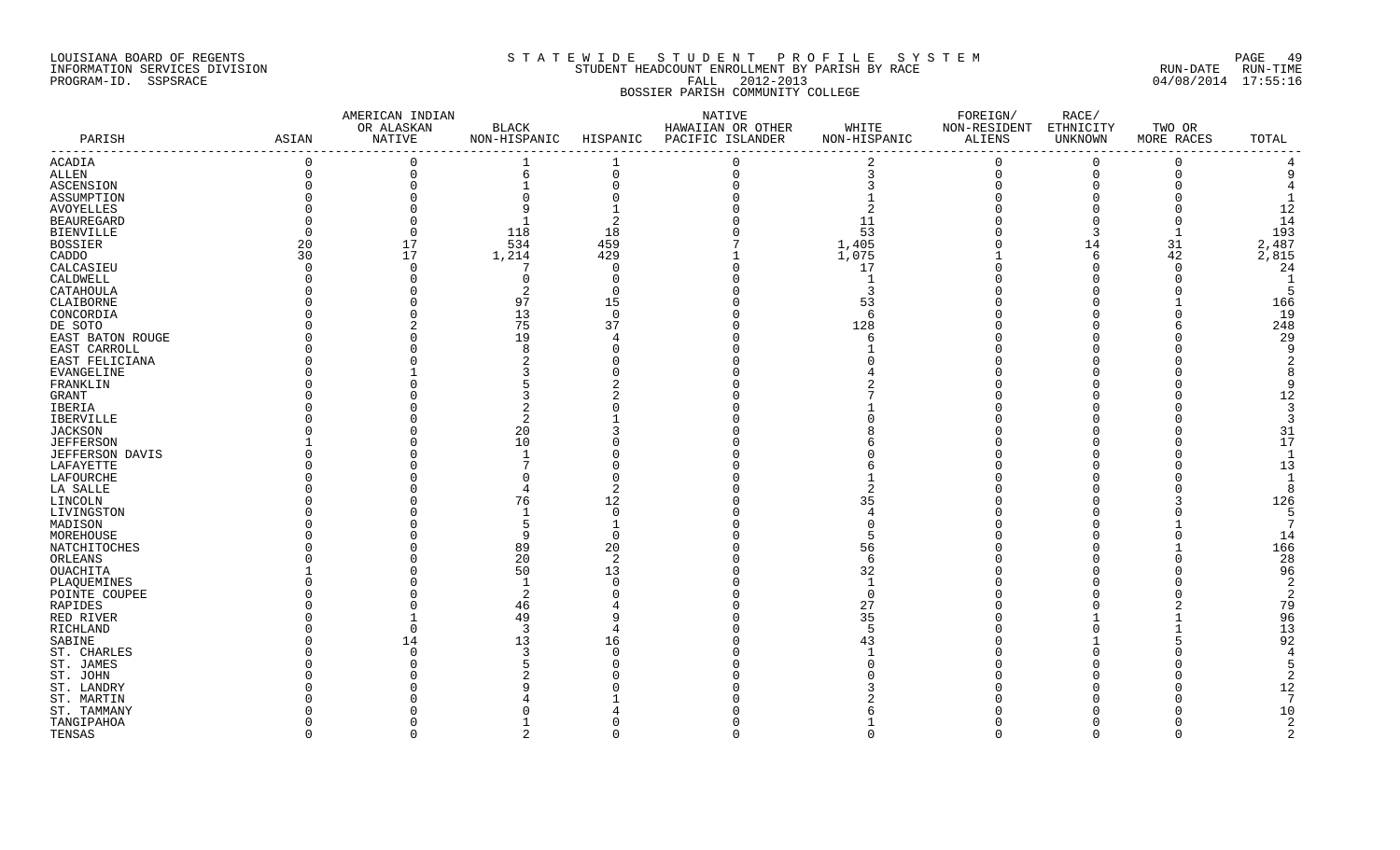#### LOUISIANA BOARD OF REGENTS SOURCOME STATEWIDE STUDENT PROFILE SYSTEM AND PAGE 50 PAGE 50<br>INFORMATION SERVICES DIVISION STANDARE STUDENT HEADCOUNT ENROLLMENT BY PARISH BY RACE INFORMATION SERVICES DIVISION STUDENT STUDENT HEADCOUNT ENROLLMENT BY PARISH BY RACE THAT RUN-DATE RUN-DATE RUN-PROGRAM-ID. SSPSRACE FALL 2012-2013 04/08/2014 17:55:16 BOSSIER PARISH COMMUNITY COLLEGE

| PARISH             | ASIAN | AMERICAN INDIAN<br>OR ALASKAN<br>NATIVE | BLACK<br>NON-HISPANIC | HISPANIC | NATIVE<br>HAWAIIAN OR OTHER<br>PACIFIC ISLANDER | WHITE<br>NON-HISPANIC | FOREIGN/<br>NON-RESIDENT<br>ALIENS | RACE/<br>ETHNICITY<br>UNKNOWN | TWO OR<br>MORE RACES | TOTAL |
|--------------------|-------|-----------------------------------------|-----------------------|----------|-------------------------------------------------|-----------------------|------------------------------------|-------------------------------|----------------------|-------|
| TERREBONNE         |       |                                         |                       |          |                                                 |                       |                                    |                               |                      |       |
| UNION              |       |                                         |                       |          |                                                 |                       |                                    |                               |                      |       |
| VERMILLION         |       |                                         |                       |          |                                                 |                       |                                    |                               |                      |       |
| VERNON             |       |                                         |                       |          |                                                 |                       |                                    |                               |                      |       |
| WASHINGTON         |       |                                         |                       |          |                                                 |                       |                                    |                               |                      |       |
| WEBSTER            |       |                                         | 25'                   |          |                                                 | 349                   |                                    |                               |                      |       |
| WEST BATON ROUGE   |       |                                         |                       |          |                                                 |                       |                                    |                               |                      |       |
| WEST CARROLL       |       |                                         |                       |          |                                                 |                       |                                    |                               |                      |       |
| WEST FELICIANA     |       |                                         |                       |          |                                                 |                       |                                    |                               |                      |       |
| WINN               |       |                                         |                       |          |                                                 |                       |                                    |                               |                      | 30    |
| LOUISIANA TOTAL    |       |                                         | 2,846                 | 1,163    |                                                 | 3,489                 |                                    | 28                            | 101                  | 7,747 |
| OUT-OF-STATE TOTAL |       |                                         |                       |          |                                                 |                       |                                    |                               |                      | 159   |
| FOREIGN TOTAL      |       |                                         |                       |          |                                                 |                       |                                    |                               |                      | 11    |
| TOTAL STUDENTS     | 56    | 56                                      | 2,919                 | 1,174    |                                                 | 3,564                 |                                    | 29                            | 102                  | 7,917 |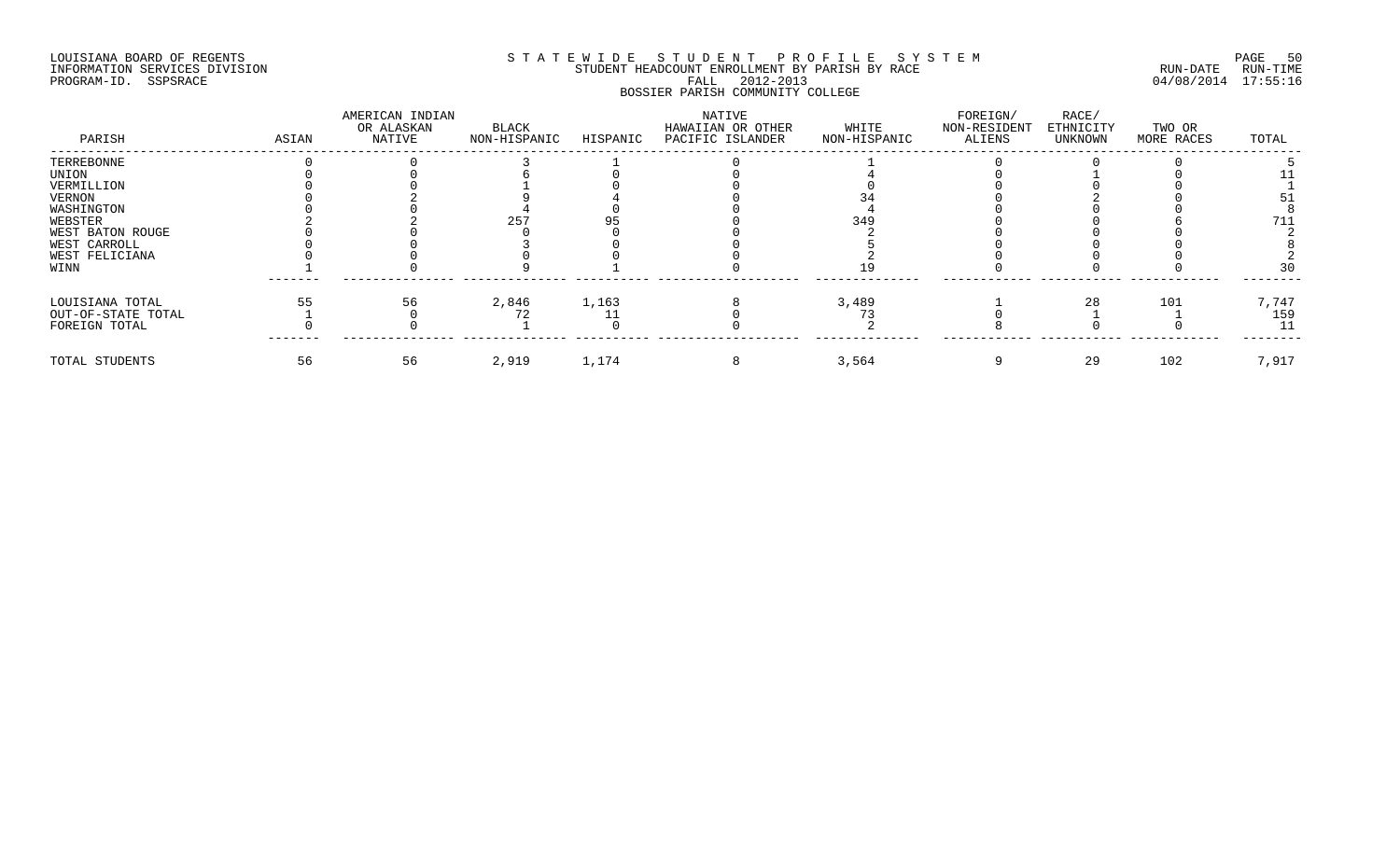#### LOUISIANA BOARD OF REGENTS S T A T E W I D E S T U D E N T P R O F I L E S Y S T E M PAGE 51 INFORMATION SERVICES DIVISION STUDENT HEADCOUNT ENROLLMENT BY PARISH BY RACE RUN-DATE RUN-TIME PROGRAM-ID. SSPSRACE FALL 2012-2013 04/08/2014 17:55:16 DELGADO COMMUNITY COLLEGE

|                        |          | AMERICAN INDIAN |              |              | NATIVE            | FOREIGN/     |              |             |            |                |
|------------------------|----------|-----------------|--------------|--------------|-------------------|--------------|--------------|-------------|------------|----------------|
|                        |          | OR ALASKAN      | <b>BLACK</b> |              | HAWAIIAN OR OTHER | WHITE        | NON-RESIDENT | ETHNICITY   | TWO OR     |                |
| PARISH                 | ASIAN    | NATIVE          | NON-HISPANIC | HISPANIC     | PACIFIC ISLANDER  | NON-HISPANIC | ALIENS       | UNKNOWN     | MORE RACES | TOTAL          |
| ACADIA                 |          | $\mathbf 0$     | 0            | 0            |                   |              | $\mathbf 0$  | 2           | 0          |                |
| ALLEN                  |          | $\mathbf 0$     | 2            | $\Omega$     |                   | $\mathbf{1}$ | 0            | $\mathbf 0$ | $\Omega$   |                |
| ASCENSION              |          | $\Omega$        | 24           | $\Omega$     |                   | 18           | $\Omega$     | 2           |            | 45             |
| ASSUMPTION             |          |                 |              |              |                   | 12           |              |             |            | 23             |
| AVOYELLES              |          |                 |              |              |                   |              |              |             |            |                |
| <b>BEAUREGARD</b>      |          |                 |              |              |                   |              |              |             |            |                |
| <b>BIENVILLE</b>       |          |                 |              |              |                   |              |              |             |            |                |
| BOSSIER                |          |                 |              |              |                   |              |              |             |            |                |
| CADDO                  |          |                 |              |              |                   |              |              |             |            | 16             |
| CALCASIEU              |          |                 | 11           |              |                   | 10           |              |             |            | 25             |
| CALDWELL               |          |                 |              |              |                   |              |              |             |            |                |
| CAMERON                |          |                 |              |              |                   |              |              |             |            |                |
| CATAHOULA              |          |                 |              |              |                   |              |              |             |            |                |
| CLAIBORNE              |          |                 |              |              |                   |              |              |             |            |                |
| CONCORDIA              |          |                 |              |              |                   |              |              |             |            |                |
| DE SOTO                |          |                 |              |              |                   |              |              | $\Omega$    |            |                |
| EAST BATON ROUGE       |          |                 | 80           |              |                   | 45           |              | 10          |            | 148            |
| EAST CARROLL           |          |                 |              |              |                   |              |              | $\Omega$    |            |                |
| EAST FELICIANA         |          |                 |              |              |                   |              |              |             |            |                |
| EVANGELINE             |          |                 |              |              |                   |              |              |             |            |                |
| FRANKLIN               |          |                 |              |              |                   |              |              |             |            |                |
| GRANT                  |          |                 |              |              |                   |              |              |             |            |                |
| IBERIA                 |          |                 |              |              |                   |              |              |             |            | 19             |
| IBERVILLE              |          |                 | 13           |              |                   |              |              | $\Omega$    |            | 14             |
| <b>JACKSON</b>         |          | $\Omega$        | $\Omega$     | <sup>n</sup> |                   |              |              | $\Omega$    | U          |                |
| <b>JEFFERSON</b>       | 299      | 21              | 1,987        | 820          |                   | 2,230        |              | 476         | 125        | 5,966          |
| <b>JEFFERSON DAVIS</b> |          | $\Omega$        | $\Omega$     | $\cap$       |                   |              |              | $\mathbf 0$ | ∩          | $\overline{4}$ |
| LAFAYETTE              |          | $\Omega$        | 12           | O            |                   | 20           |              | -1          |            | 36             |
| LAFOURCHE              |          |                 | 26           |              |                   | 51           |              | 14          |            | 105            |
| LA SALLE               |          |                 | $\Omega$     |              |                   |              |              | $\Omega$    |            |                |
| LINCOLN                |          |                 |              |              |                   | $\Omega$     |              |             |            | 3              |
| LIVINGSTON             |          |                 | 20           |              |                   | 42           |              |             |            | 70             |
| MADISON                |          |                 |              |              |                   |              |              |             |            | $\overline{2}$ |
| MOREHOUSE              |          |                 | 2            |              |                   |              |              | $\Omega$    |            | 3              |
| NATCHITOCHES           |          |                 | $\cap$       |              |                   |              |              | -1          |            | 8              |
| ORLEANS                | 126      |                 | 3,836        | 221          |                   | 939          |              | 376         | 94         | 5,601          |
| OUACHITA               | $\Omega$ |                 | -5           | $\Omega$     |                   | 11           |              | 1           | $\Omega$   | 17             |
| PLAQUEMINES            | 12       |                 | 60           | 11           |                   | 142          |              | 19          | 14         | 262            |
| POINTE COUPEE          |          |                 |              | $\Omega$     |                   | -1           |              | $\Omega$    | $\Omega$   | 7              |
| RAPIDES                |          |                 |              |              |                   | 12           |              |             |            | 23             |
| RED RIVER              |          |                 |              |              |                   |              |              |             |            |                |
| RICHLAND               |          |                 |              |              |                   |              |              |             |            |                |
| SABINE                 |          |                 |              |              |                   |              |              | $\Omega$    |            |                |
| ST. BERNARD            | 10       |                 | 44           | 34           |                   | 178          |              | 16          |            | 293            |
| ST. CHARLES            |          |                 | 207          | 41           |                   | 282          |              | 35          |            | 581            |
| ST. HELENA             |          |                 | 19           | $\cap$       |                   | $\cap$       |              |             |            | 21             |
| ST. JAMES              |          |                 | 40           |              |                   | 10           |              |             |            | 53             |
| ST. JOHN               |          |                 | 203          | 31           |                   | 81           |              | 19          |            | 344            |
| ST. LANDRY             |          |                 | 8            |              |                   | -8           |              | 2           |            | 19             |
| ST. MARTIN             | 6        | $\Omega$        | 10           | $\Omega$     | $\cap$            | 15           | $\Omega$     | 3           | $\Omega$   | 34             |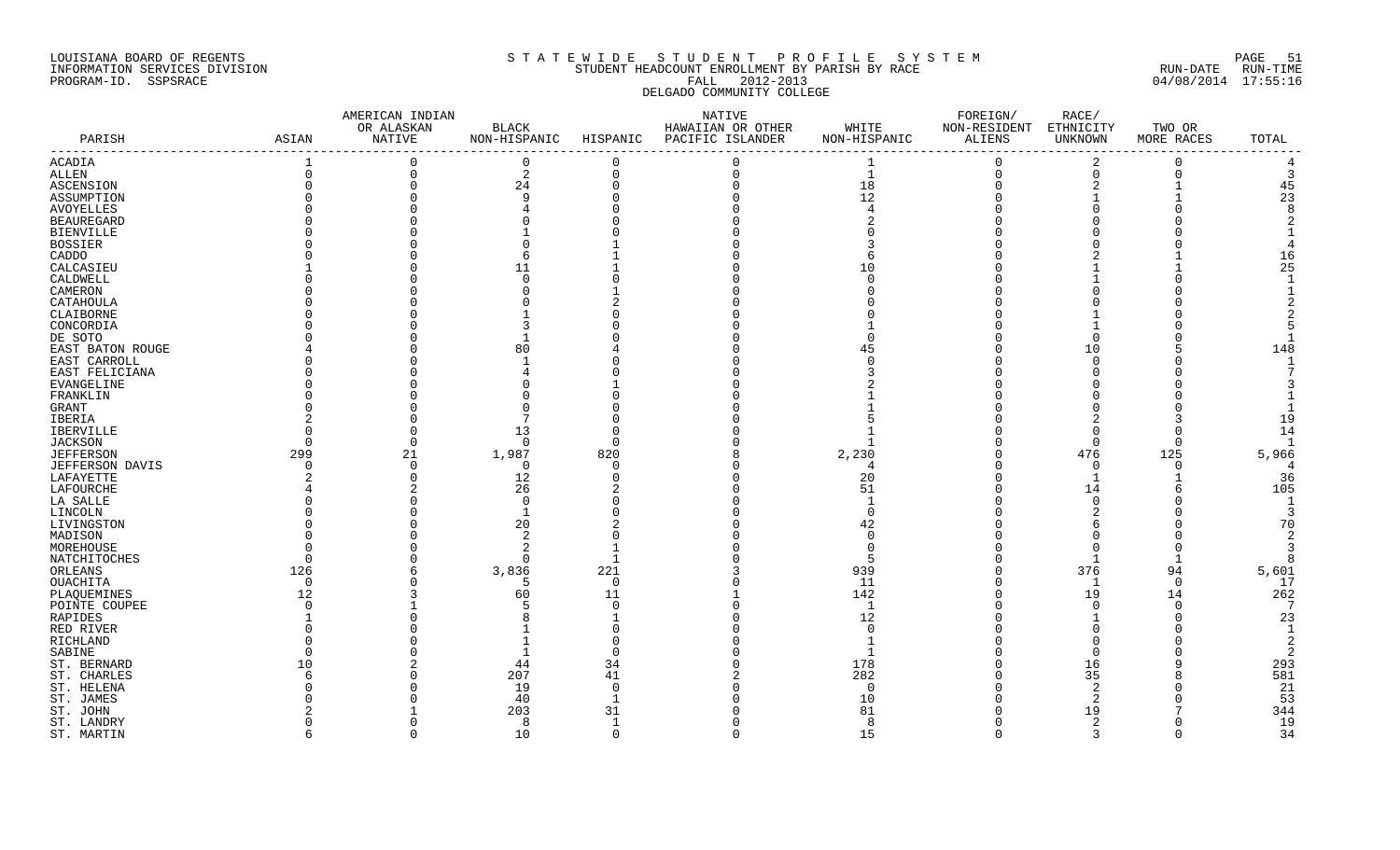#### LOUISIANA BOARD OF REGENTS SOURCOME STATEWIDE STUDE NT PROFILE SYSTEM STE MANUEL TO PAGE 52<br>STUDENT HEADCOUNT ENROLLMENT BY PARISH BY RACE STE MANUEL RUN-DATE RUN-TIME INFORMATION SERVICES DIVISION STUDENT STUDENT HEADCOUNT ENROLLMENT BY PARISH BY RACE PROGRAM-ID. SSPSRACE FALL 2012-2013 04/08/2014 17:55:16 DELGADO COMMUNITY COLLEGE

| PARISH             | ASIAN | AMERICAN INDIAN<br>OR ALASKAN<br>NATIVE | BLACK<br>NON-HISPANIC | HISPANIC | NATIVE<br>HAWAIIAN OR OTHER<br>PACIFIC ISLANDER | WHITE<br>NON-HISPANIC | FOREIGN/<br>NON-RESIDENT<br>ALIENS | RACE/<br>ETHNICITY<br>UNKNOWN | TWO OR<br>MORE RACES | TOTAL  |
|--------------------|-------|-----------------------------------------|-----------------------|----------|-------------------------------------------------|-----------------------|------------------------------------|-------------------------------|----------------------|--------|
| ST. MARY           |       |                                         |                       |          |                                                 |                       |                                    |                               |                      |        |
| ST. TAMMANY        |       |                                         | 441                   | 122      |                                                 | 1,637                 |                                    | 293                           |                      | 2,611  |
| TANGIPAHOA         |       |                                         | 210                   |          |                                                 | 196                   |                                    | 45                            |                      | 471    |
| TENSAS             |       |                                         |                       |          |                                                 |                       |                                    |                               |                      |        |
| TERREBONNE         |       |                                         |                       |          |                                                 |                       |                                    |                               |                      | 106    |
| UNION              |       |                                         |                       |          |                                                 |                       |                                    |                               |                      |        |
| VERMILLION         |       |                                         |                       |          |                                                 |                       |                                    |                               |                      |        |
| VERNON             |       |                                         |                       |          |                                                 |                       |                                    |                               |                      |        |
| WASHINGTON         |       |                                         | 128                   |          |                                                 | 122                   |                                    |                               |                      | 276    |
| WEST BATON ROUGE   |       |                                         |                       |          |                                                 |                       |                                    |                               |                      |        |
| WEST FELICIANA     |       |                                         |                       |          |                                                 |                       |                                    |                               |                      |        |
| LOUISIANA TOTAL    | 524   | 49                                      | 7,491                 | 1,312    |                                                 | 6,165                 |                                    | 1,361                         | 365                  | 17,284 |
| OUT-OF-STATE TOTAL | 78    |                                         | 193                   | 137      |                                                 | 225                   |                                    |                               | 22                   | 737    |
| FOREIGN TOTAL      |       |                                         |                       |          |                                                 |                       |                                    |                               |                      | 72     |
| TOTAL STUDENTS     | 608   | 53                                      | 7,687                 | 1,466    | 18                                              | 6,392                 | 41                                 | 1,441                         | 387                  | 18,093 |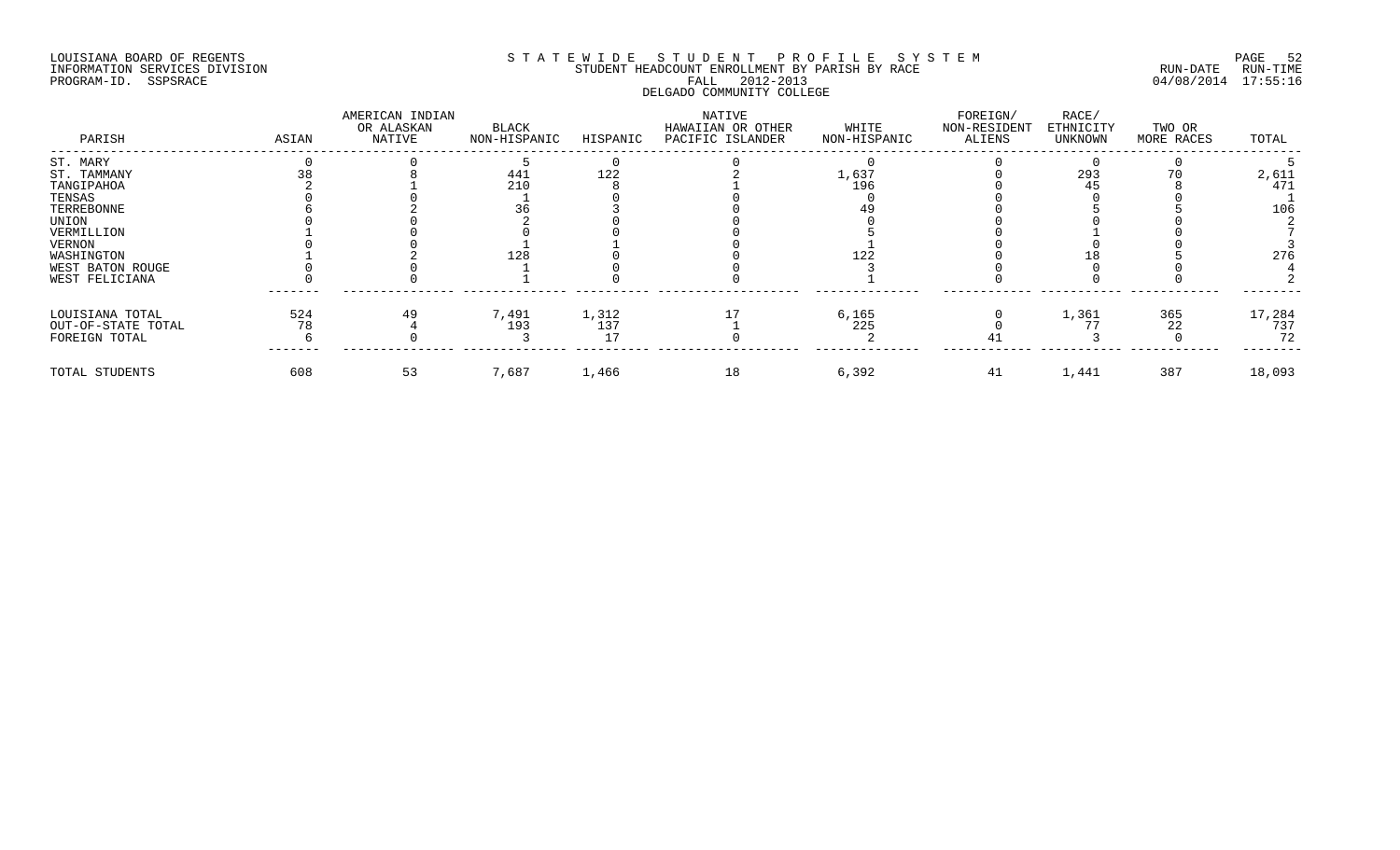## LOUISIANA BOARD OF REGENTS SOURCOME STATEWIDE STUDE NT PROFILE SYSTEM STE MANUEL TO PAGE 53<br>STUDENT HEADCOUNT ENROLLMENT BY PARISH BY RACE SOUR RUN-DATE RUN-TIME INFORMATION SERVICES DIVISION STUDENT STUDENT HEADCOUNT ENROLLMENT BY PARISH BY RACE PROGRAM-ID. SSPSRACE FALL 2012-2013 04/08/2014 17:55:16 ELAINE P. NUNEZ COMMUN. COLLEGE

| PARISH             | ASIAN | AMERICAN INDIAN<br>OR ALASKAN<br>NATIVE | BLACK<br>NON-HISPANIC | HISPANIC | NATIVE<br>HAWAIIAN OR OTHER<br>PACIFIC ISLANDER | WHITE<br>NON-HISPANIC | FOREIGN/<br>NON-RESIDENT<br>ALIENS | RACE/<br>ETHNICITY<br>UNKNOWN | TWO OR<br>MORE RACES | TOTAL |
|--------------------|-------|-----------------------------------------|-----------------------|----------|-------------------------------------------------|-----------------------|------------------------------------|-------------------------------|----------------------|-------|
| ASCENSION          |       |                                         |                       |          |                                                 |                       |                                    |                               |                      |       |
| ASSUMPTION         |       |                                         |                       |          |                                                 |                       |                                    |                               |                      |       |
| AVOYELLES          |       |                                         |                       |          |                                                 |                       |                                    |                               |                      |       |
| BOSSIER            |       |                                         |                       |          |                                                 |                       |                                    |                               |                      |       |
| CALCASIEU          |       |                                         |                       |          |                                                 |                       |                                    |                               |                      |       |
| EAST BATON ROUGE   |       |                                         |                       |          |                                                 |                       |                                    |                               |                      |       |
| IBERIA             |       |                                         |                       |          |                                                 |                       |                                    |                               |                      |       |
| <b>IBERVILLE</b>   |       |                                         |                       |          |                                                 |                       |                                    |                               |                      |       |
| JEFFERSON          |       |                                         | 121                   |          |                                                 |                       |                                    |                               |                      | 194   |
| LAFAYETTE          |       |                                         |                       |          |                                                 |                       |                                    |                               |                      |       |
| LAFOURCHE          |       |                                         |                       |          |                                                 |                       |                                    |                               |                      |       |
| LIVINGSTON         |       |                                         |                       |          |                                                 |                       |                                    |                               |                      |       |
| NATCHITOCHES       |       |                                         |                       |          |                                                 |                       |                                    |                               |                      |       |
| ORLEANS            |       |                                         | 455                   |          |                                                 |                       |                                    |                               |                      | 560   |
| PLAQUEMINES        |       |                                         |                       |          |                                                 |                       |                                    |                               |                      | 132   |
| RAPIDES            |       |                                         |                       |          |                                                 |                       |                                    |                               |                      |       |
| RED RIVER          |       |                                         |                       |          |                                                 |                       |                                    |                               |                      |       |
| ST. BERNARD        |       |                                         | 146                   |          |                                                 | 522                   |                                    |                               |                      | 783   |
| ST. CHARLES        |       |                                         |                       |          |                                                 |                       |                                    |                               |                      |       |
| ST. JOHN           |       |                                         |                       |          |                                                 |                       |                                    |                               |                      |       |
| ST. MARTIN         |       |                                         |                       |          |                                                 |                       |                                    |                               |                      |       |
| ST. MARY           |       |                                         |                       |          |                                                 |                       |                                    |                               |                      |       |
| ST. TAMMANY        |       |                                         |                       |          |                                                 | 377                   |                                    |                               |                      | 525   |
| TANGIPAHOA         |       |                                         |                       |          |                                                 |                       |                                    |                               |                      |       |
| WASHINGTON         |       |                                         |                       |          |                                                 |                       |                                    |                               |                      |       |
| WEST BATON ROUGE   |       |                                         |                       |          |                                                 |                       |                                    |                               |                      |       |
|                    |       |                                         |                       |          |                                                 |                       |                                    |                               |                      |       |
| LOUISIANA TOTAL    | 42    | 15                                      | 870                   | 90       |                                                 | 1,105                 |                                    | 80                            | 45                   | 2,250 |
| OUT-OF-STATE TOTAL |       |                                         |                       |          |                                                 |                       |                                    |                               |                      | 15    |
| FOREIGN TOTAL      |       |                                         |                       |          |                                                 |                       |                                    |                               |                      |       |
| TOTAL STUDENTS     | 43    | 15                                      | 875                   | 92       | 2                                               | 1,114                 | 2                                  | 81                            | 45                   | 2,269 |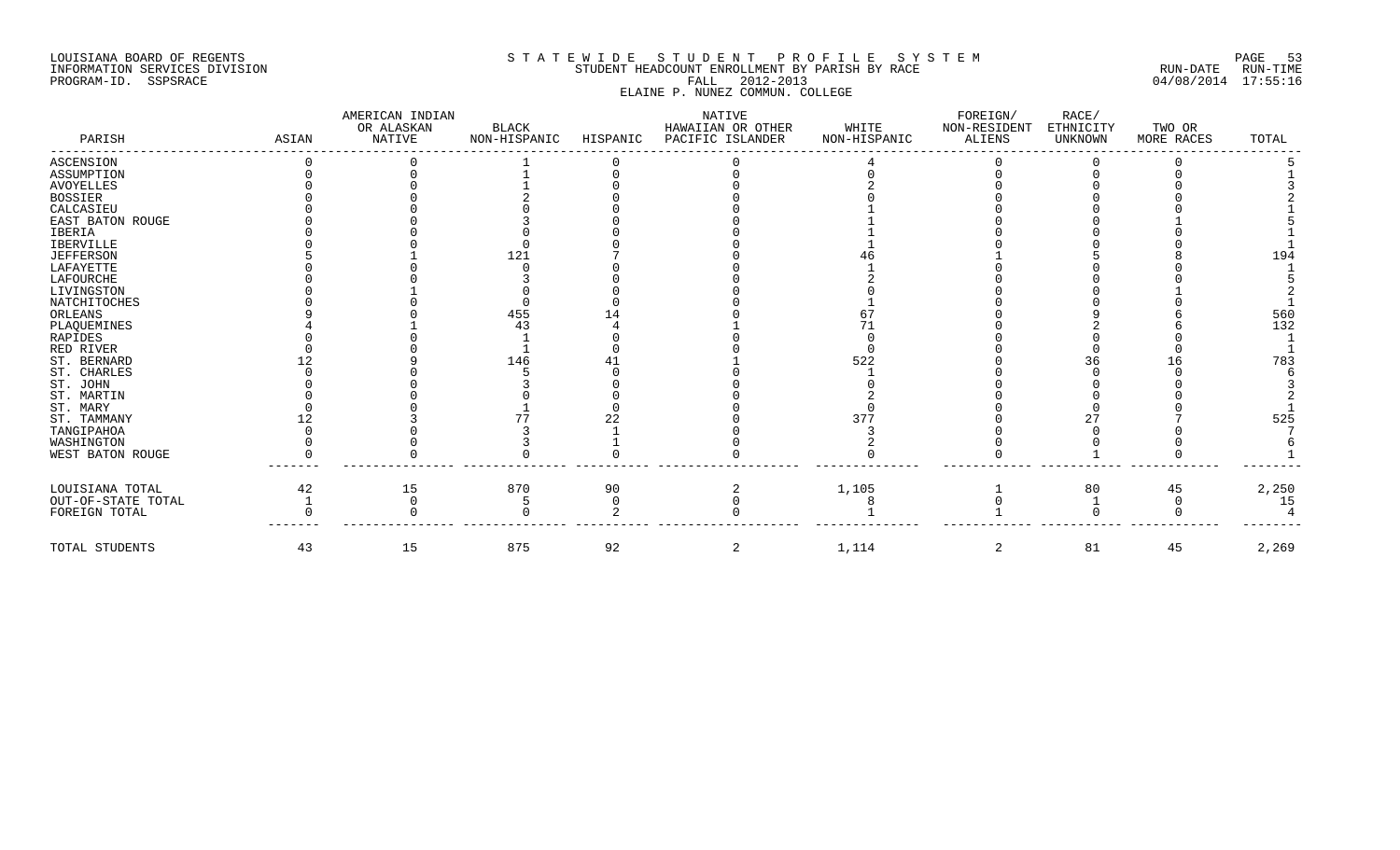#### LOUISIANA BOARD OF REGENTS SAND AND STATEWIDE STUDENT PROFILE SYSTEM AND SOME 54 INFORMATION SERVICES DIVISION STUDENT HEADCOUNT ENROLLMENT BY PARISH BY RACE RUN-DATE RUN-TIME PROGRAM-ID. SSPSRACE FALL 2012-2013 04/08/2014 17:55:16 RIVER PARISHES COMMUNITY COLLEGE

|                    |          | AMERICAN INDIAN      |                              |                | NATIVE            |              | FOREIGN/               | RACE/          |                |                |
|--------------------|----------|----------------------|------------------------------|----------------|-------------------|--------------|------------------------|----------------|----------------|----------------|
| PARISH             | ASIAN    | OR ALASKAN<br>NATIVE | <b>BLACK</b><br>NON-HISPANIC | HISPANIC       | HAWAIIAN OR OTHER | WHITE        | NON-RESIDENT<br>ALIENS | ETHNICITY      | TWO OR         | TOTAL          |
|                    |          |                      |                              |                | PACIFIC ISLANDER  | NON-HISPANIC |                        | UNKNOWN        | MORE RACES     |                |
| <b>ALLEN</b>       | $\Omega$ | $\Omega$             | -1                           | $\Omega$       |                   | $\Omega$     |                        | $\overline{0}$ | $\Omega$       |                |
| <b>ASCENSION</b>   | 12       | 21                   | 603                          | 88             |                   | 1,434        |                        | 38             | 12             | 2,208          |
| ASSUMPTION         |          |                      | 102                          | $\overline{2}$ |                   | 124          |                        | 5              | 2              | 236            |
| <b>BOSSIER</b>     |          |                      | $\cap$                       |                |                   |              |                        |                |                |                |
| CALCASIEU          |          |                      |                              |                |                   |              |                        |                |                |                |
| CLAIBORNE          |          |                      |                              |                |                   |              |                        |                |                |                |
| CONCORDIA          |          |                      |                              |                |                   |              |                        |                |                |                |
| EAST BATON ROUGE   |          |                      | 60                           |                |                   |              |                        |                |                | 137            |
| EAST CARROLL       |          |                      |                              |                |                   |              |                        |                |                |                |
| EAST FELICIANA     |          |                      |                              |                |                   |              |                        |                |                |                |
| IBERVILLE          |          |                      | 36                           |                |                   |              |                        |                |                | 46             |
| <b>JEFFERSON</b>   |          |                      | 19                           |                |                   |              |                        |                |                | 39             |
| JEFFERSON DAVIS    |          |                      |                              |                |                   |              |                        |                |                |                |
| LAFAYETTE          |          |                      |                              |                |                   |              |                        |                |                |                |
| LAFOURCHE          |          |                      |                              |                |                   |              |                        |                |                |                |
| LA SALLE           |          |                      |                              |                |                   |              |                        |                |                |                |
|                    |          |                      |                              |                |                   |              |                        |                |                |                |
| LIVINGSTON         |          |                      |                              |                |                   |              |                        |                |                | 94             |
| MADISON            |          |                      |                              |                |                   |              |                        |                |                |                |
| MOREHOUSE          |          |                      |                              |                |                   |              |                        |                |                |                |
| ORLEANS            |          |                      |                              |                |                   |              |                        |                |                | 27             |
| <b>OUACHITA</b>    |          |                      |                              |                |                   |              |                        |                |                |                |
| PLAQUEMINES        |          |                      |                              |                |                   |              |                        |                |                |                |
| POINTE COUPEE      |          |                      |                              |                |                   |              |                        |                |                |                |
| RAPIDES            |          |                      |                              |                |                   |              |                        |                |                |                |
| ST. BERNARD        |          |                      |                              |                |                   |              |                        |                |                |                |
| ST. CHARLES        |          |                      | 11                           |                |                   | 14           |                        |                |                | 27             |
| ST. HELENA         |          |                      | -1                           |                |                   | - വ          |                        |                |                |                |
| ST. JAMES          |          |                      | 196                          |                |                   | 192          |                        |                |                | 397            |
| ST. JOHN           |          |                      | 101                          |                |                   | 43           |                        |                |                | 152            |
| ST. LANDRY         |          |                      |                              |                |                   |              |                        |                |                | $\overline{2}$ |
| ST. MARTIN         |          |                      |                              |                |                   |              |                        |                |                | $\mathsf{R}$   |
| ST. TAMMANY        |          |                      |                              |                |                   | 18           |                        |                |                | 26             |
| TANGIPAHOA         |          |                      | 20                           |                |                   | 14           |                        |                |                | 34             |
| TERREBONNE         |          |                      |                              |                |                   |              |                        |                |                |                |
| UNION              |          |                      |                              |                |                   |              |                        |                |                |                |
|                    |          |                      | 27                           |                |                   |              |                        |                |                | 57             |
| WASHINGTON         |          |                      |                              |                |                   | 26           |                        |                |                |                |
| WEBSTER            |          |                      |                              |                |                   |              |                        |                |                |                |
| WEST BATON ROUGE   |          |                      |                              |                |                   |              |                        |                |                |                |
| WEST FELICIANA     |          |                      |                              |                |                   |              |                        |                | $\Omega$       |                |
| LOUISIANA TOTAL    | 16       | 23                   | 1,235                        | 107            | 0                 | 2,071        | 0                      | 57             | 33             | 3,542          |
| OUT-OF-STATE TOTAL | ∩        | $\Omega$             | 2                            | 2              | $\Omega$          | 13           | $\Omega$               | $\mathsf{O}$   | $\overline{0}$ | 17             |
| FOREIGN TOTAL      |          | U                    | $\cap$                       |                |                   | $\cap$       |                        | $\Omega$       | $\Omega$       |                |
| TOTAL STUDENTS     | 16       | 23                   | 1,237                        | 109            | $\mathbf 0$       | 2,084        | 7                      | 57             | 33             | 3,566          |
|                    |          |                      |                              |                |                   |              |                        |                |                |                |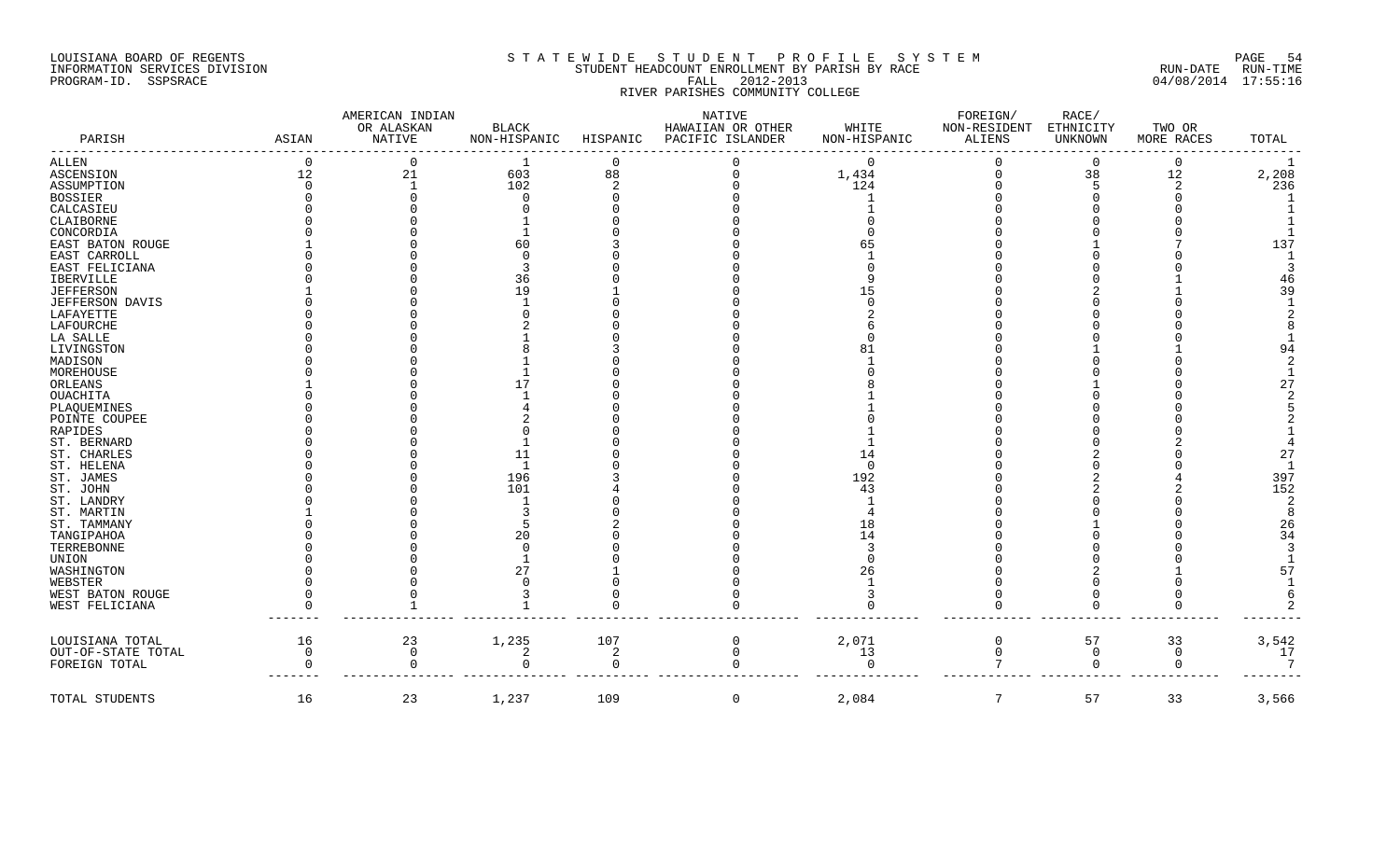#### LOUISIANA BOARD OF REGENTS S T A T E W I D E S T U D E N T P R O F I L E S Y S T E M PAGE 55 INFORMATION SERVICES DIVISION STUDENT HEADCOUNT ENROLLMENT BY PARISH BY RACE RUN-DATE RUN-TIME PROGRAM-ID. SSPSRACE FALL 2012-2013 04/08/2014 17:55:16 SOUTH LA. COMMUNITY COLLEGE

|                          |          | AMERICAN INDIAN      |                | NATIVE      |                           |                | FOREIGN/                         |                |            |                          |
|--------------------------|----------|----------------------|----------------|-------------|---------------------------|----------------|----------------------------------|----------------|------------|--------------------------|
|                          |          | OR ALASKAN<br>NATIVE | <b>BLACK</b>   |             | HAWAIIAN OR OTHER         | WHITE          | NON-RESIDENT ETHNICITY<br>ALIENS |                | TWO OR     |                          |
| PARISH                   | ASIAN    |                      | NON-HISPANIC   |             | HISPANIC PACIFIC ISLANDER | NON-HISPANIC   |                                  | <b>UNKNOWN</b> | MORE RACES | TOTAL<br>$- - - - - - -$ |
| ACADIA                   |          | $\Omega$             | 113            | 2           | $\Omega$                  | 328            |                                  | 20             | 5          | 470                      |
| ALLEN                    | $\Omega$ | $\mathbf 0$          | $\overline{0}$ | $\mathbf 0$ | $\Omega$                  | $\overline{3}$ | 0                                | 1              |            | -5                       |
| ASCENSION                |          | $\Omega$             | 3              |             |                           | 11             |                                  |                |            | 15                       |
| ASSUMPTION               |          |                      | $\Omega$       |             |                           | $\overline{4}$ |                                  |                |            | $\overline{4}$           |
| AVOYELLES                |          |                      | 14             |             |                           | 38             |                                  |                |            | 53                       |
| <b>BEAUREGARD</b>        |          |                      |                |             |                           |                |                                  |                |            | -9                       |
| <b>BOSSIER</b>           |          |                      |                |             |                           |                |                                  |                |            |                          |
| CADDO                    |          |                      |                |             |                           |                |                                  |                |            | 11                       |
| CALCASIEU                |          |                      | 11             |             |                           | 32             |                                  |                |            | 45                       |
| CALDWELL                 |          |                      | $\Omega$       |             |                           |                |                                  |                |            |                          |
| CATAHOULA                |          |                      |                |             |                           |                |                                  |                |            |                          |
| CONCORDIA                |          |                      |                |             |                           |                |                                  |                |            |                          |
| DE SOTO                  |          |                      |                |             |                           |                |                                  |                |            |                          |
|                          |          |                      | 31             |             |                           | 35             |                                  |                |            | 75                       |
| EAST BATON ROUGE         |          |                      |                |             |                           |                |                                  | $\Omega$       |            | $\overline{4}$           |
| EAST FELICIANA           |          |                      | $\overline{3}$ |             |                           |                |                                  |                |            |                          |
| EVANGELINE               |          |                      | 103            |             |                           | 140            |                                  | 12             |            | 258                      |
| FRANKLIN                 |          |                      | -1             |             |                           | $\Omega$       |                                  | $\Omega$       |            | $\mathbf{1}$             |
| GRANT                    |          |                      | $\Omega$       |             |                           | -6             |                                  | $\mathbf 0$    |            | 7                        |
| IBERIA                   | 32       |                      | 349            | 15          |                           | 433            |                                  | 39             |            | 881                      |
| IBERVILLE                | $\Omega$ |                      | $\overline{3}$ | $\Omega$    |                           | 3              |                                  | $\Omega$       |            | 6                        |
| <b>JEFFERSON</b>         |          | $\Omega$             | 13             |             |                           | 36             |                                  | 3              |            | 60                       |
| <b>JEFFERSON DAVIS</b>   |          | $\Omega$             | 3              |             |                           | 22             |                                  | $\Omega$       | $\Omega$   | 26                       |
| LAFAYETTE                | 58       | 12                   | 835            | 78          |                           | 1,359          |                                  | 217            | 23         | 2,584                    |
| LAFOURCHE                |          | 2                    |                |             |                           | 12             |                                  | $\Omega$       |            | 19                       |
| LIVINGSTON               |          |                      |                |             |                           | 27             |                                  |                |            | 27                       |
| MADISON                  |          |                      |                |             |                           |                |                                  |                |            |                          |
| MOREHOUSE                |          |                      |                |             |                           |                |                                  |                |            |                          |
| NATCHITOCHES             |          |                      |                |             |                           |                |                                  |                |            |                          |
| ORLEANS                  |          |                      | 23             |             |                           |                |                                  |                |            | 46                       |
| OUACHITA                 |          |                      |                |             |                           |                |                                  |                |            | 5                        |
| PLAQUEMINES              |          |                      |                |             |                           |                |                                  |                |            | $\overline{A}$           |
| POINTE COUPEE            |          |                      |                |             |                           | 18             |                                  |                |            | 22                       |
| RAPIDES                  |          |                      | 17             |             |                           | 34             |                                  |                |            | 59                       |
| SABINE                   |          |                      |                |             |                           |                |                                  |                |            | 6                        |
| ST. BERNARD              |          |                      |                |             |                           |                |                                  |                |            | 3                        |
| ST. CHARLES              |          |                      |                |             |                           |                |                                  |                |            | 11                       |
| ST. JAMES                |          |                      |                |             |                           |                |                                  |                |            | 6                        |
| ST. JOHN                 |          |                      |                |             |                           |                |                                  | $\Omega$       |            | 14                       |
| ST. LANDRY               |          |                      | 345            |             |                           | 345            |                                  | 19             |            | 730                      |
| ST. MARTIN               |          |                      | 364            |             |                           | 379            |                                  | 53             | 10         | 825                      |
| ST. MARY                 |          |                      | 7              |             |                           | -5             |                                  | $\Omega$       |            | 12                       |
| ST. TAMMANY              |          |                      | 9              |             |                           | 32             |                                  |                |            | 45                       |
|                          |          |                      |                |             |                           | 10             |                                  |                |            | 23                       |
| TANGIPAHOA<br>TERREBONNE |          |                      | 10<br>14       |             |                           | 22             |                                  |                |            | 39                       |
|                          |          |                      | $\Omega$       |             |                           | - 1            |                                  | $\Omega$       |            | $\mathbf{1}$             |
| UNION                    |          |                      |                |             |                           |                |                                  |                |            |                          |
| VERMILLION               |          |                      | 167            | 17          |                           | 560            |                                  | 141            |            | 926                      |
| <b>VERNON</b>            |          |                      |                |             |                           |                |                                  | $\Omega$       |            | 13                       |
| WASHINGTON               |          |                      |                |             |                           |                |                                  |                |            | 10                       |
| WEBSTER                  |          |                      |                |             |                           |                |                                  |                |            | -2                       |
| WEST BATON ROUGE         | $\cap$   | $\cap$               |                |             |                           |                | $\cap$                           | $\cap$         | $\cap$     |                          |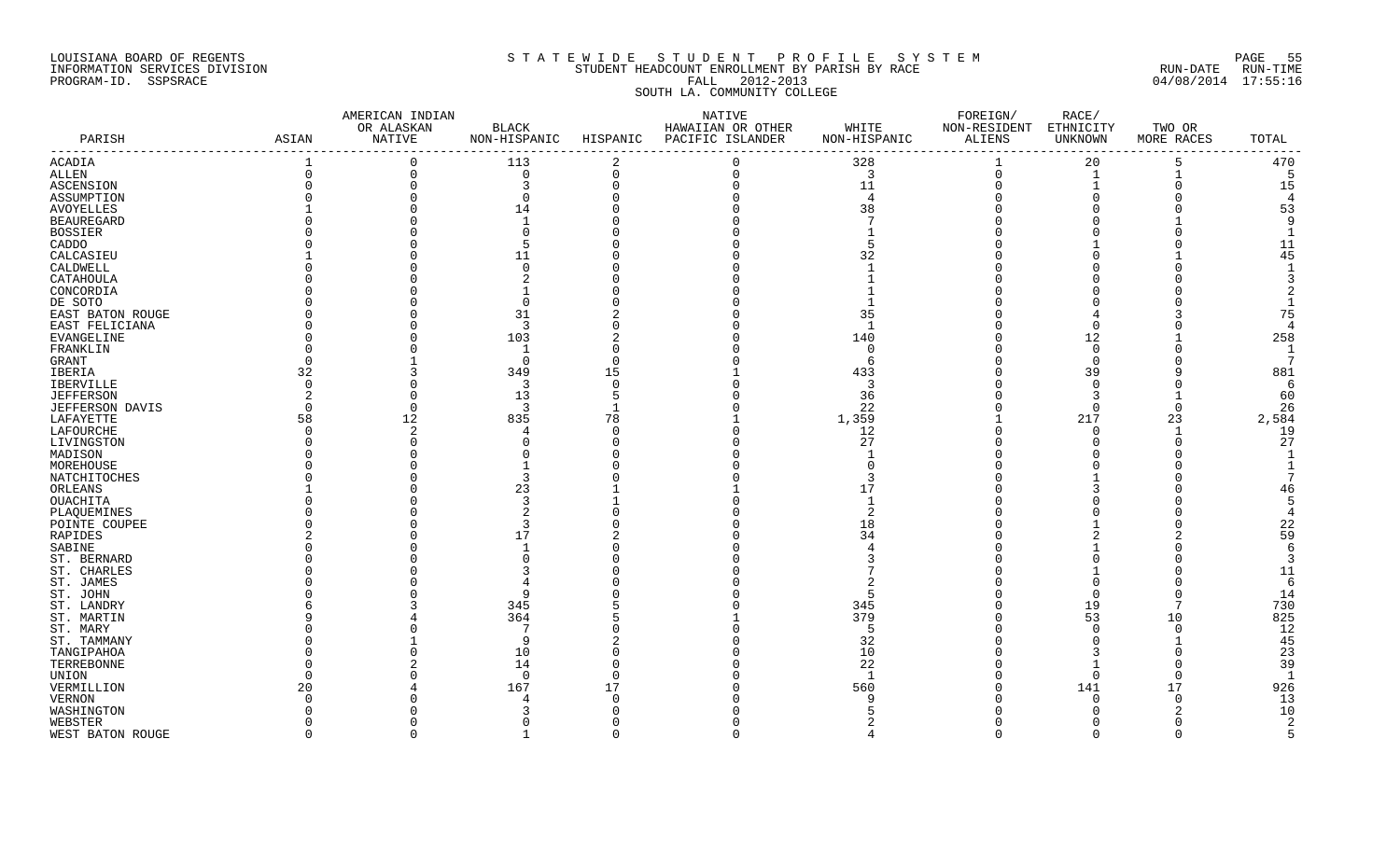## LOUISIANA BOARD OF REGENTS SOURCOME STATEWIDE STUDE NT PROFILE SYSTEM STE MANUEL TO PAGE 56<br>STUDENT HEADCOUNT ENROLLMENT BY PARISH BY RACE STE MANUEL RUN-DATE RUN-TIME INFORMATION SERVICES DIVISION STUDENT STUDENT HEADCOUNT ENROLLMENT BY PARISH BY RACE PROGRAM-ID. SSPSRACE FALL 2012-2013 04/08/2014 17:55:16 SOUTH LA. COMMUNITY COLLEGE

| PARISH                                                 | ASIAN | AMERICAN INDIAN<br>OR ALASKAN<br>NATIVE | BLACK<br>NON-HISPANIC | HISPANIC | NATIVE<br>HAWAIIAN OR OTHER<br>PACIFIC ISLANDER | WHITE<br>NON-HISPANIC | FOREIGN/<br>NON-RESIDENT<br><b>ALIENS</b> | RACE/<br>ETHNICITY<br>UNKNOWN | TWO OR<br>MORE RACES | TOTAL |
|--------------------------------------------------------|-------|-----------------------------------------|-----------------------|----------|-------------------------------------------------|-----------------------|-------------------------------------------|-------------------------------|----------------------|-------|
| WEST FELICIANA                                         |       |                                         |                       |          |                                                 |                       |                                           |                               |                      |       |
| LOUISIANA TOTAL<br>OUT-OF-STATE TOTAL<br>FOREIGN TOTAL | 133   |                                         | 2,490                 | 138      |                                                 | 3,983                 |                                           | 524                           | 85                   | 7,391 |
| TOTAL STUDENTS                                         | 135   |                                         | 2,501                 | 141      |                                                 | 4,007                 |                                           | 539                           | 86                   | 7,458 |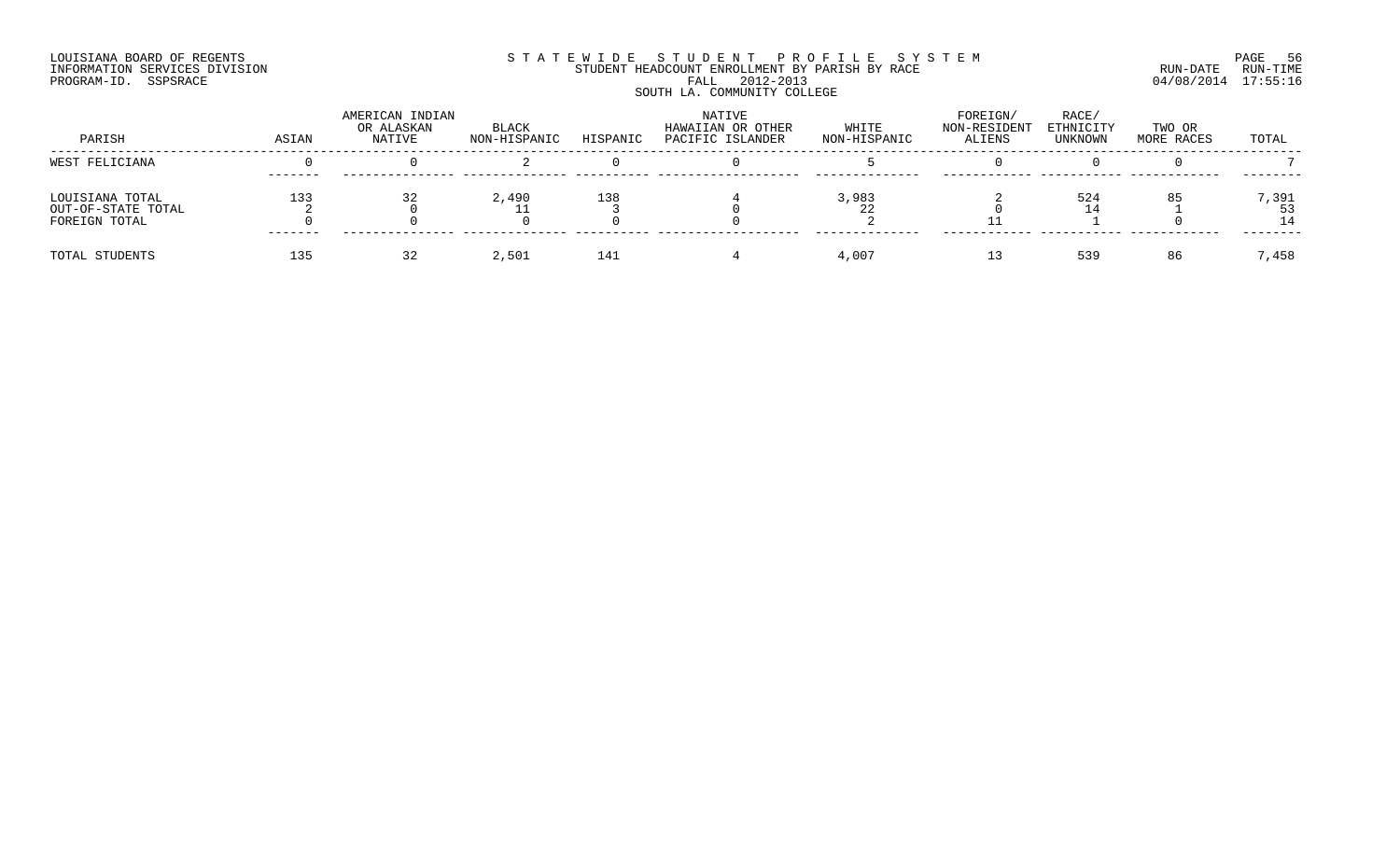#### LOUISIANA BOARD OF REGENTS SAND AND STATEWIDE STUDENT PROFILE SYSTEM AND SOME 57 INFORMATION SERVICES DIVISION SAN STUDENT HEADCOUNT ENROLLMENT BY PARISH BY RACE SUN-DATE RUN-DATE RUN-TIME RUN<br>PROGRAM-ID. SSPSRACE 04/08/2014 17:55:16 PROGRAM-ID. SSPSRACE FALL 2012-2013 LA. DELTA COMMUNITY COLLEGE

|                    |                | AMERICAN INDIAN      |                              |          | NATIVE                                |                       | FOREIGN/               | RACE/                |                      |              |
|--------------------|----------------|----------------------|------------------------------|----------|---------------------------------------|-----------------------|------------------------|----------------------|----------------------|--------------|
| PARISH             | ASIAN          | OR ALASKAN<br>NATIVE | <b>BLACK</b><br>NON-HISPANIC | HISPANIC | HAWAIIAN OR OTHER<br>PACIFIC ISLANDER | WHITE<br>NON-HISPANIC | NON-RESIDENT<br>ALIENS | ETHNICITY<br>UNKNOWN | TWO OR<br>MORE RACES | TOTAL        |
| ACADIA             | $\overline{0}$ | $\overline{0}$       | 0                            | $\Omega$ |                                       |                       | $\Omega$               | $\Omega$             | $\Omega$             |              |
| ASCENSION          | $\Omega$       | $\mathbf 0$          |                              | 0        |                                       |                       | $\Omega$               |                      |                      |              |
| <b>AVOYELLES</b>   |                | $\Omega$             | $\Omega$                     |          |                                       |                       |                        |                      |                      |              |
| <b>BEAUREGARD</b>  |                |                      |                              |          |                                       |                       |                        |                      |                      |              |
| <b>BIENVILLE</b>   |                |                      |                              |          |                                       |                       |                        |                      |                      |              |
| BOSSIER            |                |                      |                              |          |                                       |                       |                        |                      |                      |              |
| CADDO              |                |                      |                              |          |                                       |                       |                        |                      |                      |              |
| CALCASIEU          |                |                      |                              |          |                                       |                       |                        |                      |                      |              |
| CALDWELL           |                |                      | 20                           |          |                                       | 104                   |                        | 12                   |                      | 139          |
| CATAHOULA          |                |                      | 12                           |          |                                       | 16                    |                        |                      |                      | 32           |
| CLAIBORNE          |                |                      | -2                           |          |                                       | -5                    |                        |                      |                      | -8           |
| CONCORDIA          |                |                      | -6                           |          |                                       | 12                    |                        |                      |                      | 20           |
| EAST BATON ROUGE   |                |                      | $\mathbf{1}$                 |          |                                       | -5                    |                        |                      |                      | - 7          |
| EAST CARROLL       |                |                      | 102                          |          |                                       | 14                    |                        |                      |                      | 125          |
| EAST FELICIANA     |                |                      |                              |          |                                       | -1                    |                        |                      |                      | -2           |
| FRANKLIN           |                |                      | 71                           |          |                                       | 122                   |                        | 30                   |                      | 234          |
| <b>GRANT</b>       |                |                      |                              |          |                                       | 3                     |                        |                      |                      | 3            |
| IBERVILLE          |                |                      |                              |          |                                       |                       |                        |                      |                      |              |
| <b>JACKSON</b>     |                |                      |                              |          |                                       | 44                    |                        |                      |                      | 55           |
| <b>JEFFERSON</b>   |                |                      |                              |          |                                       |                       |                        |                      |                      | 2            |
| JEFFERSON DAVIS    |                |                      |                              |          |                                       |                       |                        |                      |                      | $\mathbf{1}$ |
| LA SALLE           |                |                      |                              |          |                                       | 15                    |                        |                      |                      | 19           |
| LINCOLN            |                |                      | 62                           |          |                                       | 127                   |                        | 16                   |                      | 212          |
| LIVINGSTON         |                |                      | $\overline{0}$               |          |                                       | 0                     |                        |                      |                      | -2           |
| MADISON            |                |                      | 89                           |          |                                       | 19                    |                        |                      |                      | 123          |
| MOREHOUSE          |                |                      | 154                          | 14       |                                       | 159                   |                        | 37                   |                      | 371          |
| NATCHITOCHES       |                |                      | 1                            | ∩        |                                       | -1                    |                        | $\cap$               |                      | 3            |
| ORLEANS            |                |                      | -5                           | $\Omega$ |                                       | 2                     |                        | $\Omega$             |                      |              |
| OUACHITA           | 14             |                      | 765                          | 93       |                                       | 973                   |                        | 169                  |                      | 2,024        |
| RAPIDES            |                |                      | -1                           |          |                                       | -7                    |                        | $\Omega$             |                      | 10           |
| RICHLAND           |                |                      | 84                           | 11       |                                       | 147                   |                        | 21                   |                      | 265          |
| SABINE             |                |                      |                              |          |                                       |                       |                        |                      |                      |              |
| ST. BERNARD        |                |                      |                              |          |                                       |                       |                        |                      |                      |              |
| ST. CHARLES        |                |                      |                              |          |                                       |                       |                        |                      |                      |              |
| ST. JOHN           |                |                      |                              |          |                                       |                       |                        |                      |                      |              |
| ST. TAMMANY        |                |                      |                              |          |                                       |                       |                        |                      |                      |              |
| TENSAS             |                |                      | 21                           |          |                                       |                       |                        |                      |                      | 28           |
| TERREBONNE         |                |                      | $\cap$                       |          |                                       |                       |                        |                      |                      |              |
| UNION              |                |                      | 29                           |          |                                       | 87                    |                        | 10                   |                      | 132          |
| <b>VERNON</b>      |                |                      |                              |          |                                       |                       |                        |                      |                      | 3            |
| WASHINGTON         |                |                      |                              |          |                                       |                       |                        |                      |                      |              |
| WEBSTER            |                |                      |                              |          |                                       |                       |                        |                      |                      |              |
| WEST BATON ROUGE   |                |                      | $\Omega$                     |          |                                       |                       |                        |                      |                      |              |
| WEST CARROLL       |                | $\Omega$             | 24                           |          |                                       | 129                   | $\Omega$               | 11                   |                      | 169          |
| WINN               |                | $\Omega$             | $\overline{4}$               |          | $\Omega$                              | 9                     | $\Omega$               | 2                    | $\mathbf{1}$         | 16           |
| LOUISIANA TOTAL    | 20             | 11                   | 1,487                        | 168      | 0                                     | 2,031                 | $\mathbf 0$            | 329                  | 18                   | $4\,,\,064$  |
| OUT-OF-STATE TOTAL | 1              | $\overline{0}$       | 16                           | 5        | $\Omega$                              | 18                    | $\Omega$               | 8                    | $\mathbf 0$          | 48           |
| FOREIGN TOTAL      | $\Omega$       | $\Omega$             | 1                            | $\Omega$ | $\cap$                                | $\Omega$              | 10                     | $\Omega$             | $\Omega$             | 11           |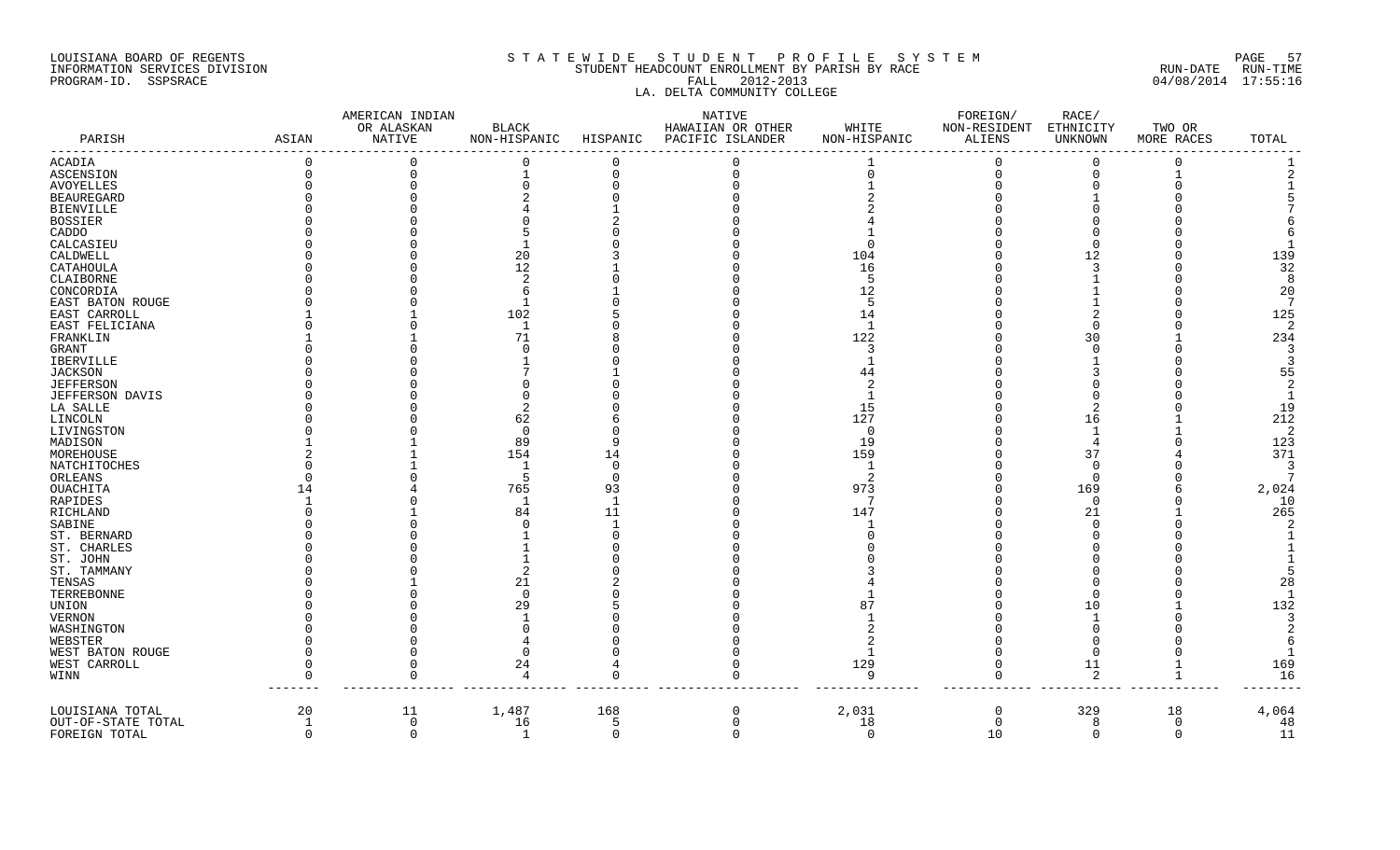| LOUISIANA BOARD OF REGENTS    | STATEWIDE STUDENT PROFILE SYSTEM               | 58<br>PAGE           |
|-------------------------------|------------------------------------------------|----------------------|
| INFORMATION SERVICES DIVISION | STUDENT HEADCOUNT ENROLLMENT BY PARISH BY RACE | RUN-TIME<br>RUN-DATE |
| PROGRAM-ID. SSPSRACE          | 2012-2013<br>FALI                              | 04/08/2014 17:55:16  |
|                               | . DELTA COMMUNITY COLLEGE                      |                      |

| PARISH | ASIAN | AMERICAN INDIAN<br>OR ALASKAN<br><b>NATIVE</b> | <b>BLACK</b><br>NON-HISPANIC | HISPANIC | NATIVE<br>HAWAIIAN OR OTHER<br>PACIFIC ISLANDER | WHITE<br>NON-HISPANIC | FOREIGN/<br>ON-RESIDENT<br><b>ALIENS</b> | RACE,<br>ETHNICITY<br>UNKNOWN | TWO OR<br>MORE RACES | TOTAL             |
|--------|-------|------------------------------------------------|------------------------------|----------|-------------------------------------------------|-----------------------|------------------------------------------|-------------------------------|----------------------|-------------------|
|        |       |                                                |                              |          |                                                 |                       |                                          |                               |                      |                   |
| TOTAL  |       |                                                | .504                         |          |                                                 | 990 ، ∠               |                                          | 337                           |                      | 1 2 3<br>ر ⊿⊥ د ۲ |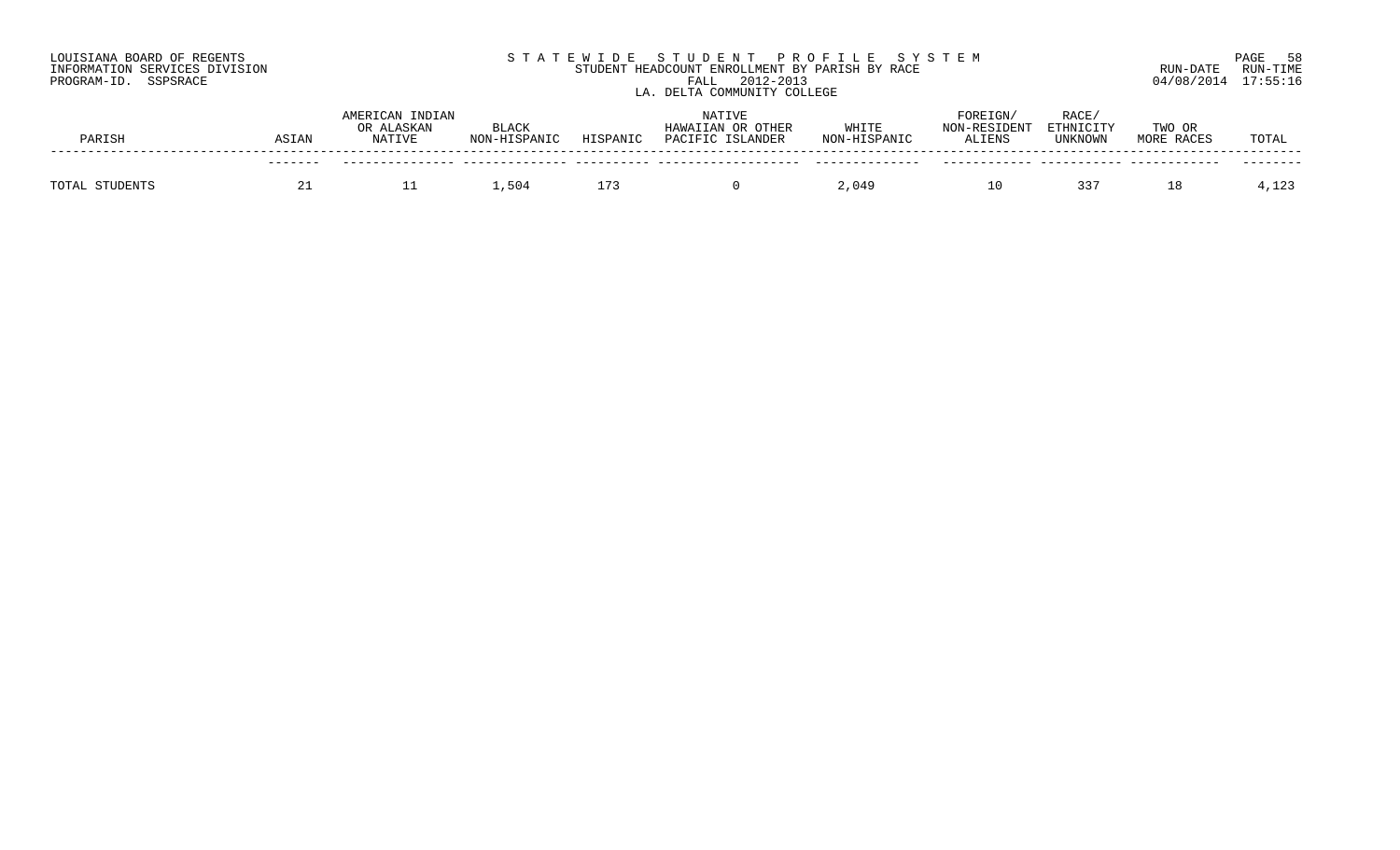### LOUISIANA BOARD OF REGENTS SAGE THE STATE WIDE STUDENT PROFILE SYSTEM SAGE 59 INFORMATION SERVICES DIVISION STUDENT STUDENT HEADCOUNT ENROLLMENT BY PARISH BY RACE STUDENT RUN-DATE RUN-TIME PROGRAM-ID. SSPSRACE FALL 2012-2013 04/08/2014 17:55:16 FALL 2012-2013<br>L. E. FLETCHER

|                          |              | AMERICAN INDIAN      |                       |                | NATIVE                                | WHITE        | FOREIGN/<br>NON-RESIDENT | RACE/<br>ETHNICITY |                      |          |
|--------------------------|--------------|----------------------|-----------------------|----------------|---------------------------------------|--------------|--------------------------|--------------------|----------------------|----------|
| PARISH                   | ASIAN        | OR ALASKAN<br>NATIVE | BLACK<br>NON-HISPANIC | HISPANIC       | HAWAIIAN OR OTHER<br>PACIFIC ISLANDER | NON-HISPANIC | ALIENS                   | UNKNOWN            | TWO OR<br>MORE RACES | TOTAL    |
|                          |              |                      |                       |                |                                       |              |                          |                    |                      |          |
| ACADIA                   |              | $\Omega$             | 8                     |                |                                       | 3            | $\Omega$<br>$\Omega$     |                    | $\Omega$             | 11       |
| ASCENSION                |              |                      |                       |                |                                       |              |                          |                    |                      | 78       |
| ASSUMPTION<br>BEAUREGARD |              |                      | 38                    |                |                                       | 29           |                          |                    |                      |          |
| BOSSIER                  |              |                      |                       |                |                                       |              |                          |                    |                      |          |
| CADDO                    |              |                      |                       |                |                                       |              |                          |                    |                      |          |
| CALCASIEU                |              |                      |                       |                |                                       |              |                          |                    |                      |          |
| CALDWELL                 |              |                      |                       |                |                                       |              |                          |                    |                      |          |
| EAST BATON ROUGE         |              |                      |                       |                |                                       |              |                          |                    |                      | 20       |
| EAST FELICIANA           |              |                      |                       |                |                                       |              |                          |                    |                      |          |
| EVANGELINE               |              |                      |                       |                |                                       |              |                          |                    |                      |          |
| IBERIA                   |              |                      | 12                    |                |                                       |              |                          |                    |                      | 16       |
| IBERVILLE                |              |                      | 6                     |                |                                       |              |                          |                    |                      | 14       |
| JEFFERSON                |              |                      | 33                    |                |                                       |              |                          | 10                 |                      | 68       |
| JEFFERSON DAVIS          |              |                      | ∩                     |                |                                       |              |                          |                    |                      | -1       |
| LAFAYETTE                |              |                      | Я                     |                |                                       |              |                          |                    |                      | 14       |
| LAFOURCHE                |              | 19                   | 139                   | 13             |                                       | 441          |                          | 56                 |                      | 675      |
| LIVINGSTON               |              |                      |                       |                |                                       |              |                          |                    |                      |          |
| MADISON                  |              |                      |                       |                |                                       |              |                          |                    |                      |          |
| MOREHOUSE                |              |                      |                       |                |                                       |              |                          |                    |                      |          |
| NATCHITOCHES             |              |                      |                       |                |                                       |              |                          |                    |                      |          |
| ORLEANS                  |              |                      | 28                    |                |                                       |              |                          |                    |                      |          |
| OUACHITA                 |              |                      |                       |                |                                       |              |                          |                    |                      |          |
| PLAQUEMINES              |              |                      |                       |                |                                       |              |                          |                    |                      |          |
| POINTE COUPEE            |              |                      |                       |                |                                       |              |                          |                    |                      |          |
| RAPIDES                  |              |                      |                       |                |                                       |              |                          |                    |                      |          |
| RICHLAND                 |              |                      |                       |                |                                       |              |                          |                    |                      |          |
| SABINE                   |              |                      |                       |                |                                       |              |                          |                    |                      |          |
| ST. BERNARD              |              |                      |                       |                |                                       |              |                          |                    |                      |          |
| ST. CHARLES              |              |                      | 11                    |                |                                       |              |                          |                    |                      |          |
| ST. JAMES                |              |                      | 10                    |                |                                       | 11           |                          |                    |                      | 22       |
| ST. JOHN                 |              |                      | 11                    |                |                                       |              |                          |                    |                      | 24       |
| ST. LANDRY               |              |                      |                       |                |                                       |              |                          |                    |                      | -6       |
| ST. MARTIN               |              |                      | 34                    |                |                                       | 59           |                          |                    |                      | 114      |
| ST. MARY                 |              |                      |                       |                |                                       | 11           |                          |                    |                      | 28       |
| ST. TAMMANY              |              |                      |                       |                |                                       | 12           |                          |                    |                      | 20       |
| TANGIPAHOA               |              |                      |                       |                |                                       |              |                          |                    |                      |          |
| TERREBONNE               |              | 70                   | 255                   | 29             |                                       | 694          |                          | 69                 | 11                   | 1,137    |
| VERMILLION               |              |                      |                       |                |                                       |              |                          |                    |                      |          |
| VERNON                   |              |                      |                       |                |                                       |              |                          |                    |                      |          |
| WASHINGTON               |              |                      |                       |                |                                       |              |                          |                    |                      |          |
| WEBSTER                  |              |                      |                       |                |                                       |              |                          |                    |                      |          |
| WEST BATON ROUGE         |              | $\Omega$             |                       |                |                                       |              |                          |                    |                      |          |
| WEST CARROLL             |              | $\Omega$             | $\Omega$              |                |                                       |              | $\Omega$                 | $\Omega$           | $\Omega$             |          |
| LOUISIANA TOTAL          | 17           | 105                  | 641                   | 53             | $\Omega$                              | 1,382        | $\mathbf 0$              | 188                | 23                   | 2,409    |
| OUT-OF-STATE TOTAL       | 1            | $\mathbf 0$          | 18                    | -5             | $\Omega$                              | 61           | $\mathbf 0$              | 8                  | $\overline{0}$       | 93       |
| FOREIGN TOTAL            | <sup>n</sup> | $\mathbf 0$          | $\overline{0}$        | $\overline{0}$ |                                       | $\Omega$     | $\mathbf 0$              | $\mathbf 0$        | $\mathbf 0$          | $\Omega$ |
|                          |              |                      |                       |                |                                       |              |                          |                    |                      |          |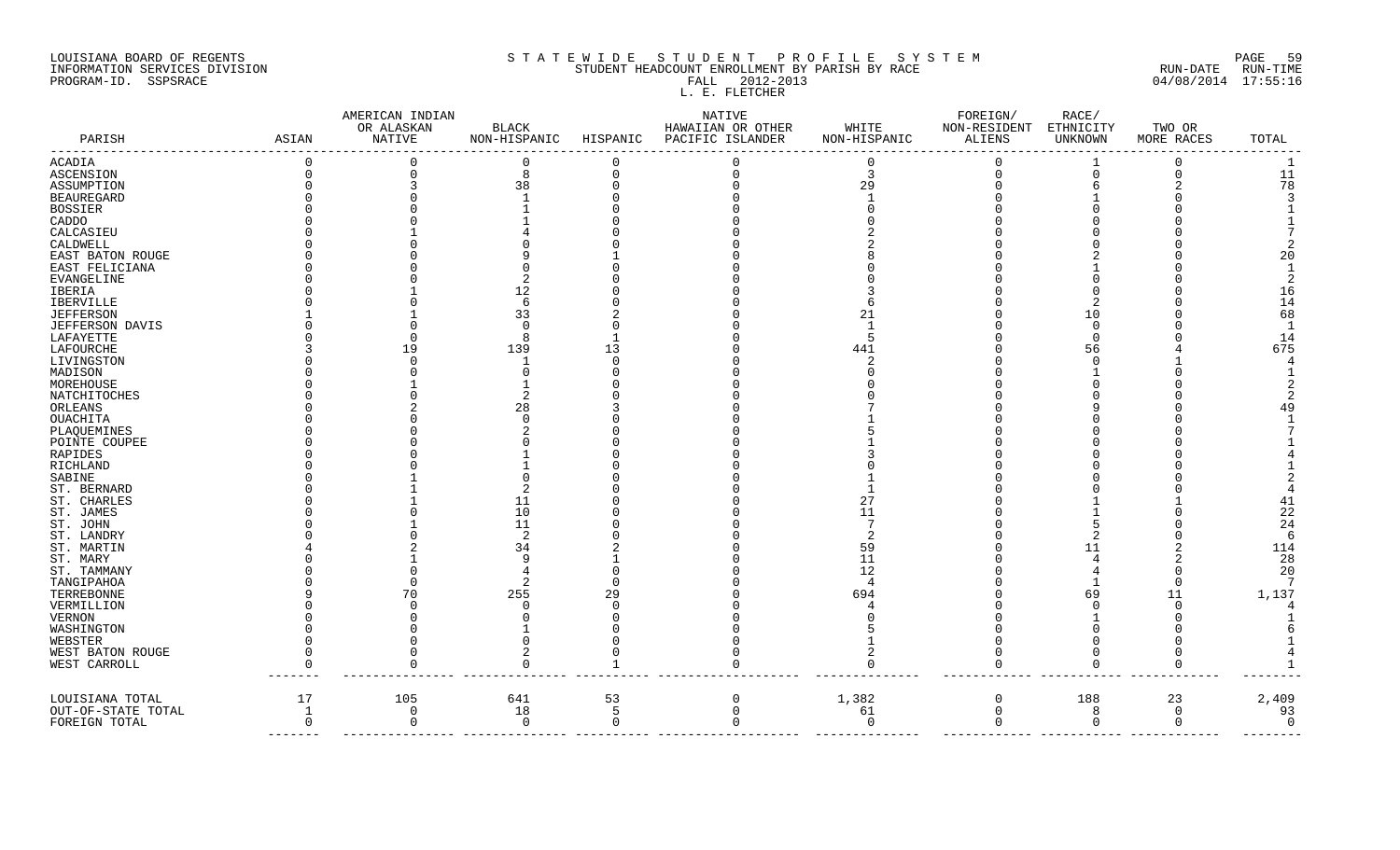| LOUISIANA BOARD OF REGENTS    | STATEWIDE STUDENT PROFILE SYSTEM               | 6 C<br>PAGE          |
|-------------------------------|------------------------------------------------|----------------------|
| INFORMATION SERVICES DIVISION | STUDENT HEADCOUNT ENROLLMENT BY PARISH BY RACE | RUN-TIME<br>RUN-DATE |
| PROGRAM-ID. SSPSRACE          | 2012-2013<br>FALL                              | 04/08/2014 17:55:16  |
|                               | תהזזומייה זה                                   |                      |

## $P(0.13$  04/08/2014 17:55:16 L. E. FLETCHER

| PARIS!     | SIAN | $    -$<br><b>NATIVE</b> |            | DANT.     | LANDER<br>┐⊼◠⊤◻⊤ | MHT.T.T<br>NTON    | 'IGN<br>□∩⊤<br><b>AT TEMC</b><br>כ ותם.<br><b>ALL</b> | יר ב<br>KACI<br>ד דגז זיחי<br>$\sim$ $\sim$ $\sim$ $\sim$ $\sim$ $\sim$<br><b>TINIVNIOMN</b><br>つてんててんぐ | <b>TWO</b> | 'O'L'A |
|------------|------|--------------------------|------------|-----------|------------------|--------------------|-------------------------------------------------------|---------------------------------------------------------------------------------------------------------|------------|--------|
| $T \cap T$ |      | $\bigcap$<br>⊥∪.         | <i>- -</i> | <b>5x</b> |                  | <u>дд</u><br>- - - |                                                       | чn                                                                                                      |            | ، ن ت  |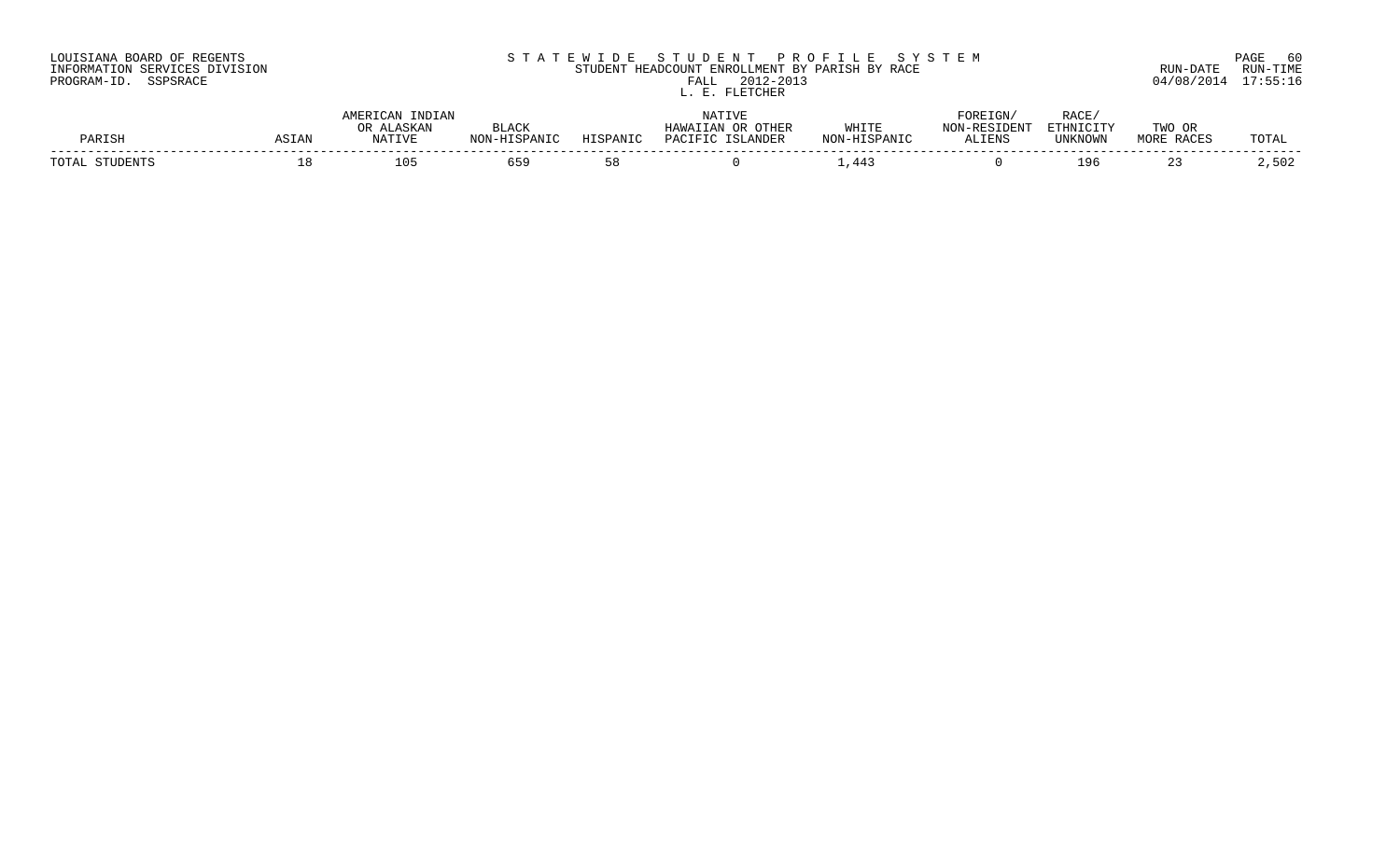#### LOUISIANA BOARD OF REGENTS SOLUTION STATEWIDE STUDENT PROFILE SYSTEM SOLUTION PAGE 61 INFORMATION SERVICES DIVISION STUDENT HEADCOUNT ENROLLMENT BY PARISH BY RACE RUN-DATE RUN-TIME PROGRAM-ID. SSPSRACE FALL 2012-2013 04/08/2014 17:55:16

SOWELA

| OR ALASKAN<br><b>BLACK</b><br>HAWAIIAN OR OTHER<br>WHITE<br>PARISH<br>ASIAN<br>NATIVE<br>NON-HISPANIC<br>HISPANIC<br>PACIFIC ISLANDER<br>NON-HISPANIC | NON-RESIDENT<br>ALIENS | ETHNICITY<br>UNKNOWN | TWO OR<br>MORE RACES |                |
|-------------------------------------------------------------------------------------------------------------------------------------------------------|------------------------|----------------------|----------------------|----------------|
|                                                                                                                                                       |                        |                      |                      |                |
|                                                                                                                                                       |                        |                      |                      | TOTAL          |
| <b>ACADIA</b><br>28<br>8                                                                                                                              |                        |                      |                      | 38             |
| 12<br>39<br>ALLEN                                                                                                                                     |                        |                      |                      | 55             |
| 1<br>ASSUMPTION<br>$\Omega$                                                                                                                           |                        |                      |                      |                |
| 25<br><b>BEAUREGARD</b><br>115                                                                                                                        |                        |                      |                      | 154            |
| <b>BOSSIER</b>                                                                                                                                        |                        |                      |                      | 4              |
| CADDO<br>$\cap$                                                                                                                                       |                        |                      |                      | 2              |
| 645<br>CALCASIEU<br>1,231<br>11<br>46                                                                                                                 |                        | 54                   | 27                   | 2,033          |
| CALDWELL                                                                                                                                              |                        |                      |                      | - 1            |
| 37<br>CAMERON                                                                                                                                         |                        |                      |                      | 40             |
| CLAIBORNE                                                                                                                                             |                        |                      |                      |                |
| EAST BATON ROUGE                                                                                                                                      |                        |                      |                      |                |
| EAST CARROLL                                                                                                                                          |                        |                      |                      |                |
| EVANGELINE<br>1 ೧                                                                                                                                     |                        |                      |                      | 16             |
| GRANT                                                                                                                                                 |                        |                      |                      |                |
| IBERIA                                                                                                                                                |                        |                      |                      |                |
| IBERVILLE                                                                                                                                             |                        |                      |                      |                |
| <b>JEFFERSON</b>                                                                                                                                      |                        |                      |                      |                |
| JEFFERSON DAVIS<br>165<br>69                                                                                                                          |                        |                      |                      | 242            |
| LAFAYETTE<br>1 O                                                                                                                                      |                        |                      |                      | 17             |
| LAFOURCHE                                                                                                                                             |                        |                      |                      |                |
| LIVINGSTON                                                                                                                                            |                        |                      |                      |                |
| NATCHITOCHES                                                                                                                                          |                        |                      |                      |                |
| ORLEANS                                                                                                                                               |                        |                      |                      |                |
| OUACHITA                                                                                                                                              |                        |                      |                      |                |
| RAPIDES                                                                                                                                               |                        |                      |                      |                |
| SABINE                                                                                                                                                |                        |                      |                      |                |
| ST. CHARLES                                                                                                                                           |                        |                      |                      |                |
| ST. JOHN                                                                                                                                              |                        |                      |                      |                |
| ST. LANDRY                                                                                                                                            |                        |                      |                      | 1 O            |
|                                                                                                                                                       |                        |                      |                      |                |
| ST. MARTIN                                                                                                                                            |                        |                      |                      |                |
| ST. MARY                                                                                                                                              |                        |                      |                      |                |
| ST. TAMMANY                                                                                                                                           |                        |                      |                      |                |
| TANGIPAHOA                                                                                                                                            |                        |                      |                      |                |
| TENSAS                                                                                                                                                |                        |                      |                      |                |
| TERREBONNE                                                                                                                                            |                        |                      |                      |                |
| VERMILLION<br>17                                                                                                                                      |                        |                      |                      | 17             |
| <b>VERNON</b><br>20                                                                                                                                   |                        |                      |                      | 25             |
| WEBSTER                                                                                                                                               |                        |                      |                      | $\mathbf{1}$   |
| WEST FELICIANA                                                                                                                                        |                        |                      |                      | 19             |
| WINN                                                                                                                                                  |                        |                      |                      | $\overline{1}$ |
|                                                                                                                                                       |                        |                      |                      |                |
| 20<br>56<br>1,709<br>LOUISIANA TOTAL<br>23<br>813<br>4                                                                                                | $\Omega$               | 64                   | 33                   | 2,722          |
| 9<br>$\mathbf 0$<br>$\mathbf{1}$<br>OUT-OF-STATE TOTAL<br>$\Omega$<br>$\cap$<br>.5                                                                    | $\mathbf 0$            | $\Omega$             | 2                    | 17             |
| $\Omega$<br>FOREIGN TOTAL                                                                                                                             | 2                      | $\Omega$             | $\mathbf 0$          | 2              |
| 1,718<br>20<br>23<br>818<br>57<br>TOTAL STUDENTS<br>$\overline{4}$                                                                                    | 2                      | 64                   | 35                   | 2,741          |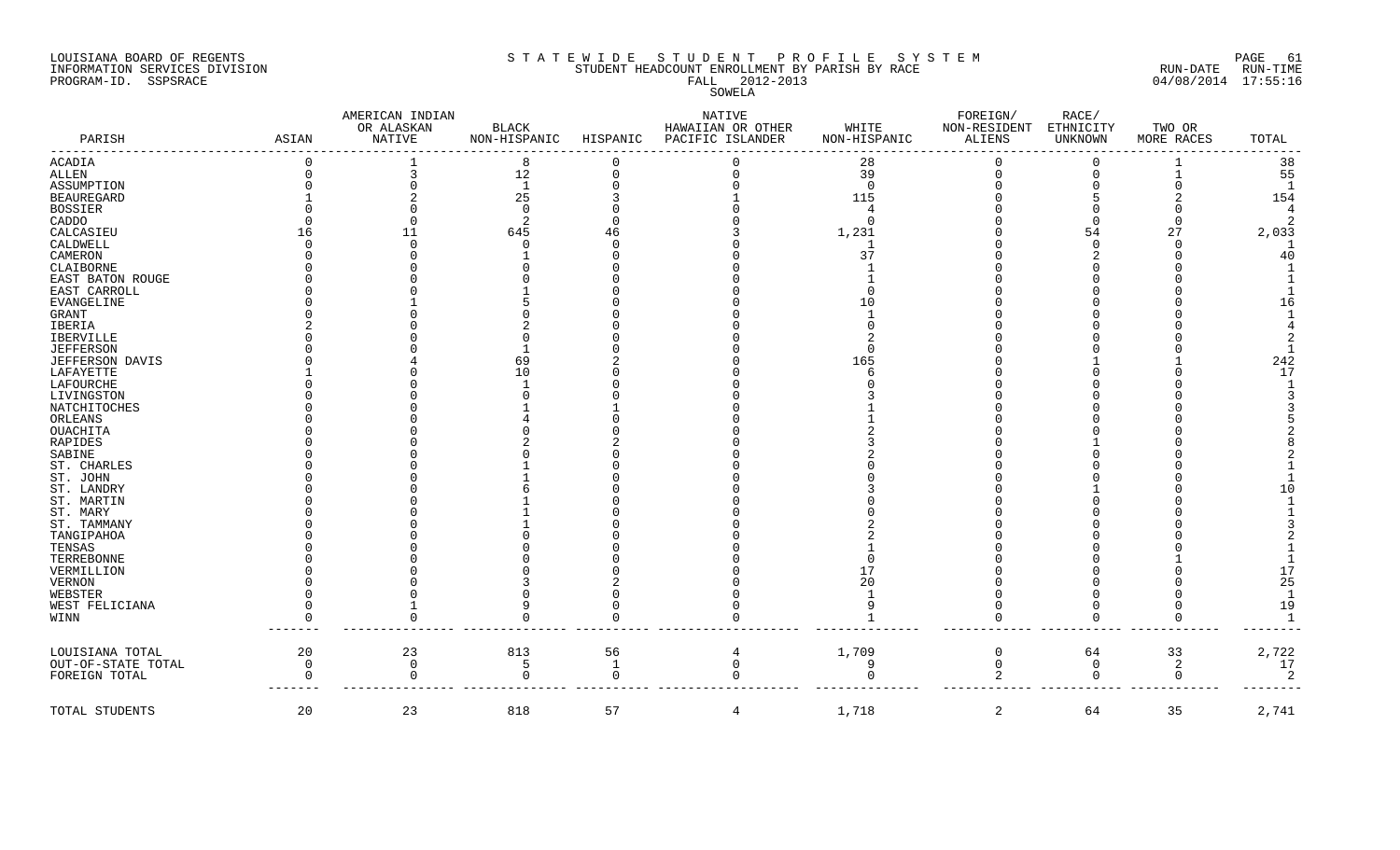#### LOUISIANA BOARD OF REGENTS SOLUTION STATEWIDE STUDENT PROFILE SYSTEM SOLUTION PAGE 62 INFORMATION SERVICES DIVISION SAN STUDENT HEADCOUNT ENROLLMENT BY PARISH BY RACE SUN-DATE RUN-DATE RUN-TIME RUN<br>PROGRAM-ID. SSPSRACE 04/08/2014 17:55:16 PROGRAM-ID. SSPSRACE **FALL 2012-2013** PUBLIC INSTITUTION SUMMARY

|                           |                | AMERICAN INDIAN      |                              |          | NATIVE                                |                       | FOREIGN/               | RACE/                |                      |                |  |
|---------------------------|----------------|----------------------|------------------------------|----------|---------------------------------------|-----------------------|------------------------|----------------------|----------------------|----------------|--|
| PARISH                    | ASIAN          | OR ALASKAN<br>NATIVE | <b>BLACK</b><br>NON-HISPANIC | HISPANIC | HAWAIIAN OR OTHER<br>PACIFIC ISLANDER | WHITE<br>NON-HISPANIC | NON-RESIDENT<br>ALIENS | ETHNICITY<br>UNKNOWN | TWO OR<br>MORE RACES | TOTAL          |  |
| ACADIA                    |                | 6                    | 399                          | 21       |                                       | 1,908                 | $\overline{2}$         | 51                   | 15                   | 2,413          |  |
| ALLEN                     | 7              | 20                   | 180                          | 20       | $\mathbf{1}$                          | 608                   | $\mathbf 0$            | 63                   | 16                   | 915            |  |
| ASCENSION                 | 41             | 25                   | 1,279                        | 228      | 6                                     | 3,875                 | $\mathbf 0$            | 197                  | 62                   | 5,713          |  |
| ASSUMPTION                | $\overline{2}$ | -6                   | 297                          | -6       |                                       | 531                   |                        | 18                   | 10                   | 871            |  |
| <b>AVOYELLES</b>          | 8              | 13                   | 476                          | 22       |                                       | 929                   | $\Omega$               | 203                  | 27                   | 1,678          |  |
| <b>BEAUREGARD</b>         | 15             | 13                   | 175                          | 37       |                                       | 933                   |                        | 30                   | 17                   | 1,221          |  |
| <b>BIENVILLE</b>          | 2              | $\Omega$             | 355                          | 27       | $\Omega$                              | 256                   |                        | 23                   | -6                   | 669            |  |
| <b>BOSSIER</b>            | 89             | 38                   | 1,330                        | 601      | 13                                    | 3,884                 |                        | 195                  | 96                   | 6,247          |  |
| CADDO                     | 136            | 50                   | 5,421                        | 599      | 10                                    | 5,381                 |                        | 374                  | 147                  | 12,123         |  |
| CALCASIEU                 | 98             | 42                   | 1,847                        | 144      | 5                                     | 5,894                 | $\Omega$               | 101                  | 107                  | 8,238          |  |
| CALDWELL                  |                | $\Omega$             | 44                           |          | $\Omega$                              | 288                   | $\Omega$               | 19                   |                      | 361            |  |
| CAMERON                   |                |                      | 6                            |          |                                       | 247                   | $\Omega$               | $\overline{4}$       |                      | 261            |  |
| CATAHOULA                 |                | $\Omega$             | 115                          |          |                                       | 234                   | $\Omega$               | 9                    |                      | 365            |  |
| CLAIBORNE                 |                |                      | 370                          | 19       | $\Omega$                              | 274                   | $\Omega$               | 24                   |                      | 690            |  |
| CONCORDIA                 |                |                      | 272                          | 12       | $\Omega$                              | 377                   | $\Omega$               | 22                   |                      | 690            |  |
| DE SOTO                   |                | 11                   | 559                          | 58       |                                       | 523                   | $\Omega$               | 24                   | 15                   | 1,194          |  |
| EAST BATON ROUGE          | 570            | 47                   | 8,707                        | 448      | 31                                    | 9,555                 | 10                     | 962                  | 343                  | 20,673         |  |
| EAST CARROLL              | 6              |                      | 216                          | -6       | $\mathbf{1}$                          | 60                    | $\Omega$               | $\overline{3}$       | $\cap$               | 293            |  |
| EAST FELICIANA            |                | $\Omega$             | 370                          |          | $\Omega$                              | 276                   |                        | 31                   | 13                   | 695            |  |
| EVANGELINE                |                |                      | 290                          | 17       |                                       | 920                   |                        | 25                   |                      | 1,272          |  |
| FRANKLIN                  |                |                      | 202                          | 13       |                                       | 441                   |                        | 41                   |                      | 705            |  |
| GRANT                     |                | 13                   | 90                           | 33       |                                       | 455                   |                        | 15                   |                      | 617            |  |
| <b>IBERIA</b>             | 102            | 10                   | 915                          | 46       |                                       | 1,730                 |                        | 87                   | 32                   | 2,923          |  |
| IBERVILLE                 | 8              | 1                    | 946                          | 13       | $\Omega$                              | 657                   |                        | 83                   | 14                   | 1,723          |  |
| <b>JACKSON</b>            |                |                      | 241                          | 14       |                                       | 370                   |                        | 67                   | 3                    | 701            |  |
| <b>JEFFERSON</b>          | 831            | 60                   | 4,079                        | 1,600    | 15                                    | 7,139                 |                        | 881                  | 292                  | 14,898         |  |
| <b>JEFFERSON DAVIS</b>    | -6             | 15                   | 253                          | 14       | 2                                     | 966                   |                        | 12                   | 16                   | 1,284          |  |
| LAFAYETTE                 | 225            | 38                   | 2,075                        | 280      | 3                                     | 6,780                 |                        | 384                  | 104                  | 9,890          |  |
| LAFOURCHE                 | 43             | 62                   | 518                          | 76       | $\Omega$                              | 2,881                 | $\Omega$               | 128                  | 64                   | 3,772          |  |
| LA SALLE                  |                |                      | 47                           | - 9      |                                       | 292                   |                        | 15                   | 4                    | 372            |  |
| LINCOLN                   | 38<br>25       | -5                   | 1,131<br>212                 | 43       |                                       | 1,633<br>3,703        | $\Omega$               | 325<br>545           | 29                   | 3,208<br>4,719 |  |
| LIVINGSTON                |                | 14                   |                              | 114      |                                       |                       |                        |                      | 102                  |                |  |
| MADISON                   | 4<br>7         | 3                    | 269<br>464                   | 11<br>18 |                                       | 98<br>505             |                        | 13<br>64             | 3<br>20              | 399<br>1,082   |  |
| MOREHOUSE<br>NATCHITOCHES | 33             | 32                   | 754                          | 72       |                                       | 1,068                 |                        | 115                  | 55                   | 2,129          |  |
| ORLEANS                   | 503            | 41                   | 8,943                        | 728      |                                       | 6,178                 |                        | 854                  | 261                  | 17,522         |  |
| OUACHITA                  | 103            | 20                   | 2,300                        | 177      |                                       | 4,836                 |                        | 350                  | 80                   | 7,871          |  |
| PLAQUEMINES               | 41             | 9                    | 243                          | 39       |                                       | 523                   |                        | 38                   | 41                   | 938            |  |
| POINTE COUPEE             | 5              | 5                    | 360                          | 10       | $\Omega$                              | 539                   | $\Omega$               | 59                   | -7                   | 985            |  |
| RAPIDES                   | 69             | 40                   | 1,278                        | 121      |                                       | 3,280                 |                        | 296                  | 83                   | 5,169          |  |
| RED RIVER                 | $\Omega$       | 2                    | 193                          | 17       |                                       | 190                   |                        | 6                    | 6                    | 414            |  |
| RICHLAND                  | 2              | 2                    | 242                          | 22       |                                       | 561                   |                        | 45                   | 13                   | 887            |  |
| SABINE                    |                | 127                  | 152                          | 60       |                                       | 517                   |                        | 22                   | 26                   | 904            |  |
| ST. BERNARD               | 40             | 17                   | 246                          | 118      |                                       | 1,150                 |                        | 80                   | 41                   | 1,693          |  |
| ST. CHARLES               | 32             | 11                   | 703                          | 123      |                                       | 1,676                 |                        | 84                   | 47                   | 2,679          |  |
| ST. HELENA                | $\mathbf 0$    | $\overline{0}$       | 181                          | -4       |                                       | 31                    |                        | 23                   |                      | 244            |  |
| ST. JAMES                 | $\Omega$       |                      | 634                          | 14       |                                       | 628                   |                        | 24                   | 17                   | 1,319          |  |
| ST. JOHN                  | 19             | -5                   | 1,093                        | 96       |                                       | 831                   |                        | 101                  | 43                   | 2,193          |  |
| ST. LANDRY                | 18             | 10                   | 1,253                        | 41       | $\Omega$                              | 2,019                 |                        | 79                   | 40                   | 3,461          |  |
| ST. MARTIN                | 40             | 12                   | 925                          | 58       | $\mathcal{D}$                         | 1,479                 | $\mathbf{1}$           | 135                  | 28                   | 2,680          |  |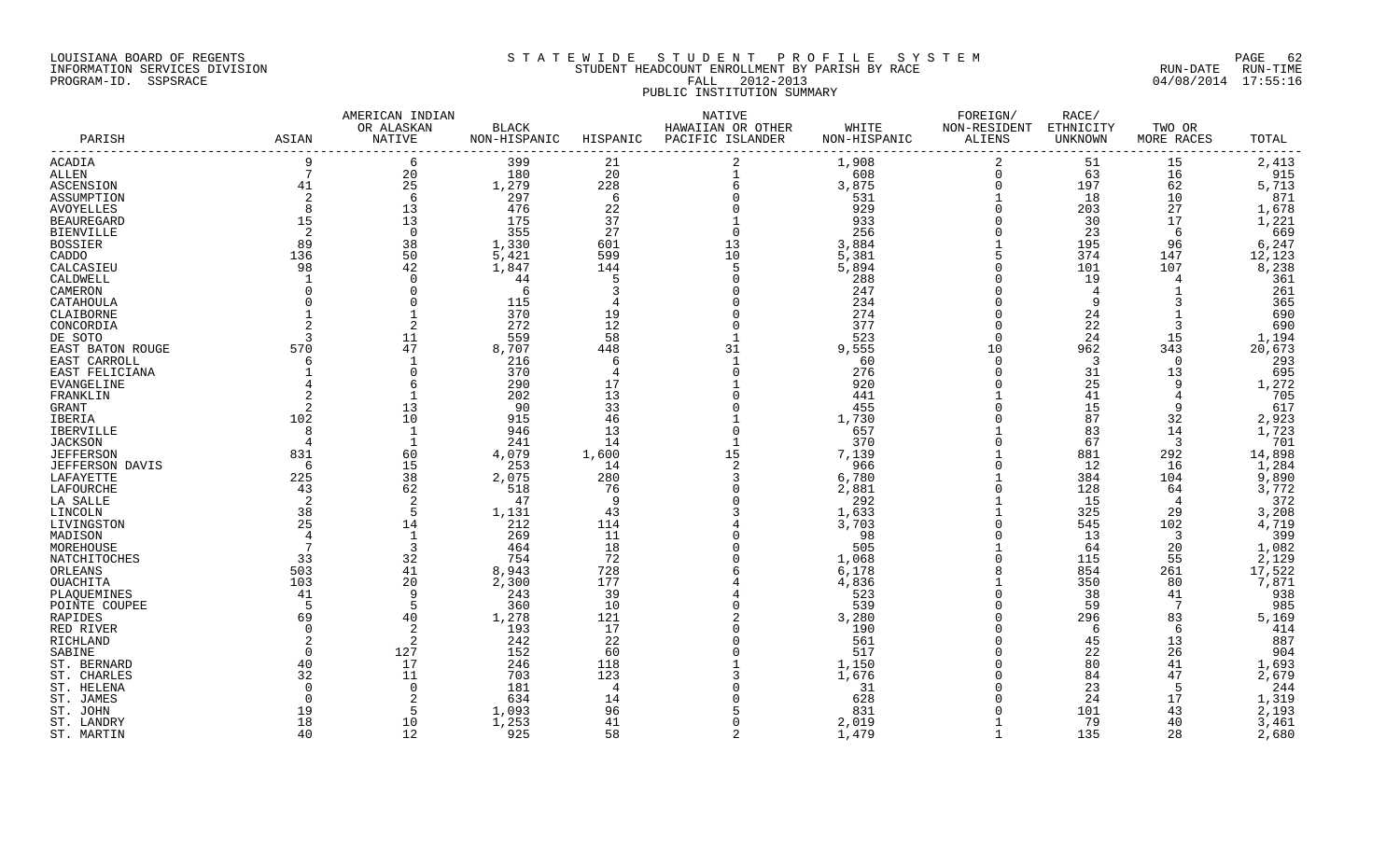#### LOUISIANA BOARD OF REGENTS SOURCOME STATEWIDE STUDENT PROFILE SYSTEM STE MANUEL OF ROEM PAGE 63<br>STUDENT HEADCOUNT ENROLLMENT BY PARISH BY RACE NAMEL AUN-DATE RUN-TIME INFORMATION SERVICES DIVISION SERVICES DIVISION STUDENT HEADCOUNT ENROLLMENT BY PARISH BY RACE PROGRAM-ID. SSPSRACE FALL 2012-2013 04/08/2014 17:55:16 PUBLIC INSTITUTION SUMMARY

| PARISH             | ASIAN | AMERICAN INDIAN<br>OR ALASKAN<br>NATIVE | <b>BLACK</b><br>NON-HISPANIC | HISPANIC | NATIVE<br>HAWAIIAN OR OTHER<br>PACIFIC ISLANDER | WHITE<br>NON-HISPANIC | FOREIGN/<br>NON-RESIDENT<br>ALIENS | RACE/<br>ETHNICITY<br>UNKNOWN | TWO OR<br>MORE RACES | TOTAL   |
|--------------------|-------|-----------------------------------------|------------------------------|----------|-------------------------------------------------|-----------------------|------------------------------------|-------------------------------|----------------------|---------|
| ST. MARY           | 56    | 23                                      | 500                          | 52       |                                                 | 992                   |                                    | 35                            | 29                   | 1,689   |
| ST. TAMMANY        | 183   | 49                                      | 1,212                        | 613      |                                                 | 9,514                 |                                    | 616                           | 295                  | 12,496  |
| TANGIPAHOA         | 44    |                                         | 1,213                        | 138      |                                                 | 2,608                 |                                    | 233                           | 146                  | 4,403   |
| TENSAS             |       |                                         | 82                           |          |                                                 | 59                    |                                    |                               |                      | 149     |
| TERREBONNE         |       | 167                                     | 796                          | 86       |                                                 | 2,742                 |                                    | 119                           |                      | 4,051   |
| UNION              |       |                                         | 155                          | 12       |                                                 | 412                   |                                    | 25                            |                      | 611     |
| VERMILLION         |       |                                         | 315                          | 39       |                                                 | 1,729                 |                                    | 167                           | 27                   | 2,367   |
| VERNON             |       |                                         | 220                          | 102      |                                                 | 992                   |                                    | 63                            | 51                   | 1,476   |
| WASHINGTON         |       |                                         | 716                          | 30       |                                                 | 998                   |                                    | 38                            | 34                   | 1,826   |
| WEBSTER            |       |                                         | 692                          | 112      |                                                 | 1,037                 |                                    | 34                            |                      | 1,913   |
| WEST BATON ROUGE   |       |                                         | 422                          | 15       |                                                 | 455                   |                                    | 56                            |                      | 960     |
| WEST CARROLL       |       |                                         | 55                           |          |                                                 | 341                   |                                    | 15                            |                      | 423     |
| WEST FELICIANA     |       |                                         | 284                          |          |                                                 | 349                   |                                    | 29                            |                      | 679     |
| WINN               |       |                                         | 148                          |          |                                                 | 393                   |                                    | 46                            |                      | 616     |
| LOUISIANA TOTAL    | 3,670 | 1,153                                   | 60,460                       | 7,495    | 156                                             | 112,730               | 42                                 | 8,830                         | 3,086                | 197,622 |
| OUT-OF-STATE TOTAL | 370   | 76                                      | 4,972                        | 1,119    | 21                                              | 9,848                 |                                    | 733                           | 383                  | 17,529  |
| FOREIGN TOTAL      | 182   |                                         | 115                          | 139      |                                                 | 120                   | 5,120                              | 37                            | 12                   | 5,732   |
| TOTAL STUDENTS     | 4,222 | 1,231                                   | 65,547                       | 8,753    | 182                                             | 122,698               | 5,169                              | 9,600                         | 3,481                | 220,883 |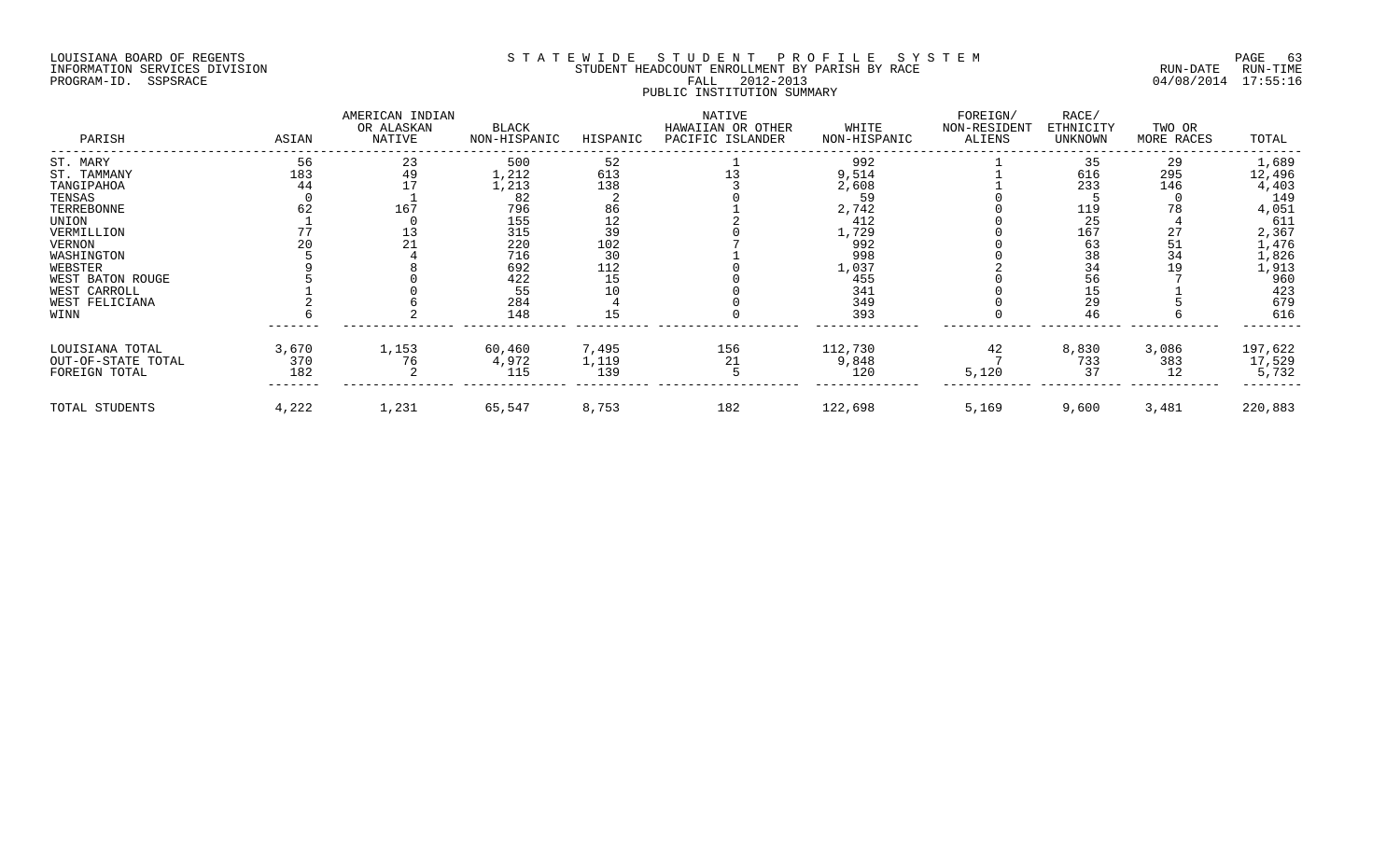#### LOUISIANA BOARD OF REGENTS SOURCOME STATEWIDE STUDENT PROFILE SYSTEM STE MANUEL OF ROEM PAGE 64<br>STUDENT HEADCOUNT ENROLLMENT BY PARISH BY RACE SYSTEM SUN-DATE RUN-TIME INFORMATION SERVICES DIVISION STUDENT STUDENT HEADCOUNT ENROLLMENT BY PARISH BY RACE PROGRAM-ID. SSPSRACE FALL 2012-2013 04/08/2014 17:55:16 PRIVATE INSTITUTION SUMMARY

| PARISH             | ASIAN   | AMERICAN INDIAN<br>OR ALASKAN<br>NATIVE | BLACK<br>NON-HISPANIC | HISPANIC | NATIVE<br>HAWAIIAN OR OTHER<br>PACIFIC ISLANDER | WHITE<br>NON-HISPANIC | FOREIGN/<br>NON-RESIDENT<br><b>ALIENS</b> | RACE/<br>ETHNICITY<br>UNKNOWN | TWO OR<br>MORE RACES | TOTAL |
|--------------------|---------|-----------------------------------------|-----------------------|----------|-------------------------------------------------|-----------------------|-------------------------------------------|-------------------------------|----------------------|-------|
|                    |         |                                         |                       |          |                                                 |                       |                                           |                               |                      |       |
| LOUISIANA TOTAL    |         |                                         |                       |          |                                                 |                       |                                           |                               |                      |       |
| OUT-OF-STATE TOTAL |         |                                         |                       |          |                                                 |                       |                                           |                               |                      |       |
| FOREIGN TOTAL      |         |                                         |                       |          |                                                 |                       |                                           |                               |                      |       |
|                    | ------- |                                         |                       |          |                                                 |                       |                                           |                               |                      |       |
| TOTAL STUDENTS     |         |                                         |                       |          |                                                 |                       |                                           |                               |                      |       |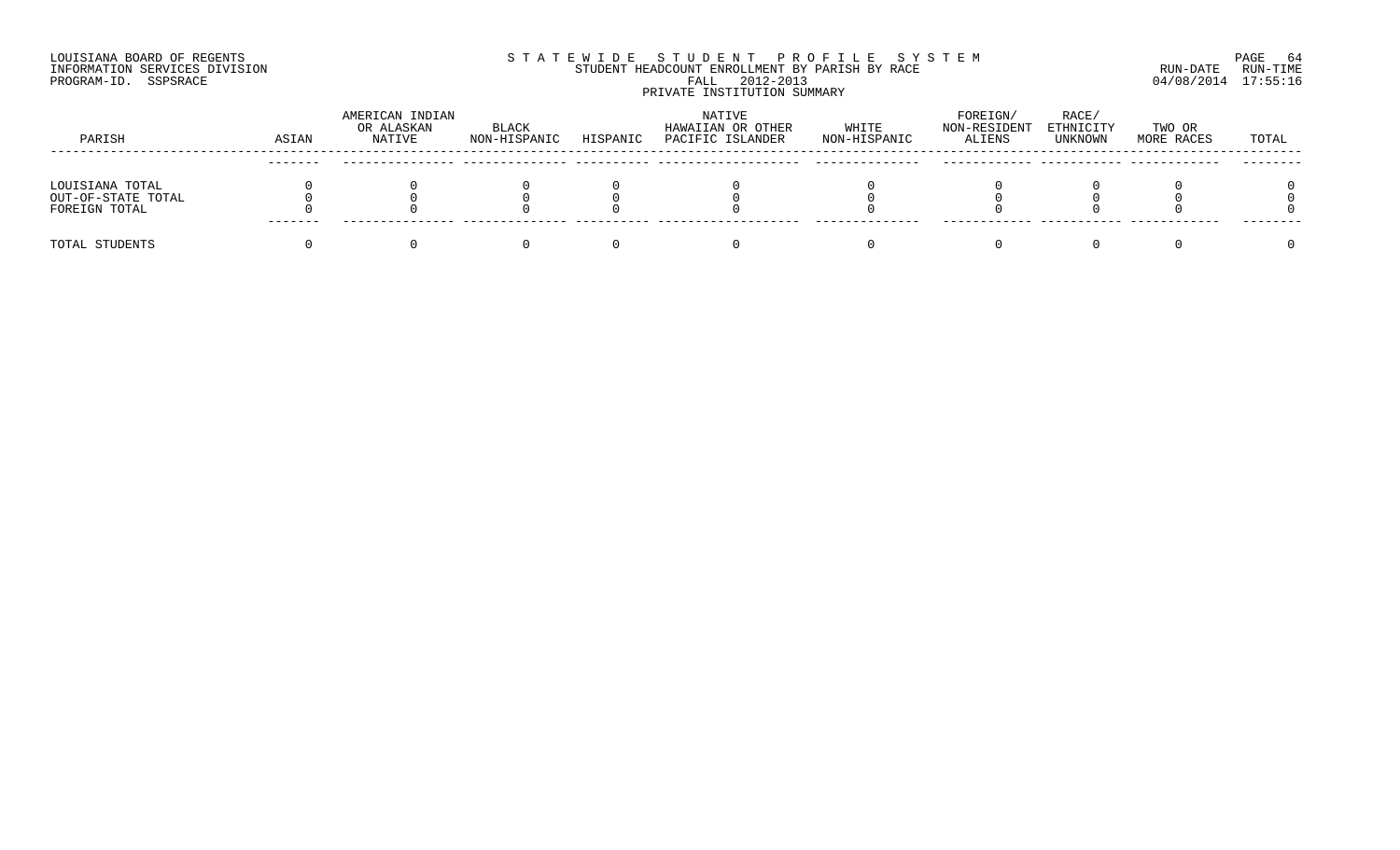#### LOUISIANA BOARD OF REGENTS S T A T E W I D E S T U D E N T P R O F I L E S Y S T E M PAGE 65 INFORMATION SERVICES DIVISION STUDENT HEADCOUNT ENROLLMENT BY PARISH BY RACE RUN-DATE RUN-TIME PROGRAM-ID. SSPSRACE FALL 2012-2013 04/08/2014 17:55:16 STATE SUMMARY

|                             |       | AMERICAN INDIAN      |                              |                | NATIVE                                |                       | FOREIGN/                      | RACE/                |                      |                 |
|-----------------------------|-------|----------------------|------------------------------|----------------|---------------------------------------|-----------------------|-------------------------------|----------------------|----------------------|-----------------|
| PARISH                      | ASIAN | OR ALASKAN<br>NATIVE | <b>BLACK</b><br>NON-HISPANIC | HISPANIC       | HAWAIIAN OR OTHER<br>PACIFIC ISLANDER | WHITE<br>NON-HISPANIC | NON-RESIDENT<br><b>ALIENS</b> | ETHNICITY<br>UNKNOWN | TWO OR<br>MORE RACES | TOTAL           |
| ACADIA                      | 9     | 6                    | 399                          | 21             |                                       | 1,908                 | 2                             | 51                   | 15                   | 2,413           |
| ALLEN                       | 7     | 20                   | 180                          | 20             |                                       | 608                   | $\mathbf 0$                   | 63                   | 16                   | 915             |
| ASCENSION                   | 41    | 25                   | 1,279                        | 228            | б                                     | 3,875                 | $\mathbf 0$                   | 197                  | 62                   | 5,713           |
| ASSUMPTION                  | 2     | -6                   | 297                          | - 6            |                                       | 531                   |                               | 18                   | 10                   | 871             |
| AVOYELLES                   | 8     | 13                   | 476                          | 22             |                                       | 929                   |                               | 203                  | 27                   | 1,678           |
| BEAUREGARD                  | 15    | 13                   | 175                          | 37             |                                       | 933                   |                               | 30                   | 17                   | 1,221           |
| <b>BIENVILLE</b>            | 2     | $\overline{0}$       | 355                          | 27             | $\Omega$                              | 256                   |                               | 23                   | -6                   | 669             |
| BOSSIER                     | 89    | 38                   | 1,330                        | 601            | 13                                    | 3,884                 |                               | 195                  | 96                   | 6,247           |
| CADDO                       | 136   | 50                   | 5,421                        | 599            | 10                                    | 5,381                 | 5                             | 374                  | 147                  | 12,123          |
| CALCASIEU                   | 98    | 42                   | 1,847                        | 144            | 5                                     | 5,894                 |                               | 101                  | 107                  | 8,238           |
| CALDWELL                    |       | $\Omega$             | 44<br>-6                     | -5             | <sup>0</sup>                          | 288                   |                               | 19                   | 4                    | 361             |
| CAMERON                     |       |                      | 115                          |                |                                       | 247<br>234            |                               | 4<br>q               |                      | 261<br>365      |
| CATAHOULA                   |       |                      | 370                          |                |                                       | 274                   |                               |                      |                      | 690             |
| CLAIBORNE                   |       | $\overline{2}$       | 272                          | 19<br>12       |                                       | 377                   |                               | 24                   | 3                    |                 |
| CONCORDIA                   |       | 11                   | 559                          | 58             |                                       | 523                   | $\Omega$                      | 22<br>24             | 15                   | 690             |
| DE SOTO<br>EAST BATON ROUGE | 570   | 47                   | 8,707                        | 448            | 31                                    | 9,555                 | 10                            | 962                  | 343                  | 1,194<br>20,673 |
| EAST CARROLL                |       |                      | 216                          | 6              |                                       | 60                    | $\Omega$                      | 3                    | $\Omega$             | 293             |
| EAST FELICIANA              |       | $\Omega$             | 370                          | $\overline{4}$ |                                       | 276                   |                               | 31                   | 13                   | 695             |
| EVANGELINE                  |       | 6                    | 290                          | 17             |                                       | 920                   |                               | 25                   | q                    | 1,272           |
| FRANKLIN                    |       |                      | 202                          | 13             |                                       | 441                   |                               | 41                   |                      | 705             |
| GRANT                       |       | 13                   | 90                           | 33             |                                       | 455                   |                               | 15                   | 9                    | 617             |
| IBERIA                      | 102   | 10                   | 915                          | 46             |                                       | 1,730                 |                               | 87                   | 32                   | 2,923           |
| IBERVILLE                   | 8     | 1                    | 946                          | 13             |                                       | 657                   |                               | 83                   | 14                   | 1,723           |
| JACKSON                     |       |                      | 241                          | 14             |                                       | 370                   |                               | 67                   | -3                   | 701             |
| JEFFERSON                   | 831   | 60                   | 4,079                        | 1,600          | 15                                    | 7,139                 |                               | 881                  | 292                  | 14,898          |
| JEFFERSON DAVIS             | 6     | 15                   | 253                          | 14             | $\overline{2}$                        | 966                   |                               | 12                   | 16                   | 1,284           |
| LAFAYETTE                   | 225   | 38                   | 2,075                        | 280            |                                       | 6,780                 |                               | 384                  | 104                  | 9,890           |
| LAFOURCHE                   | 43    | 62                   | 518                          | 76             |                                       | 2,881                 |                               | 128                  | 64                   | 3,772           |
| LA SALLE                    |       | -2                   | 47                           | -9             |                                       | 292                   |                               | 15                   | $\overline{4}$       | 372             |
| LINCOLN                     | 38    | 5                    | 1,131                        | 43             |                                       | 1,633                 |                               | 325                  | 29                   | 3,208           |
| LIVINGSTON                  | 25    | 14                   | 212                          | 114            |                                       | 3,703                 |                               | 545                  | 102                  | 4,719           |
| MADISON                     |       | 1                    | 269                          | 11             |                                       | 98                    |                               | 13                   | -3                   | 399             |
| MOREHOUSE                   |       | $\overline{3}$       | 464                          | 18             |                                       | 505                   |                               | 64                   | 20                   | 1,082           |
| NATCHITOCHES                | 33    | 32                   | 754                          | 72             |                                       | 1,068                 |                               | 115                  | 55                   | 2,129           |
| ORLEANS                     | 503   | 41                   | 8,943                        | 728            |                                       | 6,178                 |                               | 854                  | 261                  | 17,522          |
| OUACHITA                    | 103   | 20                   | 2,300                        | 177            |                                       | 4,836                 |                               | 350                  | 80                   | 7,871           |
| PLAQUEMINES                 | 41    | 9                    | 243                          | 39             |                                       | 523                   |                               | 38                   | 41                   | 938             |
| POINTE COUPEE               |       | 5                    | 360                          | 10             |                                       | 539                   |                               | 59                   | -7                   | 985             |
| RAPIDES                     | 69    | 40                   | 1,278                        | 121            |                                       | 3,280                 |                               | 296                  | 83                   | 5,169           |
| RED RIVER                   |       | 2                    | 193                          | 17             |                                       | 190                   |                               | 6                    | -6                   | 414             |
| RICHLAND                    |       | 2                    | 242                          | 22             |                                       | 561                   |                               | 45                   | 13                   | 887             |
| SABINE                      |       | 127                  | 152                          | 60             |                                       | 517                   |                               | 22                   | 26                   | 904             |
| ST. BERNARD                 | 40    | 17                   | 246                          | 118            |                                       | 1,150                 |                               | 80                   | 41                   | 1,693           |
| ST. CHARLES                 | 32    | 11<br>$\Omega$       | 703<br>181                   | 123<br>-4      |                                       | 1,676<br>31           |                               | 84                   | 47<br>-5             | 2,679           |
| ST. HELENA                  |       |                      | 634                          | 14             |                                       | 628                   |                               | 23<br>24             | 17                   | 244<br>1,319    |
| ST. JAMES<br>ST. JOHN       | 19    | 5                    | 1,093                        | 96             |                                       | 831                   |                               | 101                  | 43                   | 2,193           |
| ST. LANDRY                  | 18    | 10                   | 1,253                        | 41             | $\cap$                                | 2,019                 |                               | 79                   | 40                   | 3,461           |
|                             |       |                      |                              |                |                                       |                       |                               |                      |                      |                 |

ST. MARTIN 40 12 925 58 2 1,479 1 135 28 2,680